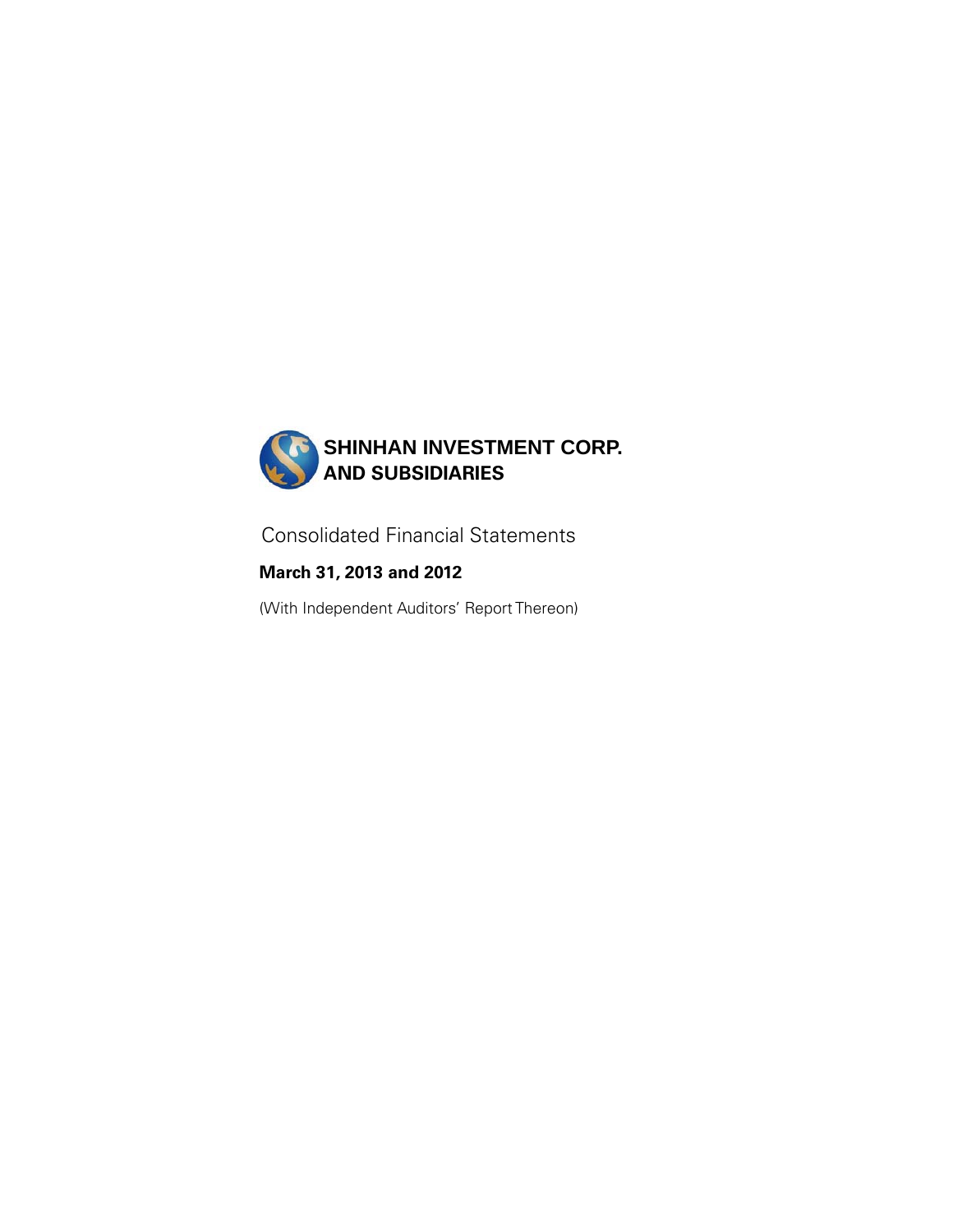# **Contents**

|                                                 | Page           |
|-------------------------------------------------|----------------|
| <b>Independent Auditors' Report</b>             |                |
| Consolidated Statements of Financial Position   | 2              |
| Consolidated Statements of Comprehensive Income | 3              |
| Consolidated Statements of Changes in Equity    | $\overline{4}$ |
| <b>Consolidated Statements of Cash Flows</b>    | 5              |
| Notes to the Consolidated Financial Statements  | 7              |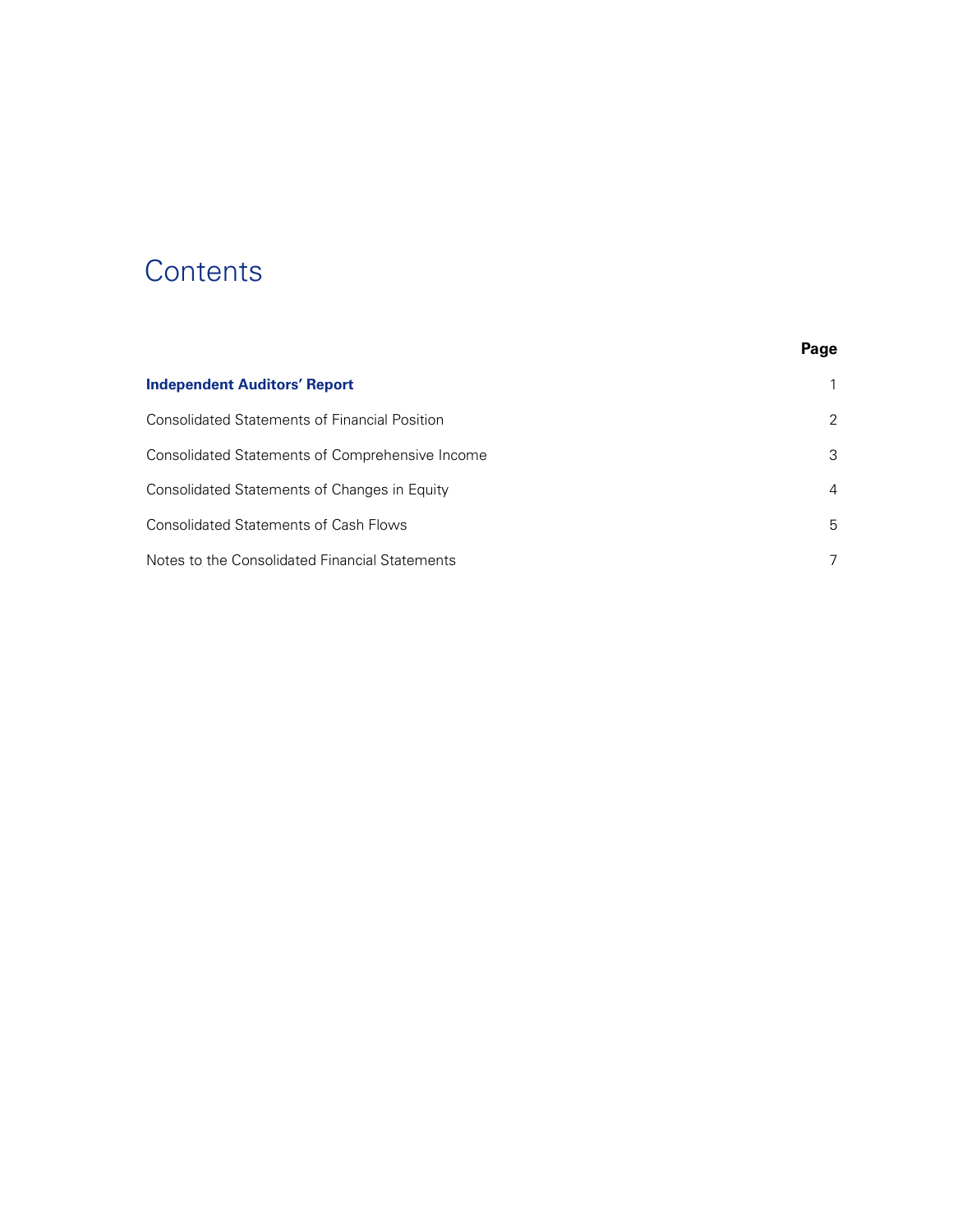## Independent Auditors' Report

#### Based on a report originally issued in Korean

The Board of Directors and Shareholders Shinhan Investment Corp.:

We have audited the accompanying consolidated statements of financial position of Shinhan Investment Corp. and its subsidiaries (the "Group") as of March 31, 2013 and 2012 and the related consolidated statements of comprehensive income, changes in equity and cash flows for the years then ended. Management is responsible for the preparation and fair presentation of these consolidated financial statements in accordance with Korean International Financial Reporting Standards. Our responsibility is to express an opinion on these consolidated financial statements based on our audits.

We conducted our audits in accordance with auditing standards generally accepted in the Republic of Korea. Those standards require that we plan and perform the audit to obtain reasonable assurance about whether the consolidated financial statements are free of material misstatement. An audit includes examining, on a test basis, evidence supporting the amounts and disclosures in the consolidated financial statements. An audit also includes assessing the accounting principles used and significant estimates made by management, as well as evaluating the overall financial statement presentation. We believe that the audit evidence we have obtained is sufficient and appropriate to provide a basis for our opinion.

In our opinion, the consolidated financial statements referred to above present fairly, in all material respects, the financial position of the Group as of March 31, 2013 and 2012 and its financial performance and its cash flows for the years then ended in accordance with Korean International Financial Reporting Standards.

Without qualifying our opinion, we draw attention to the following:

The procedures and practices utilized in the Republic of Korea to audit such consolidated financial statements may differ from those generally accepted and applied in other countries. Accordingly, this report and the accompanying consolidated financial statements are for use by those knowledgeable about Korean auditing standards and their application in practice.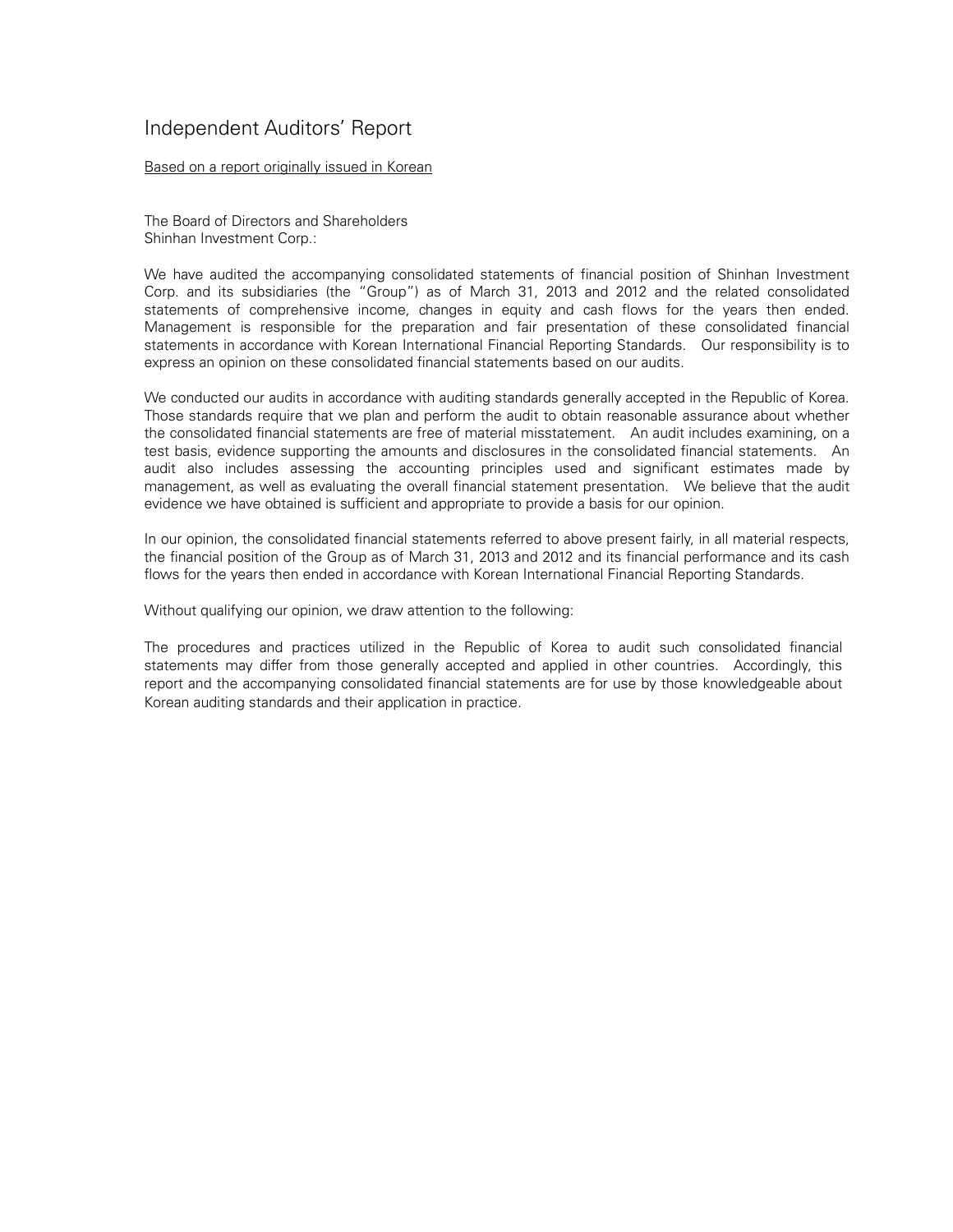KPMG Sanjong Accounty Corp.

KPMG Samjong Accounting Corp. Seoul, Korea June 18, 2013

This report is effective as of June 18, 2013, the audit report date. Certain subsequent events or circumstances, which may occur between the audit report date and the time of reading this report, could have a material impact on the accompanying consolidated financial statements and notes thereto. Accordingly, the readers of the audit report should understand that the above audit report has not been updated to reflect the impact of such subsequent events or circumstances, if any.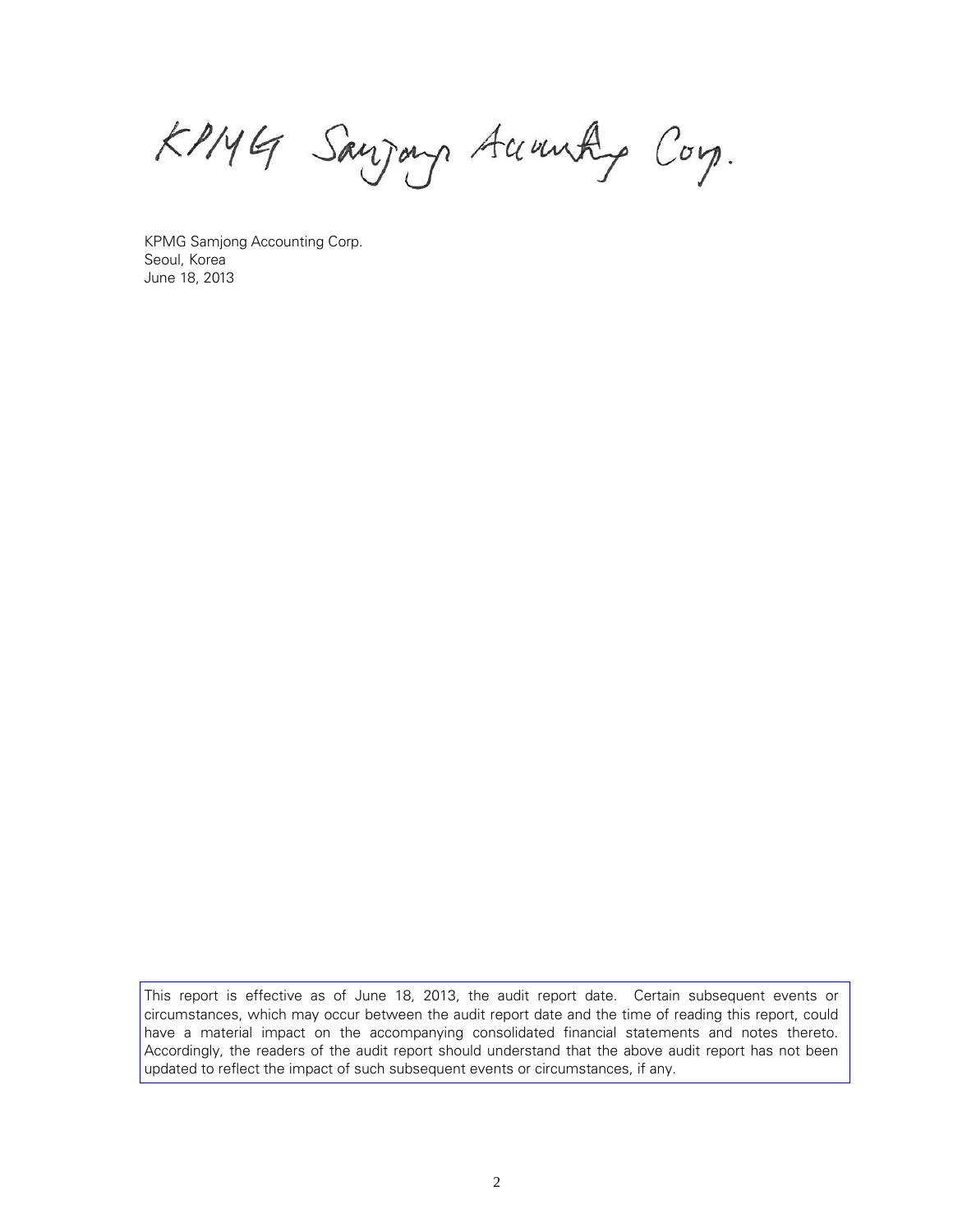## SHINHAN INVESTMENT CORP. AND SUBSIDIARIES **Consolidated Statements of Financial Position**

**As of March 31, 2013 and 2012** 

| In millions of won                        | <b>Note</b>    |   | 2013       | 2012         |
|-------------------------------------------|----------------|---|------------|--------------|
| <b>Assets</b>                             |                |   |            |              |
| Cash and due from banks                   | 4,24,25,29     | W | 1,739,134  | 2,164,978    |
| Financial assets at fair value through    |                |   |            |              |
| profit or loss                            | 5,24,25,29     |   | 11,695,158 | 7,592,575    |
| Available-for-sale financial assets       | 6,24,25,29     |   | 1,338,815  | 1,576,950    |
| Investments in associates                 | $\overline{7}$ |   | 32,096     | 32,362       |
| Loans                                     | 8,24,25,29     |   | 1,570,237  | 1,087,371    |
| Property and equipment                    | 9,29           |   | 122,698    | 134,097      |
| Intangible assets                         | 10             |   | 43,415     | 49,000       |
| Investment properties                     | 11             |   | 147,685    | 190,714      |
| Deferred tax assets                       | 27             |   |            | 358          |
| Current tax assets                        |                |   | 8,130      | 5,837        |
| Other assets                              | 12,24,25       |   | 1,280,220  | 1,349,925    |
| <b>Total assets</b>                       |                | W | 17,977,588 | 14, 184, 167 |
| <b>Liabilities</b>                        |                |   |            |              |
| Deposits                                  | 13,24,25       | W | 959,630    | 932,194      |
| Financial liabilities at fair value       |                |   |            |              |
| through profit or loss                    | 14,24,25       |   | 5,365,993  | 4,403,739    |
| Borrowings                                | 15,24,25       |   | 8,232,947  | 5,538,072    |
| Provisions                                | 16             |   | 9,189      | 25,028       |
| Deferred tax liabilities                  | 27             |   | 33,923     | 44,333       |
| Current tax liabilities                   |                |   | 2,392      | 13,431       |
| Other liabilities                         | 17,24,25       |   | 1,155,376  | 1,073,578    |
| <b>Total liabilities</b>                  |                |   | 15,759,450 | 12,030,375   |
|                                           |                |   |            |              |
| <b>Equity</b>                             |                |   |            |              |
| Capital stock                             | 33             |   | 1,296,998  | 1,296,998    |
| Capital surplus                           | 33             |   | 15         | 15           |
| Capital adjustments                       | 33             |   | 184        | 98           |
| Accumulated other comprehensive<br>income | 33             |   | 103,905    | 106,917      |
| Retained earnings                         | 33             |   | 817,036    | 749,764      |
| <b>Total equity</b>                       |                |   | 2,218,138  | 2,153,792    |
|                                           |                |   |            |              |
| <b>Total liabilities and equity</b>       |                | W | 17,977,588 | 14, 184, 167 |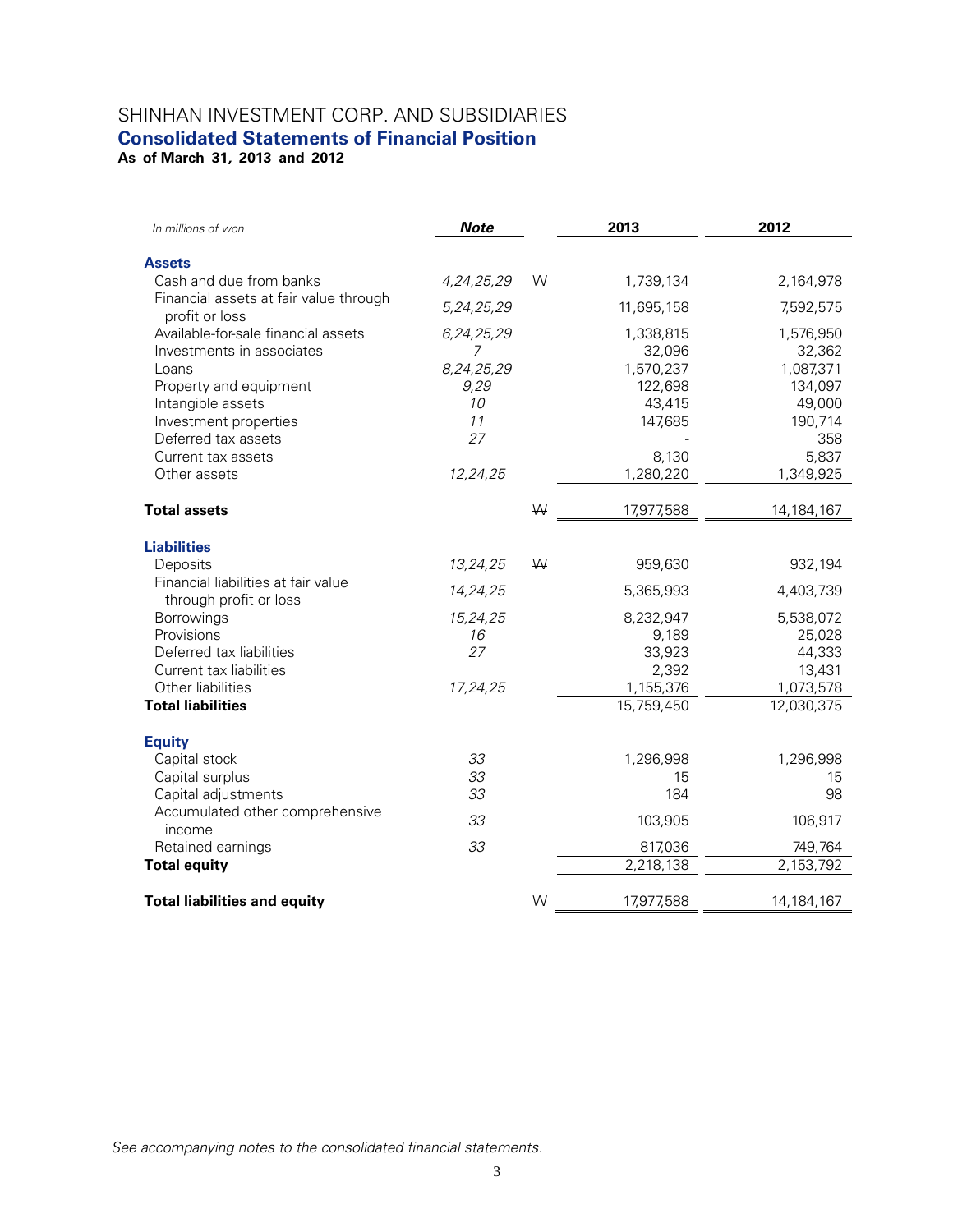## SHINHAN INVESTMENT CORP. AND SUBSIDIARIES

## **Consolidated Statements of Comprehensive Income**

**For the years ended March 31, 2013 and 2012** 

*In millions of won*

|                                                                        | <b>Note</b> |   | 2013      | 2012      |
|------------------------------------------------------------------------|-------------|---|-----------|-----------|
| <b>Operating revenue:</b>                                              |             |   |           |           |
| Commission income                                                      | 18          | W | 266,782   | 367,411   |
| Gain on financial instruments at                                       | 24          |   | 1,305,243 | 833,874   |
| fair value through profit or loss                                      |             |   |           |           |
| Gain on available-for-sale financial assets                            | 24          |   | 44,026    | 5,514     |
| Interest income                                                        | 19          |   | 475,280   | 394,602   |
| Gain on valuation and sale of loans                                    | 24          |   | 2,538     | 105       |
| Gain on foreign transactions                                           | 20          |   | 15,963    | 15,923    |
| Others                                                                 | 22          |   | 4,956     | 8,082     |
|                                                                        |             |   | 2,114,788 | 1,625,511 |
| <b>Operating expense:</b>                                              |             |   |           |           |
| Commission expense                                                     | 18          |   | 50,930    | 55,249    |
| Loss on financial instruments at<br>fair value through profit or loss  | 24          |   | 1,356,921 | 910,948   |
| Loss on available-for-sale financial assets                            | 24          |   | 10,661    | 18,850    |
| Interest expense                                                       | 19          |   | 216,753   | 153,641   |
| Loss on valuation and sale of loans                                    | 24          |   | 4,964     | 2,648     |
| Loss on foreign transactions                                           | 20          |   | 16,155    | 15,035    |
| Selling and administrative expenses                                    | 21          |   | 348,415   | 347,494   |
| Others                                                                 | 22          |   | 14,773    | 2,907     |
|                                                                        |             |   | 2,019,572 | 1,506,772 |
| <b>Operating income</b>                                                |             |   | 95,216    | 118,739   |
| Non-operating income                                                   | 23          |   | 21,441    | 25,986    |
| Non-operating expense                                                  | 23          |   | (9,058)   | (11, 285) |
| <b>Profit before income taxes</b>                                      |             |   | 107,599   | 133,440   |
| Income tax expense                                                     | 27          |   | (20, 327) | (33, 682) |
| Profit for the period                                                  |             |   | 87,272    | 99,758    |
| Other comprehensive income (loss)<br>for the period, net of income tax | 33          |   | (3,012)   | 16,499    |
| Total comprehensive income for the period                              |             | W | 84,260    | 116,257   |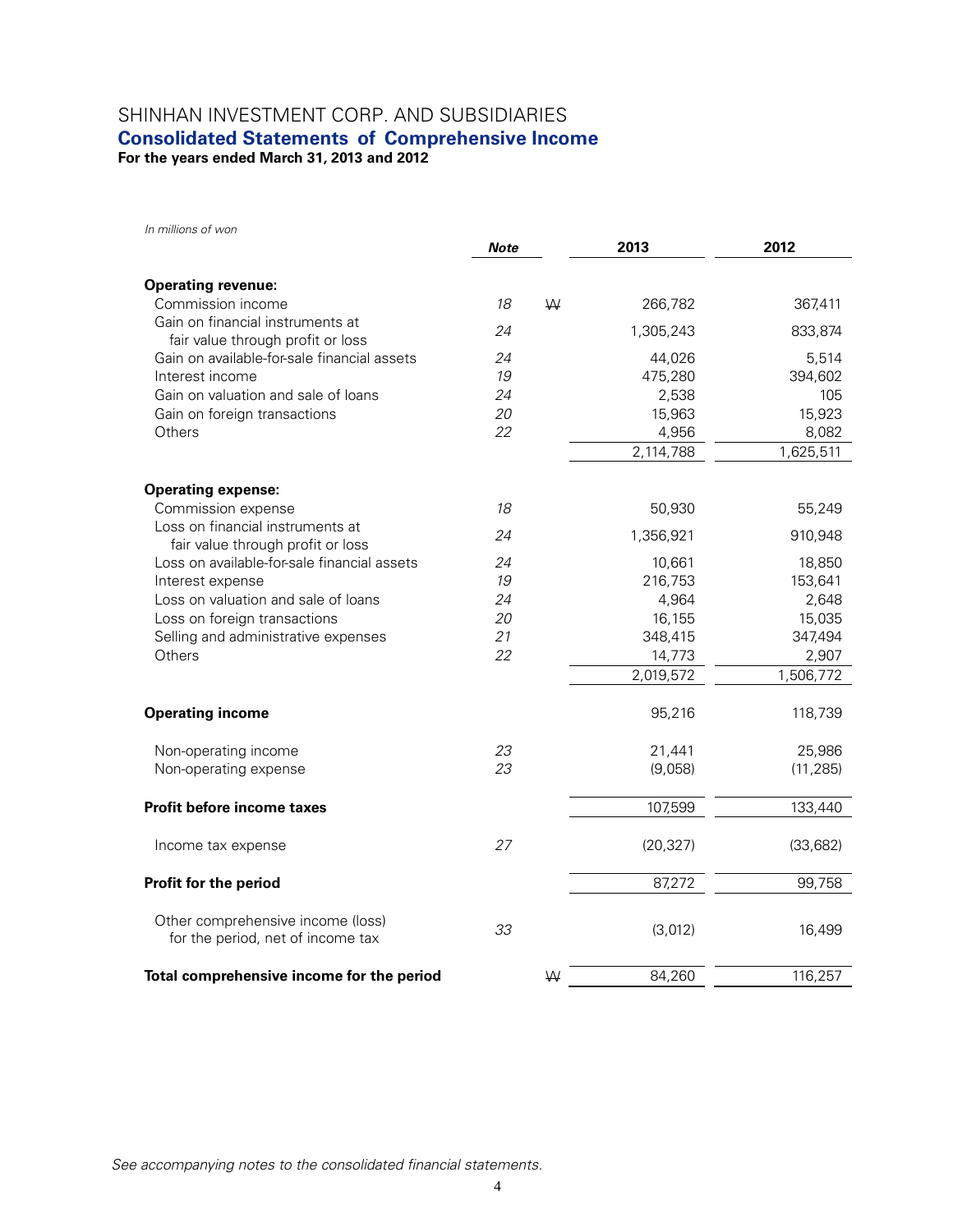## SHINHAN INVESTMENT CORP. AND SUBSIDIARIES **Consolidated Statements of Changes in Equity**

**For the years ended March 31, 2013 and 2012** 

*In millions of won* 

|                                                                                  |   | Common    | Capital | Capital     | <b>Accumulated</b><br>other<br>comprehensive | Retained |              |
|----------------------------------------------------------------------------------|---|-----------|---------|-------------|----------------------------------------------|----------|--------------|
|                                                                                  |   | stock     | surplus | adjustments | income                                       | earnings | <b>Total</b> |
| <b>Balance at April 1, 2011</b>                                                  | ₩ | 1,296,998 | 15      | (2)         | 90,418                                       | 670,006  | 2,057,435    |
| Profit for the year                                                              |   |           |         |             |                                              | 99,758   | 99,758       |
| Other comprehensive income                                                       |   |           |         |             |                                              |          |              |
| (loss), net of income tax                                                        |   |           |         |             |                                              |          |              |
| Net change in unrealized fair<br>value of available-for-sale<br>financial assets |   |           |         |             | 16,916                                       |          | 16,916       |
| Share of the other                                                               |   |           |         |             |                                              |          |              |
| comprehensive loss of<br>associates                                              |   |           |         |             | (1,300)                                      |          | (1,300)      |
| Foreign currency translation<br>differences                                      |   |           |         |             | 883                                          |          | 883          |
| <b>Transactions recorded directly</b>                                            |   |           |         |             |                                              |          |              |
| in equity                                                                        |   |           |         |             |                                              |          |              |
| <b>Dividends</b>                                                                 |   |           |         |             |                                              | (20,000) | (20,000)     |
| Change in share-based payment                                                    |   |           |         | 100         |                                              |          | 100          |
| Balance at March 31, 2012                                                        | W | 1,296,998 | 15      | 98          | 106,917                                      | 749,764  | 2,153,792    |

|                                                                                                               |   |                 |                    |                        | <b>Accumulated</b><br>other |                             |                     |
|---------------------------------------------------------------------------------------------------------------|---|-----------------|--------------------|------------------------|-----------------------------|-----------------------------|---------------------|
|                                                                                                               |   | Common<br>stock | Capital<br>surplus | Capital<br>adjustments | comprehensive<br>income     | <b>Retained</b><br>earnings | <b>Total</b>        |
| <b>Balance at April 1, 2012</b><br><b>Profit for the year</b><br>Other comprehensive income                   | ₩ | 1,296,998       | 15                 | 98                     | 106,917                     | 749,764<br>87,272           | 2,153,792<br>87,272 |
| (loss), net of income tax<br>Net change in unrealized fair<br>value of available-for-sale<br>financial assets |   |                 |                    |                        | (2,352)                     |                             | (2, 352)            |
| Share of the other<br>comprehensive loss of<br>associates                                                     |   |                 |                    |                        | (373)                       |                             | (373)               |
| Foreign currency translation<br>differences                                                                   |   |                 |                    |                        | (287)                       |                             | (287)               |
| Transactions recorded directly in<br>equity                                                                   |   |                 |                    |                        |                             |                             |                     |
| Dividends<br>Change in share-based payment                                                                    |   |                 |                    | 86                     |                             | (20,000)                    | (20,000)<br>86      |
| <b>Balance at March 31, 2013</b>                                                                              | ₩ | 1,296,998       | 15                 | 184                    | 103,905                     | 817,036                     | 2,218,138           |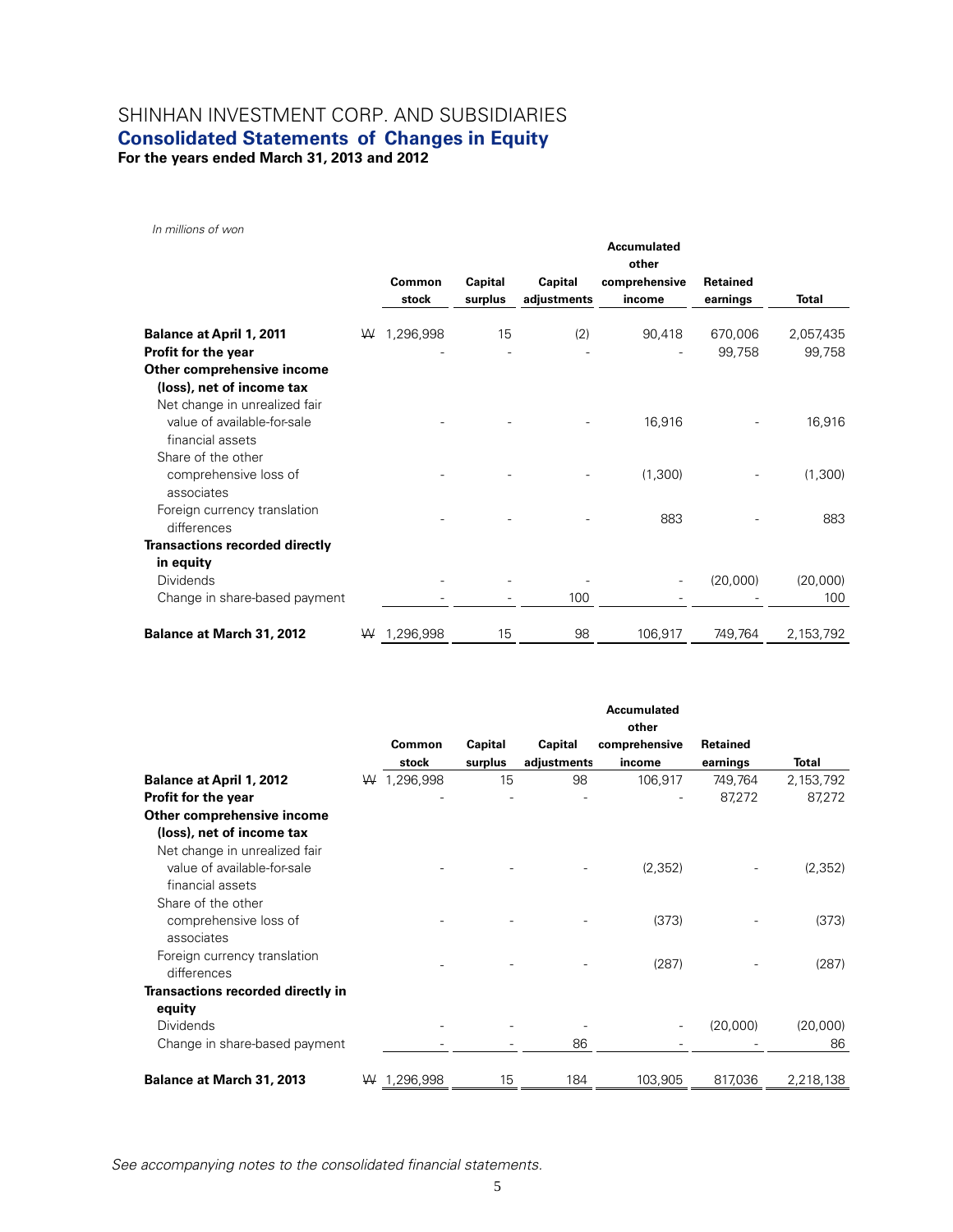## SHINHAN INVESTMENT CORP. AND SUBSIDIARIES

### **Consolidated Statements of Cash Flows**

**For the years ended March 31, 2013 and 2012** 

| In millions of won                                                    |   | 2013             | 2012             |  |
|-----------------------------------------------------------------------|---|------------------|------------------|--|
| <b>Cash flows from operating activities</b>                           |   |                  |                  |  |
| Profit before income taxes                                            | W | 107,599          | 133,440          |  |
| Adjustment for:                                                       |   |                  |                  |  |
| Interest income                                                       |   | (475, 280)       | (394, 602)       |  |
| Interest expense                                                      |   | 216,753          | 153,641          |  |
| Dividend income                                                       |   | (3,897)          | (7, 258)         |  |
| Net loss (gain) on valuation of financial assets                      |   | (164, 136)       | 1,328            |  |
| at fair value through profit or loss                                  |   |                  |                  |  |
| Net loss on valuation of financial liabilities                        |   | 123,771          | 169,919          |  |
| at fair value through profit or loss                                  |   |                  |                  |  |
| Net gain on sales of available-for-sale financial assets              |   | (20, 364)        | (2,722)          |  |
| Impairment loss on available-for-sale financial assets                |   | 9,145            | 16,058           |  |
| Reversal of impairment on available-for-sale                          |   | (22, 147)        |                  |  |
| Provision for loan loss                                               |   | 4,893            | 2,648            |  |
| Net gain on sales of loans                                            |   | (2,467)          | (105)            |  |
| Net loss (gain) on foreign exchanges translation                      |   | (389)            | 334              |  |
| Depreciation                                                          |   | 11,635<br>13,085 | 12,534<br>12,800 |  |
| Amortization of intangible assets<br>Stock-based compensation benefit |   | (1,861)          | (2,503)          |  |
| Reversal of provision                                                 |   | (413)            | (578)            |  |
| Provision for loss for other assets                                   |   | 6,867            | 1,881            |  |
| Net loss (gain) on equity method valuation                            |   | 439              | (7,805)          |  |
| Net loss (gain) on disposition of property and equipment              |   | (1,260)          | 47               |  |
| Impairment loss on investments in associate                           |   | 58               | 2,269            |  |
| Depreciation of investment properties                                 |   | 3,447            | 3,790            |  |
| Net gain on disposition of investment properties                      |   | (1, 452)         |                  |  |
| Impairment loss on intangible assets                                  |   | 380              | 1,196            |  |
| Net gain on sale of intangible assets                                 |   | (549)            |                  |  |
| Provision for litigation                                              |   | 7,231            |                  |  |
|                                                                       |   | (296, 511)       | (37, 128)        |  |
| Changes in assets and liabilities:                                    |   |                  |                  |  |
| Due from banks                                                        |   | 563,726          | 41,347           |  |
| Financial assets at fair value through profit or loss                 |   | (3,938,448)      | (885, 755)       |  |
| Loans                                                                 |   | (484, 344)       | (177, 101)       |  |
| Collective fund for default loss                                      |   | (998)            | 429,131          |  |
| Other assets                                                          |   | 91,520           | (626)            |  |
| Deposits                                                              |   | 26,233           | (285, 941)       |  |
| Financial liabilities at fair value through profit or loss            |   | 838,482          | 1,308,504        |  |
| Provision                                                             |   | (22, 656)        | 531              |  |
| Other liabilities                                                     |   | 83,503           | (493, 182)       |  |
|                                                                       |   | (2,842,982)      | (63,092)         |  |
| Income taxes paid                                                     |   | (42, 841)        | (28, 239)        |  |
| Interests received                                                    |   | 473,558          | 368,962          |  |
| Interests paid                                                        |   | (243, 830)       | (149, 732)       |  |
| Dividends received                                                    |   | 3,309            | 8,353            |  |
| Net cash provided by (used in) operating activities                   | ₩ | (2,841,698)      | 232,564          |  |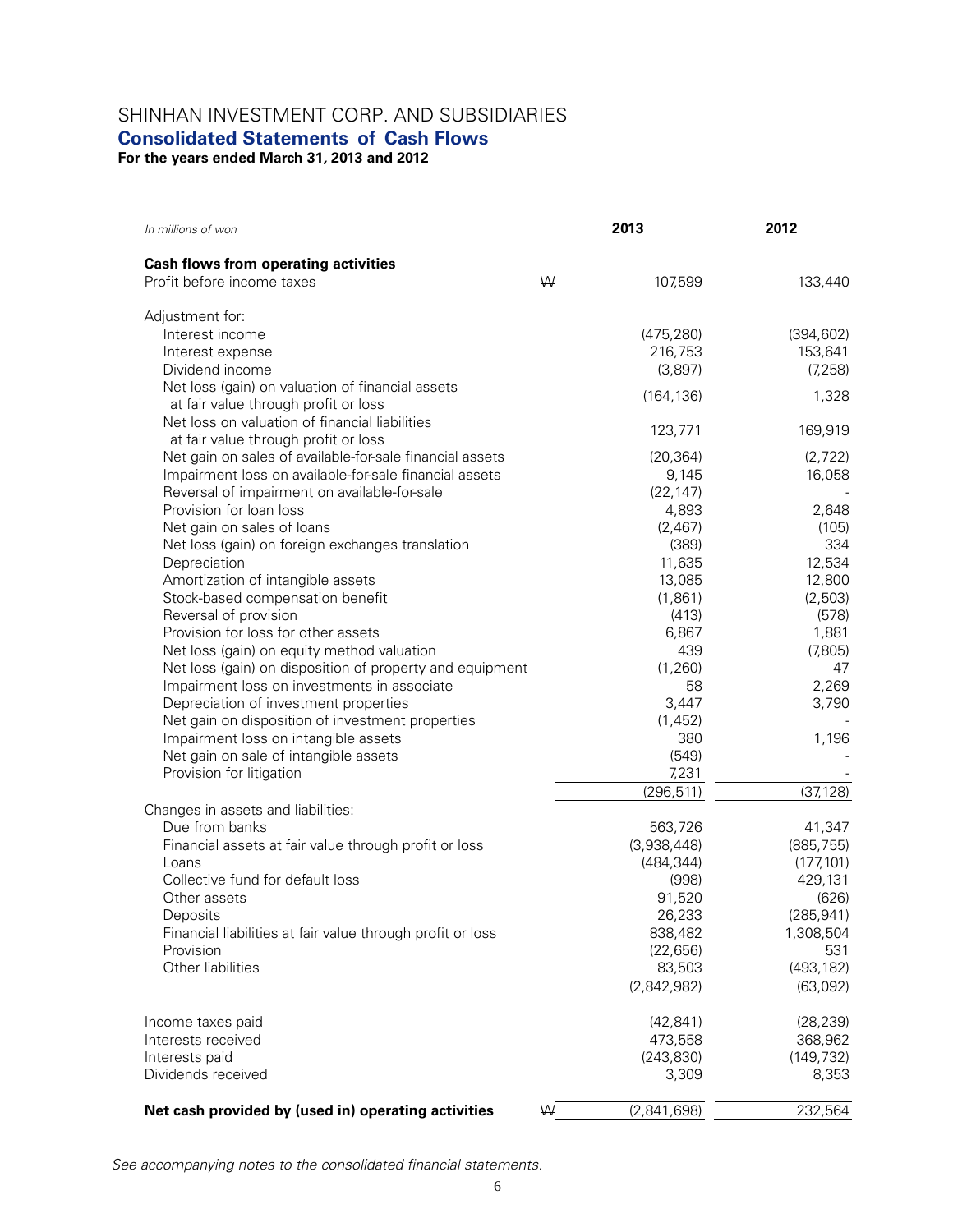## SHINHAN INVESTMENT CORP. AND SUBSIDIARIES

## **Consolidated Statements of Cash Flows, Continued**

**For the years ended March 31, 2013 and 2012** 

| In millions of won                                           |   | 2013          | 2012        |
|--------------------------------------------------------------|---|---------------|-------------|
| <b>Cash flows from investing activities</b>                  |   |               |             |
| Proceed from disposal of available-for-sale financial assets | W | 5,385,724     | 2,759,544   |
| Acquisition of available-for-sale financial assets           |   | (5, 116, 451) | (3,727,864) |
| Proceed from disposal of investments in associates           |   | 50            | 33          |
| Acquisition of investments in associates                     |   | (938)         | (5,980)     |
| Proceed from disposal of property and equipment              |   | 23,089        | 2           |
| Acquisition of property and equipment                        |   | (8, 261)      | (8, 342)    |
| Proceed from disposal of intangible assets                   |   | 1,671         |             |
| Acquisition of intangible assets                             |   | (9,001)       | (6,490)     |
| Proceed from disposal of investment property                 |   | 27,268        |             |
| Acquisition of investment property                           |   | (38)          |             |
| Net cash provided by (used in) investing activities          |   | 303,113       | (989, 097)  |
| <b>Cash flows from financing activities</b>                  |   |               |             |
| Proceeds from borrowings                                     |   | 2,745,469     | 1,126,356   |
| Repayment of borrowings                                      |   | (50,040)      | (102, 727)  |
| Dividends paid                                               |   | (20,000)      | (20,000)    |
| Net cash provided by financing activities                    |   | 2,675,429     | 1,003,629   |
| <b>Effect of exchange rate fluctuations on</b>               |   |               |             |
| cash and cash equivalents held                               |   | (239)         | 354         |
| Net increase in cash and cash equivalents                    |   | 136,605       | 247,450     |
| Cash and cash equivalents at beginning of period             |   | 380,948       | 133,498     |
| Cash and cash equivalents at end of period                   | W | 517,553       | 380,948     |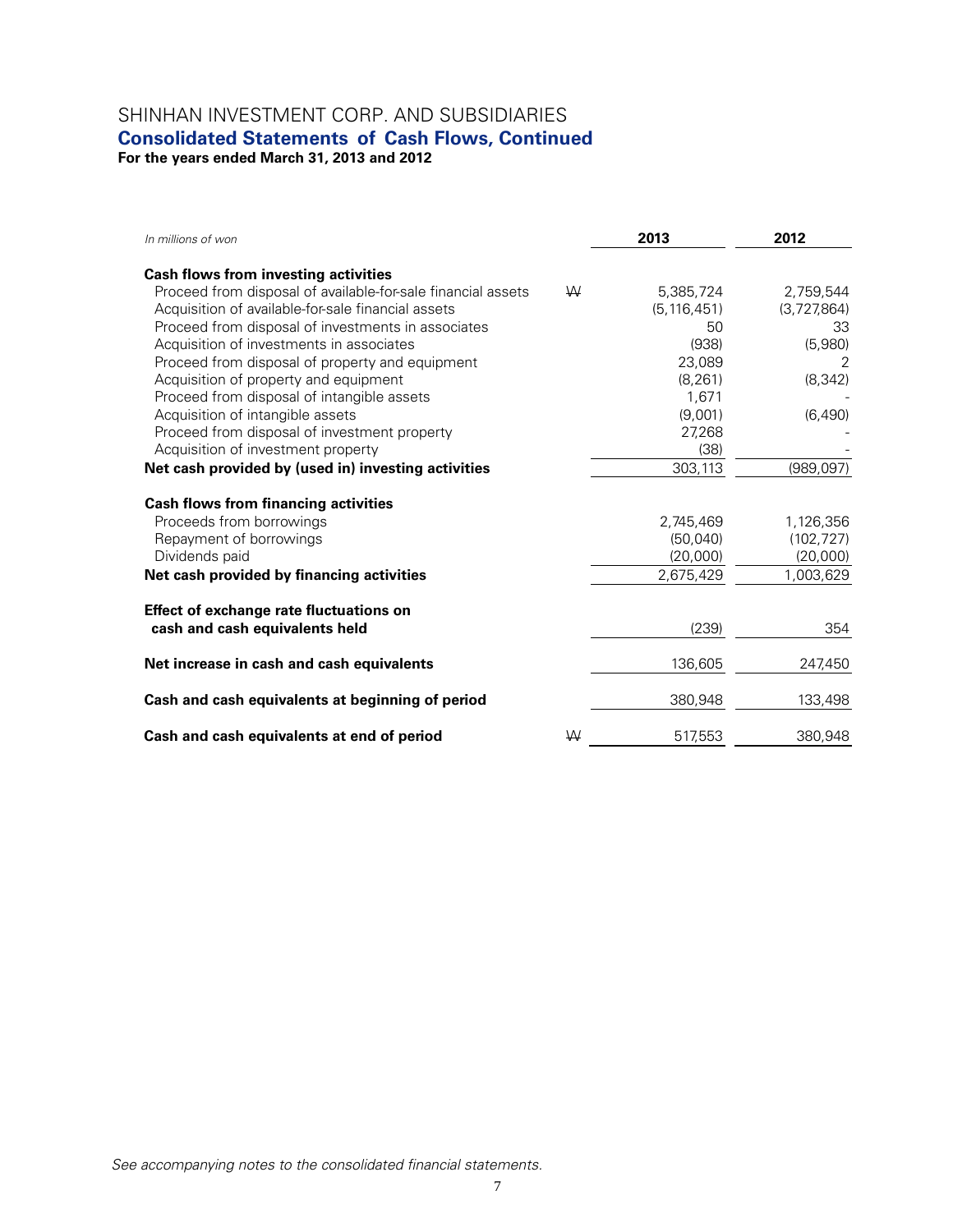#### **1. Reporting entity**

General information of Shinhan Investment Corp. (the "Company") and its subsidiaries included in consolidation (collectively the "Group") are summarized as follows:

#### **(a) Controlling company**

Shinhan Investment Corp. was established on April 2, 1973 under the name of HyoSeong Securities Co., Ltd. to engage in proprietary trading, underwriting and brokerage services. The Company changed its name from Good Morning Shinhan Securities Co., Ltd. to Shinhan Investment Corp. on August 24, 2009. The Company is wholly owned by Shinhan Financial Group Co., Ltd. and operates through 93 branches and 9 sales offices as of March 31, 2013.

Since December 28, 2005, the Company has been in the trust business pursuant to the Korea Trust Business Law. Assets under trust management amounted to W 8,283,895 million as of March 31, 2013 and the related fee income amounted to W 5,886 million for the year ended March 31, 2013.

#### **(b) Scope of consolidation**

(i) Subsidiaries

Ownership of Shinhan Investment Corp. and its major consolidated subsidiaries except special purpose entities as of December 31, 2013 are as follows:

| Investor | Investee                                                 | Country   | Closing date | Ownership (%) |
|----------|----------------------------------------------------------|-----------|--------------|---------------|
|          | Shinhan Investment Corp. Shinhan Investment America Inc. | USA       | March 31     | 100.0         |
|          | Shinhan Investment Asia Ltd.                             | Hong Kong | March 31     | 100.0         |

#### (ii) Special purpose entities

As of March 31, 2013, consolidated special purpose entities are summarized as follows:

| Parent company                            | <b>SPE</b>                                                        | Location          | Reference                                 |
|-------------------------------------------|-------------------------------------------------------------------|-------------------|-------------------------------------------|
| Shinhan Investment Corp.                  | Shinhan Maritime Private Equity Fund I                            | Rep. of Korea     | <b>PEF</b>                                |
| Shinhan Maritime Private<br>Equity Fund I | SS TRITON A S.A.                                                  | Panama            | Ship lending SPC                          |
|                                           | SS TRITON B S.A.                                                  | $^{\prime\prime}$ | $^{\prime\prime}$                         |
| Shinhan Investment Corp.                  | KAMCO Value Recreation 11th Securitization<br>Specialty Co., Ltd. | Rep. of Korea     | Securitization SPC                        |
| $^{\prime}$                               | VALUE PLUS the 8th Co., Ltd.                                      | $^{\prime\prime}$ | $^{\prime\prime}$                         |
| $\overline{\phantom{a}}$                  | Busan Education Love BTL Co., Ltd.                                | $^{\prime\prime}$ | $^{\prime\prime}$                         |
| $\blacksquare$                            | Pine Avenue L.L.C.                                                | $^{\prime\prime}$ | $^{\prime\prime}$                         |
| $^{\prime}$                               | Samsung Millennium Stock C503                                     | $\mathbf{u}$      | <b>Beneficiary</b><br>certificates unsold |
| $^{\prime\prime}$                         | Santaclause 98 Short-term Bond Fund 1                             | $\cdots$          | $\overline{1}$                            |
| $^{\prime\prime}$                         | G1 Santaclause 98 Short-term Bond Fund 1                          | $^{\prime\prime}$ | $^{\prime\prime}$                         |
| $^{\prime\prime}$                         | Samsunglife New Short Fund B301                                   | $^{\prime\prime}$ | $\cdots$                                  |
| $^{\prime\prime}$                         | Samsunglife New Short Fund A423                                   | $^{\prime\prime}$ | $^{\prime\prime}$                         |
| $^{\prime\prime}$                         | Samsung Jinpum Short Fund C501                                    | $^{\prime\prime}$ | $^{\prime\prime}$                         |
| $\overline{1}$                            | Samsung Jinpum Short Fund C503                                    | $\mathbf{u}$      | $^{\prime\prime}$                         |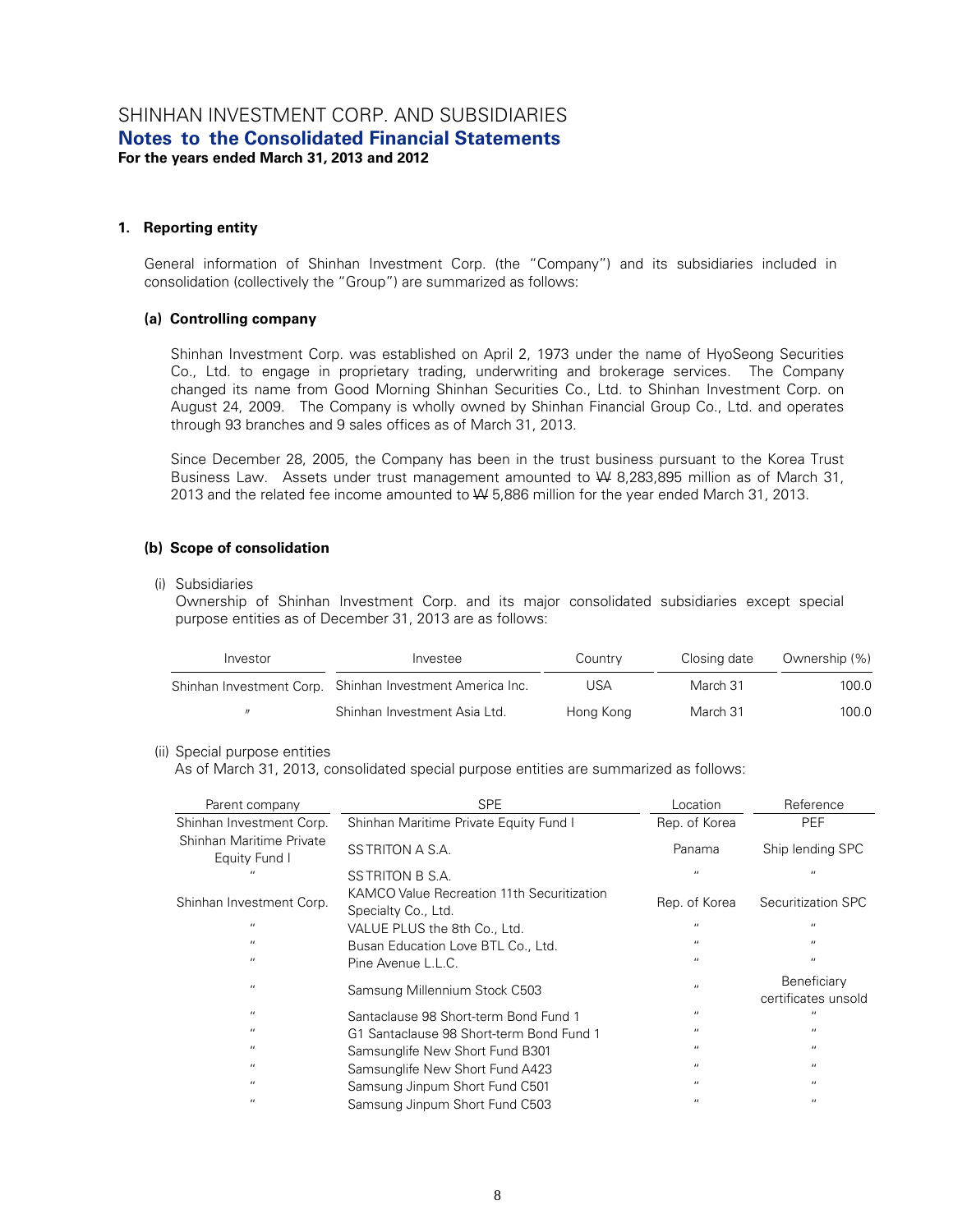#### **1. Reporting entity, Continued**

#### **(b) Scope of consolidation, continued**

(ii) Special purpose entities, continued

| Parent company              | <b>SPE</b>                               | Location          | Reference                          |
|-----------------------------|------------------------------------------|-------------------|------------------------------------|
| Shinhan Investment<br>Corp. | Santaclause Long-term Bond Fund 4        | Rep. of Korea     | Beneficiary<br>certificates unsold |
| $\overline{11}$             | Santaclause Long-term Bond Fund 5        | $^{\prime\prime}$ | $\cdots$                           |
| $\overline{11}$             | Santaclause New Long-term Bond Fund 1    | $^{\prime\prime}$ | $^{\prime\prime}$                  |
| $\overline{11}$             | Goodmorning Long-term Gold 3-1 Bond Fund | $^{\prime\prime}$ | $^{\prime\prime}$                  |
| $\overline{11}$             | Goodmorning Long-term Gold 3-2 Bond Fund | $\mathbf{u}$      | $^{\prime\prime}$                  |
| $\overline{11}$             | Neo Short-term Bond #22                  | $^{\prime\prime}$ | $^{\prime\prime}$                  |
| $\overline{11}$             | Hanbaguni E-2                            | $^{\prime\prime}$ | $^{\prime\prime}$                  |
| $\overline{11}$             | Kyobo Tomorrow SGIC-1                    | $^{\prime\prime}$ | $^{\prime\prime}$                  |
| $\overline{11}$             | KDB Private SH-1                         | $^{\prime\prime}$ | $\cdots$                           |
| $\overline{11}$             | Specific Money Trust                     | $^{\prime\prime}$ | Trust                              |

#### **(c) Changes in subsidiaries**

The list of subsidiaries that were newly acquired or excluded from consolidation for the years ended March 31, 2013 and 2012 were as follows:

|                                              | 2013                                     |                         |
|----------------------------------------------|------------------------------------------|-------------------------|
| Company                                      | Reason                                   | Invest company          |
| <b>Newly acquired subsidiaries</b>           |                                          |                         |
| VALUE PLUS the 8th Co., Ltd.                 | Commercial Paper purchase<br>commitments | Shinhan Investment Corp |
| <b>Busan Education Love BTL</b><br>Co., Ltd. | Commercial Paper purchase<br>commitments | Shinhan Investment Corp |
| Pine Avenue L.L.C.                           | Subordinated bonds                       | Shinhan Investment Corp |
| KDB Private SH-1                             | 100% equity                              | Shinhan Investment Corp |
| Specific Money Trust                         | 100% equity                              | Shinhan Investment Corp |
| <b>Excluded subsidiaries</b>                 |                                          |                         |
| Shinhan Investment Europe<br>Ltd.            | Liquidating                              | Shinhan Investment Corp |
|                                              | 2012                                     |                         |
| Company                                      | Reason                                   | Invest company          |

#### **Excluded subsidiaries**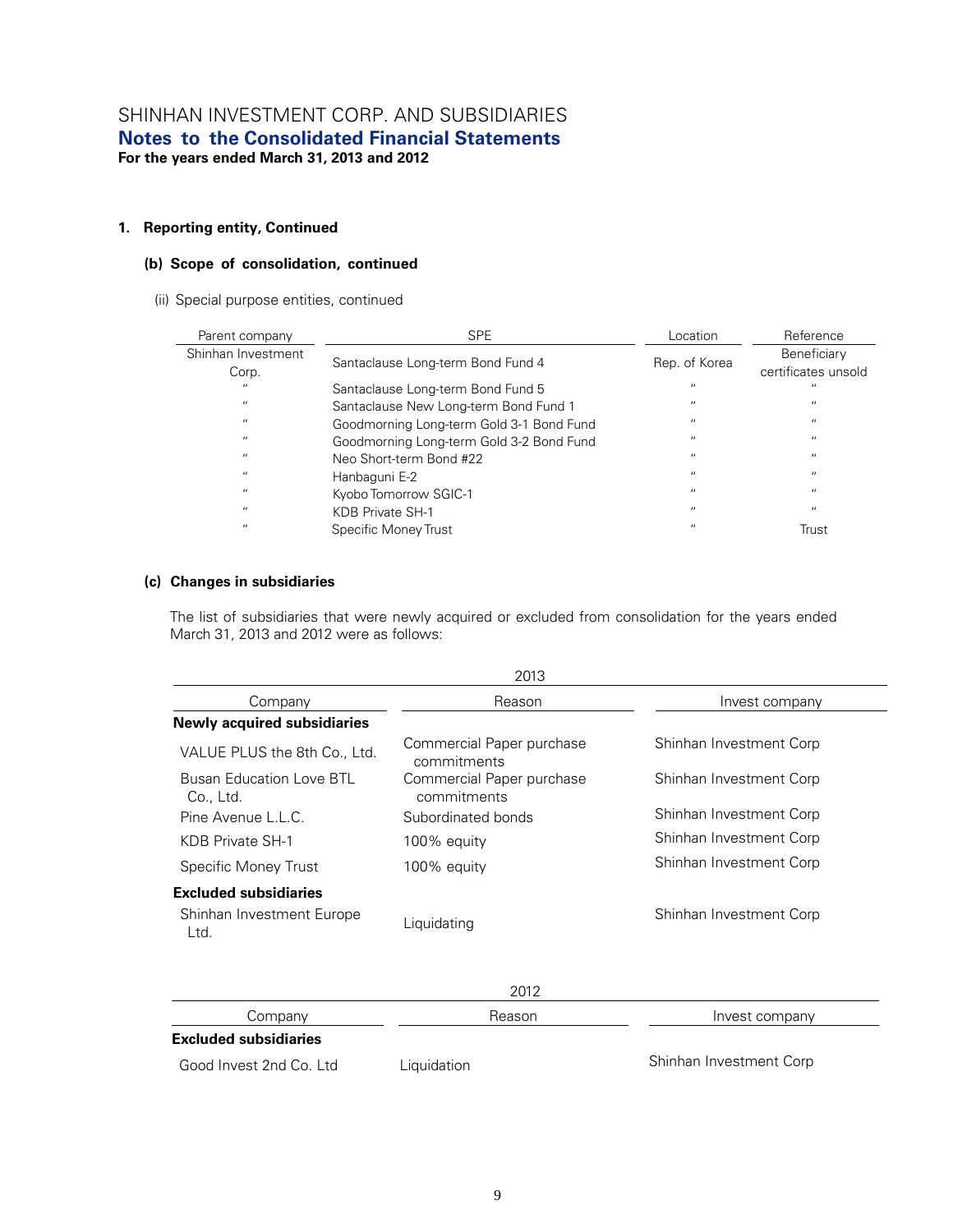#### **1. Reporting entity, Continued**

#### **(d) Summary of financial information of subsidiaries**

(i) Condensed financial positions of the Company and its subsidiaries as of March 31, 2013 and 2012 were as follows:

| In millions of won                    | 2013       |             |           | 2012       |             |           |  |
|---------------------------------------|------------|-------------|-----------|------------|-------------|-----------|--|
|                                       | Total      | Total       | Total     | Total      | Total       | Total     |  |
| Entity                                | assets     | liabilities | equity    | assets     | liabilities | equity    |  |
| Shinhan Investment Corp.<br>₩         | 17,352,580 | 15,132,269  | 2,220,311 | 14,064,881 | 11,910,216  | 2,154,665 |  |
| Shinhan Investment America Inc.       | 3,134      | 65          | 3,069     | 4,115      | 80          | 4,035     |  |
| Shinhan Investment Europe Ltd.        |            |             |           | 4,231      | 42          | 4,189     |  |
| Shinhan Investment Asia Ltd.          | 1,883      | 167         | 1,716     | 2,730      | 176         | 2,554     |  |
| Shinhan Maritime PEF I (*)            | 238,906    | 165,474     | 73,432    | 124,353    | 55,199      | 69,154    |  |
| KAMCO Value Recreation 11th           |            |             |           |            |             |           |  |
| Securitization Specialty Co., Ltd.    | 25,663     | 32,202      | (6,539)   | 25,663     | 30,279      | (4,616)   |  |
| VALUE PLUS the 8th Co., Ltd.          | 22,035     | 22,034      |           |            |             |           |  |
| Busan Education Love BTL Co.,<br>Ltd. | 45,962     | 46,200      | (238)     |            |             |           |  |
| Pine Avenue L.L.C.                    | 344,075    | 343,935     | 140       |            |             |           |  |
| Beneficiary certificate               | 4,375      | 5,030       | (655)     | 5,361      | 5,542       | (181)     |  |
| Specific Money Trust                  | 336,146    |             | 336,146   |            |             |           |  |
| ₩                                     | 18,374,759 | 15,747,376  | 2,627,383 | 14,231,334 | 12,001,534  | 2,229,800 |  |

(\*) Consolidated financial statement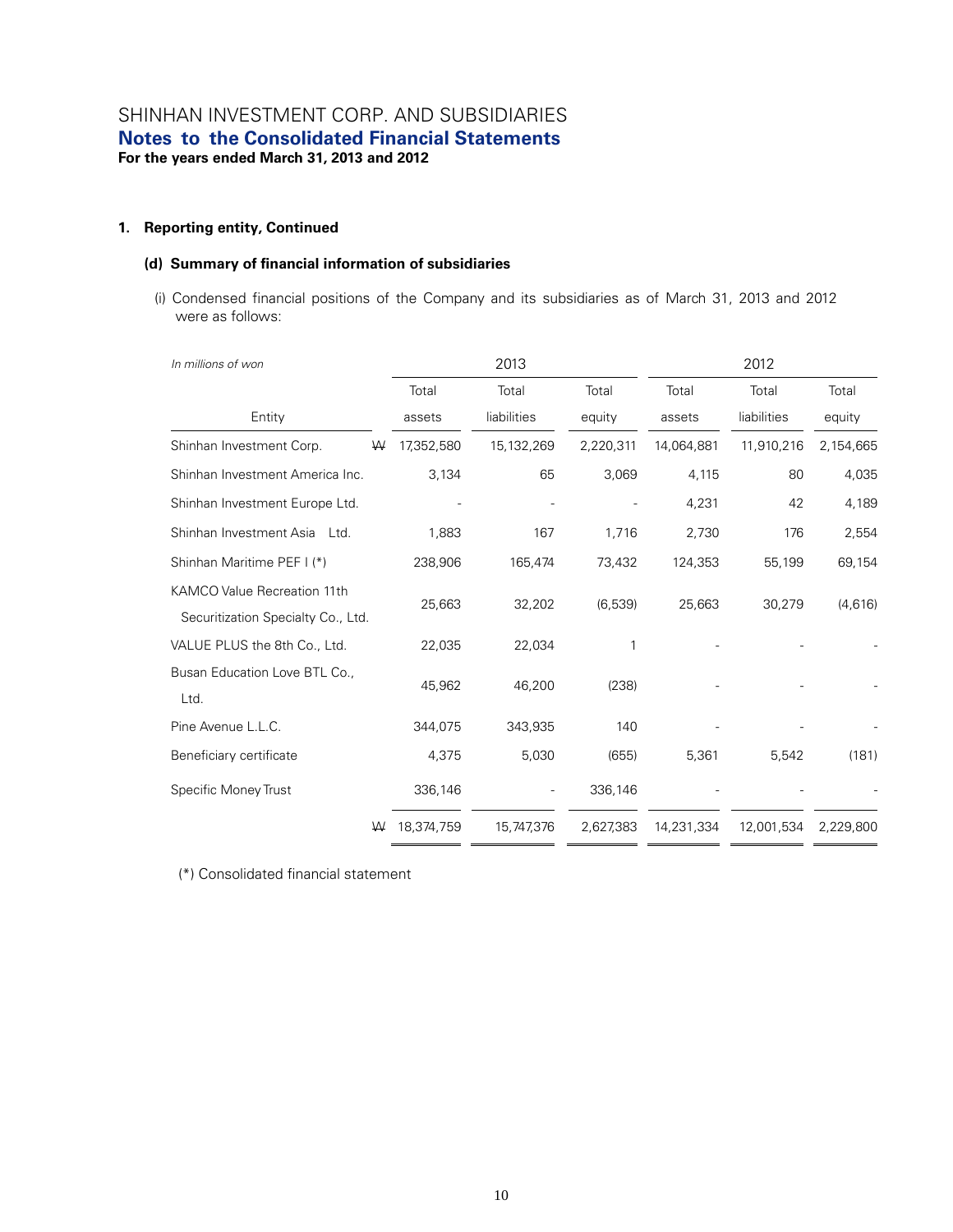#### **1. Reporting entity, Continued**

#### **(d) Summary of financial information of subsidiaries, continued**

(ii) Condensed comprehensive income statement of the Company and its subsidiaries for the years ended March 31, 2013 and 2012 were as follows:

| In millions of won             |   |           | 2013    |               | 2012      |          |               |
|--------------------------------|---|-----------|---------|---------------|-----------|----------|---------------|
|                                |   |           |         | Total         |           |          | Total         |
|                                |   | Operating | Net     | comprehensive | Operating | Net      | comprehensive |
| Entity                         |   | revenues  | income  | income        | revenues  | income   | income        |
| Shinhan Investment Corp.       | ₩ | 2,108,423 | 87,991  | 85,560        | 1,627,783 | 97,656   | 114,584       |
| Shinhan Investment America     |   |           |         |               |           |          |               |
| Inc.                           |   | 612       | (876)   | (876)         | 1,063     | (835)    | (835)         |
| Shinhan Investment Europe Ltd. |   |           |         |               | 124       | (1,049)  | (1,049)       |
| Shinhan Investment Asia Ltd.   |   | 681       | (782)   | (782)         | 547       | (995)    | (995)         |
| Shinhan Maritime PEF I (*)     |   | 10,510    | 4,592   | 4,592         | 759       | (5, 347) | (5, 347)      |
| KAMCO Value Recreation 11th    |   |           |         |               |           |          |               |
| Securitization Specialty Co.,  |   |           | (1,923) | (1, 923)      |           | (2, 162) | (2, 162)      |
| Ltd.                           |   |           |         |               |           |          |               |
| VALUE PLUS the 8th Co., Ltd.   |   | 1,174     |         |               |           |          |               |
| Busan Education Love BTL Co.,  |   |           |         |               |           |          |               |
| Ltd.                           |   | 485       | (239)   | (239)         |           |          |               |
| Pine Avenue L.L.C.             |   | 1,916     | 135     | 135           |           |          |               |
| Beneficiary certificate        |   | 37        | (61)    | (24)          | 232       | 199      | 187           |
| Specific Money Trust           |   | 1,146     | 1,146   | 1,146         |           |          |               |
|                                | ₩ | 2,124,984 | 89,983  | 87,589        | 1,630,508 | 87,467   | 104,383       |

(\*) Consolidated financial statement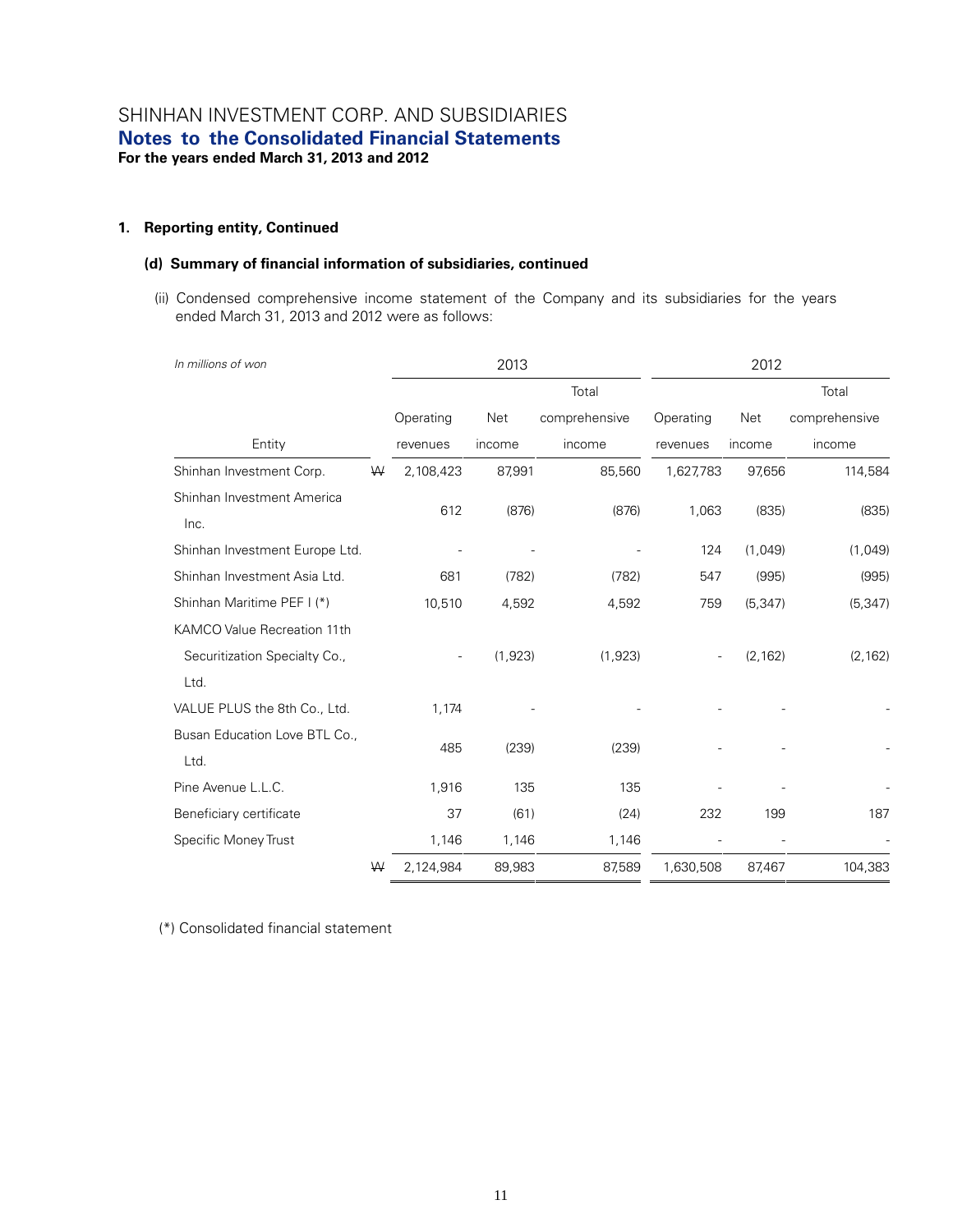#### **2. Basis of preparation**

#### **(a) Statement of compliance**

The consolidated financial statements have been prepared in accordance with Korean International Financial Reporting Standards ("K-IFRS"), as prescribed in the Act on External Audits of Corporations in the Republic of Korea.

#### **(b) Basis of measurement**

The consolidated financial statements have been prepared on the historical cost basis except for the following material items in the statement of financial position:

- derivative financial instruments are measured at fair value
- financial instruments at fair value through profit or loss are measured at fair value
- available-for-sale financial assets are measured at fair value
- liabilities for cash-settled share-based payment arrangements are measured at fair value

#### **(c) Functional and presentation currency**

These consolidated financial statements are presented in Korean won which is the Group's functional currency and the currency of the primary economic environment in which the Group operates. The subsidiaries whose functional currencies are different from the Company's are as follows.

| <b>Subsidiaries</b>             | <b>Functional Currency</b> |
|---------------------------------|----------------------------|
| Shinhan Investment America Inc. | USD.                       |
| Shinhan Investment Asia Ltd.    | <b>HKD</b>                 |
| SS TRITON A S.A.                | USD.                       |
| SS TRITON B S.A.                | LIRN                       |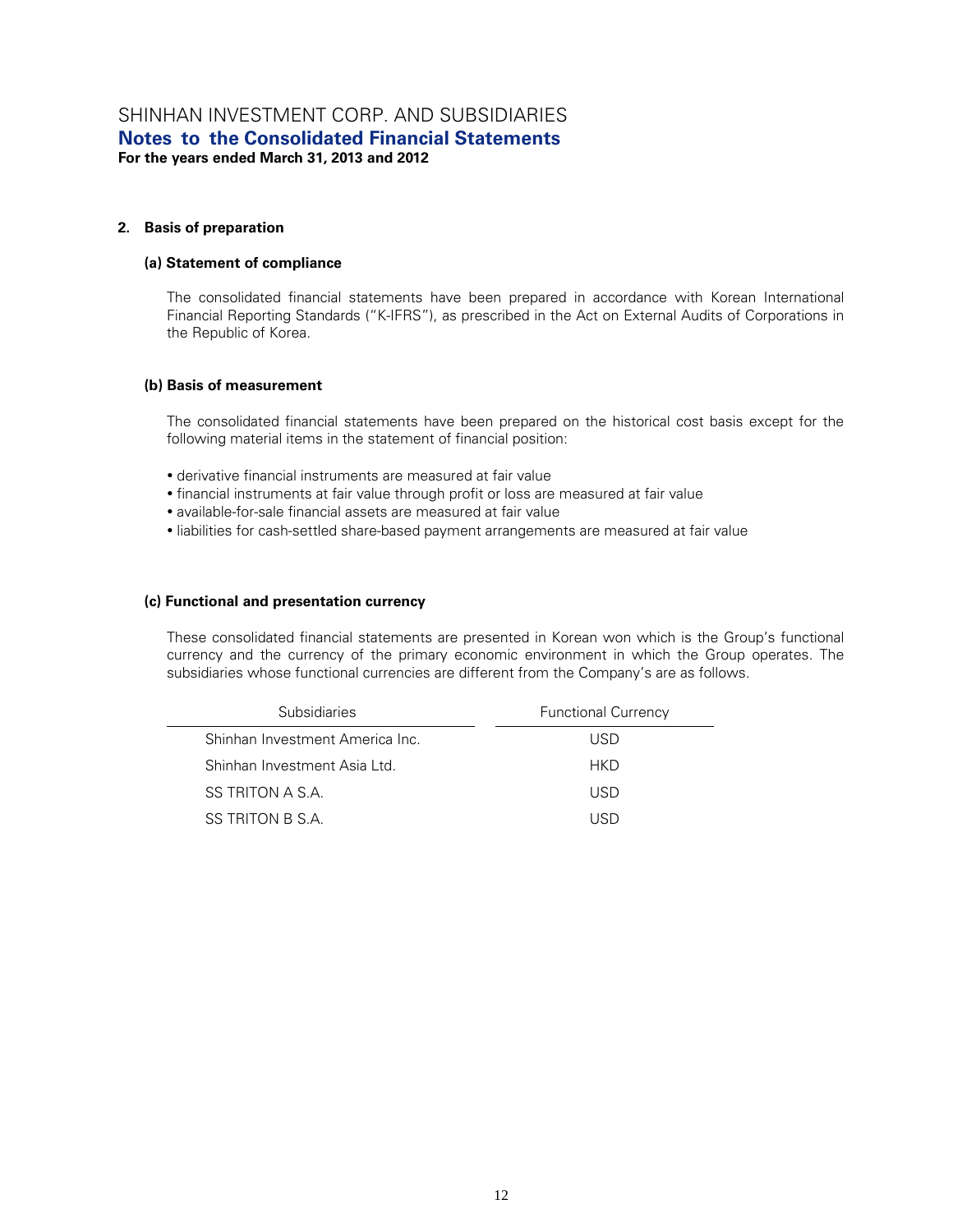#### **2. Basis of preparation, Continued**

#### **(d) Use of estimates and judgements**

The preparation of consolidated financial statements requires the application of certain critical estimates and judgments relative to the future. Management's estimated outcomes may differ from actual outcomes. The change in an accounting estimate is recognized prospectively in profit or loss in the period of the change, if the change affects that period only, or the period of the change and future periods, if the change affects both.

#### (i) Income taxes

Within the normal business process, there are various types of transactions and different accounting methods that may add uncertainties to the decision of the final income taxes. The Group has recognized current and deferred tax that reflect tax consequences that would follow from the manner in which the entity expects, at the end of the reporting period, to recover or settle the carrying amount of its assets and liabilities. However, actual income taxes in the future may not be identical to the recognized deferred tax assets and liabilities, and this difference can affect current and deferred tax at the period when the final tax effect is conformed.

(ii) Fair value of financial instruments

The fair values of financial instruments which are not actively traded in the market are determined by using valuation techniques. The Group determines valuation methods and assumptions based on significant market conditions at the end of each reporting period. Diverse valuation techniques are used to determine the fair value of financial instruments, from general market accepted valuation models to internally developed valuation models that incorporate various types of assumptions and variables.

(iii) Allowances for loss

The Group determines and recognizes allowances for losses on loans through impairment testing. The accuracy of provisions for credit losses is determined by the methodology and assumptions used for estimating expected cash flows of the borrower for allowances on individual loans and collectively assessing allowances for groups of loans.

(iv) Provisions

The Group recognizes a provision considering inevitable risks and an uncertainty under the given circumstance of the event. At the end of each reporting period, the remaining provision balance is reviewed and assessed to determine if the current best estimate is being recognize.

#### (v) Impairment on available-for-sale equity instruments

When there is a significant or prolonged decline in the fair value of an investment in an equity instrument below its original cost, there is objective evidence that available-for-sale equity investments are impaired. Accordingly, the Group considers the decline in the fair value of more than 30% against the original cost as "significant decline" and the status when the market price for marketable equity less than the carrying amounts of instruments for a six consecutive months as a "prolonged decline".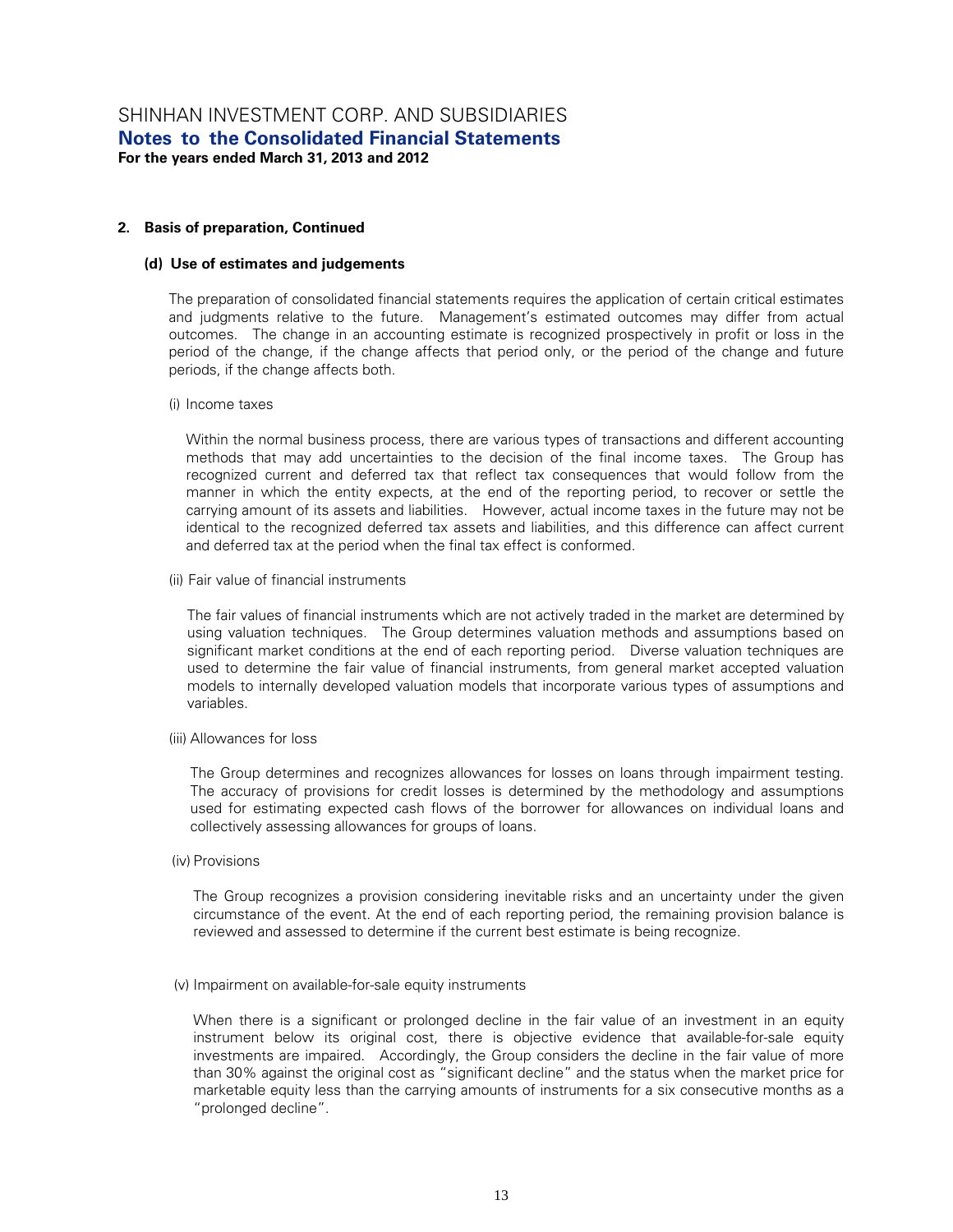#### **2. Basis of preparation, Continued**

#### **(e) Approval of the consolidated financial statements**

These consolidated financial statements have been approved by the Board of Directors on May 16, 2013, which will be submitted for approval to the shareholder's meeting to be held on June 27, 2013.

#### **3. Significant accounting policies**

The significant accounting policies applied by the Group in preparation of its consolidated financial statements are included below. The accounting policies set out below have been applied consistently to all periods presented in these consolidated financial statements.

#### **(a) Basis of consolidation**

(i) Subsidiaries

Subsidiaries are entities controlled by the Group. Control exists when the Group has the power to govern the financial and operating policies of the other entity so as to obtain benefits from its activities. The existence and effect of potential voting rights that are currently exercisable or convertible are considered when assessing whether the Group controls another entity. The financial statements of subsidiaries are included in the consolidated financial statements from the date that control commences until the date that control ceases.

If a member of the Group uses accounting policies other than those adopted in the consolidated financial statements for like transactions and events in similar circumstances, appropriate adjustments are made to its financial statements in preparing the consolidated financial statements.

(ii) Special purpose entities

The Group has established a number of special purpose entities (SPEs) for trading and investment purposes. The Group does not have any direct or indirect shareholdings in these entities. An SPE is consolidated if, based on an evaluation of the substance of its relationship with the Group and the SPE's risks and rewards, the Group concludes that it controls the SPE.

(iii) Intra-group transactions

Intra-group balances and transactions, and any unrealized income and expenses arising from intragroup transactions, are eliminated in preparing the consolidated financial statements. Intra-group losses are recognized as expense if intra-group losses indicate an impairment that requires recognition in the consolidated financial statements.

#### (iv) Non-controlling interests

Non-controlling interests in a subsidiary are accounted for separately from the parent's ownership interests in a subsidiary. Each component of net profit or loss and other comprehensive income is attributed to the owners of the parent and non-controlling interest holders, even when the allocation reduces the non-controlling interest balance below zero.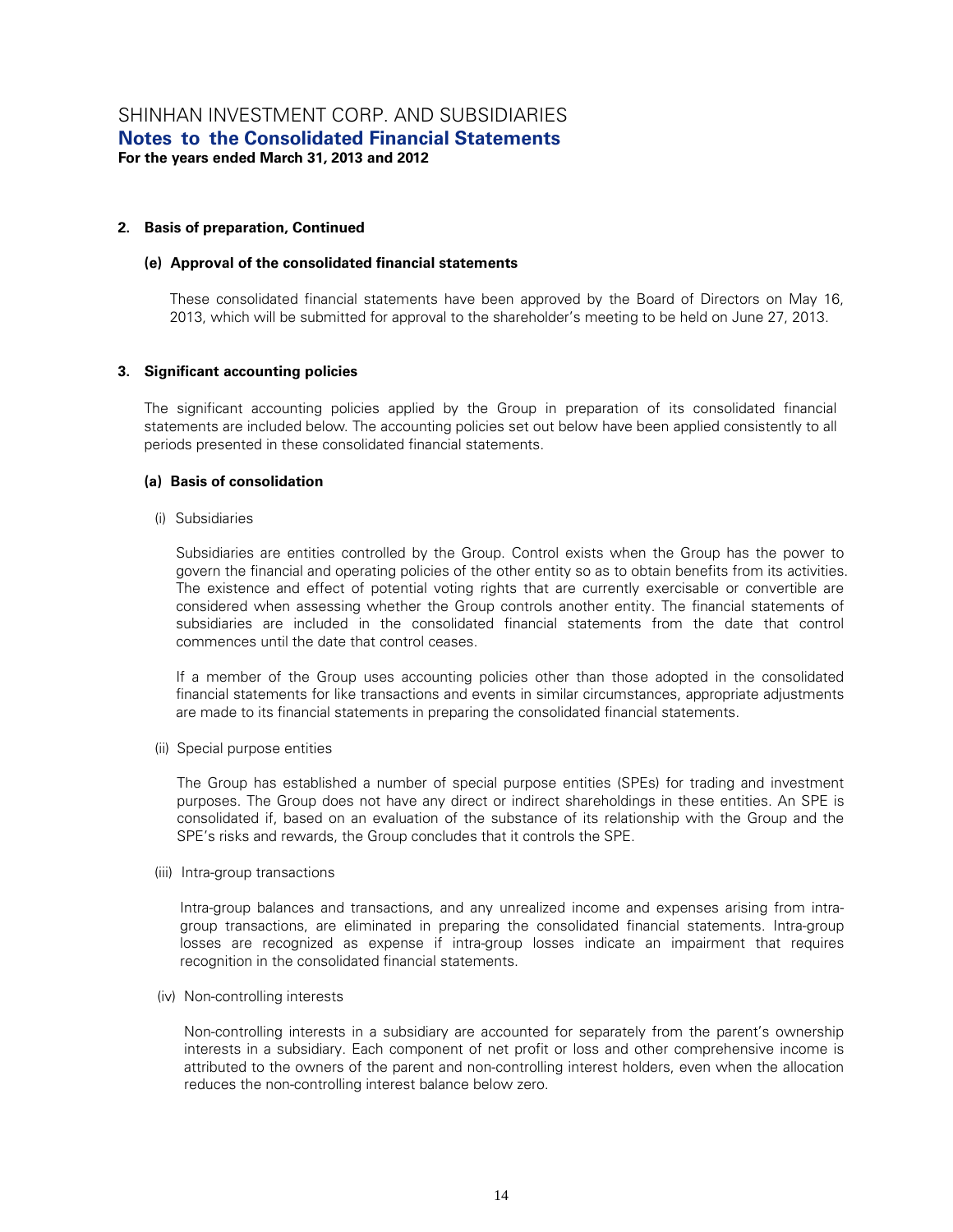#### **(a) Basis of consolidation, continued**

(v) Changes in the Parent Company's ownership interest in a subsidiary.

Changes in the Parent Company's ownership interest in a subsidiary that do not result in a loss of control are accounted for as equity transactions with owners in their capacity as owners. Adjustments to non-controlling interests are based on a proportionate amount of the net assets of the subsidiary. No adjustments are made to goodwill and no gain or loss is recognized in profit or loss. The difference between the consideration and the adjustments made to non-controlling interest is recognized directly in equity attributable to the owners of the Parent Company.

#### **(b) Associates and jointly controlled entities (collectively "associates")**

An associate is those entities in which the Group has significant influence, but not control, over the financial and operating policies. Significant influence is presumed to exist when the Group holds between 20 and 50 percent of the voting power of another entity.

Joint ventures are those entities over whose activities the Group has joint control, established by contractual agreement, and require unanimous consent for strategic financial and operating decisions.

The investment in associates and jointly controlled entities is accounted for using the equity method and is initially recognized at cost. The Group's investment includes goodwill identified on acquisition, net of any accumulated impairment losses. The consolidated financial statements include the Group's share of the income and expenses and equity movements of associates, after adjustments to align the accounting policies with those of the Group, from the date that significant influence or joint control commences until the date that significant influence or joint control ceases.

When the Group's share of losses exceeds its interest in an equity accounted investee, the carrying amount of that interest, including any long-term investments, is reduced to nil, and the recognition of further losses is discontinued except to the extent that the Group has an obligation or has to make payments on behalf of the investee.

#### **(c) Foreign currency transactions**

(i) Foreign currency transactions

Transactions in foreign currencies are translated to the functional currency of the Group at exchange rates at the dates of the transactions. Monetary assets and liabilities denominated in foreign currencies are retranslated to the functional currency using the reporting date's exchange rate. Nonmonetary assets and liabilities denominated in foreign currencies that are measured at fair value are retranslated to the functional currency at the exchange rate at the date that the fair value was determined, while those measured at historical cost are retranslated at the exchange rate at the date of transaction.

Foreign currency differences arising on retranslation of monetary items are recognized in profit or loss. On the other hand, foreign currency difference arising on retranslation of non-monetary items is recognized in other comprehensive profit or loss / profit and loss, if profit and loss arising on the asset is recognized in other comprehensive profit and loss / profit and loss.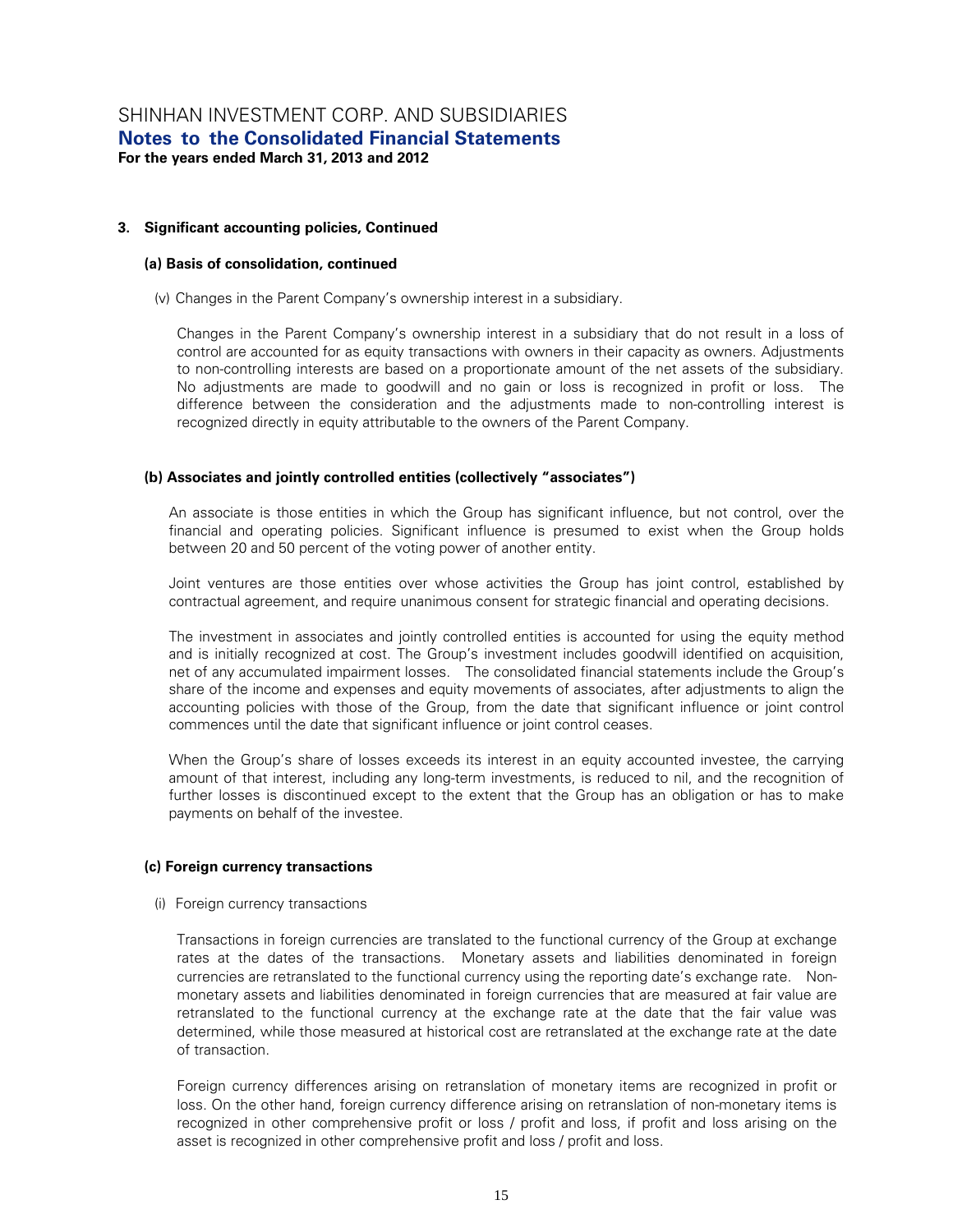#### **(c) Foreign currency transactions, Continued**

(ii) Foreign operations

If the presentation currency of the Group is different from a foreign operation's functional currency, the financial statements of the foreign operation are translated into the presentation currency using the following methods:

The assets and liabilities of foreign operations, including goodwill and fair value adjustments arising on acquisition, are translated to won at exchange rates at the reporting date. The income and expenses of foreign operations, excluding foreign operations in hyperinflationary economies, are translated to won at exchange rates at the dates of the transactions. Foreign currency differences are recognized in other comprehensive income.

When a foreign operation is disposed of, the relevant amount in the translation is transferred to profit or loss as part of the profit or loss on disposal. On the partial disposal of a subsidiary that includes a foreign operation, the relevant proportion of such cumulative amount is reattributed to non-controlling interest. In any other partial disposal of a foreign operation, the relevant proportion is reclassified to profit or loss.

Foreign exchange gains or losses arising from a monetary item receivable from or payable to a foreign operation, the settlement of which is neither planned nor likely to occur in the foreseeable future and which in substance is considered to form part of the net investment in the foreign operation, are recognized in other comprehensive income in the translation reserve.

(iii) Hedge of net investment in foreign operations

The Group applies hedge accounting to foreign currency differences arising between the functional currency of the foreign operations and the parent entity's functional currency (Korean won), regardless of whether the net investment is held directly or through an intermediate parent.

Foreign currency differences arising on the retranslation of a financial liability designated as a hedge of a net investment in a foreign operation are recognized in other comprehensive income to the extent that the hedge is effective, and are presented within equity in the translation reserve. To the extent that the hedge is ineffective, such differences are recognized in profit or loss. When the hedged part of a net investment is disposed of, the relevant amount in the translation reserve is transferred to profit or loss as part of the profit or loss on disposal.

#### **(d) Cash and cash equivalents**

Cash and cash equivalents comprise balances with cash in hand, deposits held at call with banks and other short-term highly liquid investments with insignificant risk of changes in their fair value. Equity investments are excluded from cash equivalents unless they are, in substance, cash equivalents, for example in the case of preferred shares acquired within a short period of their maturity and with a specified redemption date.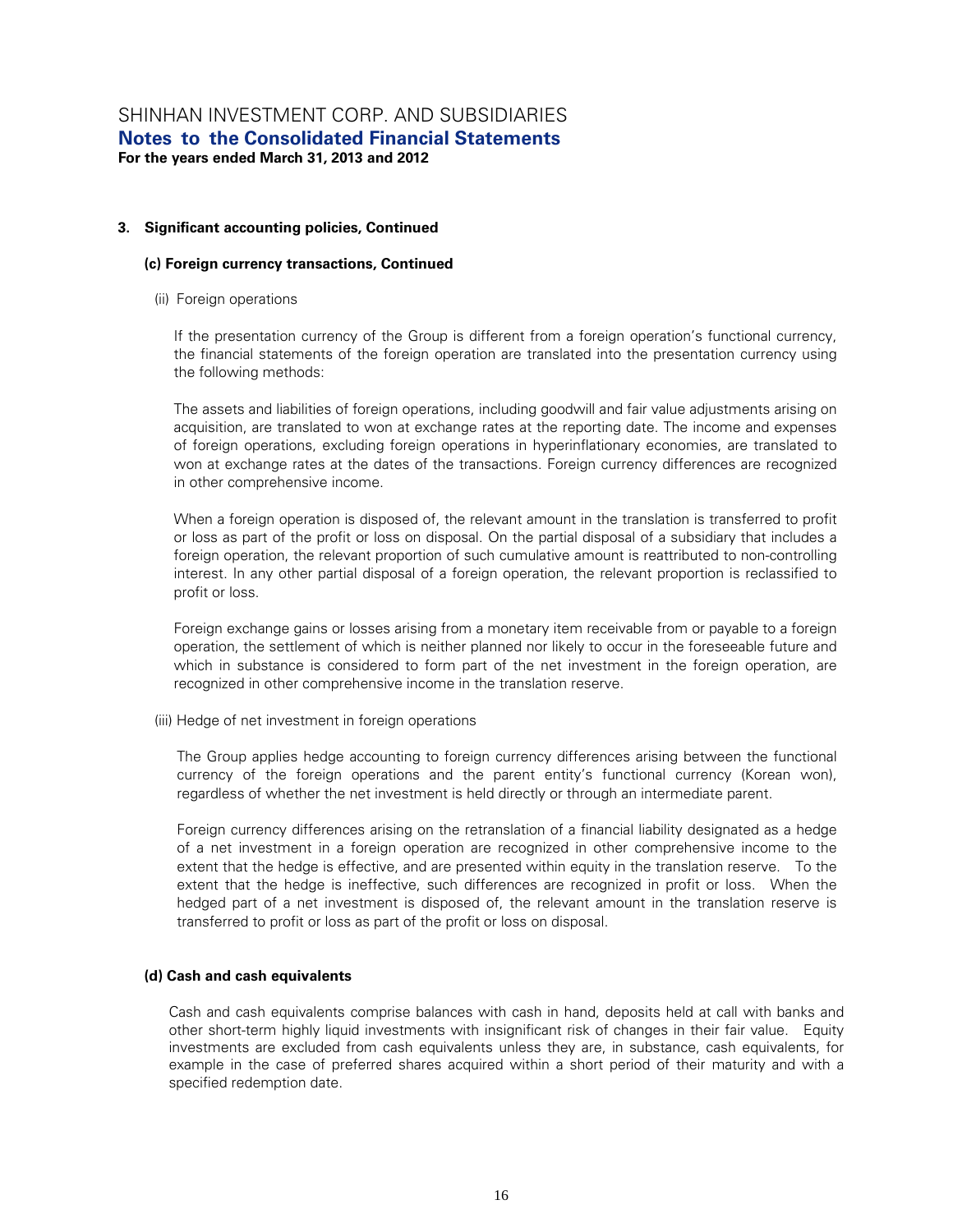#### **(e) Non-derivative financial assets**

The Group recognizes and measures non-derivative financial assets by the following four categories: financial assets at fair value through profit or loss, held-to-maturity investments, loans and receivables and available-for-sale financial assets. The Group recognizes financial assets in the consolidated statement of financial position when the Group becomes a party to the contractual provisions of the instrument.

Upon initial recognition, non-derivative financial assets are measured at their fair value plus, in the case of a financial asset not at fair value through profit or loss, transaction costs that are directly attributable to the asset's acquisition or issuance.

#### *Financial assets at fair value through profit or loss (the "Financial assets at FVTPL")*

A financial asset is classified at fair value through profit or loss if it is held for trading or is designated as such upon initial recognition. Upon initial recognition, transaction costs are recognized in profit or loss when incurred. Financial assets at fair value through profit or loss are measured at fair value, and changes therein are recognized in profit or loss.

#### *Held-to-maturity investments*

A non-derivative financial asset with a fixed or determinable payment and fixed maturity, for which the Group has the positive intention and ability to hold to maturity, are classified as held-to-maturity investments. Subsequent to initial recognition, held-to-maturity investments are measured at amortized cost using the effective interest method.

#### *Loans and receivables*

Loans and receivables are financial assets with fixed or determinable payments that are not quoted in an active market. Subsequent to initial recognition, loans and receivables are measured at amortized cost using the effective interest method, except for loans and receivables for which the effect of discounting is immaterial.

#### *Available-for-sale financial assets*

Available-for-sale financial assets are those non-derivative financial assets that are designated as available-for-sale or are not classified as financial assets at fair value through profit or loss, held-tomaturity investments or loans and receivables. Subsequent to initial recognition, they are measured at fair value, with changes in fair value, net of any tax effect, recorded in other comprehensive income in equity. Investments in equity instruments that do not have a quoted market price in an active market and whose fair value cannot be reliably measured and derivatives that are linked to and must be settled by delivery of such unquoted equity instruments are measured at cost.

When a financial asset is derecognized or impairment losses are recognized, the cumulative gain or loss previously recognized in other comprehensive income is reclassified from equity to profit or loss. Dividends on an available-for-sale equity instrument are recognized in profit or loss when the Group's right to receive payment is established.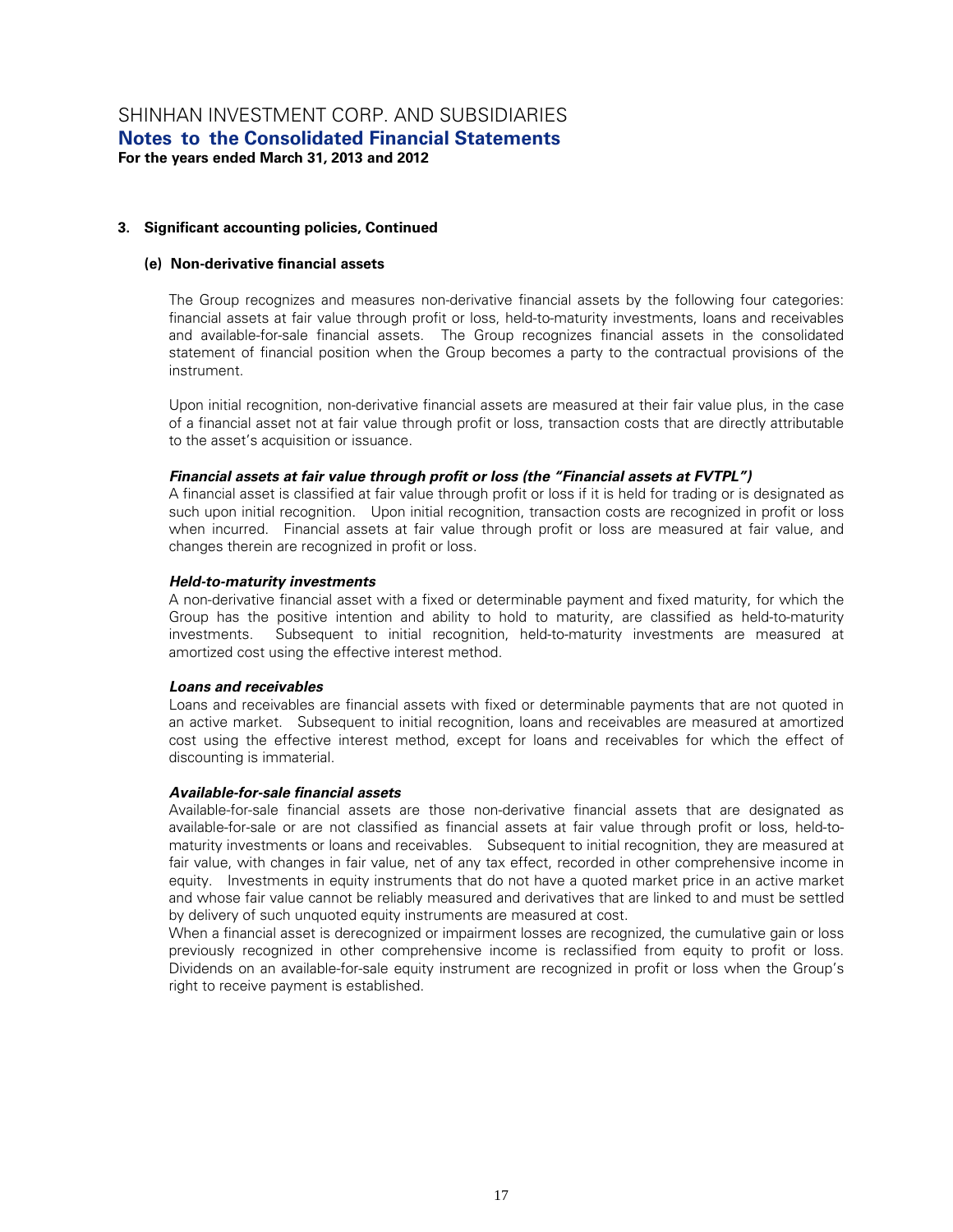#### **(e) Non-derivative financial assets, continued**

#### *Available-for-sale financial assets, continued*

The group has designated some of its debt securities as available-for-sale financial assets. As of March 31, 2013 and 2012, the amounts designated as available-for-sale financial assets were W920 million and W21,379 million, respectively.

#### *Derecognition of financial assets*

The Group derecognizes a financial asset when the contractual rights to the cash flows from the asset expire, or it transfers the rights to receive the contractual cash flows of the financial asset in a transaction in which substantially all the risks and rewards of ownership of the financial asset are transferred. Any interest in transferred financial assets that is created or retained by the Group is recognized as a consolidated asset or liability.

If the Group retains substantially all the risks and rewards of ownership of the transferred financial assets, the Group continues to recognize the transferred financial assets and recognizes financial liabilities for the consideration received.

#### *Offsetting between financial assets and financial liabilities*

Financial assets and financial liabilities are offset and the net amount presented in the consolidated statements of financial position when, and only when, the Group currently has a legal enforceable right to offset the recognized amounts, and there is an intention to settle on a net basis or to realize the asset and settle the liability simultaneously.

#### **(f) Derivative financial instruments**

Derivatives are initially recognized at fair value. Subsequent to initial recognition, derivatives are measured at fair value, and changes therein are either recognized in profit or loss or, when the derivatives are designated in a hedging relationship and the hedge is determined to be an effective hedge, other comprehensive income.

#### *Separable embedded derivatives*

Embedded derivatives are separated from the host contract and accounted for separately only if the following criteria have been met: (a) the economic characteristics and risks of the embedded derivative are not closely related to those of the host contract; (b) a separate instrument with the same terms as the embedded derivative would meet the definition of a derivative; and (c) the hybrid instrument is not measured at fair value with changes in fair value recognized in profit or loss.

Changes in the fair value of separable embedded derivatives are recognized immediately in profit or loss.

#### *Other non-trading derivatives*

When a derivative financial instrument is not held for trading, and is not designated in a qualifying hedge relationship, all changes in its fair value are recognized immediately in profit or loss.

The Group does not hold any derivatives designated as hedging derivatives as of March 31, 2013 and 2012.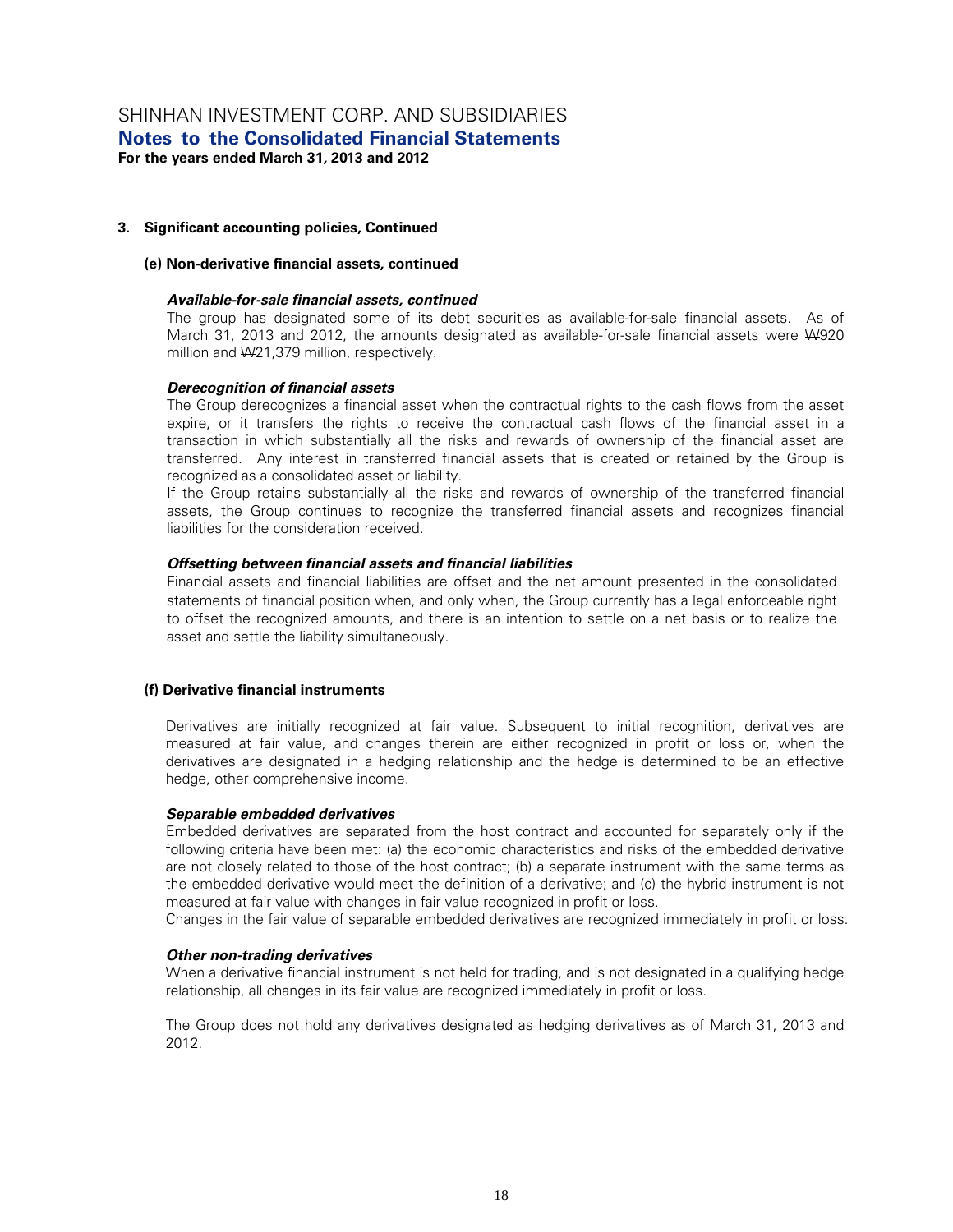#### **(g) Impairment of financial assets**

A financial asset not carried at fair value through profit or loss is assessed at each reporting date to determine whether there is objective evidence that it is impaired. A financial asset is impaired if objective evidence indicates that a loss event has occurred after the initial recognition of the asset, and that the loss event had a negative effect on the estimated future cash flows of that asset that can be estimated reliably. However, losses expected as a result of future events, regardless of likelihood, are not recognized.

Objective evidence that financial assets (including equity securities) are impaired can include default or delinquency by a debtor, restructuring of an amount due to the Group on terms that the Group would not consider otherwise, indications that a debtor or issuer will enter bankruptcy, or the disappearance of an active market for a security.

In addition, for an investment in an equity security, a significant or prolonged decline in its fair value below its cost is objective evidence of impairment.

If financial assets have objective evidence that they are impaired, impairment losses should be measured and recognized.

#### *Loans*

The Group first assesses whether objective evidence of impairment exists individually for loans that are individually significant, and individually or collectively for financial assets that are not individually significant. If the Group determines that no objective evidence of impairment exists for an individually assessed financial asset, whether significant or not, it includes the asset in a group of financial assets with similar credit risk characteristics and collectively assesses them for impairment. Assets that are individually assessed for impairment and for which an impairment loss is or continues to be recognized are not included in a collective assessment of impairment.

If there is objective evidence that an impairment loss on loans has been incurred, the amount of the loss is measured as the difference between the asset's carrying amount and the present value of estimated future cash flows (excluding future credit losses that have not been incurred) discounted at the financial asset's original effective interest rate (i.e., the effective interest rate computed at initial recognition).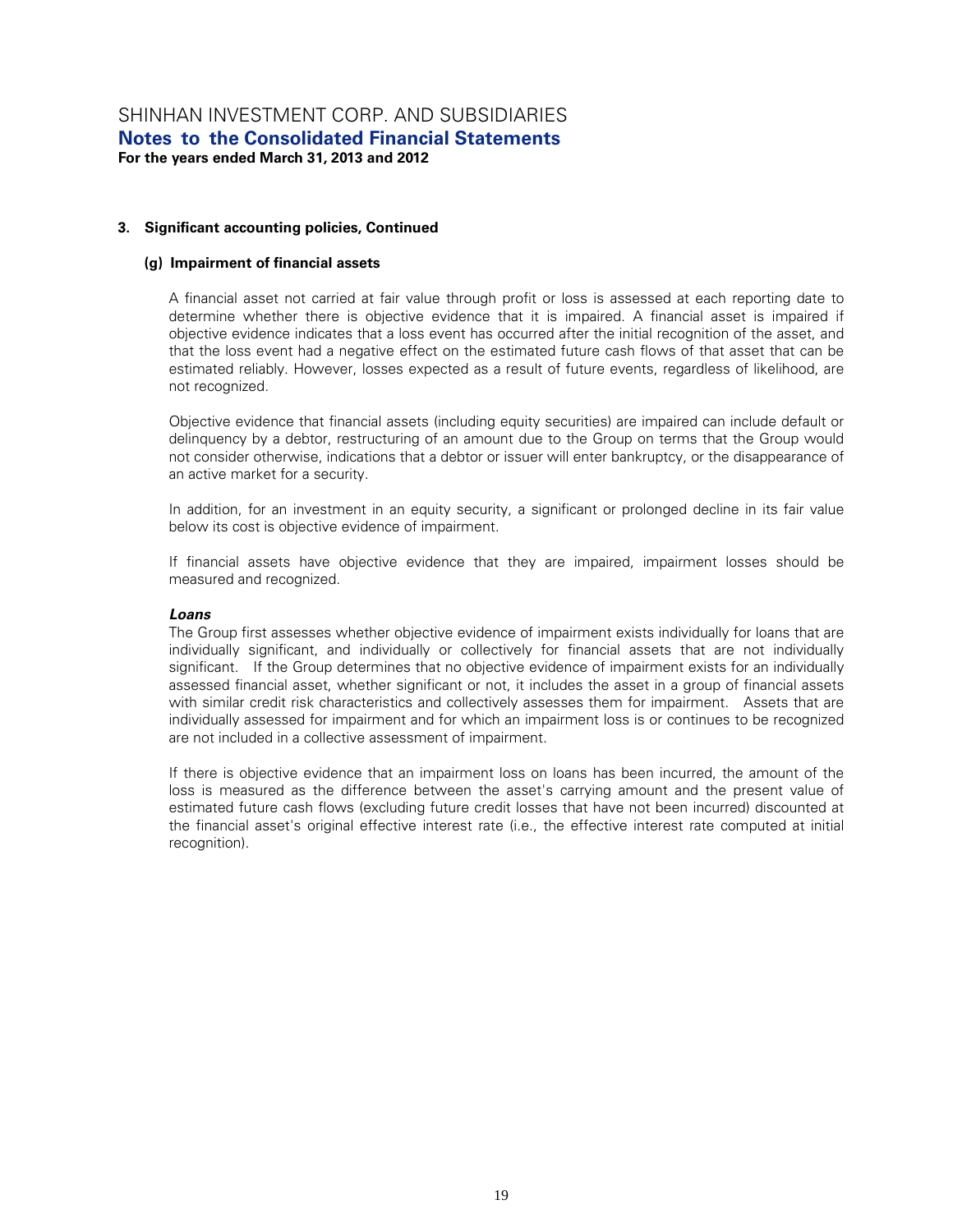#### **(g) Impairment of financial assets, continued**

#### *Loans, continued*

If the interest rate of loans is a floating rate, the discount rate used to evaluate impairment is the current effective interest rate defined in the agreement. The present value of estimated future cash flows of secured financial assets is calculated by including cash flows from collateral after deducting costs to acquire and sell the collateral, regardless of probability of realization of such collateral.

In assessing collective impairment, the Group rates and classifies financial assets, based on credit risk assessment or a credit rating assessment process that takes into account asset type, industry, regional location, collateral type, delinquency and other relative factors.

Future cash flows of financial assets applicable to collective impairment assessment are estimated by using statistical modelling of historical trends of the probability of default, timing of recoveries and the amount of losses incurred, adjusted for management's judgment as to whether current economic and credit conditions are such that the impairment losses are likely to be greater or less than suggested by historical modelling. In adjusting the future cash flows by historical modelling, the result has to be in line with changes and trends of observable data (e.g., impairment losses of collective assets and unemployment rates, asset prices, commodity prices, payment status and other variables representing the size of impairment losses). Methodologies and assumptions used to estimate future cash flow are reviewed on a regular basis in order to reduce discrepancy between estimated impairment losses and actual loss.

Impairment losses are recognized in profit or loss and reflected in an allowance account against loans. When a subsequent event causes the amount of impairment losses to decrease, and the decrease can be related objectively to an event occurring after the impairment is recognized, the decrease in impairment losses is reversed through profit or loss of the period.

#### *Financial assets carried at cost*

If there is objective evidence that an impairment loss has occurred on an unquoted equity instrument that is not carried at fair value because its fair value cannot be reliably measured, or on a derivative asset that is linked to and must be settled by delivery of such an unquoted equity instrument, the amount of the impairment loss is measured as the difference between the carrying amount of the financial asset and the present value of estimated future cash flows discounted at the current market rate of return for a similar financial asset. Such impairment losses shall not be reversed.

#### *Available-for-sale financial assets*

When a decline in the fair value of an available-for-sale financial asset has been recognized in other comprehensive income and there is objective evidence that the asset is impaired, the cumulative loss that had been recognized in other comprehensive income shall be reclassified from equity to profit or loss as a reclassification adjustment even though the financial asset has not been derecognized. Impairment losses recognized in profit or loss for an investment in an equity instrument classified as available-for-sale shall not be reversed through profit or loss. If, in a subsequent period, the fair value of a debt instrument classified as available-for-sale increases and the increase can be objectively related to an event occurring after the impairment loss was recognized in profit or loss, the impairment loss shall be reversed, with the amount of the reversal recognized in profit or loss.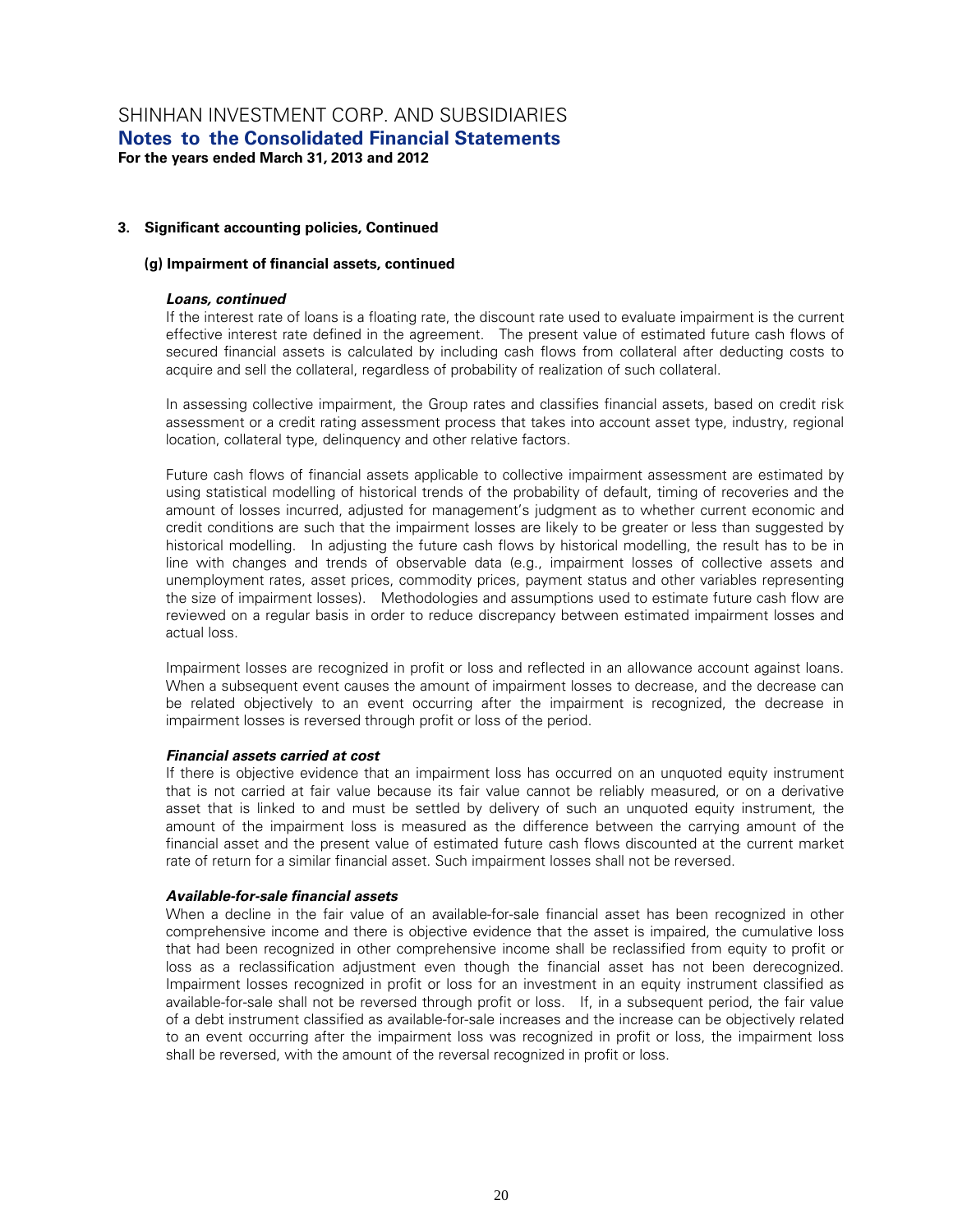#### **(h) Property and equipment**

Property and equipment initially measured at cost and after initial recognition, are carried at cost less accumulated depreciation and accumulated impairment losses. The cost of property and equipment includes expenditures arising directly from the construction or acquisition of the asset, any costs directly attributable to bringing the asset to the location and condition necessary for it to be capable of operating in the manner intended by management and the initial estimate of the costs of dismantling and removing the item and restoring the site on which it is located.

Subsequent to initial recognition, an item of property and equipment shall be carried at its cost less any accumulated depreciation and any accumulated impairment losses.

Property and equipment, except for land, are depreciated on a straight-line basis over estimated useful lives that appropriately reflect the pattern in which the asset's future economic benefits are expected to be consumed. A component that is significant compared to the total cost of property and equipment is depreciated over its separate useful life.

| Useful lives    |
|-----------------|
| $40 - 60$ years |
| 4 years         |
| 4 years         |
| 15 years        |
|                 |

Depreciation methods, useful lives and residual values are reviewed at each financial year-end and adjusted if appropriate. The change is accounted for as a change in an accounting estimate.

#### **(i) Intangible assets**

Intangible assets are measured initially at cost and after initial recognition are carried at cost less accumulated amortization and accumulated impairment losses.

Amortization of intangible assets is calculated on a straight-line basis over the estimated useful lives of intangible assets from the date that they are available for use. The residual value of intangible assets is zero. However, as there are no foreseeable limits to the periods over which memberships and Settlement system right of use are expected to be available for use, these intangible assets are determined as having indefinite useful lives and not amortized.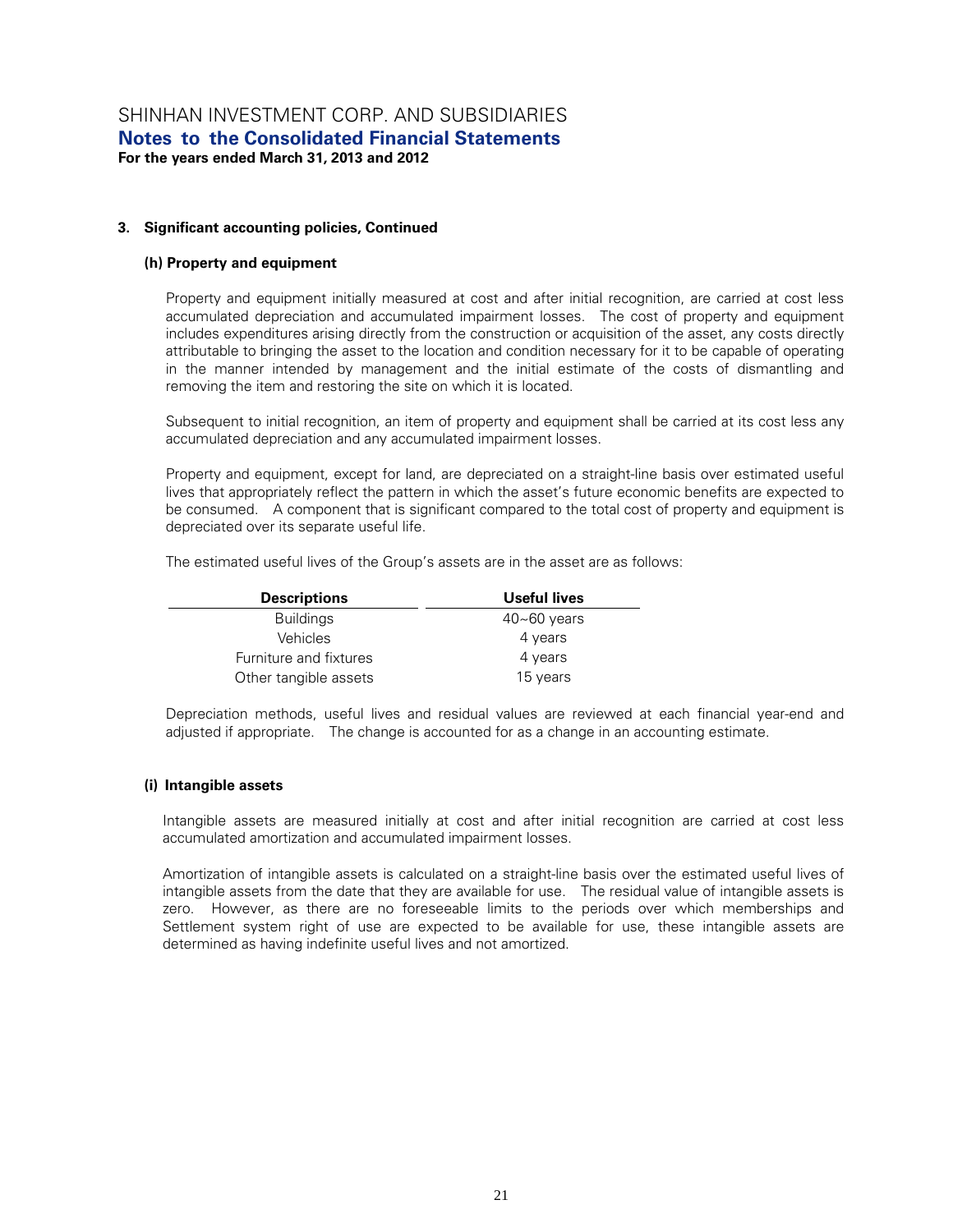#### **(i) Intangible assets, continued**

| <b>Descriptions</b>            | Useful lives            |
|--------------------------------|-------------------------|
| Computer software              | 4 years                 |
| Other                          | 5 years                 |
| <b>Memberships</b>             | Indefinite useful lives |
| Settlement system right of use | Indefinite useful lives |

Amortization periods and the amortization methods for intangible assets with finite useful lives are reviewed at the end of each reporting period. The useful lives of intangible assets that are not being amortized are reviewed at the end of each reporting period to determine whether events and circumstances continue to support indefinite useful life assessments for those assets. Changes are accounted for as changes in accounting estimates.

#### **(j) Investment property**

Property held for the purpose of earning rentals or benefiting from capital appreciation is classified as investment property. Investment property is measured initially at its cost. Transaction costs are included in the initial measurement. Subsequently, investment property is carried at depreciated cost less any accumulated impairment losses.

The estimated useful lives and depreciation methods of the Group's assets in the current year and prior year are as follows.

| Description      | Useful life-    | Depreciation method  |  |
|------------------|-----------------|----------------------|--|
| <b>Buildings</b> | $40 - 60$ years | Straight-line method |  |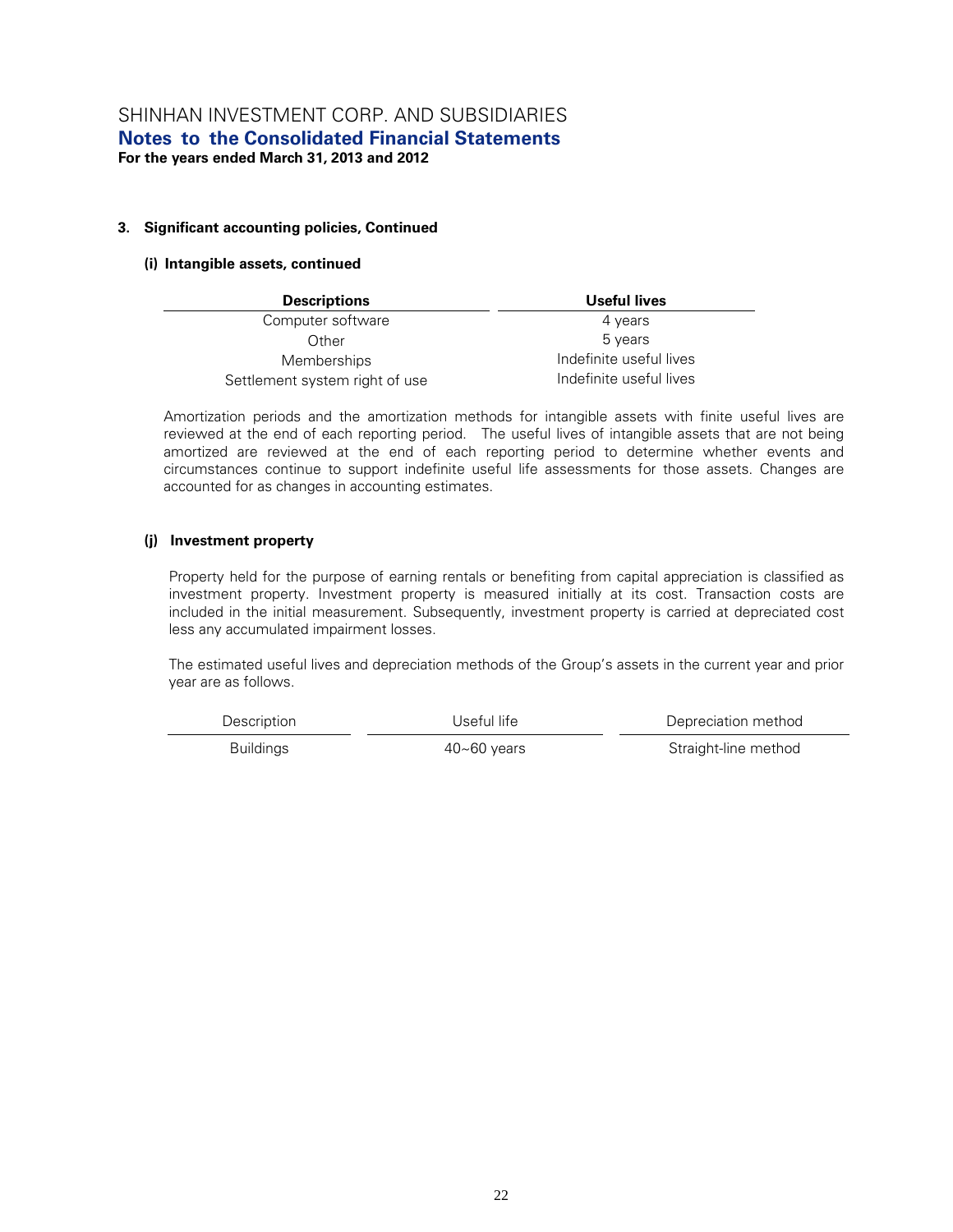#### **(k) Impairment of non-financial assets**

The carrying amounts of the Group's non-financial assets, other than arising from employee benefits, deferred tax assets are reviewed at each reporting date to determine whether there is any indication of impairment. If any such indication exists, then the asset's recoverable amount is estimated. Goodwill and intangible assets that have indefinite useful lives or that are not yet available for use, irrespective of whether there is any indication of impairment, are tested for impairment annually by comparing their recoverable amount to their carrying amount.

The Group estimates the recoverable amount of an individual asset, if it is impossible to measure the individual recoverable amount of an asset, then the Group estimates the recoverable amount of each cash-generating unit ("CGU"). A CGU is the smallest identifiable group of assets that generates cash inflows that are largely independent of the cash inflows from other assets or groups of assets. The recoverable amount of an asset or CGU is the greater of its value in use and its fair value less costs to sell. The value in use is estimated by applying a pre-tax discount rate that reflects current market assessments of the time value of money and the risks specific to the asset or CGU for which estimated future cash flows have not been adjusted, to the estimated future cash flows expected to be generated by the asset or CGU.

An impairment loss is recognized if the carrying amount of an asset or its CGU exceeds its estimated recoverable amount. Impairment losses are recognized in profit or loss.

#### **(l) Non-derivative financial liabilities**

The Group classifies non-derivative financial liabilities into financial liabilities at fair value through profit or loss or other financial liabilities in accordance with the substance of the contractual arrangement and the definitions of financial liabilities. The Group recognizes financial liabilities in the consolidated statement of financial position when the Group becomes a party to the contractual provisions of the financial liability.

#### *Financial liabilities at fair value through profit or loss (the "Financial liabilities at FVTPL")*

Financial liabilities at fair value through profit or loss include financial liabilities held for trading or designated as such upon initial recognition. Subsequent to initial recognition, financial liabilities at fair value through profit or loss are measured at fair value, and changes therein are recognized in profit or loss. Upon initial recognition, transaction costs that are directly attributable to the acquisition are recognized in profit or loss as incurred.

#### *Other financial liabilities*

Non-derivative financial liabilities other than financial liabilities at fair value through profit of loss are classified as other financial liabilities. At the date of initial recognition, other financial liabilities are measured at fair value minus transaction costs that are directly attributable to the acquisition. Subsequent to initial recognition, other financial liabilities are measured at amortized cost using the effective interest method.

The Group derecognizes a financial liability from the consolidated statement of financial position when it is extinguished (i.e. when the obligation specified in the contract is discharged, cancelled or expires).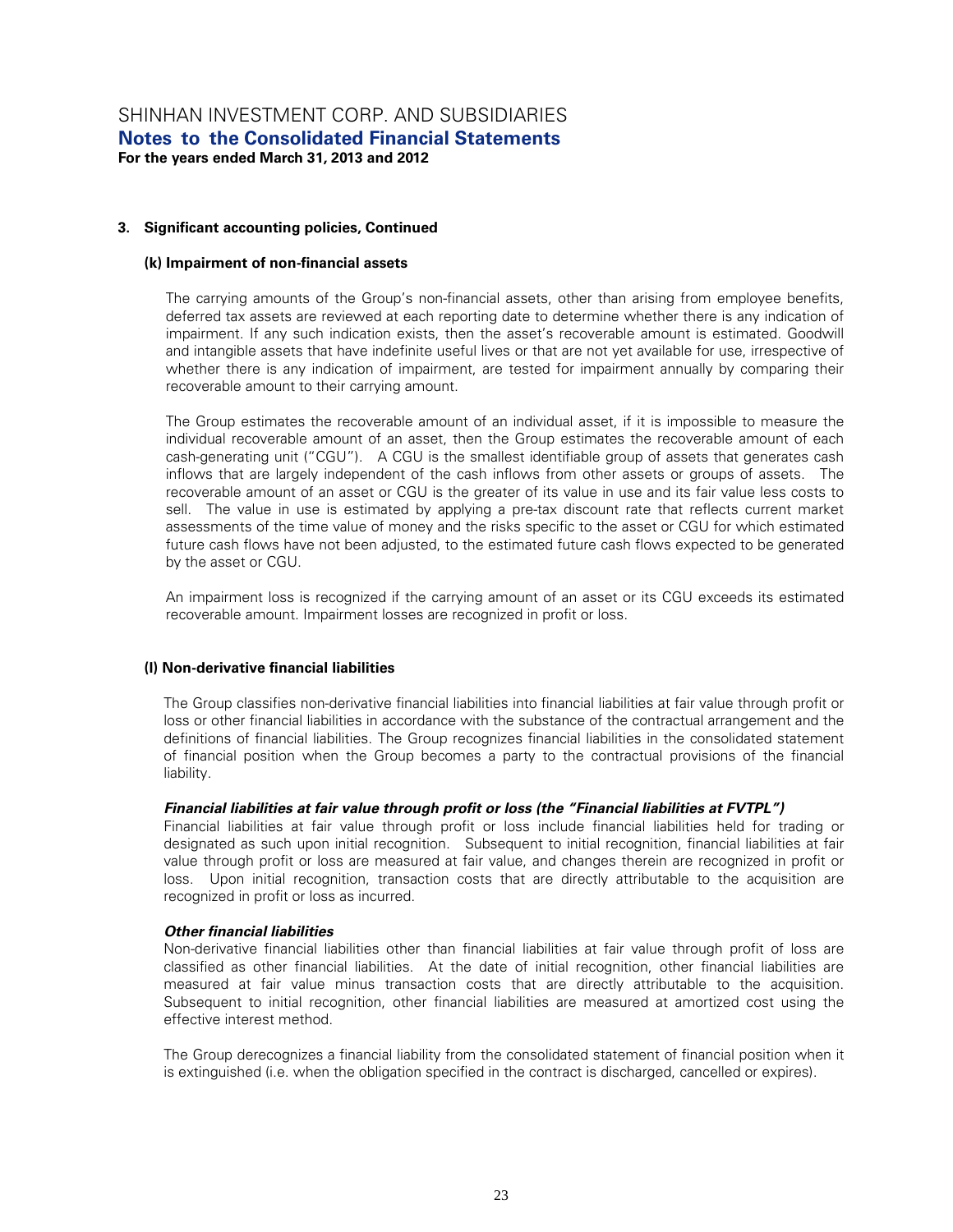#### **(m) Equity capital**

Ordinary shares are classified as equity. Incremental costs directly attributable to the issuance of ordinary shares and share options are recognized as a deduction from equity, net of any tax effects.

A preference share that do not provide for redemption or at the option of the issuer and when distributions to holders of a preference shares are at the discretion of the issuer, is classified as equity. Dividends are recognized when approved by a general meeting of shareholders. Preference share capital is classified as a liability if it is redeemable on a specific date or at the option of the shareholders, or if dividend payments are not discretionary. Dividends thereon are recognized as interest expense in profit or loss as accrued.

#### **(n) Employee benefits**

(i) Short-term employee benefits

Short-term employee benefits are employee benefits that are due to be settled within 12 months after the end of the period in which the employees render the related service. When an employee has rendered service to the Group during an accounting period, the Group recognizes the undiscounted amount of short-term employee benefits expected to be paid in exchange for that service.

(ii) Other long-term employee benefits

Other long-term employee benefits include employee benefits that are settled beyond 12 months after the end of the period in which the employees render the related service, and are calculated at the present value of the amount of future benefit that employees have earned in return for their service in the current and prior periods, less the fair value of any related assets. The present value is determined by discounting the expected future cash flows using the interest rate of corporate bonds that have maturity dates approximating the terms of the Group's obligations and that are denominated in the same currency in which the benefits are expected to be paid. Any actuarial gains and losses are recognized in profit or loss in the period in which they arise.

(iii) Retirement benefits: defined contribution plans

A defined contribution plan is a post-employment benefit plan under which an entity pays fixed contributions into a separate entity and will have no legal or constructive obligation to pay further amounts. Obligations for contributions to defined contribution pension plans are recognized as an employee benefit expense in profit or loss in the periods during which services are rendered by employees. Prepaid contributions are recognized as an asset to the extent that a cash refund or a reduction in future payments is available. Contributions to a defined contribution plan that are due more than 12 months after the end of the period in which the employees render the service are discounted to their present value.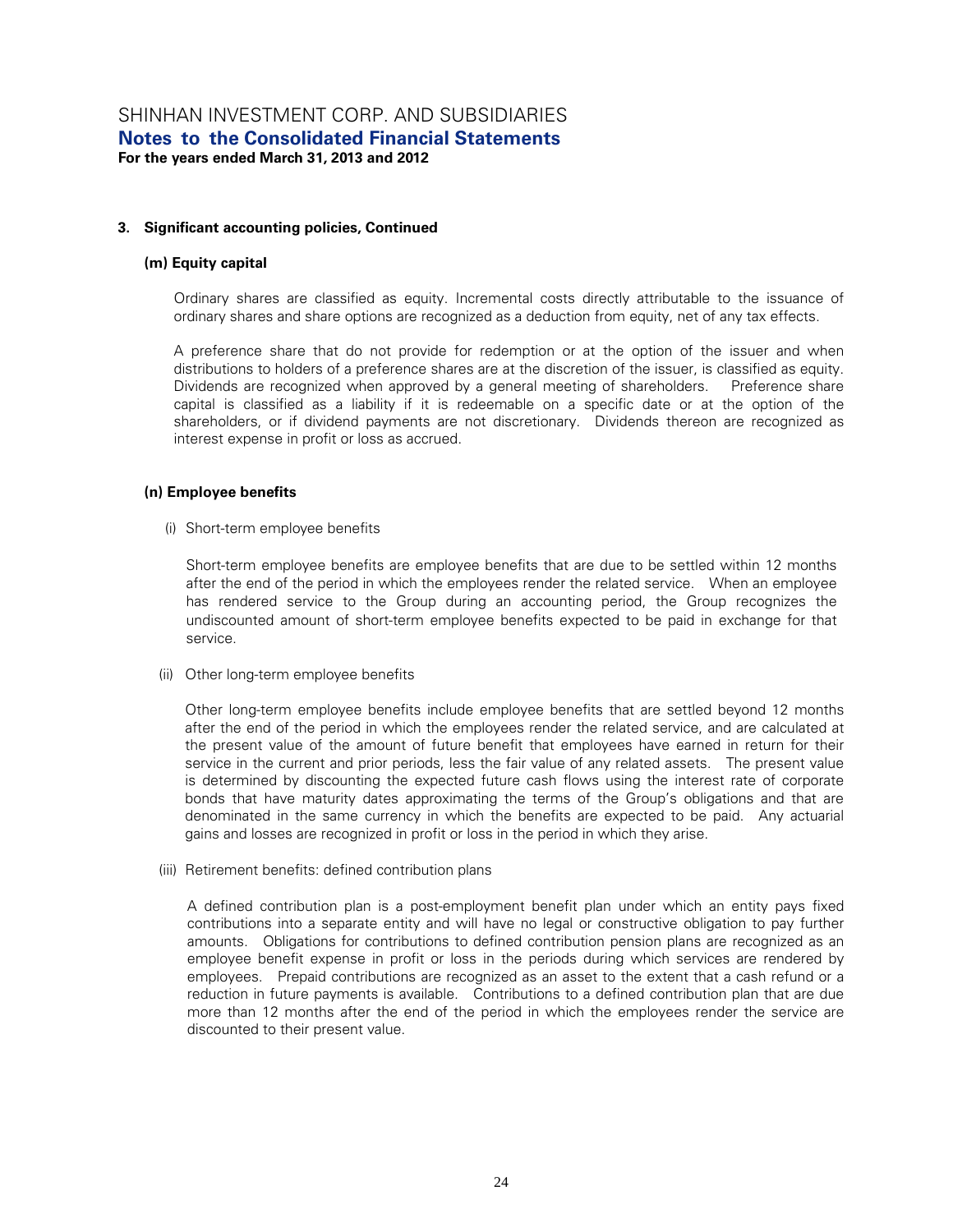#### **(n) Employee benefits, continued**

(iv) Termination benefits

Termination benefits are recognized as an expense when the Group is committed demonstrably, without realistic possibility of withdrawal, to a formal detailed plan to either terminate employment before the normal retirement date, or to provide termination benefits as a result of an offer made to encourage voluntary redundancy. Termination benefits for voluntary redundancies are recognized as an expense if the Group has made an offer of voluntary redundancy, it is probable that the offer will be accepted, and the number of acceptances can be estimated reliably. If benefits are payable more than 12 months after the reporting period, then they are discounted to their present value.

#### **(o) Share-based payment transactions**

The Group has granted shares or share options to its employees and other parties. For equity-settled share-based payment transactions, the Group measures the goods or services received, and the corresponding increase in equity as a capital adjustment at the fair value of the goods or services received, unless that fair value cannot be estimated reliably. If the Group cannot reliably estimate the fair value of the goods or services received, the Group measures their value, and the corresponding increase in equity, indirectly, by reference to the fair value of the equity instruments granted. If the fair value of the equity instruments cannot be estimated reliably at the measurement date, the Group measures them at their intrinsic value and recognizes the goods or services received based on the number of equity instruments that ultimately vest.

For cash-settled share-based payment transactions, the Group measures the goods or services acquired and the liability incurred at the fair value of the liability. Until the liability is settled, the Group remeasures the fair value of the liability at each reporting date and at the date of settlement, with changes in fair value recognized in profit or loss for the period.

#### **(p) Provisions**

Provisions are recognized when the Group has a present legal or constructive obligation as a result of a past event, it is probable that an outflow of resources embodying economic benefits will be required to settle the obligation and a reliable estimate can be made of the amount of the obligation.

The risks and uncertainties that inevitably surround many events and circumstances are taken into account in reaching the best estimate of a provision. Where the effect of the time value of money is material, provisions are determined at the present value of the expected future cash flows.

Where some or all of the expenditures required to settle a provision are expected to be reimbursed by another party, the reimbursement shall be recognized when, and only when, it is virtually certain that reimbursement will be received if the entity settles the obligation. The reimbursement shall be treated as a separate asset.

Provisions are reviewed at the end of each reporting period and adjusted to reflect the current best estimate. If it is no longer probable that an outflow of resources embodying economic benefits will be required to settle the obligation, the provision is reversed.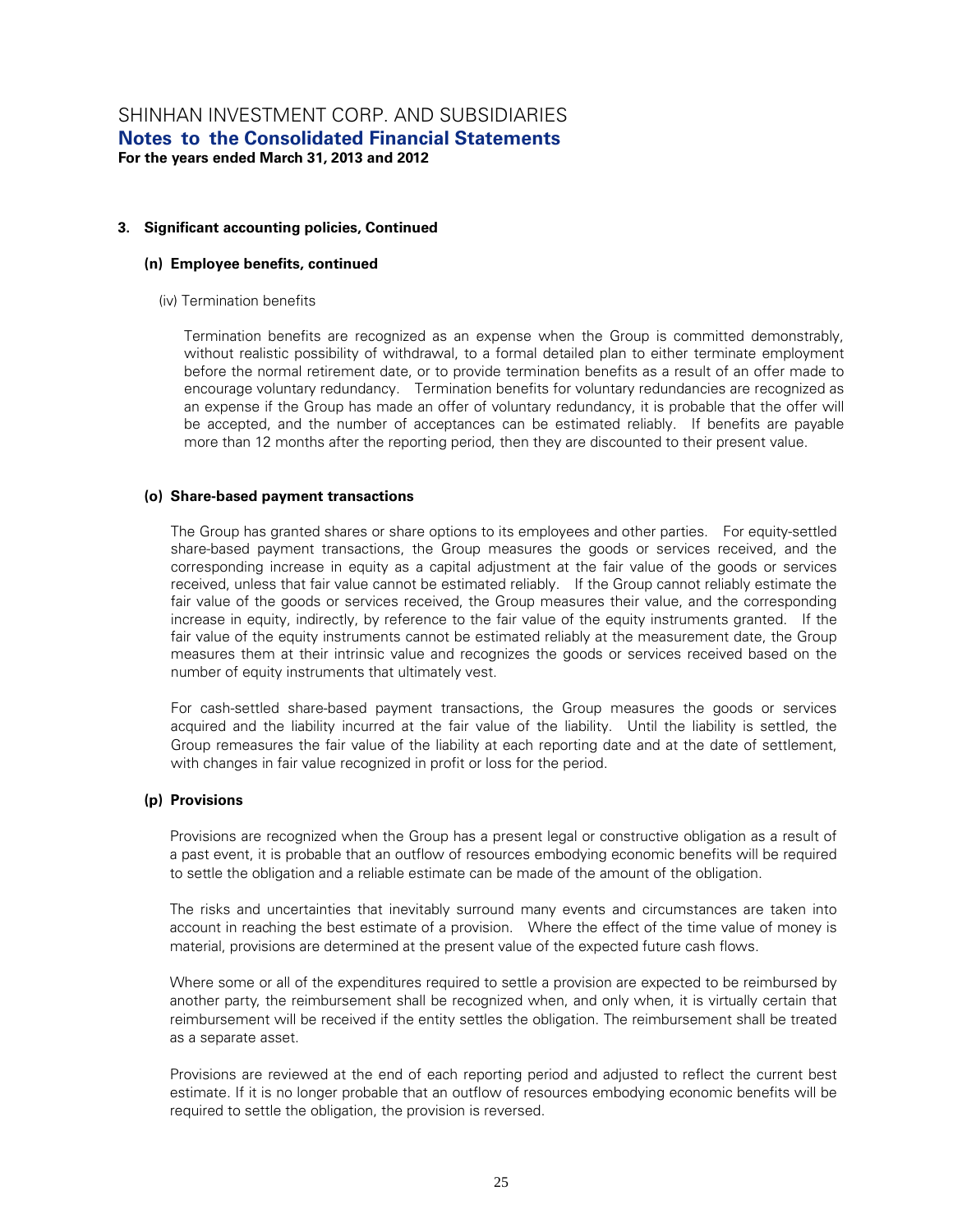#### **(q) Financial income and financial expense**

#### (i) Interest

Interest income and expense are recognized in profit or loss using the effective interest method. The effective interest rate is the rate that exactly discounts the estimated future cash payments and receipts through the expected life of the financial asset or liability (or, where appropriate, a shorter period) to the carrying amount of the financial asset or liability. When calculating the effective interest rate, the Group estimates future cash flows considering all contractual terms of the financial instrument, but not future credit losses.

The calculation of the effective interest rate includes all fees and points paid or received that are an integral part of the effective interest rate. Transaction costs include incremental costs that are directly attributable to the acquisition or issue of a financial asset or liability.

(ii) Fees and commission

Fees and commission income and expense that are integral to the effective interest rate on a financial asset or liability are included in the measurement of the effective interest rate.

Other fees and commission income, including underwriting commissions, management fees on wrap accounts and asset management are recognized as the related services are performed.

Other fees and commission expense relate mainly to transaction and service fees, which are expensed as the services are received.

(iii) Dividends

Dividend income is recognized when the right to receive income is established.

#### **(r) Income taxes**

Income tax expense comprises current and deferred tax. Current and deferred tax are recognized in profit or loss, except to the extent that it relates to a business combination, or items recognized directly in equity or in other comprehensive income.

Current tax is the expected tax payable or receivable on the taxable income or loss for the year, using tax rates enacted or substantively enacted at the reporting date, and any adjustment to tax payable in respect of previous years.

Shinhan Financial Group Co., Ltd., the parent company, files its national income tax return with the Korean tax authorities under the consolidated corporate tax system, which allows it to make national income tax payments based on the consolidated profits or losses of the Shinhan Financial Group Co., Ltd. and its wholly owned domestic subsidiaries including the Group. Deferred taxes are measured based on the future tax benefits expected to be realized in consideration of the expected profits or losses of eligible companies in accordance with the consolidated corporate tax system. Consolidated corporate tax amounts, once determined, are allocated to each of the subsidiaries and are used as a basis for the income taxes to be recorded in their separate financial statements.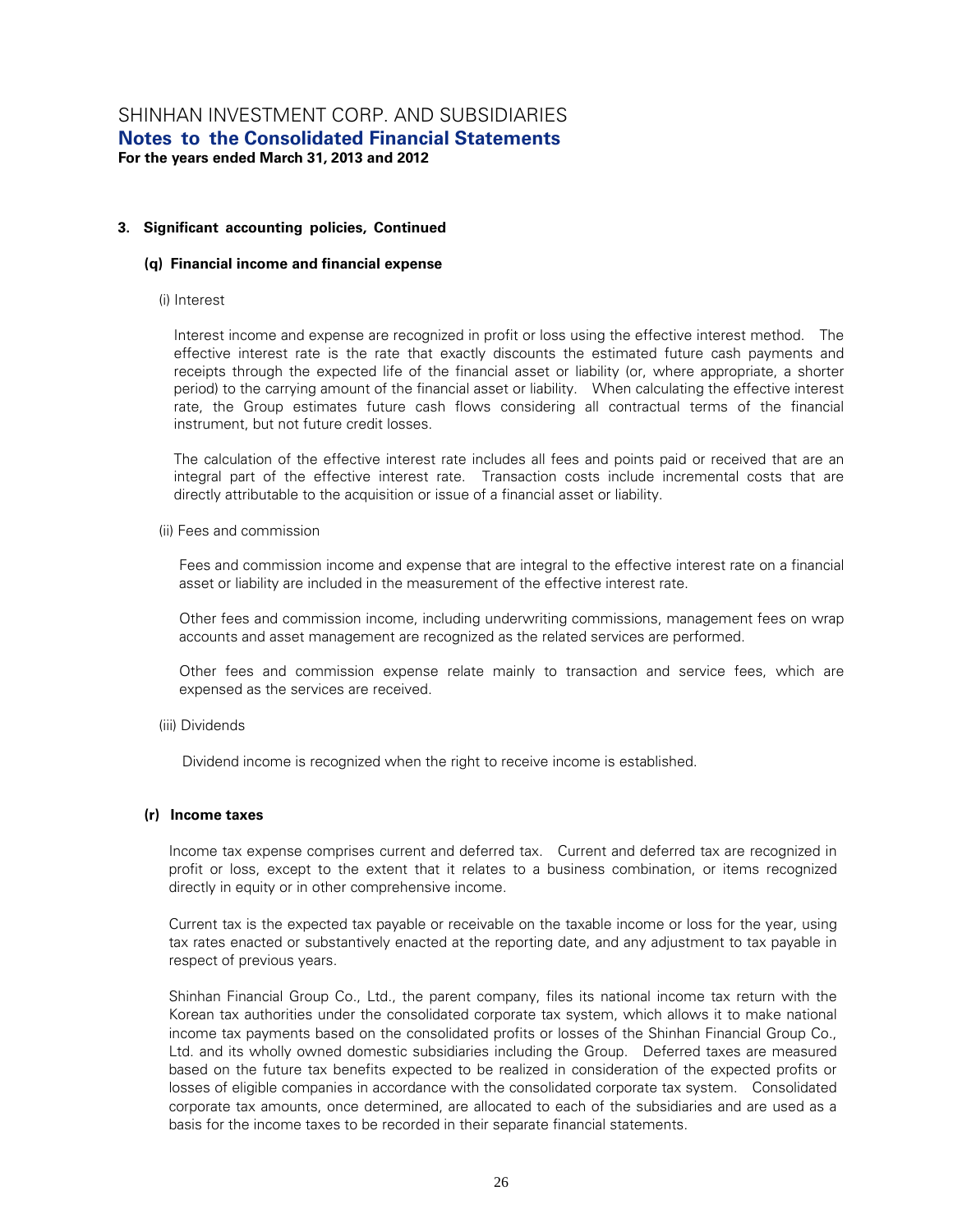#### **(r) Income taxes, continued**

Deferred tax is recognized in respect of temporary differences between the carrying amounts of assets and liabilities for financial reporting purposes and the amounts used for taxation purposes.

The Group recognizes a deferred tax liability for all taxable temporary differences associated with investments in subsidiaries, associates, and interests in joint ventures, except to the extent that the Group is able to control the timing of the reversal of the temporary difference and it is probable that the temporary difference will not reverse in the foreseeable future. The Group recognizes a deferred tax asset for all deductible temporary differences arising from investments in subsidiaries and associates, to the extent that it is probable that the temporary difference will reverse in the foreseeable future and taxable profit will be available against which the temporary difference can be utilized.

A deferred tax asset is recognized for unused tax losses, tax credits and deductible temporary differences, to the extent that it is probable that future taxable profits will be available against which they can be utilized. Deferred tax assets are reviewed at each reporting date and are reduced to the extent that it is no longer probable that the related tax benefit will be realized.

The carrying amount of a deferred tax asset is reviewed at the end of each reporting period and reduces the carrying amount to the extent that it is no longer probable that sufficient taxable profit will be available to allow the benefit of part or all of that deferred tax asset to be utilized.

Deferred tax assets and liabilities are measured at the tax rates that are expected to apply to the period when the asset is realized or the liability is settled, based on tax rates (and tax laws) that have been enacted or substantively enacted by the end of the reporting period. The measurement of deferred tax liabilities and deferred tax assets reflects the tax consequences that would follow from the manner in which the Group expects, at the end of the reporting period to recover or settle the carrying amount of its assets and liabilities.

Deferred tax assets and liabilities are offset only if there is a legally enforceable right to offset the related current tax liabilities and assets, and they relate to income taxes levied by the same tax authority and they intend to settle current tax liabilities and assets on a net basis.

#### **(s) Leases**

The Group classifies and accounts for leases as either a finance or operating lease, depending on the terms. Leases where the Group assumes substantially all of the risks and rewards of ownership are classified as finance leases. All other leases are classified as operating leases.

#### (i) Finance leases

At the commencement of the lease term, the Group recognizes as finance assets and finance liabilities in its consolidated statements of financial position, the lower amount of the fair value of the leased property and the present value of the minimum lease payments, each determined at the inception of the lease. Any initial direct costs are added to the amount recognized as an asset.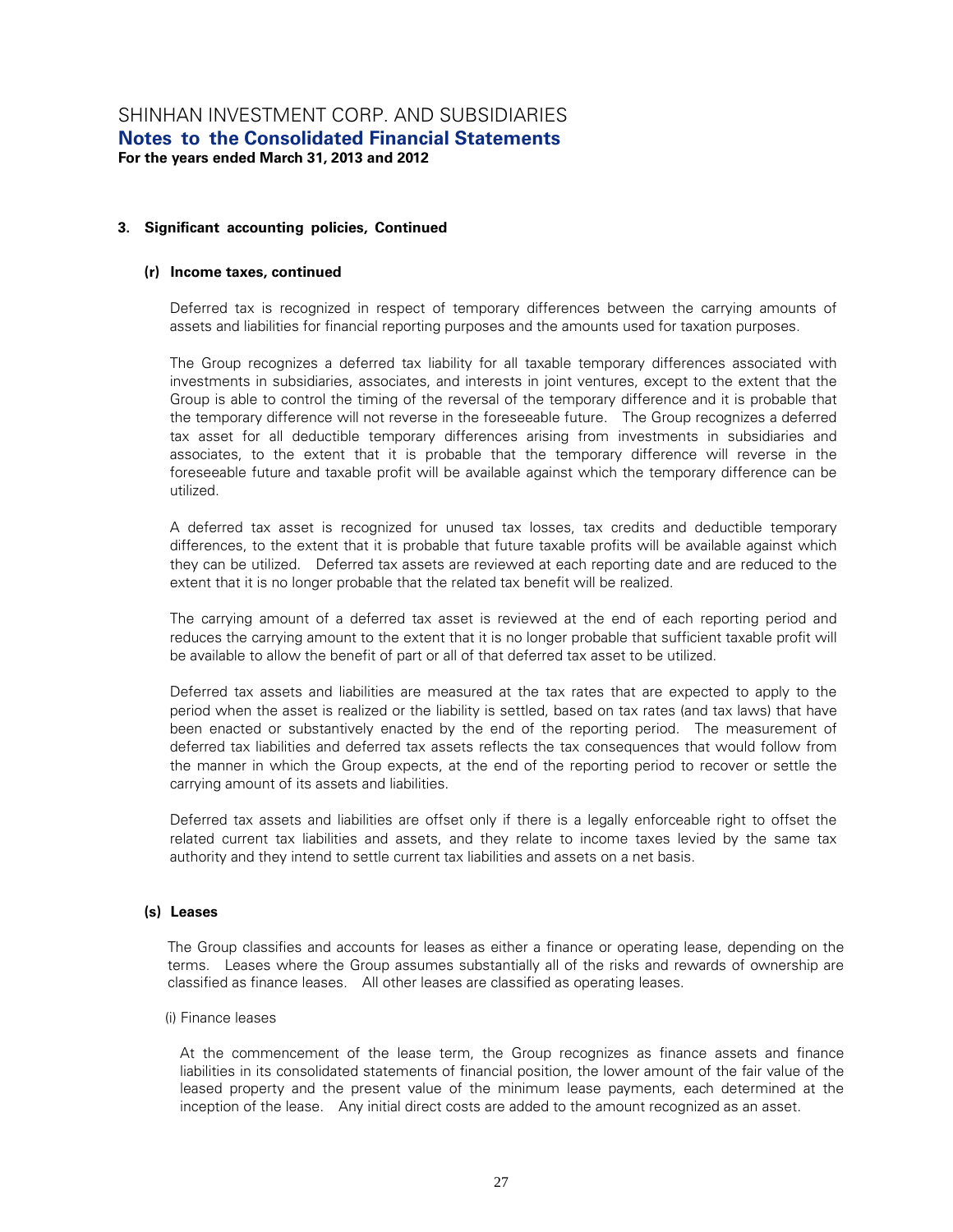#### **(s) Leases, Continued**

(i) Finance leases, continued

Minimum lease payments are apportioned between the finance charge and the reduction of the outstanding liability. The finance charge is allocated to each period during the lease term so as to produce a constant periodic rate of interest on the remaining balance of the liability. Contingent rents are charged as expenses in the periods in which they are incurred.

The depreciable amount of a leased asset is allocated to each accounting period during the period of expected use on a systematic basis consistent with the depreciation policy the lessee adopts for depreciable assets that are owned. If there is no reasonable certainty that the lessee will obtain ownership by the end of the lease term, the asset is fully depreciated over the shorter of the lease term and its useful life. The Group reviews to determine whether the leased asset may be impaired.

#### (ii) Operating leases

Leases where the lessor retains a significant portion of the risks and rewards of ownership are classified as operating leases. Payments made under operating leases (net of any incentives received from the lessor) are recognized in profit or loss on a straight-line basis over the period of the lease.

#### **(t) Operating segments**

An operating segment is a component of the Group that engages in business activities from which it may earn revenues and incur expenses, including revenues and expenses that relate to transactions with any of the Group's other components. All operating segments' operating results are reviewed regularly by the Group's CEO to make decisions about resources to be allocated to the segment and assess its performance, and for which discrete financial information is available.

Segment results that are reported to the CEO include items directly attributable to a segment as well as those that can be allocated on a reasonable basis. The Group has five reportable segments which consist of retail, wholesale, investment bank (IB), trading, and others, as described in note 26.

#### **(u) Reclassification of accounts**

The Group has reclassified certain prior year accounts to confirm with the classification in the current period. There is no effect on reported net asset or net income of prior period due to the reclassification.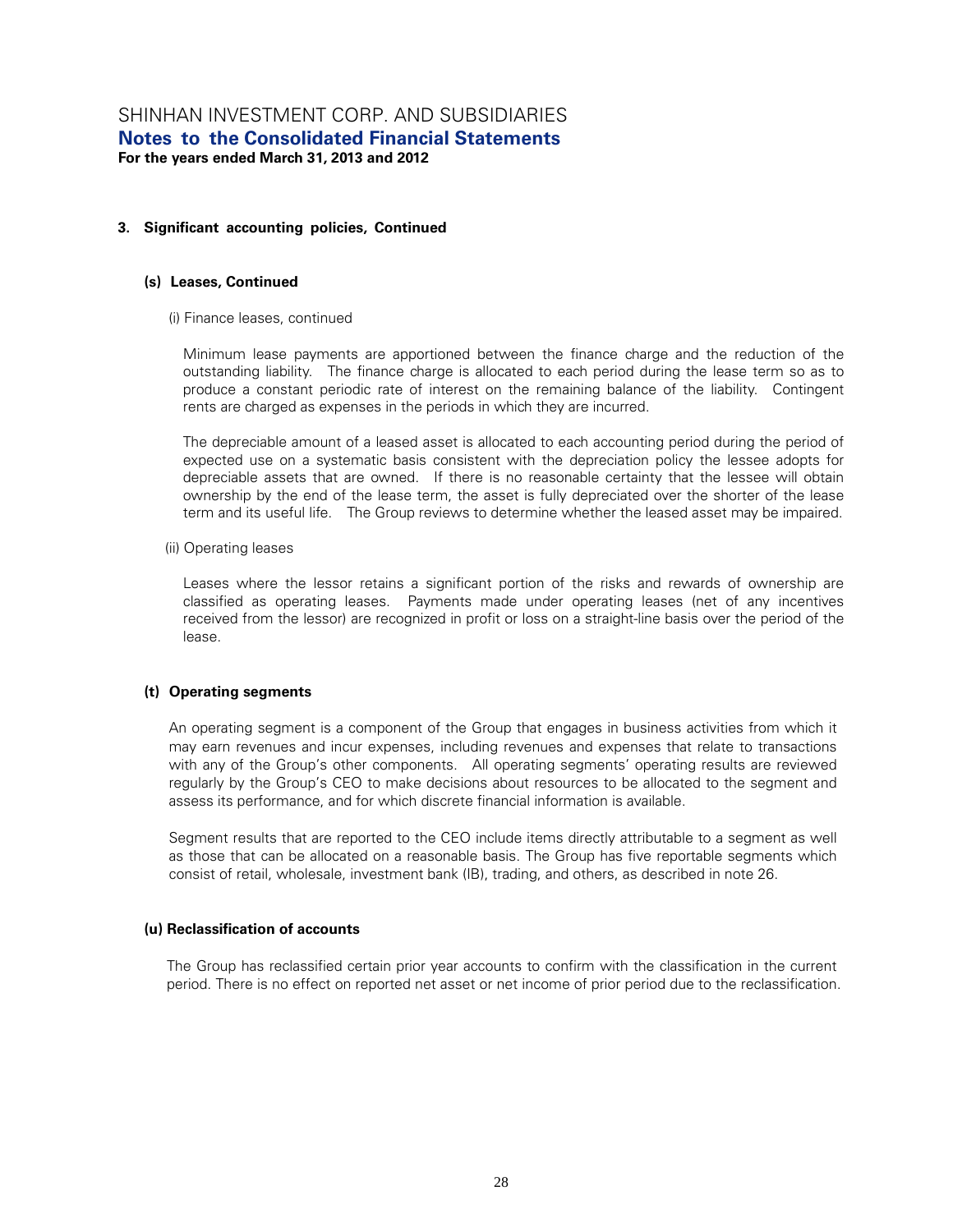#### **(v) New standards and interpretations not yet adopted**

The following new standards, interpretations and amendments to existing standards have been published and are mandatory for the Group for annual periods beginning after April 1, 2012, and the Group has not early adopted them.

(i) K-IFRS No.1110, 'Consolidated Financial Statements'

The standard introduces a single control model to determine whether an investee should be consolidated. As a result, the Group may need to change its consolidation conclusion in respect of its investees, which may lead to changes in the current accounting for these investees. The standards are effective for annual periods beginning on or after January 1, 2013 with early adoption permitted. Management believes the impacts of the amendments on the Group's consolidated financial statements will not be significant.

(ii) K-IFRS No.1112, 'Disclosure of Interests in Other Entities'

The standard brings together into a single standard all the disclosure requirements about an entity's interests in subsidiaries, joint arrangements, associates and unconsolidated structured entities. The Group is currently assessing the disclosure requirements for interests in subsidiaries, interests in joint arrangements and associates and unconsolidated structured entities in comparison with the existing disclosures. The standard requires the disclosure of information about the nature, risks and financial effects of these interests. The standards are effective for annual periods beginning on or after January 1, 2013 with early adoption permitted. Management believes the impacts of the amendments on the Group's consolidated financial statements will not be significant.

(iii) K-IFRS No. 1113 'Fair Value Measurement'

The standard defines fair value and a single framework for fair value, and requires disclosures about fair value measurements. The standard will be applied prospectively for the Group's annual periods beginning on or after January 1, 2013. Management believes the impacts of the amendments on the Group's consolidated financial statements will not be significant.

(iv) Amendments to K-IFRS No. 1001, 'Presentation of Financial Statements'

The amendments require presenting in other comprehensive income on the basis of whether they are potentially reclassifiable to profit or loss subsequently (reclassification adjustments). The amendment is mandatorily effective for annual periods beginning on or after July 1, 2012. Management believes the impacts of the amendments on the Group's consolidated financial statements will not be significant.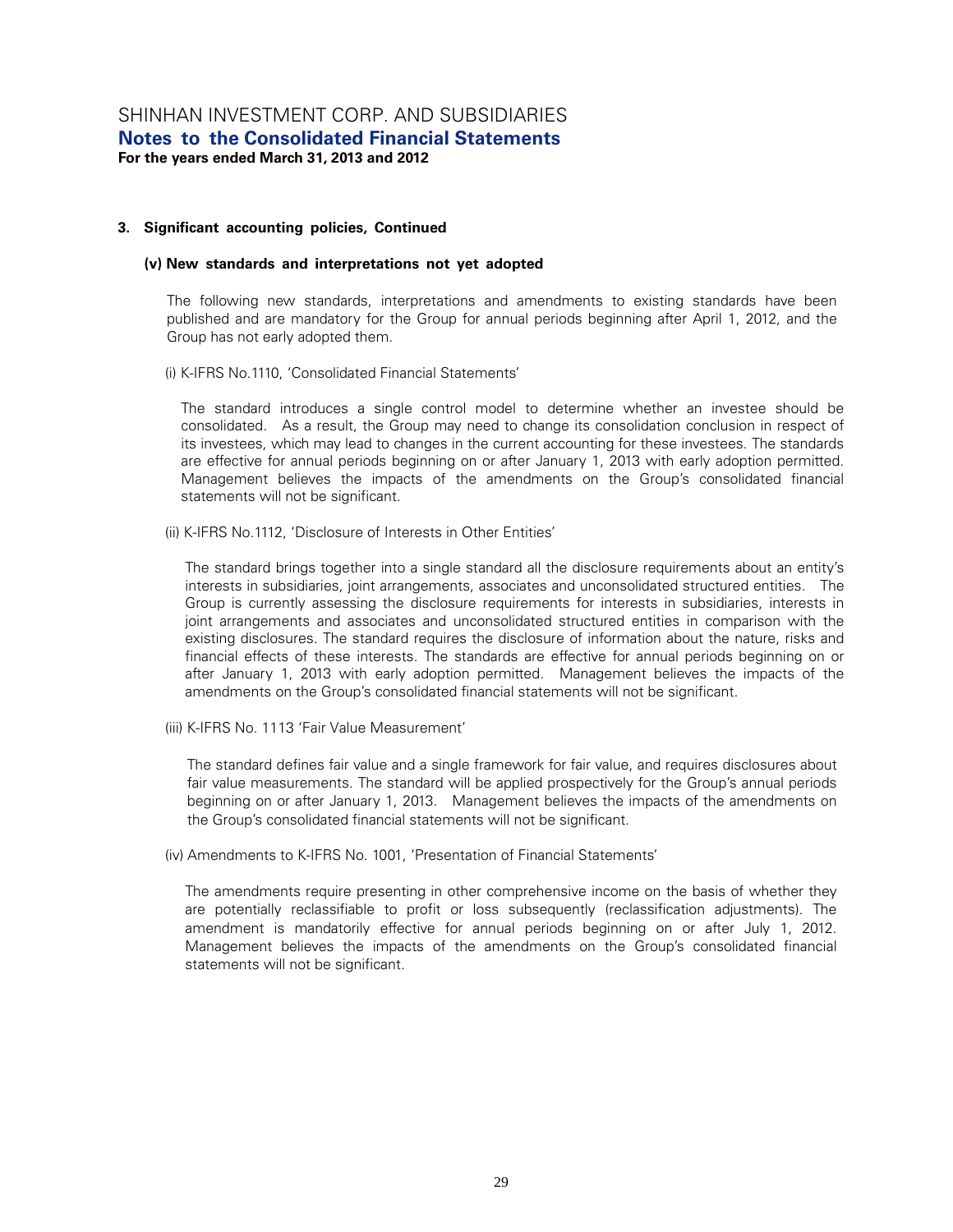(In millions of won)

#### **4. Cash and due from banks**

(a) Details of cash and due from banks as of March 31, 2013 and 2012 were summarized as follows:

|                                       |                                                    |   | 2013      | 2012      |
|---------------------------------------|----------------------------------------------------|---|-----------|-----------|
| Cash and cash<br>equivalents          | Cash on hand                                       | W | 96        | 103       |
|                                       | Current deposits                                   |   | 2,518     | 2,386     |
|                                       | Demand deposits                                    |   | 18,387    | 10,761    |
|                                       | Time deposits                                      |   | 445,000   | 314,950   |
|                                       | Others                                             |   |           | 25,500    |
|                                       | Foreign currency deposits                          |   | 51,552    | 27,248    |
|                                       |                                                    |   | 517,553   | 380,948   |
| Due from banks<br>in won              | Time deposits                                      |   | 871,467   | 1,626,286 |
|                                       | Reserve for claims of<br>customers' deposits       |   | 4,600     | 1,400     |
|                                       | Subscription deposits                              |   | 69        | 102       |
|                                       | Securities borrowed                                |   |           | 10,403    |
|                                       | Guarantee deposits<br>for stock borrowing for KSFC |   | 1,834     | 1,872     |
|                                       | Guarantee deposits<br>for KSFC trading             |   |           | 4,500     |
|                                       | Others                                             |   | 123,162   | 23,343    |
|                                       |                                                    |   | 1,001,132 | 1,667,906 |
| Due from banks<br>in foreign currency | Reserve for claims of<br>customers' deposits       |   | 210,114   | 107,136   |
|                                       | Others                                             |   | 10,335    | 8,988     |
|                                       |                                                    |   | 220,449   | 116,124   |
|                                       |                                                    | W | 1,739,134 | 2,164,978 |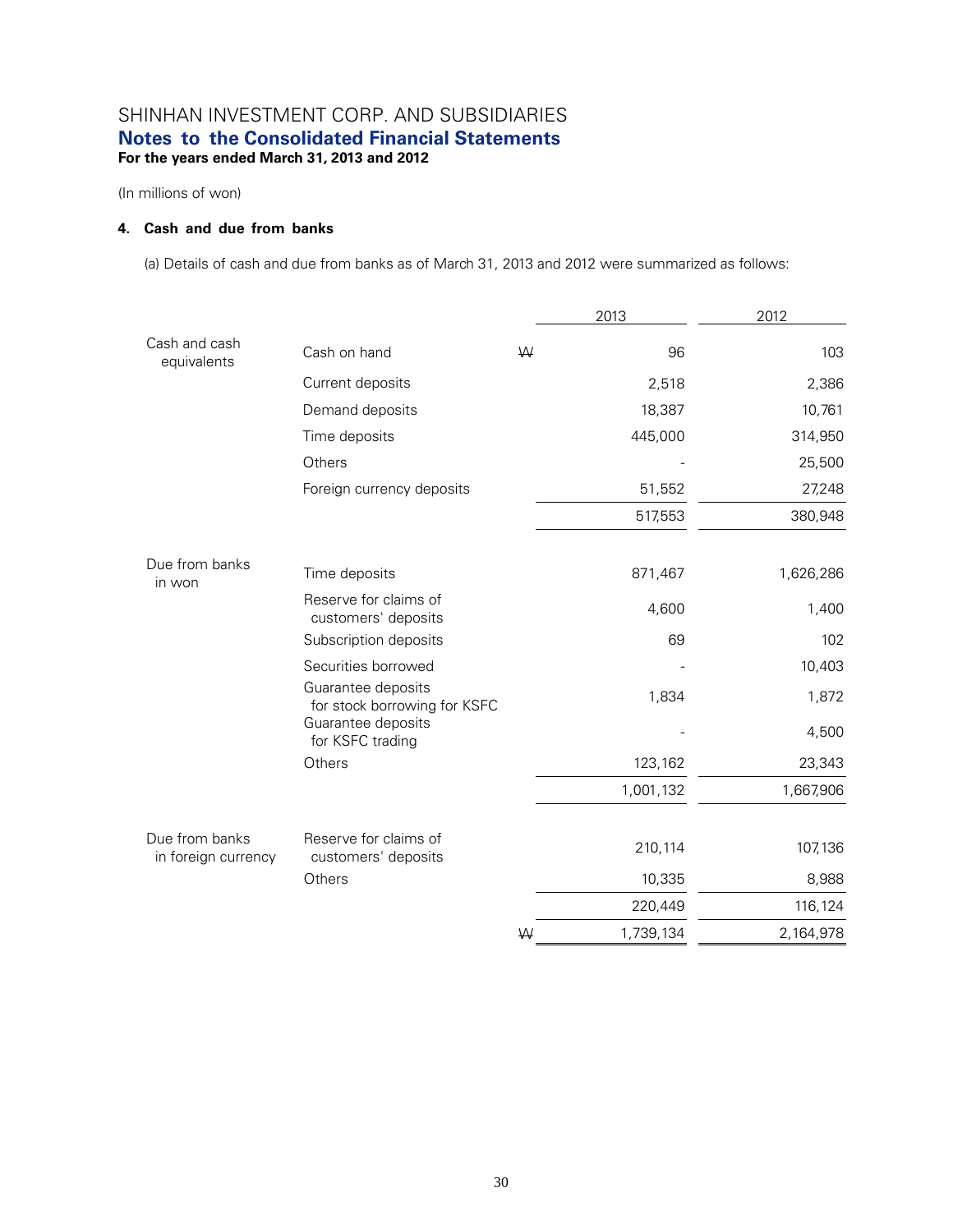(In millions of won)

#### **4. Cash and due from banks, Continued**

(b) Restricted due from banks as of March 31, 2013 and 2012 were as follows:

|                                                         | Placed at                                        |   | 2013      | 2012                | Restriction                                                   |
|---------------------------------------------------------|--------------------------------------------------|---|-----------|---------------------|---------------------------------------------------------------|
| Time deposits                                           | Woori Bank                                       | W | 1,098     | 1,279               | collateral for the sales of<br>beneficiary certificates       |
|                                                         | Shinhan Bank                                     |   | 17,000    | 17,000              | collateral for a bank overdraft<br>facility                   |
|                                                         | Kyongnam Bank                                    |   | 50,000    |                     | collateral for loan on deposit                                |
|                                                         | Shinhan Bank                                     |   | 5,000     | 5,000               | collateral for the small amount<br>of payment                 |
|                                                         | Shinhan Bank and<br>others                       |   | 50,000    |                     | collateral for the issue of ELS<br>(Equity Linked Securities) |
| Reserve for claims on<br>customers' deposits            | Korean Securities<br>Finance<br>Corporation      |   | 214,714   | 108,536 (*)         |                                                               |
| Reserve for claims on<br>customers' deposits<br>(trust) | Korean Securities<br>Finance<br>Corporation      |   | 1,224,086 | $1,118,828$ (*)(**) |                                                               |
| <b>Subscription Deposits</b>                            | Woori Investment<br>& Securities Co.,<br>Ltd.    |   | 69        | 102                 | deposits for public subscription                              |
| Securities borrowed                                     | Korean Securities<br>Deposirory                  |   |           | 10,403              | deposit for loan transaction                                  |
| Guarantee deposits<br>for stock borrowing<br>for KSFC   | Korean Securities<br>Finance<br>Corporation      |   | 1,834     | 4,500               | guarantee deposits<br>for stock borrowing for KSFC            |
| Guarantee deposits for<br><b>KSFC</b> trading           | Korean Securities<br>Finance<br>Corporation      |   |           | 1,872               | guarantee deposits<br>for KSFC trading                        |
| Other deposits in won                                   | Shinhan Bank and<br>others                       |   | 64        | 64                  | deposit for checking accounts                                 |
| Other deposits in<br>foreign currency                   | <b>MAREX Financial</b><br>Limited and<br>others  |   | 8,876     | 8,959               | collateral for trading the foreign<br>futures                 |
|                                                         | Korea Exchange                                   |   | 1,430     |                     | collateral for trading the<br>domestic futures                |
|                                                         | Hong Kong<br>Exchange<br>and Clearing<br>Limited |   | 29        | 29                  | collateral for trading securities                             |
|                                                         |                                                  | W | 1,574,200 | 1,276,572           |                                                               |

- (\*) Pursuant to the Regulation on Financial Investment Business, the Group is required to deposit certain portions of customers' deposits with the Korean Securities Finance Corporation ("KSFC") or banks to ensure repayment of customer deposits.
- (\*\*) Reserve for claims on customers' deposits (trust) is recognized in financial assets at fair value through profit or loss.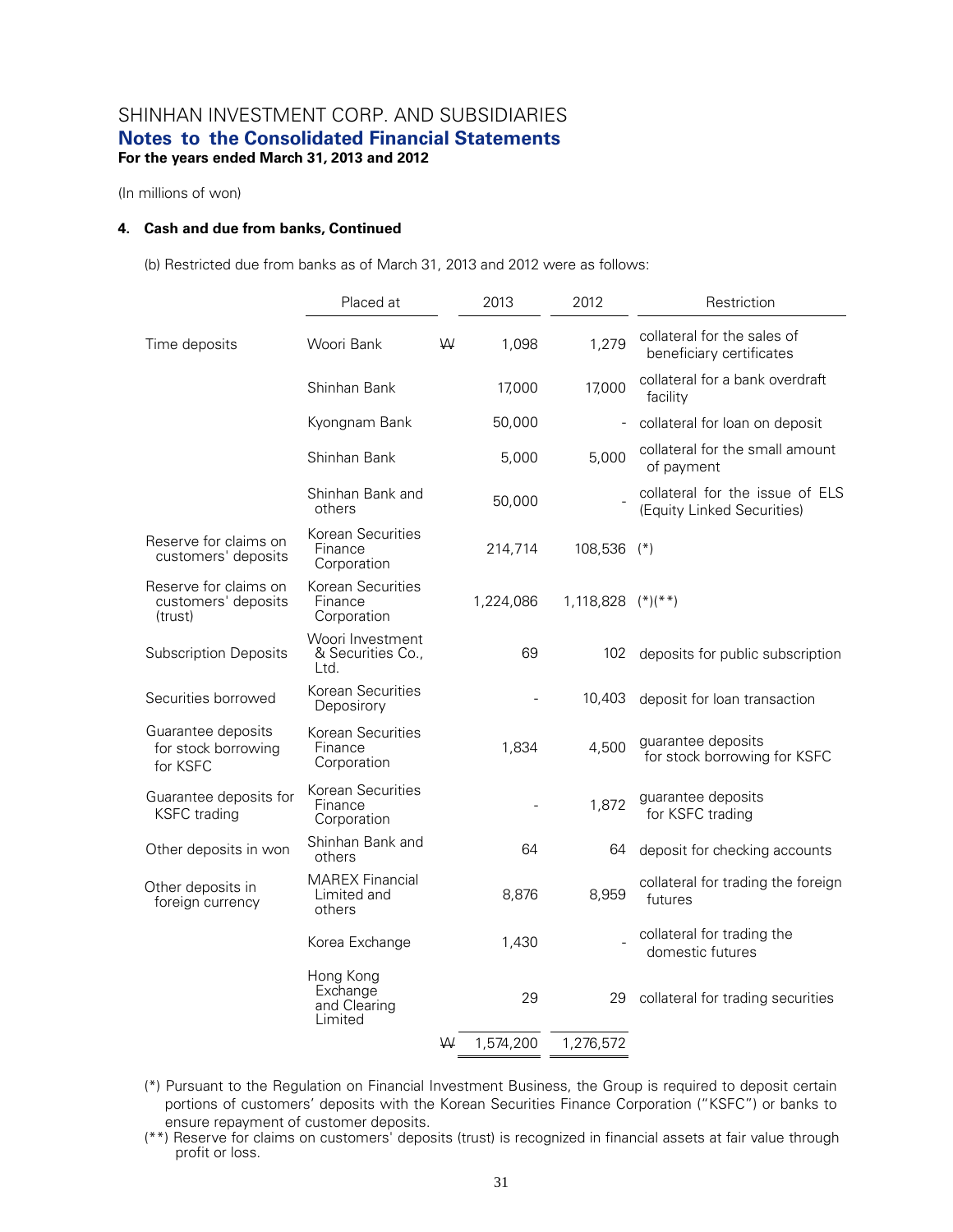(In millions of won)

#### **5. Financial assets at fair value through profit or loss**

(a) Details of financial assets at fair value through profit or loss as of March 31, 2013 and 2012 were summarized as follows:

|                                                                     | 2013       | 2012      |  |
|---------------------------------------------------------------------|------------|-----------|--|
| Trading financial assets<br>W                                       | 8,629,879  | 5.495.352 |  |
| Financial assets designated at fair value through<br>profit or loss | 2.798.644  | 2,000,893 |  |
| Derivative assets                                                   | 266,635    | 96,330    |  |
| W                                                                   | 11,695,158 | 7,592,575 |  |

(b) Details of trading financial assets as of March 31, 2013 and 2012 were summarized as follows:

|                                              |   | 2013      | 2012      |
|----------------------------------------------|---|-----------|-----------|
| Trading financial assets in won              |   |           |           |
| Government bonds                             | W | 2,588,887 | 555,360   |
| Local bonds                                  |   | 50,390    | 41,374    |
| Financial bonds                              |   | 3,728,449 | 2,819,714 |
| Corporate bonds                              |   | 1,463,343 | 1,672,961 |
| <b>Stocks</b>                                |   | 136,479   | 33,895    |
| Collective investment securities             |   | 141,126   | 22,736    |
| Others                                       |   | 380,408   | 270,663   |
|                                              |   | 8,489,082 | 5,416,703 |
| Trading financial assets in foreign currency |   |           |           |
| <b>Bonds</b>                                 |   | 137,521   | 78,649    |
| <b>Stocks</b>                                |   | 524       |           |
| Others                                       |   | 2,752     |           |
|                                              |   | 140,797   | 78,649    |
|                                              | W | 8,629,879 | 5,495,352 |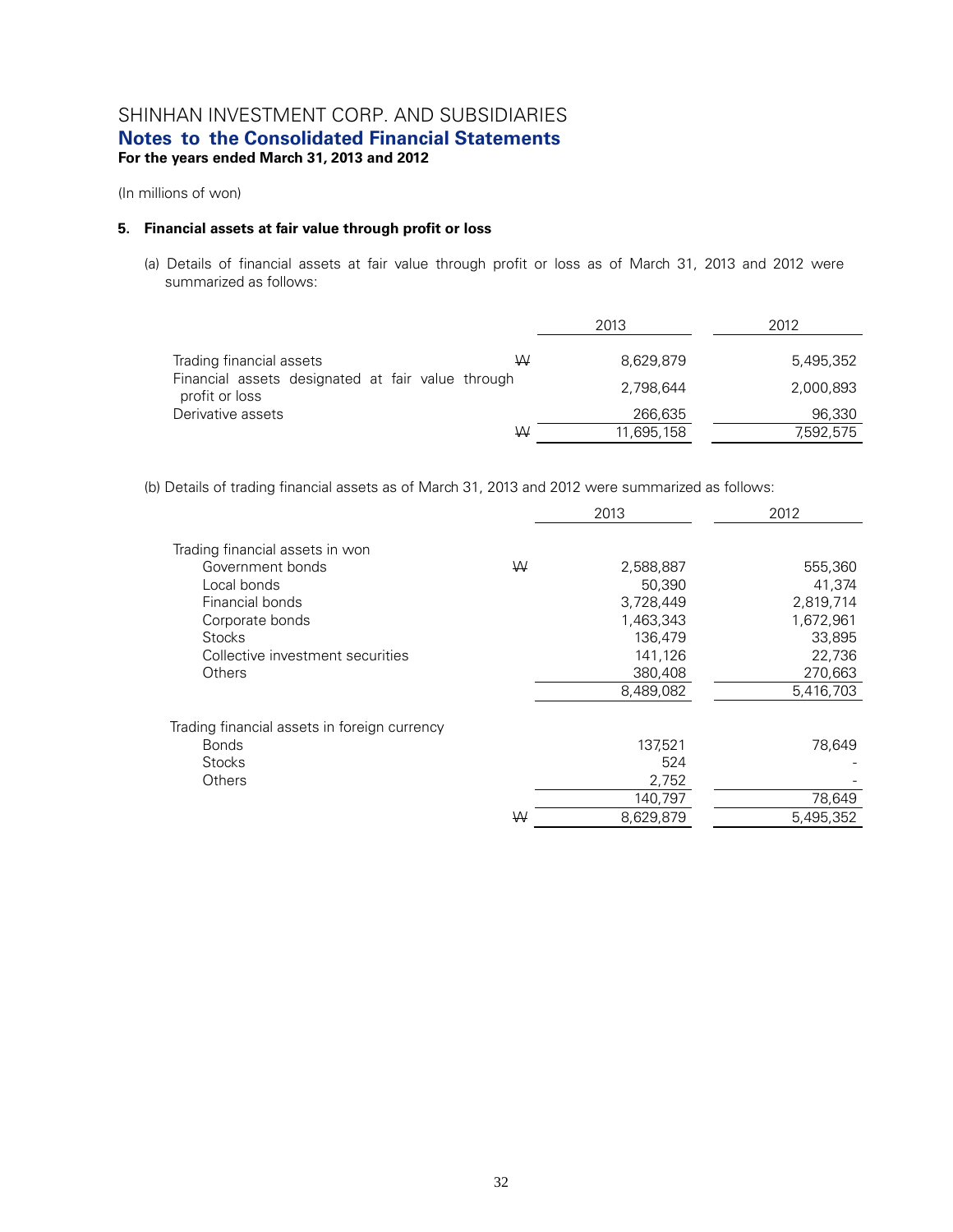(In millions of won)

#### **5. Financial assets at fair value through profit or loss, Continued**

(c) Details of financial assets designed at fair value through profit or loss as of March 31, 2013 and 2012 were summarized as follows:

|                                                                |   | 2013      | 2012      |
|----------------------------------------------------------------|---|-----------|-----------|
| Hybrid instruments<br>Derivatives-combined securities          | W | 542,368   | 341,619   |
| Management and performance evaluation<br>on a fair value basis |   |           |           |
| Reserve for claims of<br>customers' deposit (trust)            |   | 1,224,086 | 1,118,828 |
| <b>Bonds</b>                                                   |   | 980,492   | 507,490   |
| <b>Stocks</b>                                                  |   | 51,698    | 32,956    |
|                                                                |   | 2,256,276 | 1,659,274 |
|                                                                | W | 2,798,644 | 2,000,893 |

(d) Details of derivative assets as of March 31, 2013 and 2012 were summarized as follows:

|                                                      |   | 2013             | 2012            |
|------------------------------------------------------|---|------------------|-----------------|
| Derivatives in won<br>Over the counter:              |   |                  |                 |
| Interest rate                                        | W | 51,579           | 19,804          |
| Equity                                               |   | 168,610          | 58,459          |
| Credit                                               |   | 1,304            |                 |
| Others                                               |   | 9,418<br>230,911 | 2,538<br>80,801 |
|                                                      |   |                  |                 |
| Exchange traded:                                     |   |                  |                 |
| Equity options                                       |   | 19,119           | 7,165           |
|                                                      |   | 250,030          | 87,966          |
| Derivatives in foreign currency<br>Over the counter: |   |                  |                 |
| Currency                                             |   | 3,109            | 7,769           |
| Others                                               |   | 7,586            | 274             |
|                                                      |   | 10,695           | 8,043           |
| Exchange traded:                                     |   |                  |                 |
| Commodity futures                                    |   | 5,910            | 321             |
|                                                      |   | 16,605           | 8,364           |
|                                                      | W | 266,635          | 96,330          |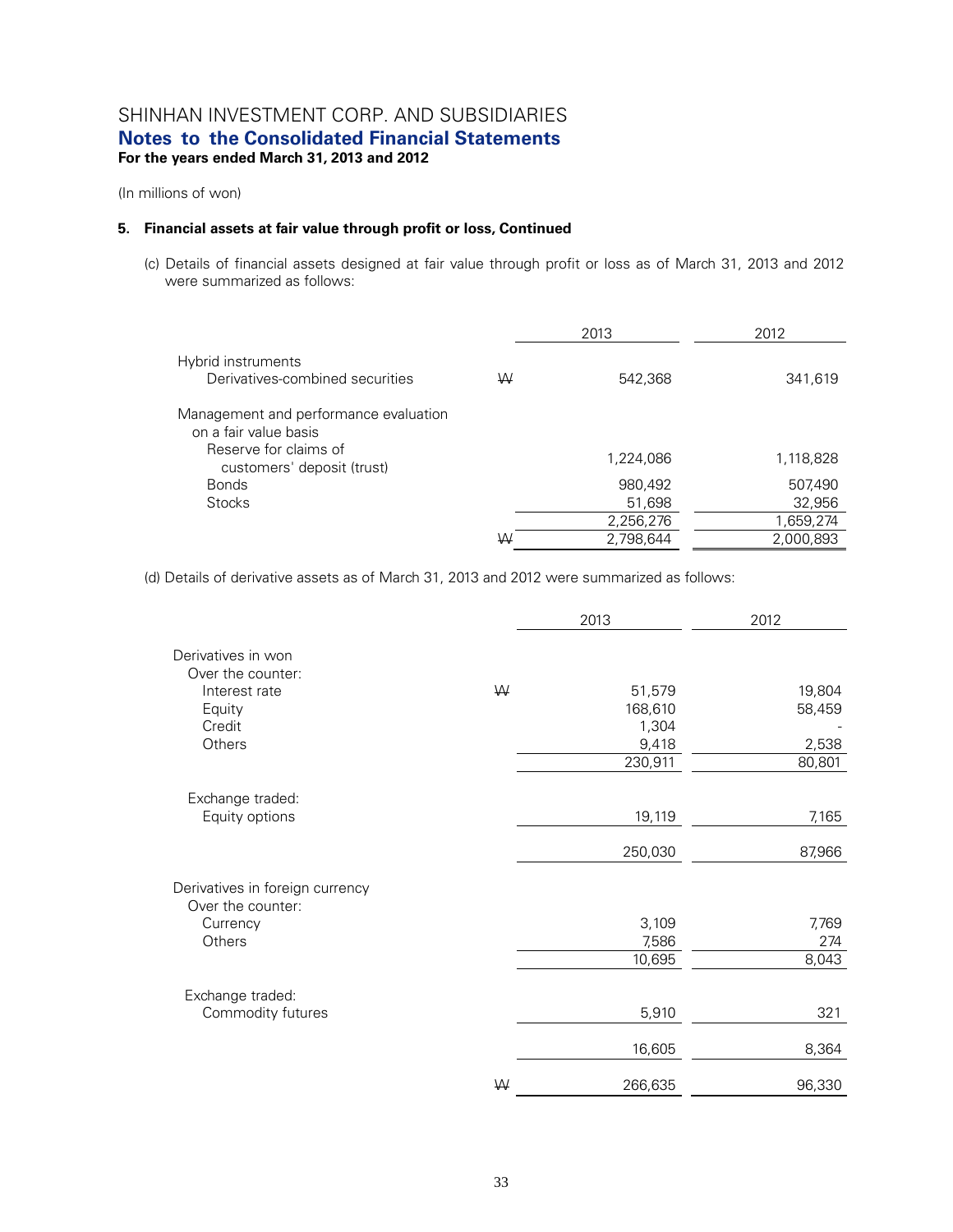(In millions of won)

#### **6. Available-for-sale financial assets**

Details of available-for-sale financial assets as of March 31, 2013 and 2012 were summarized as follows:

|   | 2013      | 2012               |
|---|-----------|--------------------|
|   |           |                    |
| W | 178,135   | 21,482             |
|   | 216,832   | 482,841            |
|   | 763,530   | 856,593            |
|   | 920       | 2,238              |
|   | 4,103     | 24,028             |
|   | 1,163,520 | 1,387,182          |
|   |           |                    |
|   | 150,723   | 162,364            |
|   | 10,450    | 10,762             |
|   | 3.451     | 6,085              |
|   | 1,198     | 2,083              |
|   | 165,822   | 181,294            |
|   |           |                    |
|   |           | 8,474              |
| W |           | 1,576,950          |
|   |           | 9,473<br>1,338,815 |

(\*) Equity securities with no quoted market prices in active markets and for which the fair value cannot be measured reliably are recorded at cost amounting  $W2,302$  million and  $W5,269$  million as of March 31, 2013 and 2012, respectively.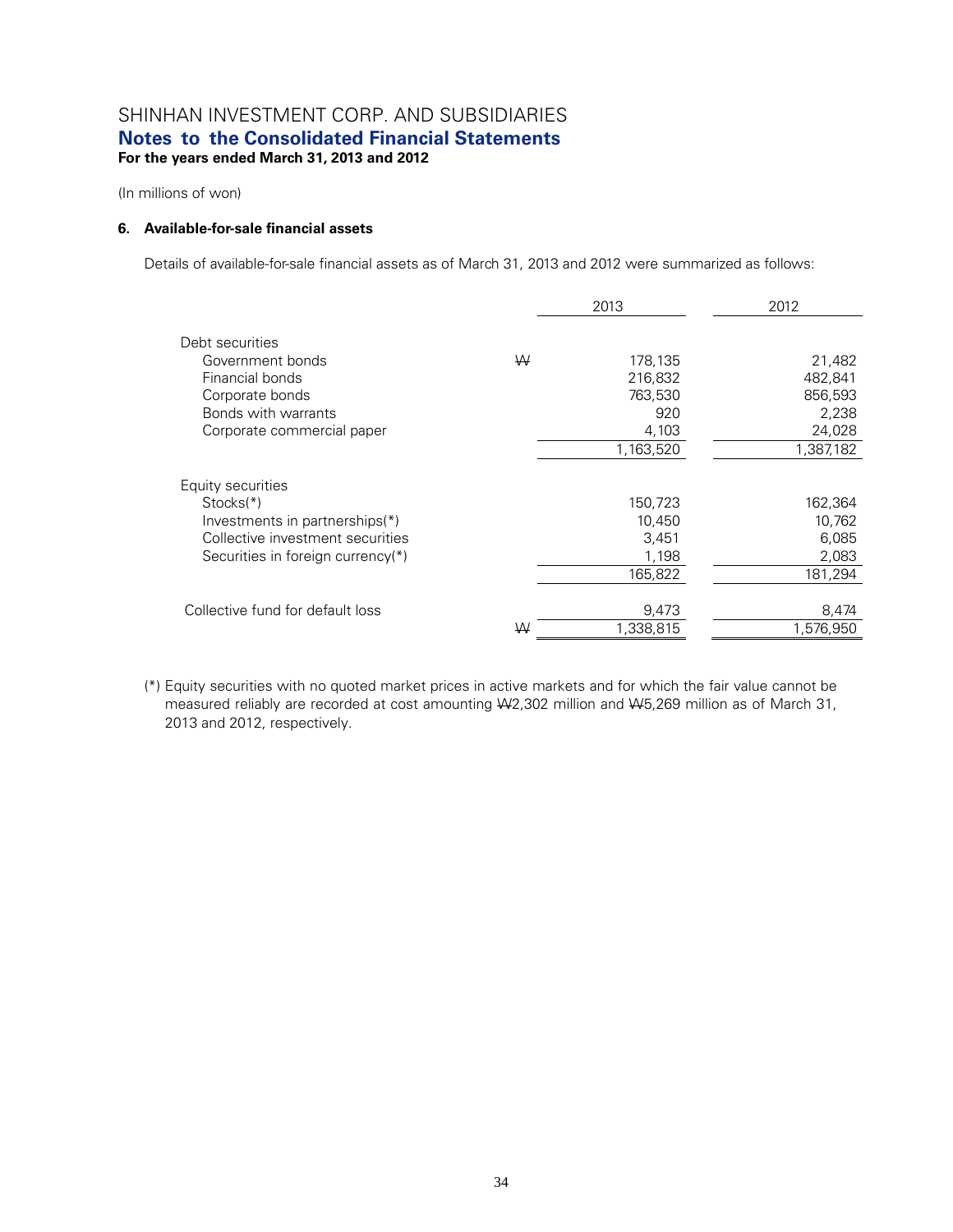(In millions of won)

#### **7. Investments in associate**

(a) Details of investments in associates as of March 31, 2013 and 2012 were as follows:

|                                                   |              | 2013             |            |            |  |  |
|---------------------------------------------------|--------------|------------------|------------|------------|--|--|
|                                                   | Ownership(%) | Acquisition cost | Book value | Book value |  |  |
| The Asia Pacific<br>Capital Fund II L.P           | 21.90% W     | 25.125           | 31,269     | 32,147     |  |  |
| KoFC Shinhan<br>Frontier Champ 2010-4<br>$PEF(*)$ | 8.50%        | 880              | 827        |            |  |  |
| Special Short Term 8                              | 49.80%       |                  |            | 59         |  |  |
| Special Middle Term 2                             | 46.10%       |                  |            | 156        |  |  |
|                                                   | W            | 26,005           | 32,096     | 32,362     |  |  |

(\*) As a general partner, the Group has significant influence over the investee.

(b) Changes in investments in associates for the years ended March 31, 2013 and 2012 were as follows:

|                                            |   |                      |     |                           |                |       |            | 2013 |            |                                    |         |                   |
|--------------------------------------------|---|----------------------|-----|---------------------------|----------------|-------|------------|------|------------|------------------------------------|---------|-------------------|
|                                            |   |                      |     |                           | Equity         |       |            |      |            | Changes in<br>accumulated<br>other |         |                   |
|                                            |   | Beginning<br>balance |     | Acquisition<br>(disposal) | method<br>loss |       | Impairment |      |            | comprehensive<br>loss              | Others  | Ending<br>balance |
|                                            |   |                      |     |                           |                |       |            |      |            |                                    |         |                   |
| The Asia Pacific<br>Capital Fund II L.P(*) | W | 32,147               |     |                           |                | (386) |            |      |            | (492)                              |         | 31,269            |
| KoFC Shinhan Frontier<br>Champ 2010-4 PEF  |   |                      |     | 938                       |                | (53)  |            | (58) |            |                                    |         | 827               |
| Special Short Term 8                       |   | 59                   |     | (50)                      |                |       |            |      |            |                                    | (9)     |                   |
| Special Middle Term 2                      |   | 156                  |     |                           |                |       |            |      |            |                                    | (156)   |                   |
|                                            | W | 32,362               |     | 888                       |                | (439) |            | (58) |            | (492)                              | (165)   | 32,096            |
|                                            |   |                      |     |                           |                |       |            | 2012 |            |                                    |         |                   |
|                                            |   |                      |     |                           |                |       | Equity     |      |            | Changes in<br>accumulated<br>other |         |                   |
|                                            |   | Beginning            |     | Acquisition               |                |       | method     |      |            | comprehensive                      |         | Ending            |
|                                            |   | balance              |     | (disposal)                |                |       | income     |      | Impairment | loss                               |         | balance           |
| The Asia Pacific<br>Capital Fund II L.P(*) | W | 22,314               |     |                           | 3,711          |       | 7,805      |      |            |                                    | (1,683) | 32,147            |
| KoFC Shinhan Frontier<br>Champ 2010-4 PEF  |   |                      |     |                           | 2,269          |       |            |      | (2, 269)   |                                    |         |                   |
| Special Short Term 8                       |   |                      | 59  |                           |                |       |            |      |            |                                    |         | 59                |
| Special Middle Term 2                      |   |                      | 189 |                           | (33)           |       |            |      |            |                                    |         | 156               |
|                                            | ₩ | 22,562               |     |                           | 5,947          |       | 7,805      |      | (2, 269)   |                                    | (1,683) | 32,362            |

(\*) The Group accounted for its investment by using the equity method of accounting based on financial statements of December 31, 2012.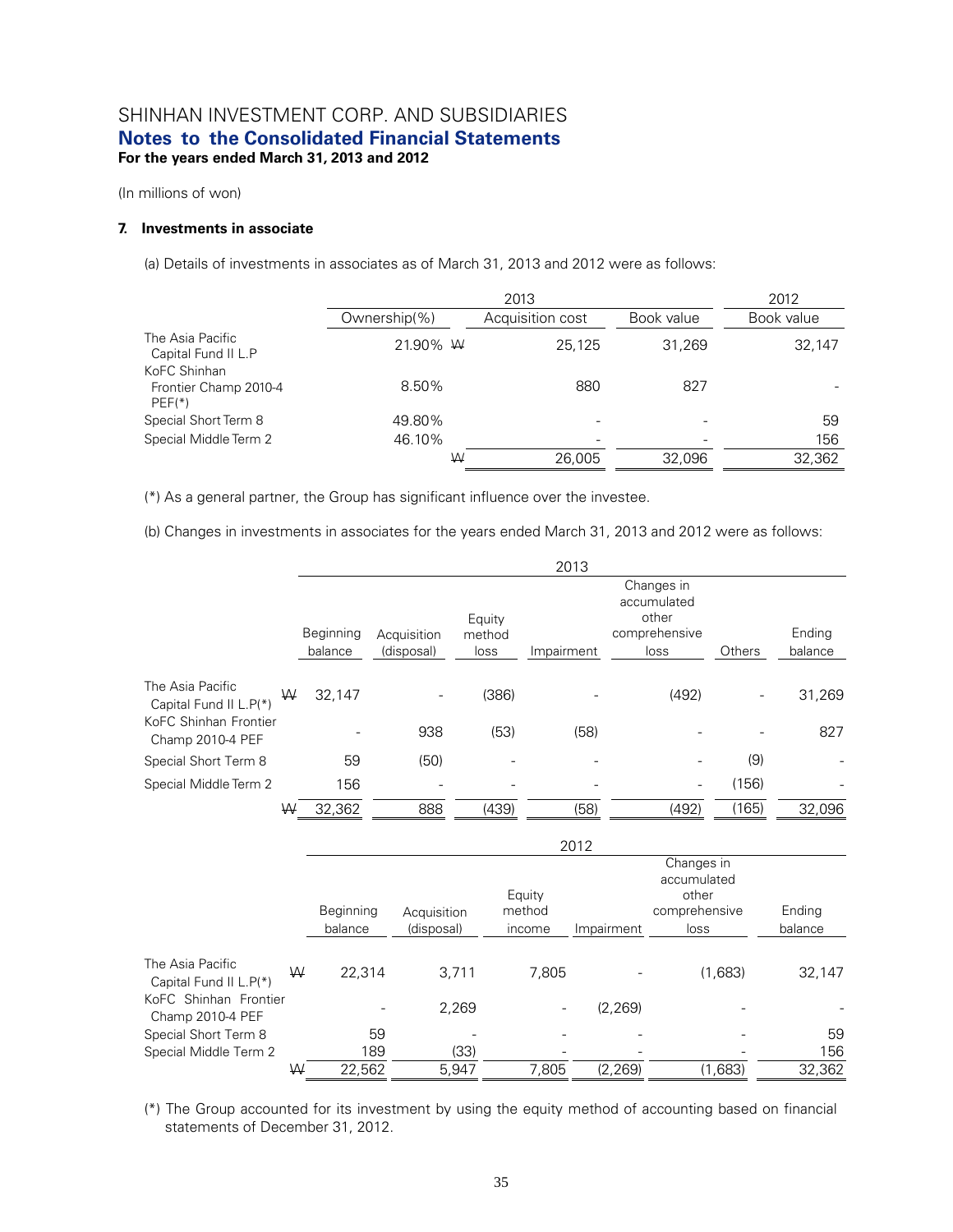(In millions of won)

#### **7. Investments in associate, Continued**

(c) Condensed financial information of major associate as of March 31, 2013 and 2012 and for the years ended March 31, 2013 and 2012 were as follows:

|                                         |                  |           | 2013        |                | 2012        |                      | 2013                        | 2012                 |                      |
|-----------------------------------------|------------------|-----------|-------------|----------------|-------------|----------------------|-----------------------------|----------------------|----------------------|
|                                         |                  | Assets    | Liabilities | Assets         | Liabilities | Operating<br>revenue | <b>Net</b><br><i>income</i> | Operating<br>revenue | <b>Net</b><br>income |
| The Asia Pacific<br>Capital Fund II L.P |                  | 151,563   | 8.456       | 154.761        | 7.969       |                      | (1.769)                     | 35.119               | 35,627               |
| KoFC<br>Frontier<br>2010-4 PEF          | Shinhan<br>Champ | 12.554    | 2.816       | 2.500          | 887         | 54                   | (412)                       |                      | (25,039)             |
|                                         |                  | W 164.117 |             | 11.272 157.261 | 8,856       | 54                   | (2, 181)                    | 35.119               | 10.588               |

#### **8. Loans**

(a) Details of loans as of March 31, 2013 and 2012 were as follows:

|                                             |   | 2013       | 2012       |
|---------------------------------------------|---|------------|------------|
| Broker's loans                              | W |            | 758.149    |
|                                             |   | 735,509    |            |
| Loans purchased                             |   | 501.787    | 128,147    |
| Loans for housing                           |   | 14.959     | 15.091     |
| Advances for customers                      |   | 4.849      | 15,796     |
| Call Ioan                                   |   | 6.380      | 6,380      |
| Bonds purchased under repurchase agreements |   | 121,350    | 249.800    |
| Private placement bonds                     |   | 5,282      | 5,405      |
| Other loans                                 |   | 287,082    | 15,659     |
|                                             |   | 1,677,198  | 1,194,427  |
|                                             |   |            |            |
| Allowance for credit loss                   |   | (104, 488) | (104, 520) |
| Present value discount                      |   | (1,635)    | (1,842)    |
| Deferred loan origination costs             |   | (838)      | (694)      |
|                                             | W | 1.570.237  | 1.087.371  |

(b) Changes in the allowance for credit loss for the years ended March 31, 2013 and 2012 were as follows:

|                         |   |          | 2013         |          |
|-------------------------|---|----------|--------------|----------|
|                         |   | Loans    | Other assets | Total    |
| Beginning balance       | W | 104,520  | 15.890       | 120.410  |
| Provision for allowance |   | 4,893    | 6,867        | 11.760   |
| <b>Reclassification</b> |   | (501)    | 501          |          |
| Sale of Ioans           |   | (4, 424) | (11, 439)    | (15,863) |
| Ending balance          | W | 104.488  | 11.819       | 116,307  |
|                         |   |          |              |          |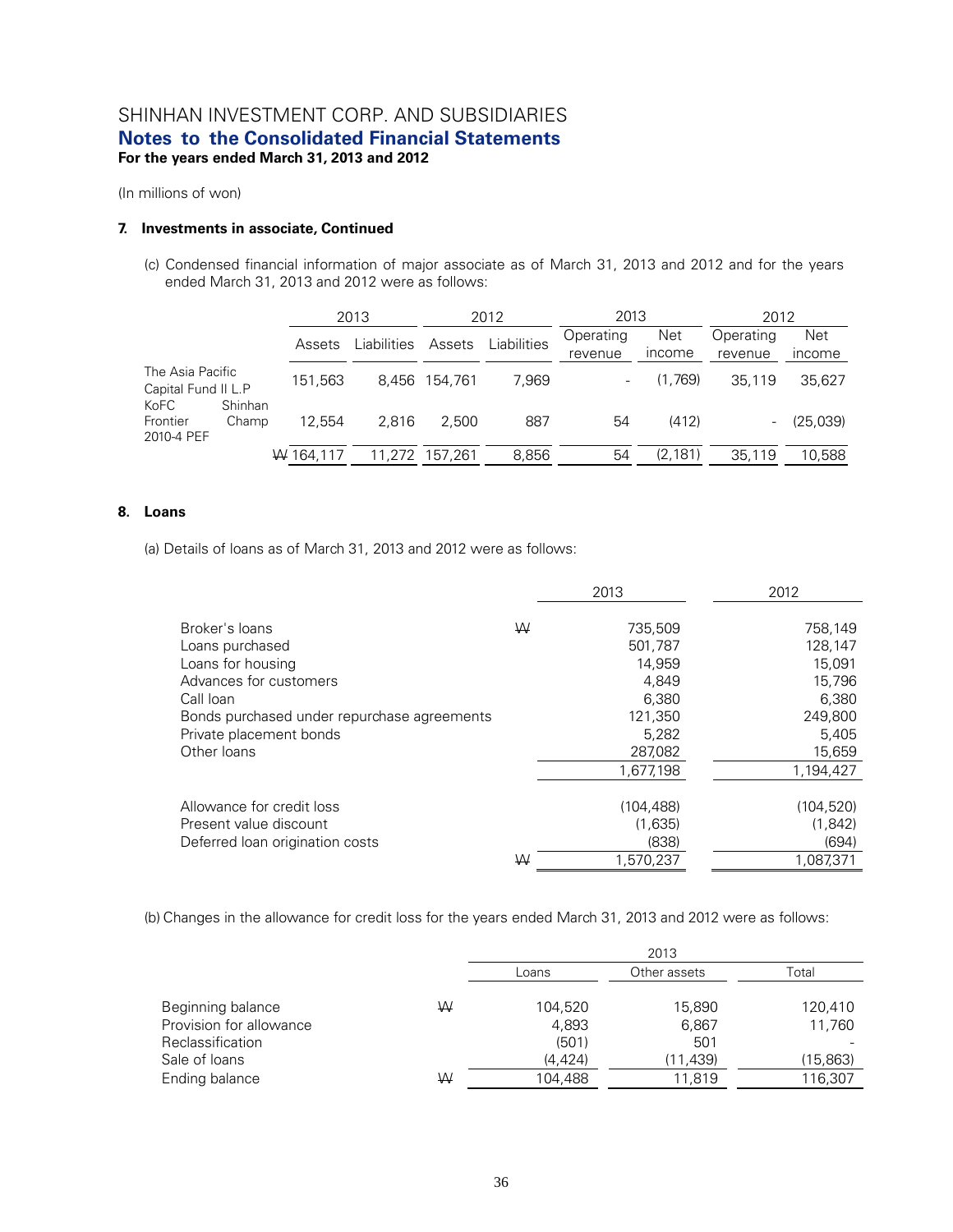(In millions of won)

#### **8. Loans, Continued**

|                                                            |   |                  | 2012            |                  |
|------------------------------------------------------------|---|------------------|-----------------|------------------|
|                                                            |   | Loans            | Other assets    | Total            |
| Beginning balance<br>Provision for allowance<br>Recoveries | ₩ | 101,869<br>2.648 | 14,009<br>1,881 | 115,878<br>4.529 |
| Ending balance                                             | ₩ | 104,520          | 15,890          | 120,410          |

(c) Changes in deferred loan origination fees for the years ended March 31, 2013 and 2012 were as follows:

|                   |   | 2013    | 2012  |
|-------------------|---|---------|-------|
| Beginning balance | W | 694     |       |
| Loan originations |   | 1.300   | 1,000 |
| Amortization      |   | (1,156) | (306) |
| Ending balance    | W | 838     | 694   |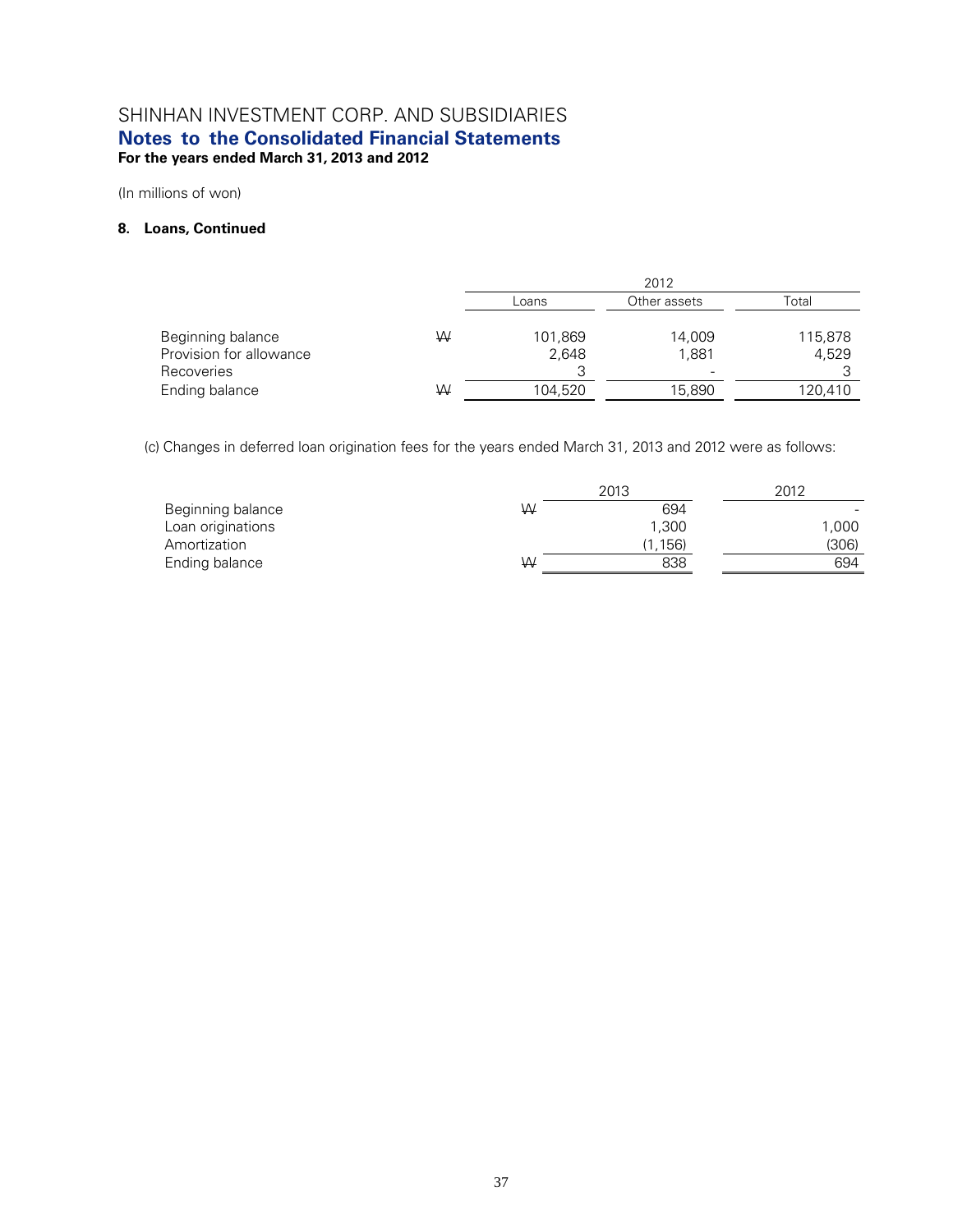(In millions of won)

### **9. Property and equipment**

(a) Details of property and equipment as of March 31, 2013 and 2012 were as follows:

|                  |   |                  | 2013         |            |
|------------------|---|------------------|--------------|------------|
|                  |   |                  | Accumulated  |            |
|                  |   | Acquisition cost | depreciation | Book value |
|                  | W |                  |              |            |
| Land             |   | 55,468           |              | 55,468     |
| <b>Buildings</b> |   | 56,346           | (7, 231)     | 49,115     |
| Others           |   | 95,335           | (77, 220)    | 18,115     |
|                  | W | 207,149          | (84, 451)    | 122,698    |
|                  |   |                  | 2012         |            |
|                  |   |                  | Accumulated  |            |
|                  |   | Acquisition cost | depreciation | Book value |
| Land             | ₩ | 64,180           |              | 64,180     |
|                  |   |                  |              |            |
| <b>Buildings</b> |   | 54,585           | (4, 794)     | 49,791     |
| Others           |   | 116,833          | (96, 707)    | 20,126     |
|                  | W | 235,598          | (101, 501)   | 134,097    |

(b) Changes in property and equipment for the years ended March 31, 2013 and 2012 are as follows:

|                                                                                                         |   |                              | 2013                                  |                                      |                                                      |
|---------------------------------------------------------------------------------------------------------|---|------------------------------|---------------------------------------|--------------------------------------|------------------------------------------------------|
|                                                                                                         |   | Land                         | <b>Buildings</b>                      | <b>Others</b>                        | Total                                                |
| Beginning balance<br>Acquisition<br>Disposal<br>Depreciation<br>Transferred from<br>investment property | ₩ | 64,180<br>(16, 141)<br>7,429 | 49,791<br>(5.021)<br>(2,029)<br>6,374 | 20,126<br>8,261<br>(667)<br>(9,605)  | 134,097<br>8,261<br>(21, 829)<br>(11, 634)<br>13,803 |
|                                                                                                         | ₩ | 55,468                       | 49,115                                | 18,115                               | 122,698                                              |
|                                                                                                         |   |                              | 2012                                  |                                      |                                                      |
|                                                                                                         |   | Land                         | <b>Buildings</b>                      | Others                               | Total                                                |
| Beginning balance<br>Acquisition<br>Disposal<br>Depreciation<br>Transferred to<br>investment property   | ₩ | 65,585<br>(1,405)            | 53,912<br>(2, 185)<br>(1,936)         | 22,183<br>8,342<br>(50)<br>(10, 349) | 141,680<br>8,342<br>(50)<br>(12, 534)<br>(3,341)     |
|                                                                                                         | ₩ | 64,180                       | 49,791                                | 20,126                               | 134,097                                              |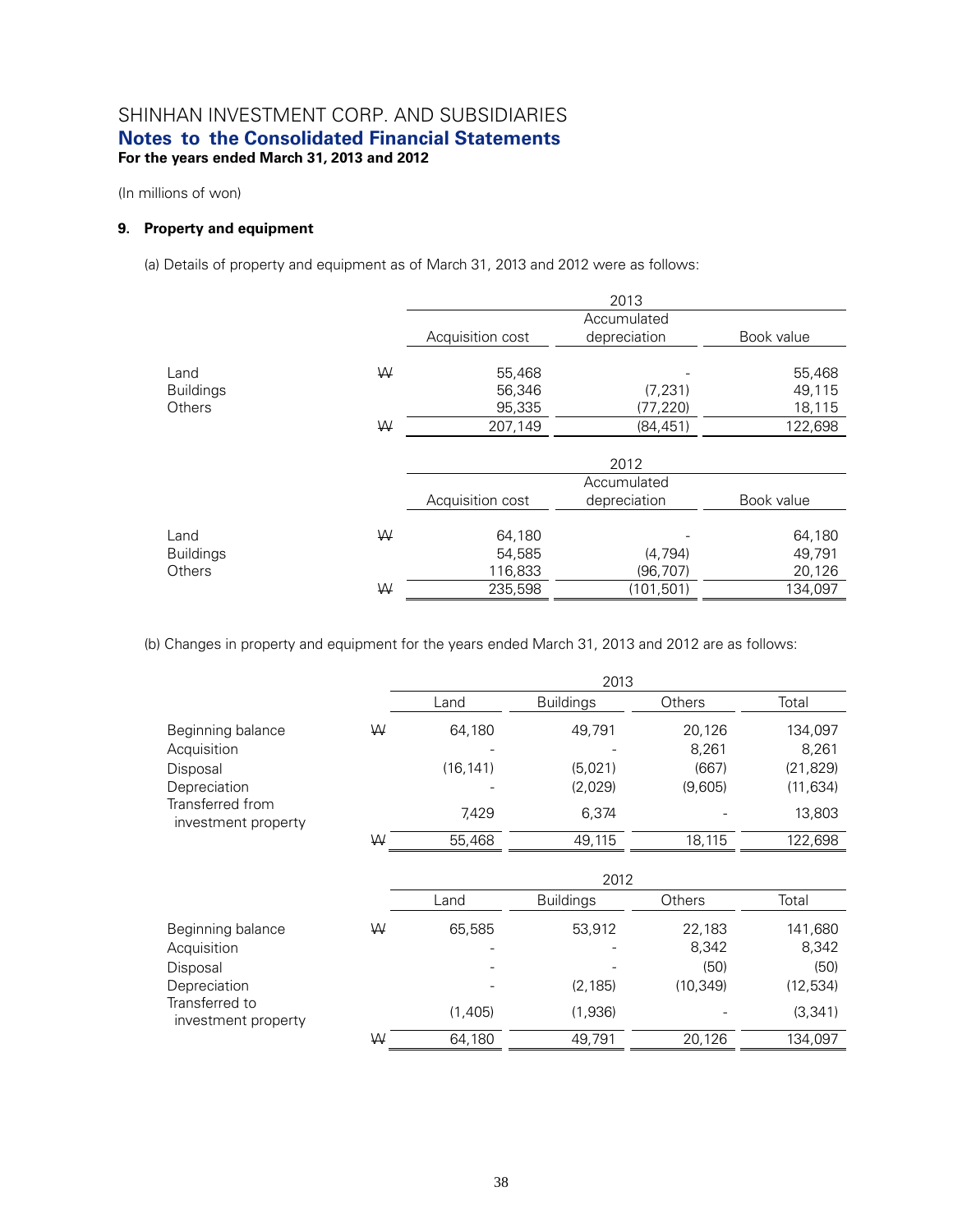(In millions of won)

### **10. Intangible assets**

Changes in intangible assets for the years ended March 31, 2013 and 2012 were as follows:

|   |          |               |                     | Settlement<br>system right of |                       |
|---|----------|---------------|---------------------|-------------------------------|-----------------------|
|   | Software | <b>Others</b> | Membership          | use                           | Total                 |
| ₩ | 21,771   | 269           | 7,264               | 19,696                        | 49,000                |
|   | 4,677    |               | 4,324               |                               | 9,001                 |
|   |          |               | (1, 121)            |                               | (1, 121)              |
|   | (12,993) | (92)          |                     |                               | (13,085)              |
|   |          |               | (380)               |                               | (380)                 |
| W | 13,455   | 177           | 10,087              | 19,696                        | 43,415                |
|   |          |               | Finite useful lives | 2013                          | Infinite useful lives |

|                   |   |          | 2012                |                       |                               |          |  |  |  |  |
|-------------------|---|----------|---------------------|-----------------------|-------------------------------|----------|--|--|--|--|
|                   |   |          | Finite useful lives | Infinite useful lives |                               |          |  |  |  |  |
|                   |   |          |                     |                       | Settlement<br>system right of |          |  |  |  |  |
|                   |   | Software | <b>Others</b>       | Membership            | use                           | Total    |  |  |  |  |
| Beginning balance | W | 28,800   | 360                 | 7,650                 | 19,696                        | 56,506   |  |  |  |  |
| Acquisition       |   | 5,680    |                     | 810                   |                               | 6,490    |  |  |  |  |
| Depreciation      |   | (12,709) | (91)                |                       |                               | (12,800) |  |  |  |  |
| Impairment        |   |          |                     | (1, 196)              |                               | (1, 196) |  |  |  |  |
| Ending balance    | W | 21,771   | 269                 | 7,264                 | 19,696                        | 49,000   |  |  |  |  |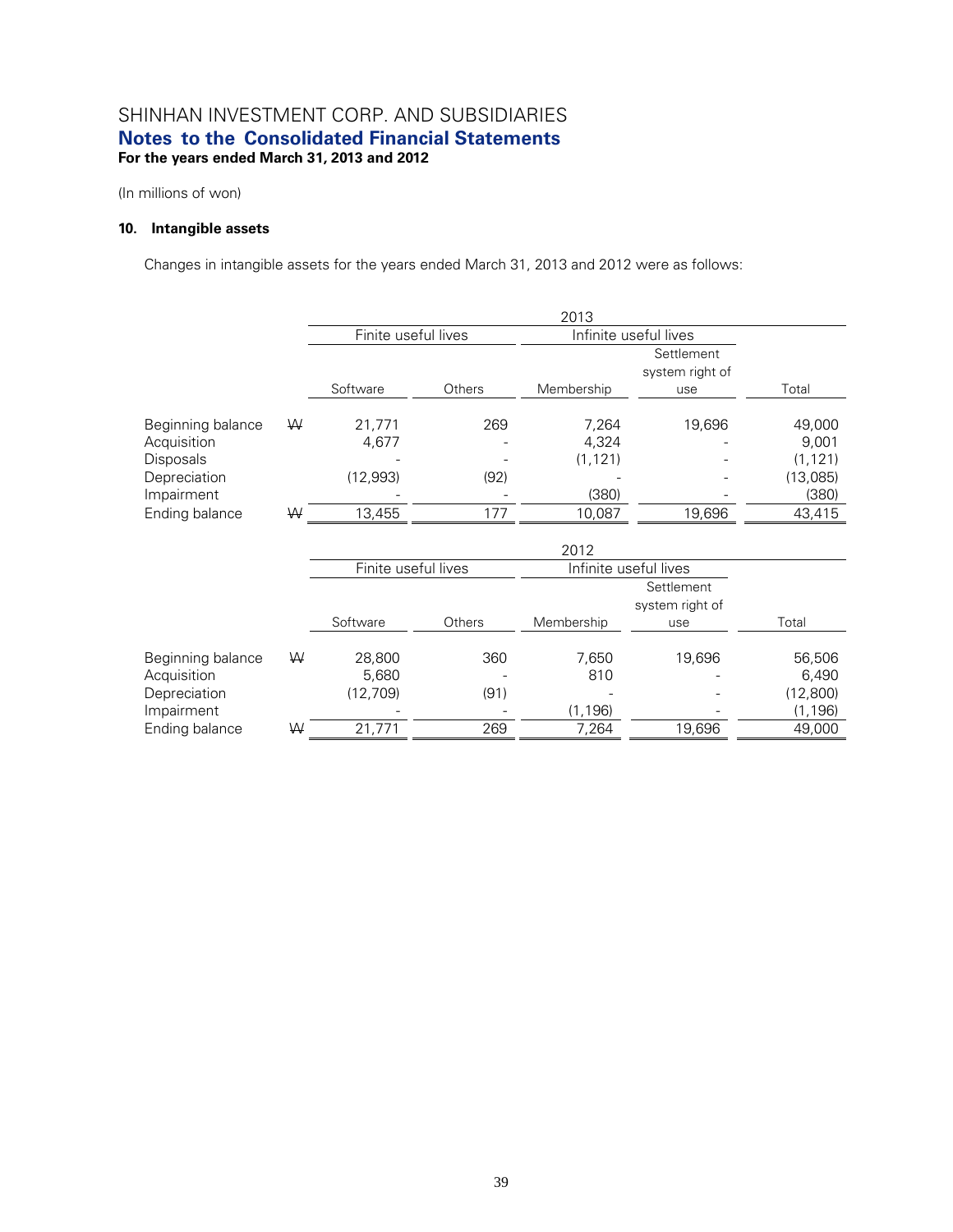(In millions of won)

### **11. Investment property**

(a) Details of investment property as of March 31, 2103 and 2012 were as follows:

|                  |   |                  | 2013         |            |
|------------------|---|------------------|--------------|------------|
|                  |   |                  | Accumulated  |            |
|                  |   | Acquisition cost | depreciation | Book value |
| Land             | W | 74,836           |              | 74,836     |
| <b>Buildings</b> |   | 83,237           | (10, 388)    | 72,849     |
|                  | W | 158,073          | (10, 388)    | 147,685    |
|                  |   |                  | 2012         |            |
|                  |   |                  | Accumulated  |            |
|                  |   | Acquisition cost | depreciation | Book value |
| Land             | W | 100,618          |              | 100,618    |
| <b>Buildings</b> |   | 98,887           | (8,791)      | 90,096     |
|                  | W | 199,505          | (8,791)      | 190,714    |

(b) Changes in investment property for the years ended March 31, 2013 and 2012 were as follows:

|                                            |   |           | 2013             |           |
|--------------------------------------------|---|-----------|------------------|-----------|
|                                            |   | Land      | <b>Buildings</b> | Total     |
| Beginning balance                          | ₩ | 100,618   | 90,096           | 190,714   |
| Acquisition                                |   | 38        |                  | 38        |
| <b>Disposals</b>                           |   | (18, 391) | (7, 426)         | (25, 817) |
| Depreciation                               |   |           | (3, 447)         | (3, 447)  |
| Transferred to property and<br>equipment   |   | (7, 429)  | (6, 374)         | (13,803)  |
| Ending balance                             | ₩ | 74,836    | 72,849           | 147,685   |
|                                            |   |           | 2012             |           |
|                                            |   | Land      | <b>Buildings</b> | Total     |
|                                            |   |           |                  |           |
| Beginning balance                          | ₩ | 99,213    | 91,950           | 191,163   |
| Depreciation                               |   |           | (3,790)          | (3,790)   |
| Transferred from property and<br>equipment |   | 1,405     | 1,936            | 3,341     |
| Ending balance                             | ₩ | 100,618   | 90,096           | 190,714   |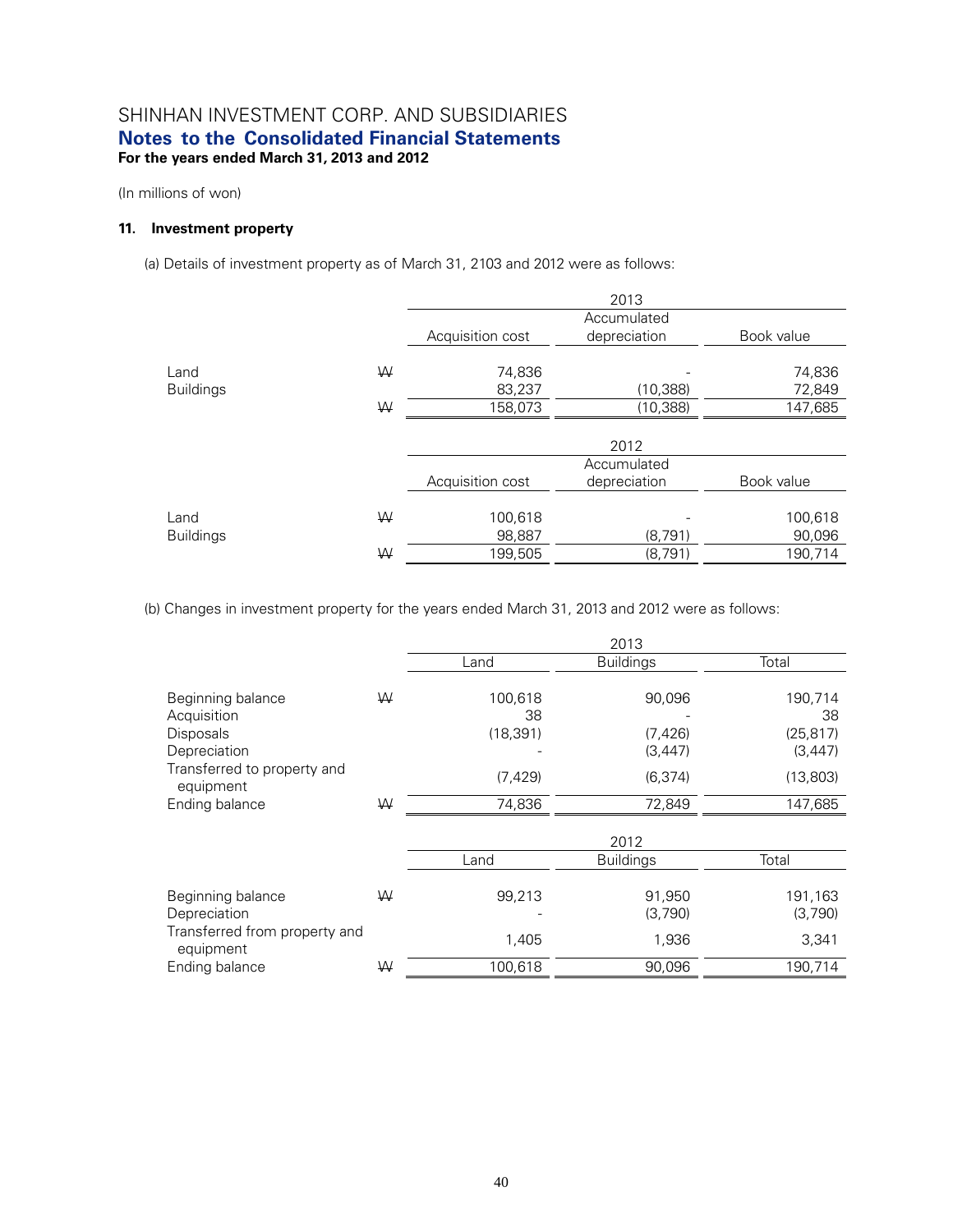(In millions of won)

#### **11. Investment property, Continued**

(c) Details of gain (loss) on investment property for the years ended March 31, 2013 and 2012 were as follows:

|                                                   |   | 2013   | 2012   |
|---------------------------------------------------|---|--------|--------|
| Rental income                                     | W | 16.760 | 16.980 |
| Direct operating expenses for investment property |   | 3.447  | 3.790  |
| that generated rental income                      |   |        |        |

(d) The fair value of investment property as of March 31, 2013 and 2012 were as follows:

|            |   | 2013    | 2012    |  |
|------------|---|---------|---------|--|
| Fair value | ₩ | 157,704 | 201,720 |  |

#### **12. Other assets**

Details of other assets as of March 31, 2013 and 2012 were as follows:

|                                           |   | 2013      | 2012      |
|-------------------------------------------|---|-----------|-----------|
| Leasehold rights                          | W | 43,151    | 39,378    |
| <b>Receivables</b>                        |   | 1,009,460 | 985,597   |
| Accrued income                            |   | 90.386    | 94.771    |
| Prepaid expenses                          |   | 10.891    | 9.777     |
| Deposits for guarantees                   |   | 32.978    | 32,911    |
| Advance payments                          |   | 70.560    | 146.591   |
| Prepaid income tax                        |   | 34        | 87        |
| Receivables from inter-bank fund transfer |   | 36,612    | 59,017    |
| Others                                    |   | 4,558     | 4,477     |
|                                           |   | 1,298,630 | 1,372,606 |
| Allowance for credit loss (Note 8)        |   | (11.819)  | (15,890)  |
| Present value discount                    |   | (6, 591)  | (6,791)   |
|                                           | W | 1.280.220 | 1.349.925 |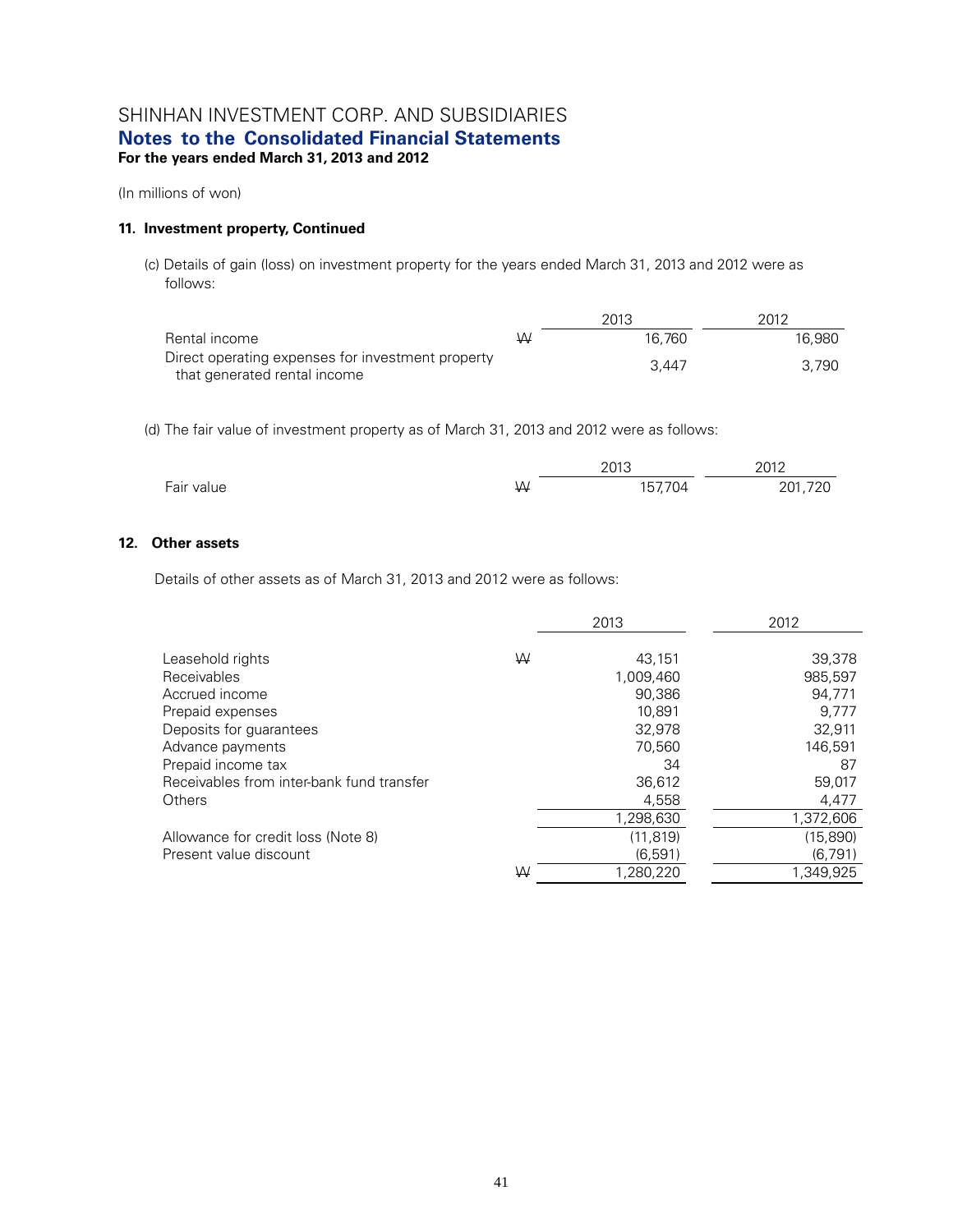(In millions of won)

#### **13. Deposits**

Details of deposits as of March 31, 2013 and 2012 were as follows:

|                                                                |   | 2013    | 2012    |
|----------------------------------------------------------------|---|---------|---------|
| Customers' deposits                                            |   |         |         |
| Customers' deposits for brokerage                              | W | 460.130 | 485.771 |
| Customers' deposits for<br>exchange-traded derivatives trading |   | 264.513 | 309.647 |
| Customers' deposits for subscription                           |   |         |         |
| Customers' deposits for savings                                |   | 2.947   | 2,846   |
| Customers' deposits for other securities                       |   | 73      | 68      |
| Customers' deposits for foreign securities                     |   | 222,880 | 121,430 |
|                                                                |   | 950,543 | 919,763 |
| Guarantee deposits                                             |   |         |         |
| Deposits for margin loans                                      |   | 9,087   | 12,431  |
|                                                                | W | 959.630 | 932.194 |

#### **14. Financial liabilities at fair value through profit or loss**

(a) Details of financial liabilities at fair value through profit or loss as of March 31, 2013 and 2012 were as follows:

|                                                                          |   | 2013      | 2012      |
|--------------------------------------------------------------------------|---|-----------|-----------|
| Trading financial liabilities                                            | W | 246.156   | 288.301   |
| Financial liabilities designated at fair value through<br>profit or loss |   | 4,766,698 | 3.915.993 |
| Derivative liabilities                                                   |   | 353.139   | 199.445   |
|                                                                          | W | 5,365,993 | 4,403,739 |

(b) Details of trading liabilities as of March 31, 2013 and 2012 were as follows:

|                       |   | 2013    | 2012    |  |
|-----------------------|---|---------|---------|--|
| Securities sold       |   |         |         |  |
| <b>Stocks</b>         | W | 118,273 | 26,202  |  |
| State and local bonds |   | 124,148 | 258,154 |  |
| Others                |   | 3.735   | 3,945   |  |
|                       | W | 246,156 | 288,301 |  |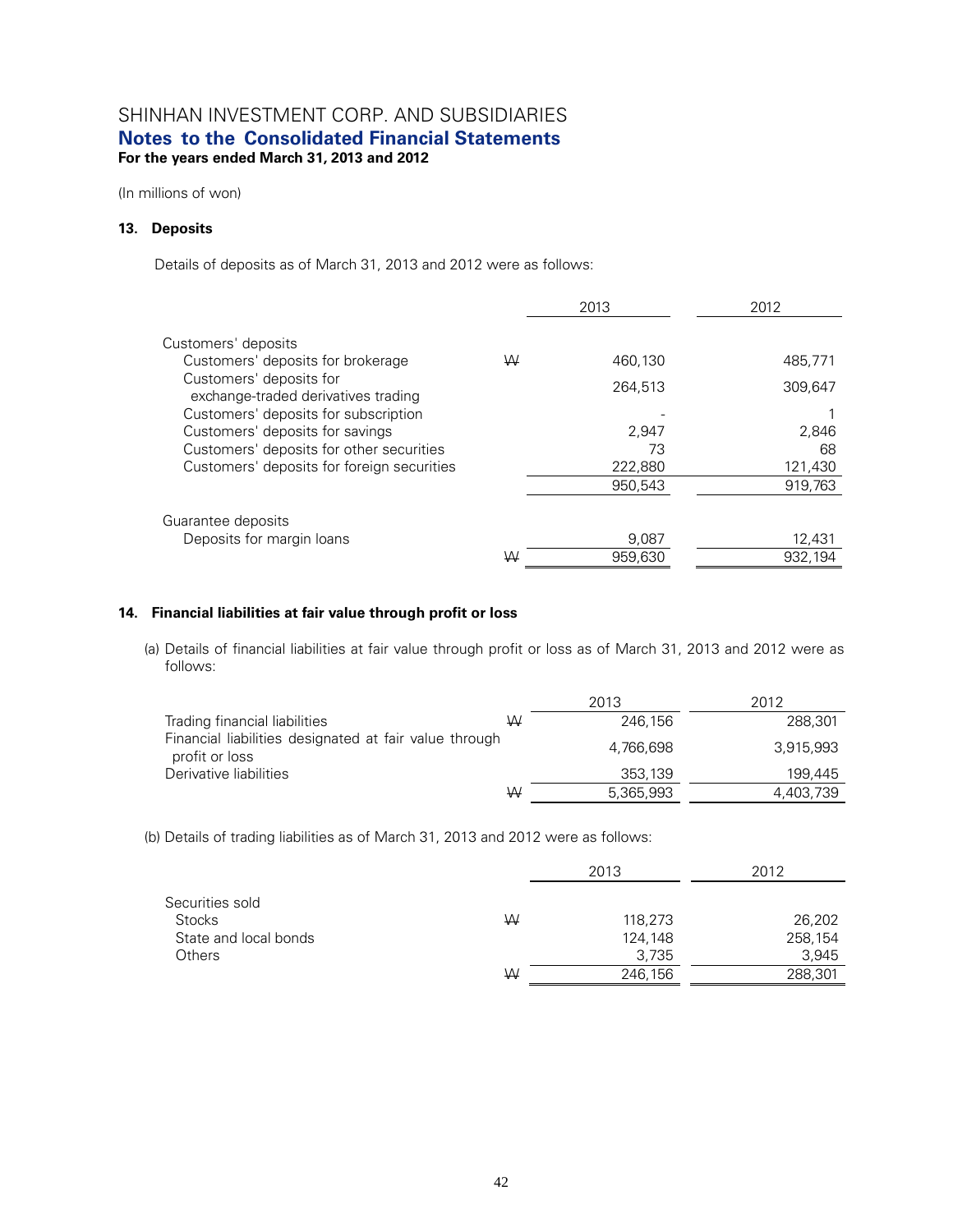(In millions of won)

#### **14. Financial liabilities at fair value through profit or loss, Continued**

(c) Details of financial liabilities designated at fair value through profit or loss as of March 31, 2013 and 2012 were as follows:

|                                                                |   | 2013      | 2012      |
|----------------------------------------------------------------|---|-----------|-----------|
| Hybrid instruments                                             |   |           |           |
| Equity linked securities sold                                  | W | 3,598,721 | 3,493,472 |
| Others derivatives-combined securities sold                    |   | 1,100,276 | 422,521   |
|                                                                |   | 4,698,997 | 3.915.993 |
| Management and performance evaluation on<br>a fair value basis |   |           |           |
| Securities sold                                                |   | 67,701    |           |
|                                                                | W | 4,766,698 | 3,915,993 |
|                                                                |   |           |           |

(d) Details of derivative liabilities as of March 31, 2013 and 2012 were as follows:

|                                                      |   | 2013    | 2012    |
|------------------------------------------------------|---|---------|---------|
| Derivatives in won<br>Over the counter:              |   |         |         |
| Interest rate                                        | W | 64,695  | 19,637  |
| Equity                                               |   | 248,395 | 165,186 |
| Credit                                               |   | 3,724   | 995     |
| Other                                                |   | 1,775   | 416     |
|                                                      |   | 318,589 | 186,234 |
| Exchange traded:                                     |   |         |         |
| Equity options                                       |   | 19,108  | 7,658   |
| Derivatives in foreign currency<br>Over the counter: |   |         |         |
| Currency                                             |   | 2,107   | 4,967   |
| Other                                                |   | 5,864   | 316     |
|                                                      |   | 7,971   | 5,283   |
| Exchange traded:                                     |   |         |         |
| Commodity futures                                    |   | 7,471   | 270     |
|                                                      | ₩ | 353,139 | 199,445 |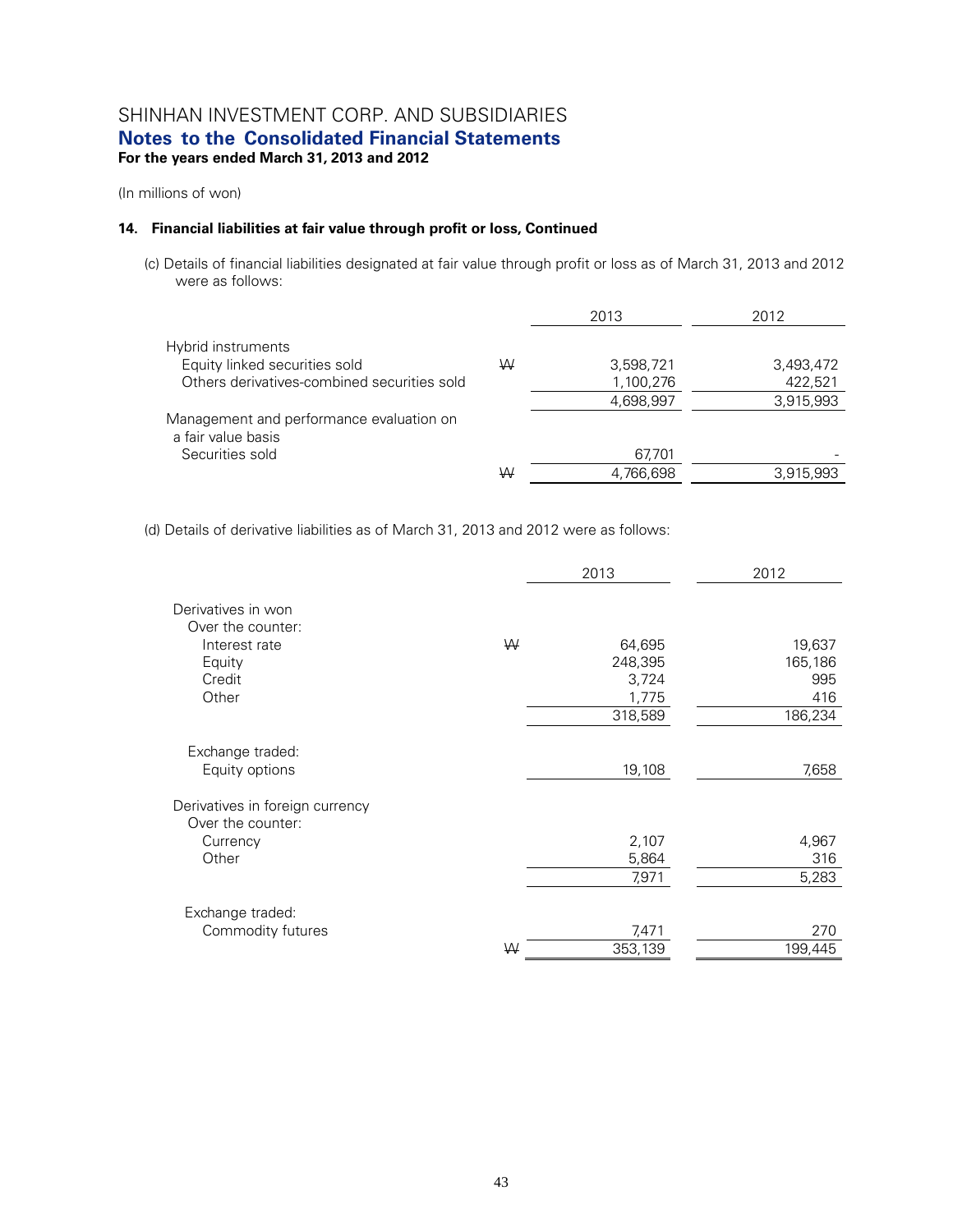(In millions of won)

#### **15. Borrowings**

(a) Details of borrowings as of March 31, 2013 and 2012 were as follows:

|                        |   | 2013      | 2012      |
|------------------------|---|-----------|-----------|
| Debt securities issued | W | 17432     | 67.425    |
| Borrowings             |   | 8,215,515 | 5.470.647 |
|                        | W | 8,232,947 | 5,538,072 |

(b) Details of debt securities issued as of March 31, 2013 and 2012 were as follows:

|                           | maturity  | Interest<br>rate $(\%)$ |   | 2013   | 2012   |
|---------------------------|-----------|-------------------------|---|--------|--------|
| Good Morning Shinhan 17th | 2012.7.23 | 5.69                    | W |        | 50,000 |
| Other                     | 2013.5.20 | 5.20                    |   | 17.432 | 17,432 |
| Discount on debentures    |           |                         |   |        | (7     |
|                           |           |                         | W | 17.432 | 67,425 |

(c) Details of borrowings as of March 31, 2013 and 2012 were as follows:

|                                                              | 2013                     |   |           |                          | 2012 |           |  |
|--------------------------------------------------------------|--------------------------|---|-----------|--------------------------|------|-----------|--|
|                                                              | Interest<br>rate $(\%)$  |   | Amount    | Interest<br>rate (%)     |      | Amount    |  |
| Call money                                                   | $2.70 - 2.87$            | W | 646,500   | $3.32 - 3.35$            | ₩    | 647,100   |  |
| Notes payable                                                | $2.79 - 2.82$            |   | 480,000   | 3.55                     |      | 100,000   |  |
| <b>Bank overdrafts</b>                                       | 4.94                     |   | 9,500     |                          |      |           |  |
| Bonds sold under repurchase<br>agreements (won)              | $1.00 - 3.00$            |   | 6,121,755 | $1.00 - 4.50$            |      | 4,377,316 |  |
| Bonds sold under repurchase<br>agreements (foreign currency) | $0.30 - 1.10$            |   | 53,654    | $0.30 - 1.30$            |      | 12,305    |  |
| Borrowings from KSFC                                         | $3.03 - 3.53$            |   | 32,301    | $3.40 - 5.71$            |      | 117,701   |  |
| Borrowings from Banks                                        | 3.45                     |   | 50,000    |                          |      |           |  |
| Borrowings in foreign currency                               | Libor 3 month<br>$+3.90$ |   | 164,134   | Libor 3 month<br>$+3.90$ |      | 49,305    |  |
| Borrowings from affiliated<br>company                        | 4.11                     |   | 100,000   | 4.11                     |      | 100,000   |  |
|                                                              | 3.84                     |   | 100,000   |                          |      |           |  |
| Others                                                       |                          |   | 457,671   |                          |      | 66,920    |  |
|                                                              |                          | W | 8,215,515 |                          | ₩    | 5,470,647 |  |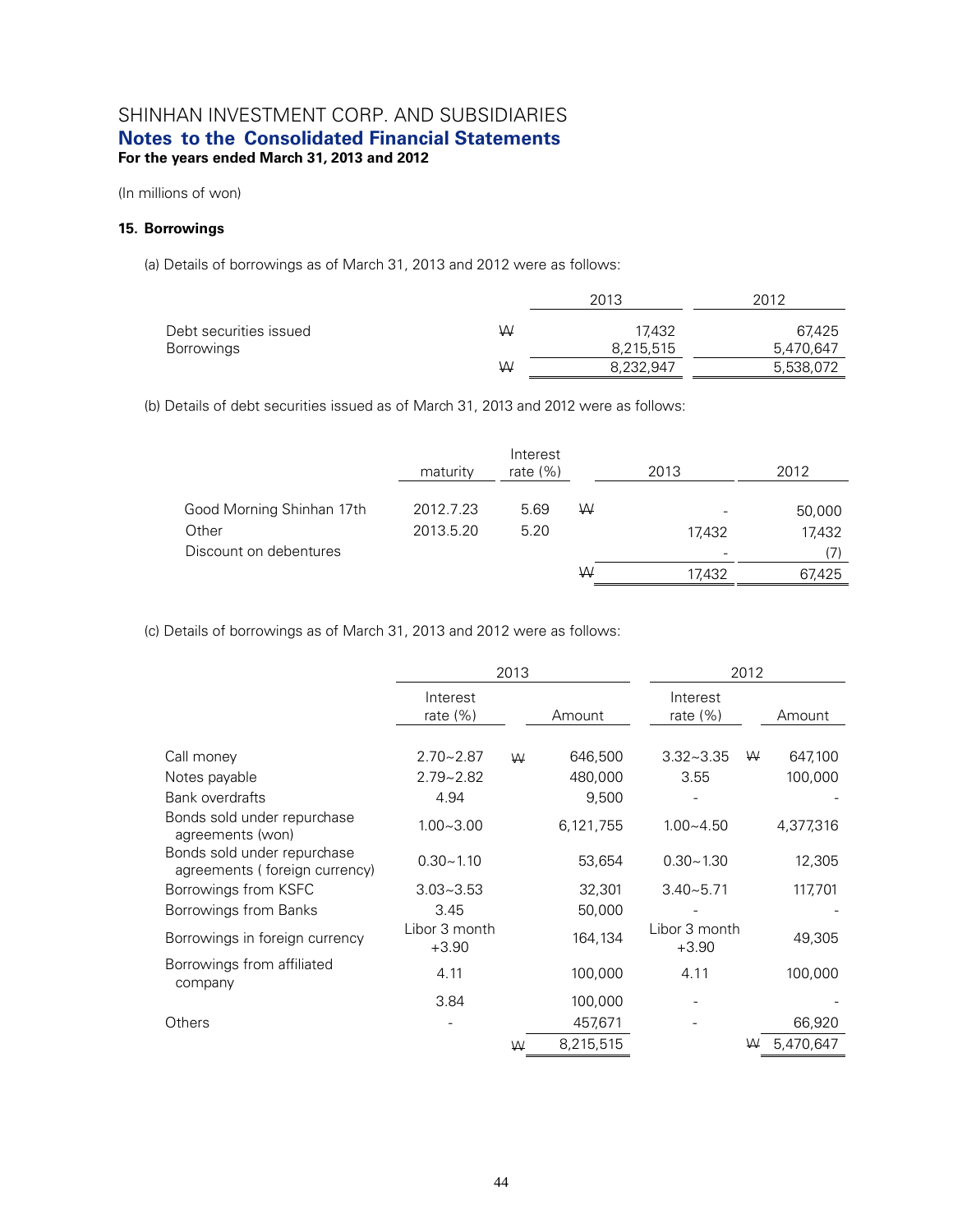(In millions of won)

#### **16. Provisions**

Details of provisions as of March 31, 2013 and 2012 are as follows:

|                      |   | 2013                                   |                                   |                  |           |  |  |
|----------------------|---|----------------------------------------|-----------------------------------|------------------|-----------|--|--|
|                      |   | Asset retirement<br>obligation( $*1$ ) | Allowance for<br>$litigation(*2)$ | Other allowances | Total     |  |  |
| Beginning<br>balance | W | 3,084                                  | 21,942                            | 2                | 25,028    |  |  |
| Provision            |   | 662                                    |                                   |                  | 662       |  |  |
| Transfer             |   |                                        | 7,231                             |                  | 7,231     |  |  |
| Reversal             |   | (413)                                  |                                   |                  | (413)     |  |  |
| Provision used       |   |                                        | (23, 486)                         |                  | (23, 486) |  |  |
| <b>Others</b>        |   | 169                                    |                                   | (2)              | 167       |  |  |
| Ending balance       | W | 3,502                                  | 5,687                             |                  | 9,189     |  |  |

|                      |   | 2012                                                                      |        |                  |        |  |  |  |
|----------------------|---|---------------------------------------------------------------------------|--------|------------------|--------|--|--|--|
|                      |   | Asset retirement<br>Allowance for<br>obligation(*1)<br>litigation( $*2$ ) |        | Other allowances | Total  |  |  |  |
| Beginning<br>balance | W | 3,132                                                                     | 21,942 | 2                | 25,076 |  |  |  |
| Provision            |   | 822                                                                       |        |                  | 822    |  |  |  |
| Reversal             |   | (578)                                                                     |        |                  | (578)  |  |  |  |
| Provision used       |   | (403)                                                                     |        |                  | (403)  |  |  |  |
| Other                |   | 111                                                                       |        |                  | 111    |  |  |  |
| Ending balance       | W | 3,084                                                                     | 21,942 | ⌒                | 25,028 |  |  |  |

(\*1) Asset retirement obligation liabilities represent the estimated costs to restore the existing leased properties which are discounted to the present value using the appropriate discount rate at the end of the reporting period. Disbursements of such costs are expected to incur at the end of the lease contract. Such costs are reasonably estimated using the average lease year and the average restoration expenses. The average lease year is calculated based on the past three -year historical data of the expired leases. The average restoration expense is calculated based on the actual costs incurred for the past three years using the three-year average inflation rate.

(\*2) See footnote 31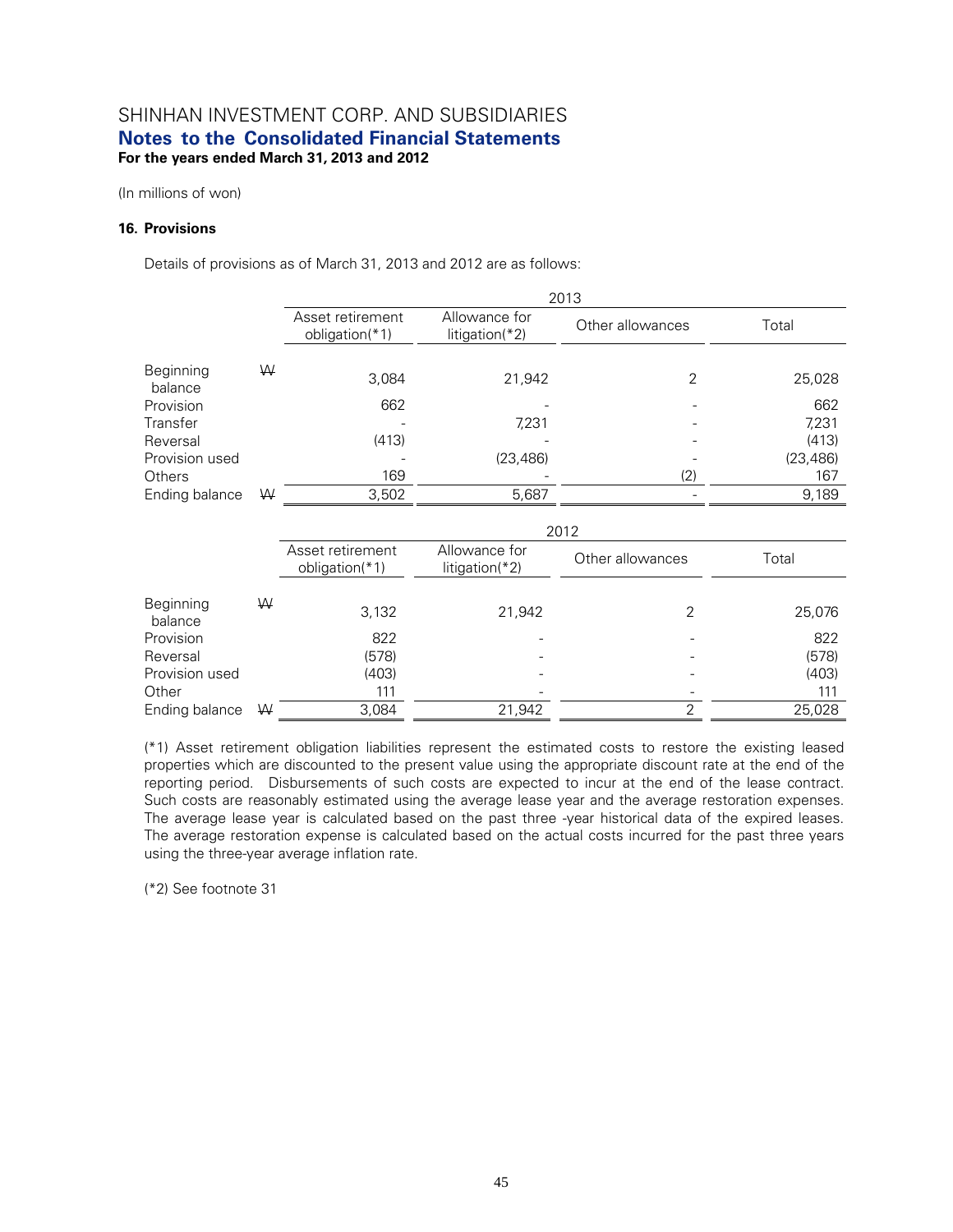(In millions of won)

### **17. Other liabilities**

Details of other liabilities as of March 31, 2013 and 2012 are as follows:

|                             |   | 2013      | 2012      |  |
|-----------------------------|---|-----------|-----------|--|
| Accounts payable            | W | 933,521   | 923,455   |  |
| Accrued expenses            |   | 56,199    | 50,722    |  |
| Unearned income             |   | 2,746     | 2,462     |  |
| Deposits for rent           |   | 34,535    | 39,431    |  |
| Domestic exchanges payable  |   | 38,087    | 41,663    |  |
| Account for agency business |   | 384       | 304       |  |
| Withholding income taxes    |   | 18,412    | 15,474    |  |
| Others                      |   | 73,611    | 2,436     |  |
|                             |   | 1,157,495 | 1,075,947 |  |
| Present value discount      |   | (2, 119)  | (2,369)   |  |
|                             | W | 1,155,376 | 1,073,578 |  |

#### **18. Net commission income**

Net commission income for the years ended March 31, 2013 and 2012 were as follows:

|                                                              |   | 2013      | 2012      |
|--------------------------------------------------------------|---|-----------|-----------|
| Commission income                                            |   |           |           |
| Brokerage commissions                                        | W | 209,374   | 309,856   |
| Brokerage commissions on<br>collective investment securities |   | 10,783    | 12,036    |
| Underwriting commissions                                     |   | 14,706    | 22,093    |
| Consulting commissions                                       |   | 11,383    | 6,461     |
| Commissions on entrusted investments                         |   | 3,775     | 4,737     |
| Trust fees and commissions received<br>from trust account    |   | 5,886     | 6,287     |
| Others                                                       |   | 10,875    | 5,941     |
|                                                              |   | 266,782   | 367,411   |
| Commission expense                                           |   |           |           |
| Trading commissions                                          |   | (18, 387) | (21, 338) |
| Commission on securities borrowed                            |   | (3,508)   | (2,650)   |
| Commission on Shinhan Group brand                            |   | (9,315)   | (7,434)   |
| Partnership commission                                       |   | (5, 426)  | (7, 287)  |
| Others                                                       |   | (14, 294) | (16, 540) |
|                                                              |   | (50, 930) | (55, 249) |
| Net commission income                                        | W | 215,852   | 312,162   |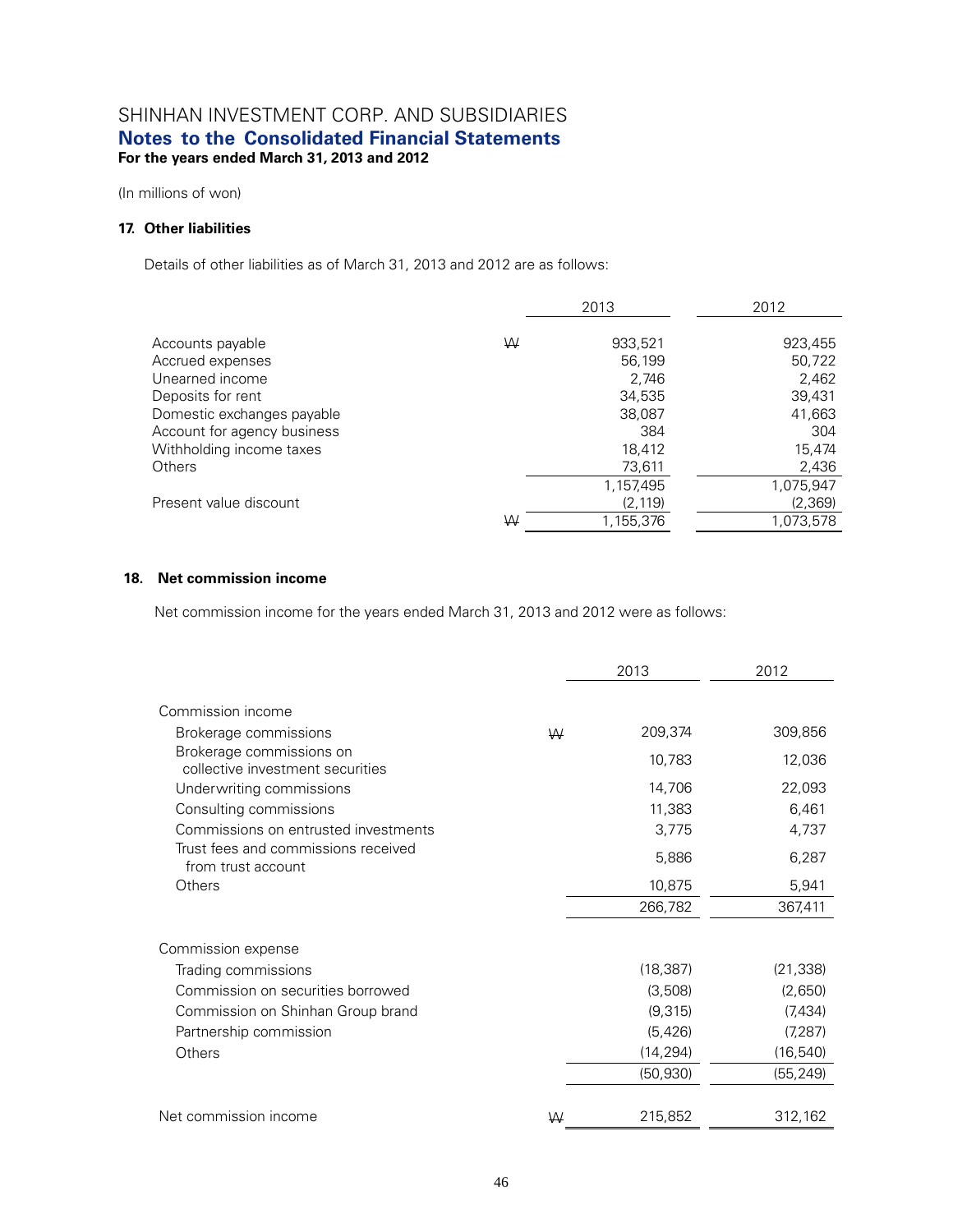(In millions of won)

### **19. Net interest income**

Net interest income for the years ended March 31, 2013 and 2012 were as follows:

|                                                                                                                        | 2013 |                                                  | 2012                                            |  |
|------------------------------------------------------------------------------------------------------------------------|------|--------------------------------------------------|-------------------------------------------------|--|
| Interest income<br>Interest on deposits                                                                                | W    | 67,744                                           | 74,006                                          |  |
| Interest on financial assets designated<br>at fair value through profit or loss                                        |      | 24,690                                           | 18,992                                          |  |
| Interest on trading financial assets<br>Interest on available-for-sale financial assets<br>Interest on loans<br>Others |      | 247,006<br>47,913<br>67,330<br>20,597<br>475,280 | 179,181<br>44,064<br>69,971<br>8,388<br>394,602 |  |
| Interest expense                                                                                                       |      |                                                  |                                                 |  |
| Interest on customers' deposits                                                                                        |      | (10, 224)                                        | (8, 146)                                        |  |
| Interest on borrowings                                                                                                 |      | (23, 276)                                        | (4, 152)                                        |  |
| Interest on bonds sold under<br>repurchase agreements                                                                  |      | (159, 164)                                       | (115, 298)                                      |  |
| Interest on call money                                                                                                 |      | (16, 128)                                        | (19, 752)                                       |  |
| Interest on debentures                                                                                                 |      | (3,208)                                          | (4, 118)                                        |  |
| Others                                                                                                                 |      | (4, 753)                                         | (2, 175)                                        |  |
|                                                                                                                        |      | (216, 753)                                       | (153, 641)                                      |  |
| Net interest income                                                                                                    | W    | 258,527                                          | 240,961                                         |  |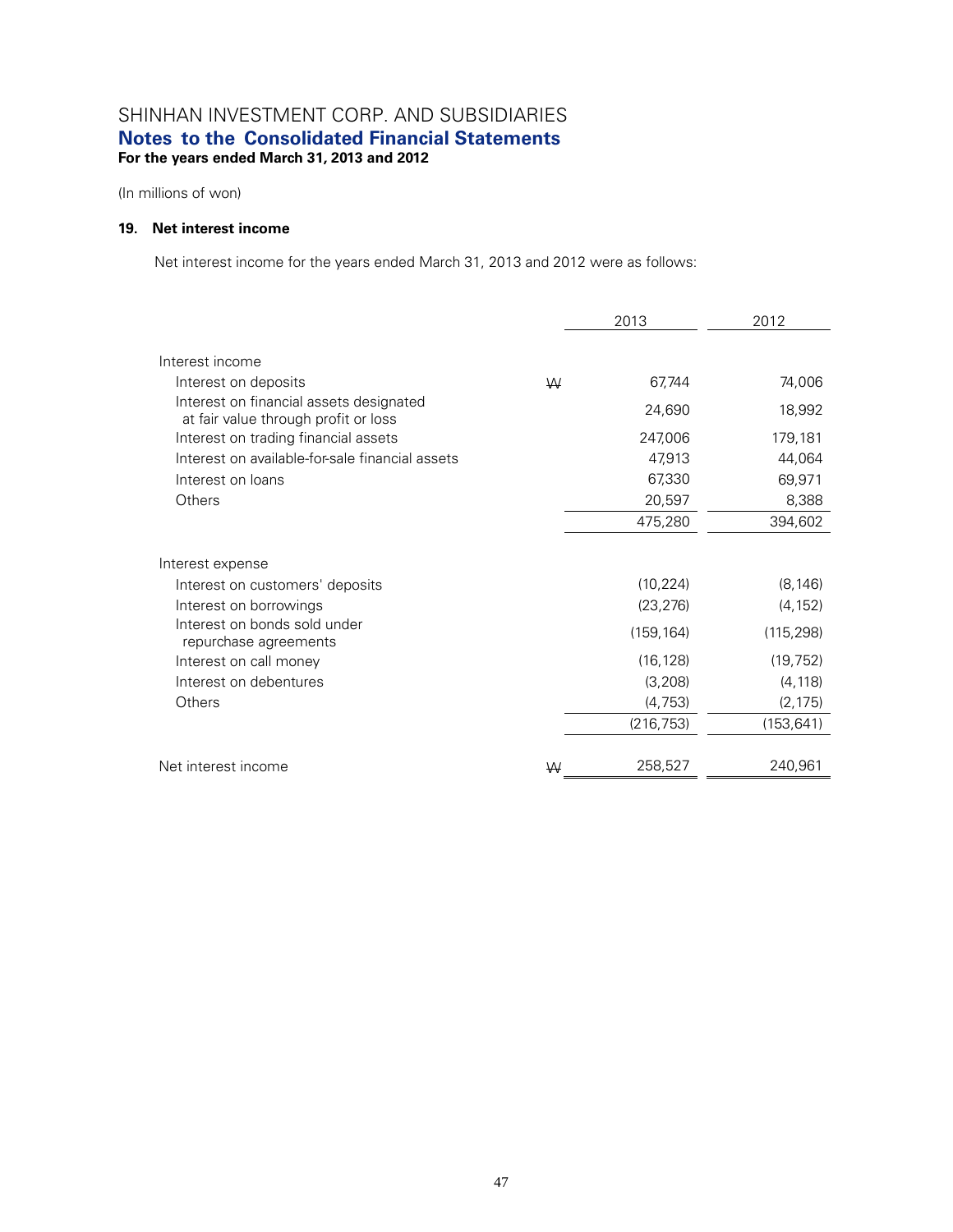(In millions of won)

### **20. Net gain (loss) on foreign transactions**

Net gain (loss) on foreign transactions for the years ended March 31, 2013 and 2012 were as follows:

|                                         |   | 2013      | 2012      |
|-----------------------------------------|---|-----------|-----------|
| Gain on foreign transactions            |   |           |           |
| Gain on foreign currency transactions   | W | 12,802    | 12,619    |
| Gain on foreign exchange translations   |   | 3,161     | 3,304     |
|                                         |   | 15,963    | 15,923    |
| Loss on foreign transactions            |   |           |           |
| Loss on foreign currency transactions   |   | (13, 383) | (11, 397) |
| Loss on foreign exchange translations   |   | (2,772)   | (3,638)   |
|                                         |   | (16, 155) | (15,035)  |
|                                         |   |           |           |
| Net gain (loss) on foreign transactions | W | (192)     | 888       |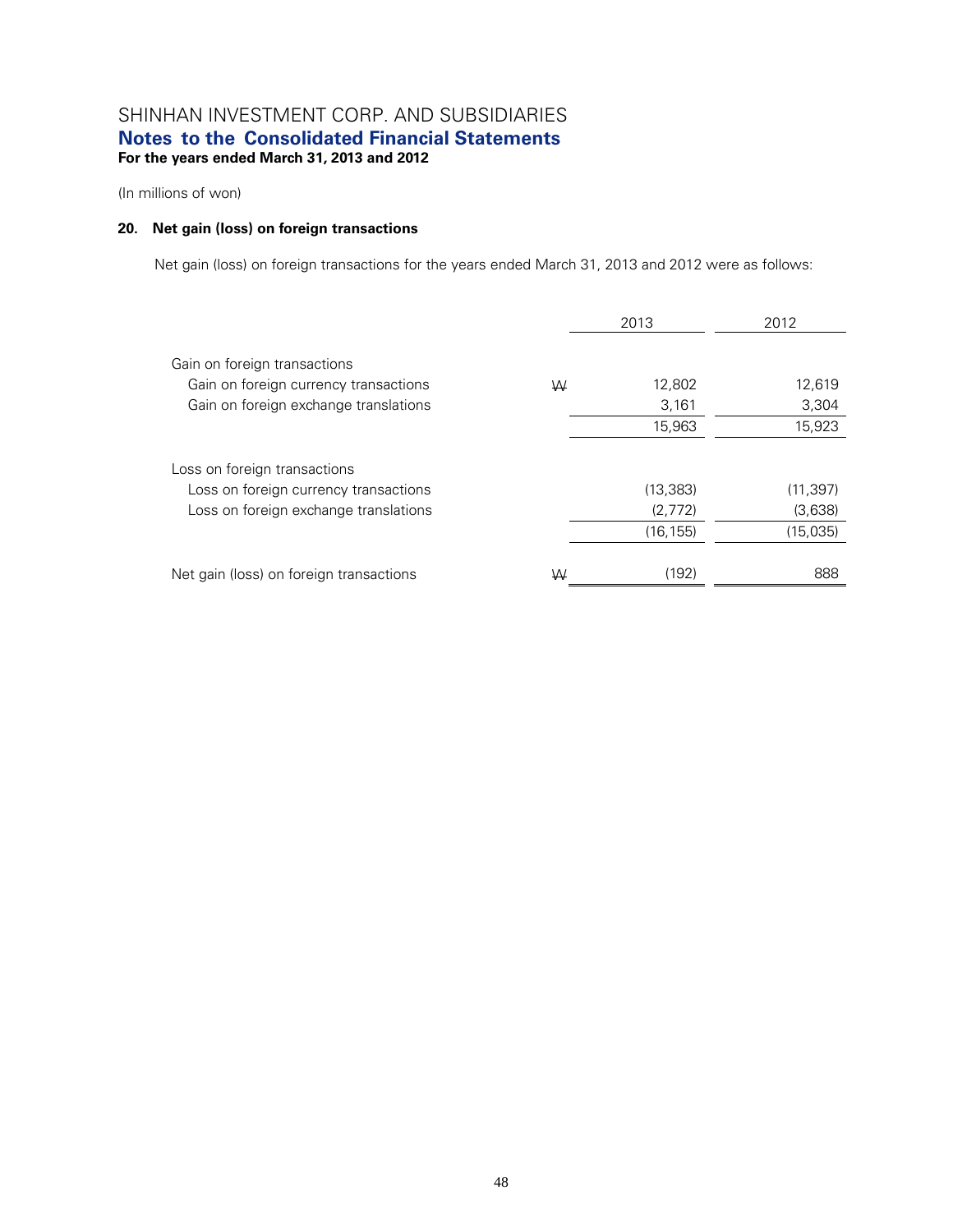(In millions of won)

### **21. Selling and administrative expenses**

Selling and administrative expenses for the years ended March 31, 2013 and 2012 were as follows:

|                                         |   | 2013    | 2012    |
|-----------------------------------------|---|---------|---------|
| Personnel expenses                      |   |         |         |
| Salary and other benefits for employees | W | 212,393 | 207,357 |
| Early retirement                        |   | 1,364   | 6,385   |
| Severance pay                           |   | 13,649  | 14,342  |
|                                         |   | 227,406 | 228,084 |
| Depreciation                            |   | 11,635  | 12,534  |
| Amortization of intangible assets       |   | 13,085  | 12,800  |
| Others                                  |   |         |         |
| Rental expense                          |   | 16,966  | 15,905  |
| Entertainment expense                   |   | 5,467   | 5,664   |
| Advertising expense                     |   | 11,249  | 13,093  |
| Computer system operation expense       |   | 12,615  | 9,828   |
| Research and study expense              |   | 5,386   | 5,320   |
| Communication expense                   |   | 8,291   | 8,580   |
| Maintenance and repairs expense         |   | 4,449   | 4,266   |
| Tax and dues                            |   | 19,658  | 18,849  |
| Others                                  |   | 12,208  | 12,571  |
|                                         |   | 96,289  | 94,076  |
|                                         | W | 348,415 | 347,494 |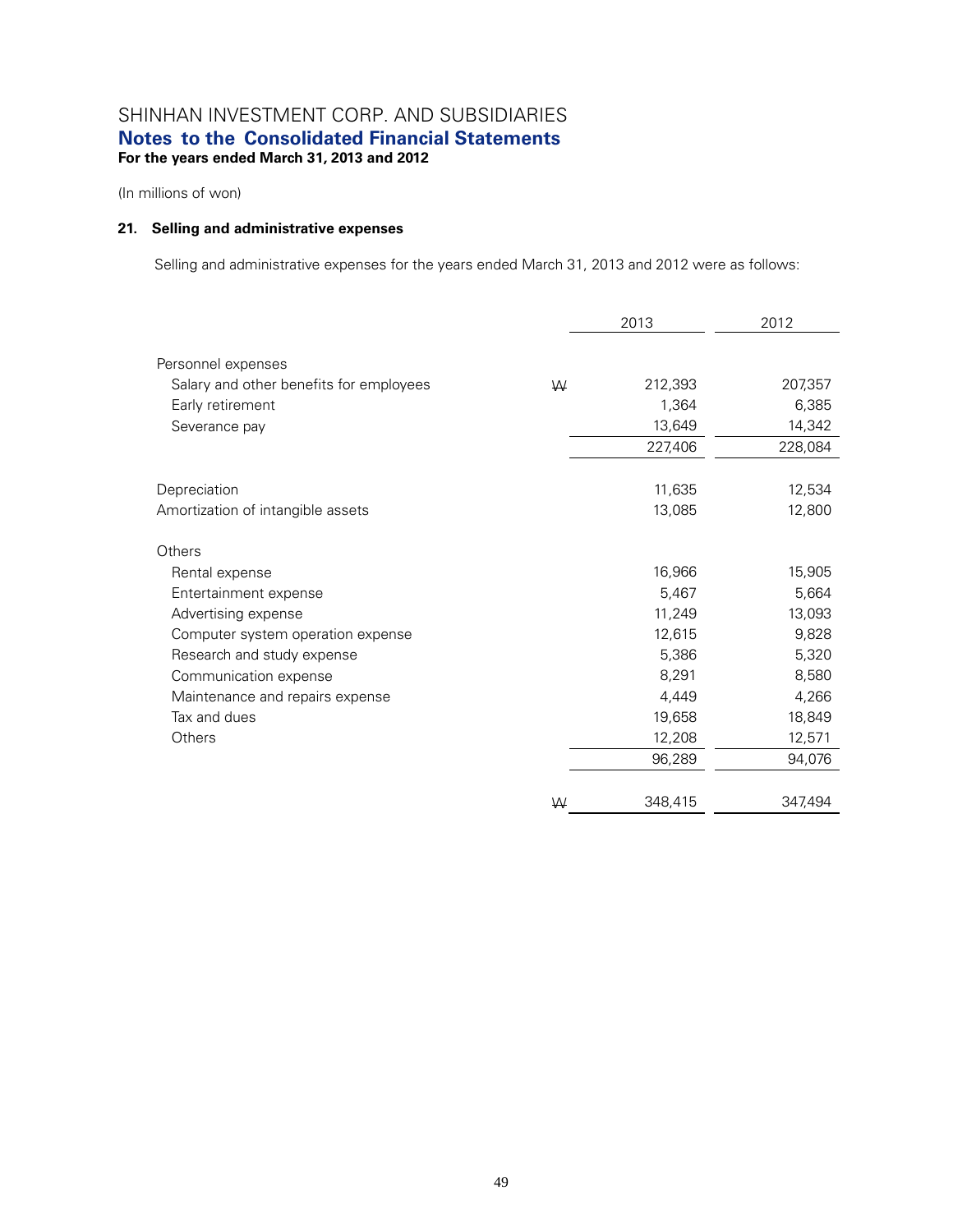(In millions of won)

### **22. Other operating revenues and expenses**

Other operating revenues and expenses for the years ended March 31, 2013 and 2012 were as follows:

|                                          |   | 2013      | 2012    |
|------------------------------------------|---|-----------|---------|
| Other operating revenues                 |   |           |         |
| Dividends income                         | W | 3,897     | 7,258   |
| Reversal of assets retirement obligation |   | 413       | 578     |
| Others                                   |   | 646       | 246     |
|                                          | W | 4,956     | 8,082   |
| Other operating expenses                 |   |           |         |
| Provision for loss for other assets      | W | (6,867)   | (1,881) |
| Deposit insurance premium                |   | (536)     | (17)    |
| Contribution to provisions for legal     |   | (7, 231)  |         |
| Others                                   |   | (139)     | (1,009) |
|                                          | W | (14, 773) | (2,907) |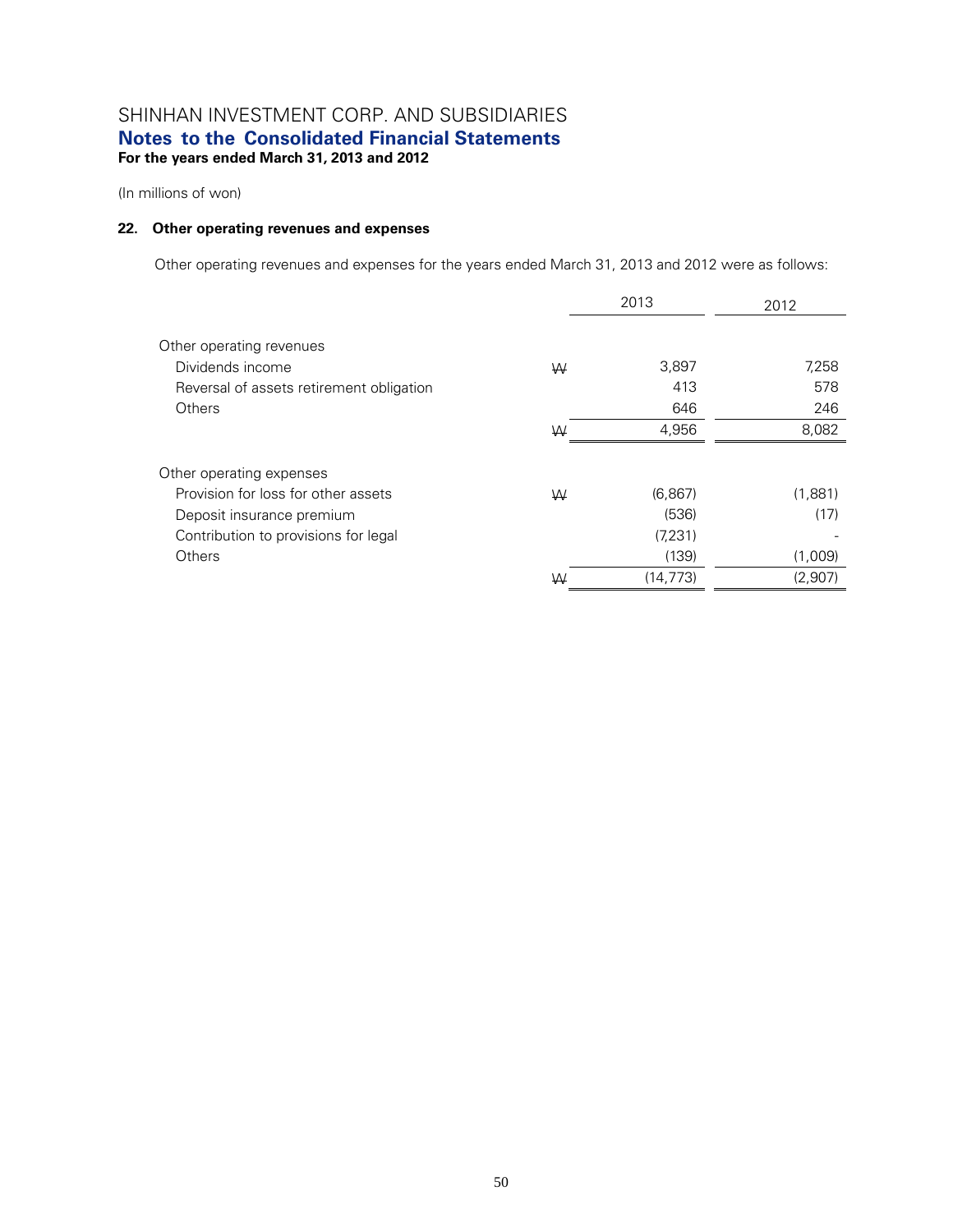(In millions of won)

### **23. Non-operating incomes and expenses**

Non-operating incomes and expenses for the years ended March 31, 2013 and 2012 were as follows:

|                                               |   | 2013   | 2012   |
|-----------------------------------------------|---|--------|--------|
| Non-operating incomes                         |   |        |        |
| Gain on equity method valuation               | W |        | 7,805  |
| Rental income                                 |   | 16,760 | 16,980 |
| Gain on disposition of property and equipment |   | 1,458  |        |
| Gains on disposition of investment properties |   | 1,878  |        |
| Gains on disposition of intangible assets     |   | 605    |        |
| Others                                        |   | 740    | 1,201  |
|                                               | W | 21,441 | 25,986 |
| Non-operating expenses                        |   |        |        |
| Loss on equity method valuation               | W | 439    |        |
| Impaired loss on investments in associates    |   | 58     | 2,269  |
| Depreciation on investment properties         |   | 3,447  | 3,790  |
| Donations                                     |   | 1,081  | 2,913  |
| Loss on disposition of property and equipment |   | 198    | 47     |
| Loss on disposition of investment properties  |   | 426    |        |
| Loss on disposition of intangible assets      |   | 56     |        |
| Impairment losses on intangible assets        |   | 380    | 1,196  |
| Others                                        |   | 2,973  | 1,070  |
|                                               | W | 9,058  | 11,285 |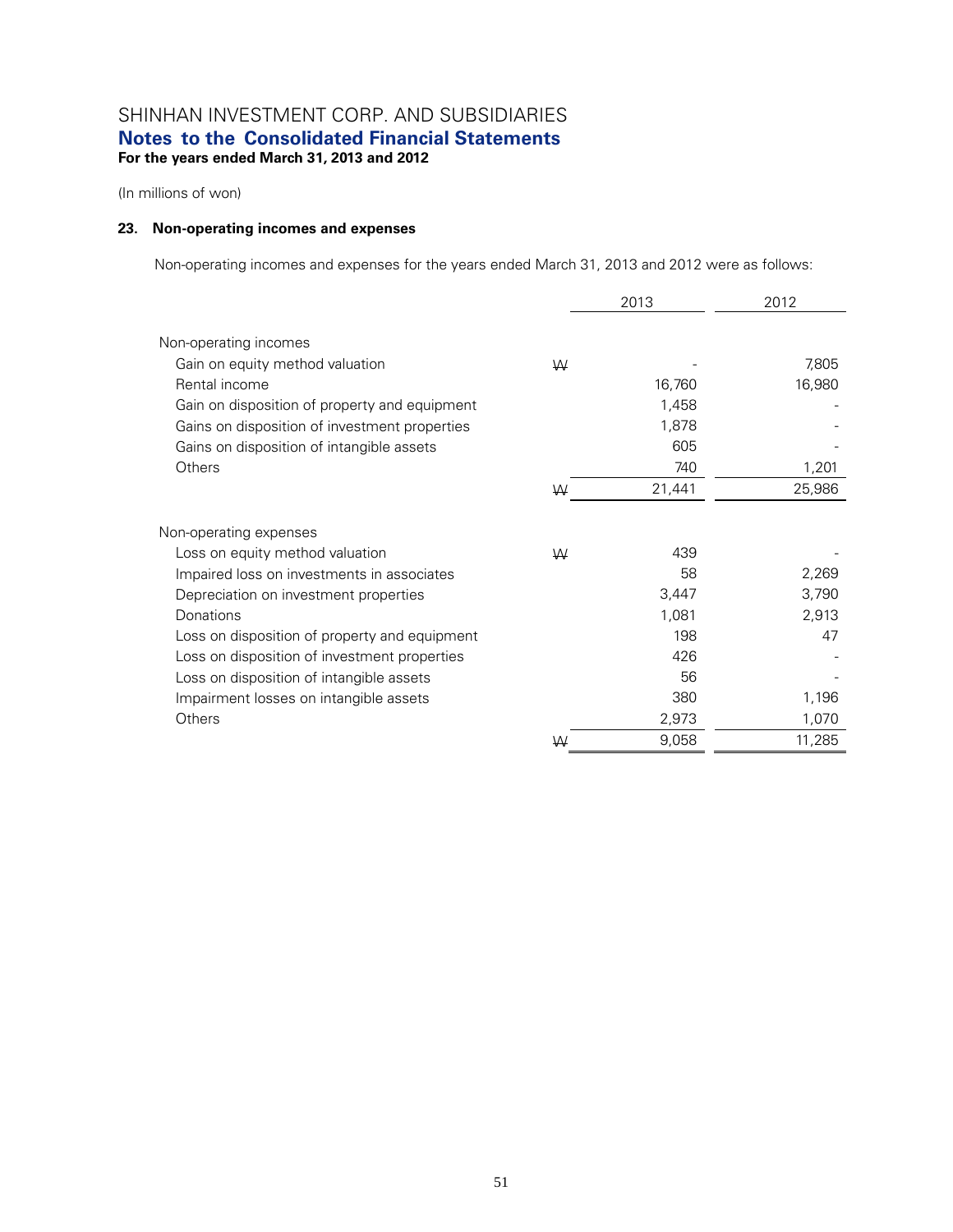(In millions of won)

### **24. Financial instrument classification by category**

(a) Detail of financial instruments' book value as of March 31, 2013 and 2012 were as follows:

|                                             |   |                   |                                                  |                                 | 2013                     |                        |                                              |                                      |            |
|---------------------------------------------|---|-------------------|--------------------------------------------------|---------------------------------|--------------------------|------------------------|----------------------------------------------|--------------------------------------|------------|
|                                             |   |                   |                                                  | Available-                      |                          |                        | Financial                                    | Financial<br>liabilities<br>measured |            |
|                                             |   | Trading<br>assets | Financial asset<br>designated at<br><b>FVTPL</b> | for-sale<br>financial<br>assets | Loans and<br>receivables | Trading<br>liabilities | liabilities<br>designated at<br><b>FVTPL</b> | at<br>amortized<br>cost              | Total      |
| Assets:<br>Cash and due<br>from banks       | W |                   |                                                  |                                 | 1,739,134                |                        |                                              |                                      | 1,739,134  |
| Financial assets<br>at FVTPL                |   | 8,896,514         | 2,798,644                                        |                                 |                          |                        |                                              |                                      | 11,695,158 |
| Available-for-sale<br>financial assets      |   |                   |                                                  | 1,338,815                       |                          |                        |                                              |                                      | 1,338,815  |
| Loans                                       |   |                   |                                                  | $\overline{a}$                  | 1,570,237                |                        |                                              | ٠                                    | 1,570,237  |
| Other financial<br>assets                   |   |                   |                                                  | $\overline{a}$                  | 1,196,822                |                        |                                              |                                      | 1,196,822  |
|                                             | W | 8,896,514         | 2,798,644                                        | 1,338,815                       | 4,506,193                |                        |                                              |                                      | 17,540,166 |
| Liabilities:<br>Deposits                    | W |                   |                                                  |                                 |                          |                        |                                              | 959,630                              | 959,630    |
| Financial<br>liabilities at<br><b>FVTPL</b> |   |                   |                                                  |                                 |                          | 599,295                | 4,766,698                                    |                                      | 5,365,993  |
| <b>Borrowings</b>                           |   |                   |                                                  |                                 |                          |                        |                                              | 8,232,947                            | 8,232,947  |
| Other financial<br>liabilities              |   |                   |                                                  |                                 |                          |                        |                                              | 1,060,607                            | 1,060,607  |
|                                             | ₩ |                   |                                                  |                                 |                          | 599,295                |                                              | 4,766,698 10,253,184                 | 15,619,177 |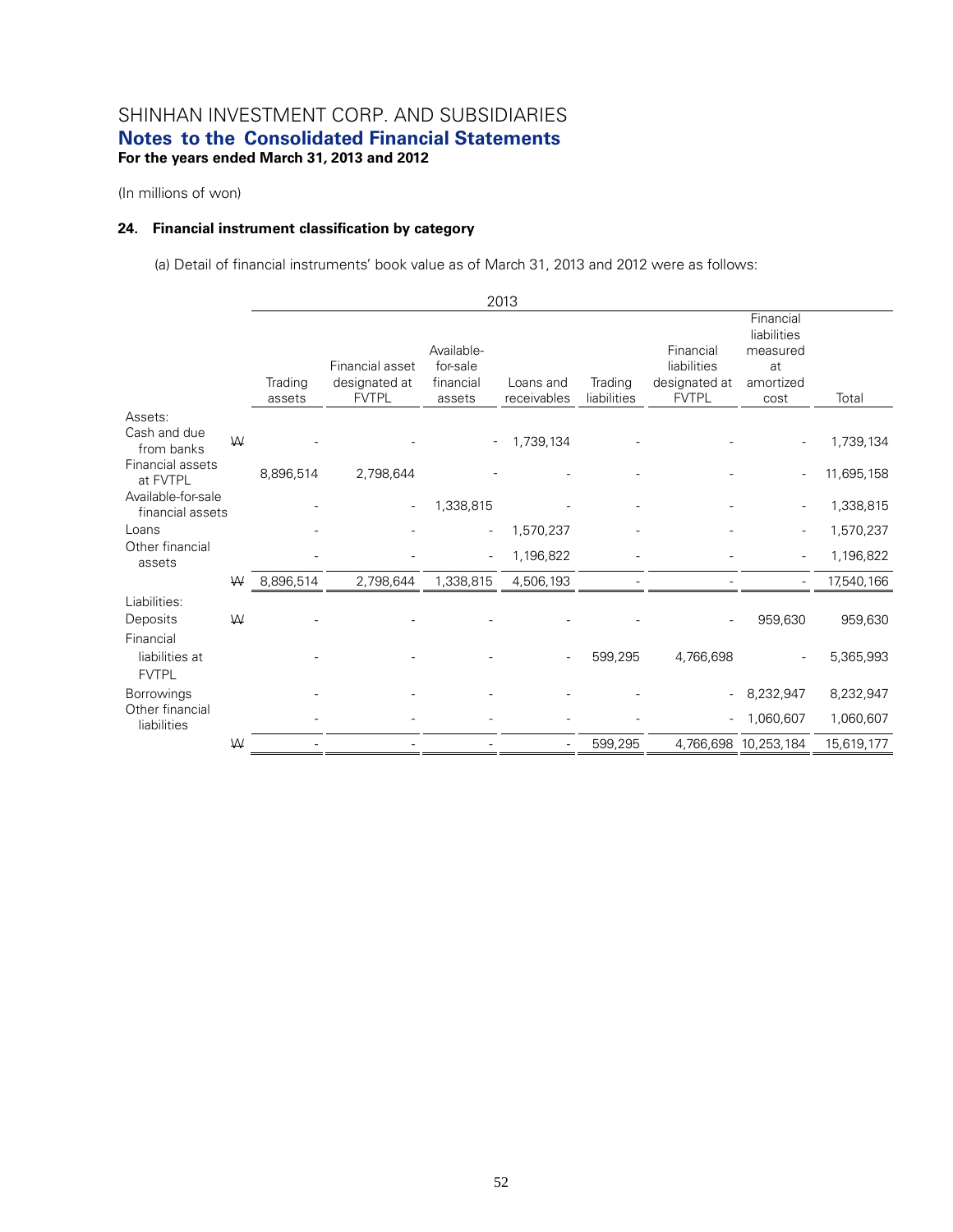(In millions of won)

### **24. Financial instrument classification by category, Continued**

|                                             |   |                   |                                                  |                                               | 2012                     |                        |                                                    |                                                              |            |
|---------------------------------------------|---|-------------------|--------------------------------------------------|-----------------------------------------------|--------------------------|------------------------|----------------------------------------------------|--------------------------------------------------------------|------------|
|                                             |   | Trading<br>assets | Financial asset<br>designated at<br><b>FVTPL</b> | Available-<br>for-sale<br>financial<br>assets | Loans and<br>receivables | Trading<br>liabilities | Financial<br>liabilities<br>designated<br>at FVTPL | Financial<br>liabilities<br>measured at<br>amortized<br>cost | Total      |
| Assets:                                     |   |                   |                                                  |                                               |                          |                        |                                                    |                                                              |            |
| Cash and due<br>from banks                  | W |                   |                                                  |                                               | 2,164,978                |                        |                                                    |                                                              | 2,164,978  |
| Financial assets<br>at FVTPL                |   | 5,591,682         | 2,000,893                                        |                                               |                          |                        |                                                    |                                                              | 7,592,575  |
| Available-for-sale<br>financial<br>assets   |   |                   |                                                  | 1,576,950                                     |                          |                        |                                                    |                                                              | 1,576,950  |
| Loans                                       |   |                   |                                                  | $\overline{a}$                                | 1,087,371                |                        |                                                    | $\overline{\phantom{m}}$                                     | 1,087,371  |
| Other financial<br>assets                   |   |                   |                                                  | $\overline{a}$                                | 1,191,050                |                        |                                                    |                                                              | 1,191,050  |
|                                             | ₩ | 5,591,682         | 2,000,893                                        | 1,576,950                                     | 4,443,399                |                        |                                                    |                                                              | 13,612,924 |
| Liabilities:                                |   |                   |                                                  |                                               |                          |                        |                                                    |                                                              |            |
| Deposits                                    | W |                   |                                                  |                                               |                          |                        |                                                    | 932,194                                                      | 932,194    |
| Financial<br>liabilities at<br><b>FVTPL</b> |   |                   |                                                  |                                               |                          | 487,746                | 3,915,993                                          |                                                              | 4,403,739  |
| <b>Borrowings</b>                           |   |                   |                                                  |                                               |                          |                        |                                                    | 5,538,072                                                    | 5,538,072  |
| Other financial<br>liabilities              |   |                   |                                                  |                                               |                          |                        |                                                    | 1,053,205                                                    | 1,053,205  |
|                                             | W |                   |                                                  |                                               |                          | 487,746                | 3,915,993                                          | 7,523,471                                                    | 11,927,210 |
|                                             |   |                   |                                                  |                                               |                          |                        |                                                    |                                                              |            |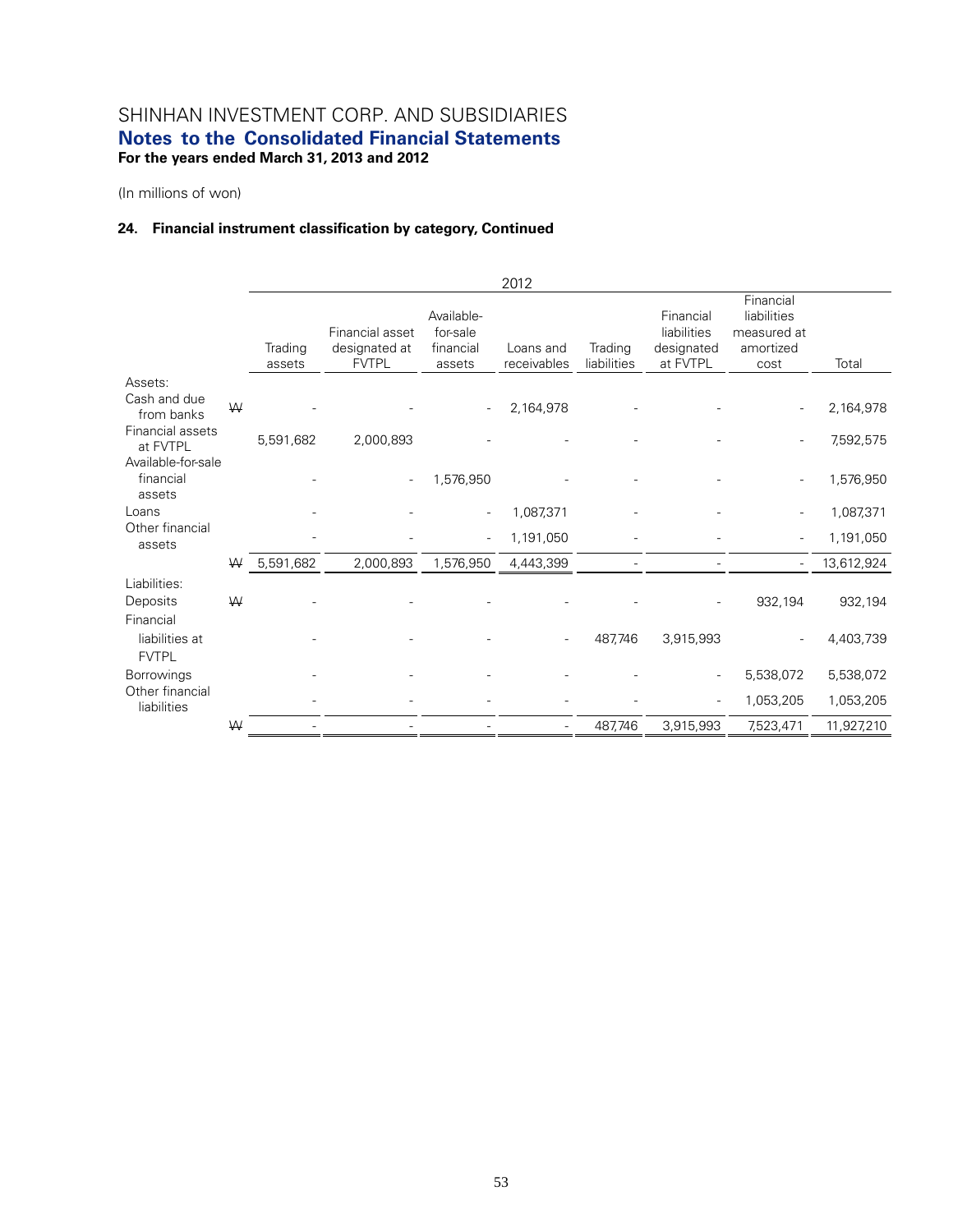(In millions of won)

### **24. Financial instrument classification by category, Continued**

(b) Gains or losses of financial instruments for the years ended March 31, 2013 and 2012 are as follows:

|                                                                     |   | 2013       | 2012       |
|---------------------------------------------------------------------|---|------------|------------|
| Trading assets                                                      |   |            |            |
| Gain on valuation                                                   | W | 40,568     | 11,539     |
| Gain on sales                                                       |   | 153,183    | 72,977     |
| Loss on valuation                                                   |   | (7,396)    | (4, 494)   |
| Loss on sales                                                       |   | (98, 177)  | (101, 721) |
|                                                                     | W | 88,178     | (21, 699)  |
| Derivatives                                                         |   |            |            |
| Gain on valuation of derivatives                                    | W | 269,578    | 94,083     |
| Gain on derivatives transactions                                    |   | 606,677    | 438,539    |
| Loss on valuation of derivatives                                    |   | (197, 333) | (139, 326) |
| Loss on derivatives transactions                                    |   | (416, 458) | (431, 112) |
|                                                                     | W | 262,464    | (37,816)   |
| Financial assets designated at fair value<br>through profit or loss |   |            |            |
| Gain on valuation                                                   | ₩ | 74,803     | 47,811     |
| Gain on sales                                                       |   | 32,957     | 31,482     |
| Loss on valuation                                                   |   | (16,084)   | (10, 926)  |
| Loss on sales                                                       |   | (6, 417)   | (26, 820)  |
|                                                                     | W | 85,259     | 41,547     |
| Available for sale financial instruments                            |   |            |            |
| Gain on sales                                                       | W | 21,879     | 5,514      |
| Reversal of impairment                                              |   | 22,147     |            |
| Loss on sales                                                       |   | (1, 516)   | (2,792)    |
| Impaired loss                                                       |   | (9, 145)   | (16,058)   |
| Gain on valuation                                                   |   | (3, 104)   | 25,680     |
|                                                                     | W | 30,261     | 12,344     |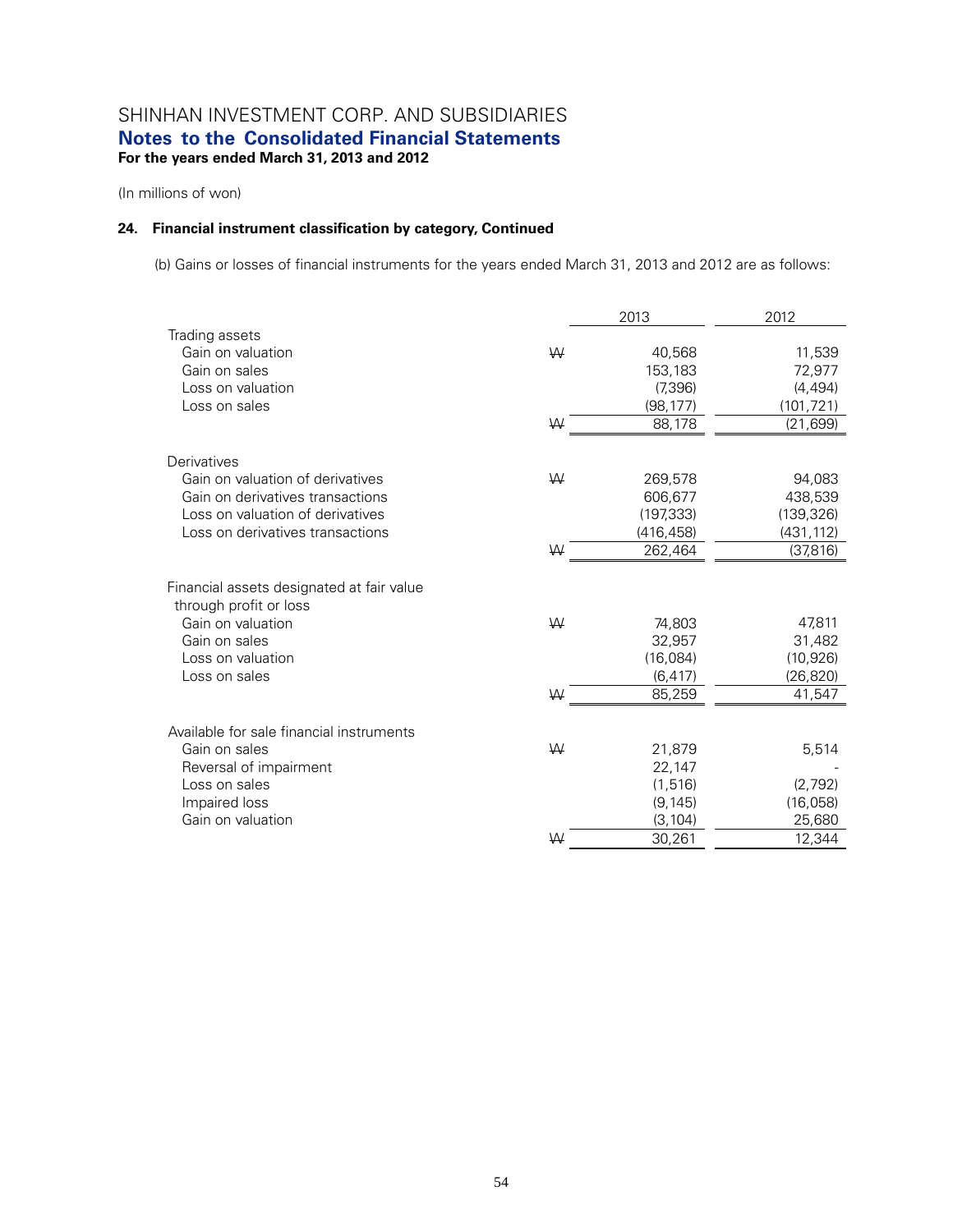(In millions of won)

### **24. Financial instrument classification by category, Continued**

|                                                                     |   | 2013       | 2012      |
|---------------------------------------------------------------------|---|------------|-----------|
| Loans and receivables                                               |   |            |           |
| Gain on sales of loans                                              | W | 2,538      | 105       |
| Provision for loan loss                                             |   | (4,893)    | (2,648)   |
| Loss on sales of loans                                              |   | (71)       |           |
| Provision for loss for other assets                                 |   | (6, 867)   | (1,881)   |
|                                                                     | W | (9,293)    | (4, 424)  |
| Trading financial liabilities                                       |   |            |           |
| Gain on valuation                                                   | W | 4,315      | 1,113     |
| Gain on redemption                                                  |   | 24,462     | 21,989    |
| Loss on valuation                                                   |   | (6, 254)   | (3,029)   |
| Loss on redemption                                                  |   | (41, 869)  | (26, 375) |
|                                                                     | W | (19, 346)  | (6, 302)  |
| Financial liability designated at fair value through profit or loss |   |            |           |
| Gain on valuation                                                   | W | 93,059     | 100,881   |
|                                                                     |   | 5,641      | 13,460    |
| Gain on redemption<br>Loss on valuation                             |   | (214, 891) | (67, 725) |
|                                                                     |   |            |           |
| Loss on redemption                                                  |   | (352,042)  | (99,420)  |
|                                                                     | W | (468,233)  | (52, 804) |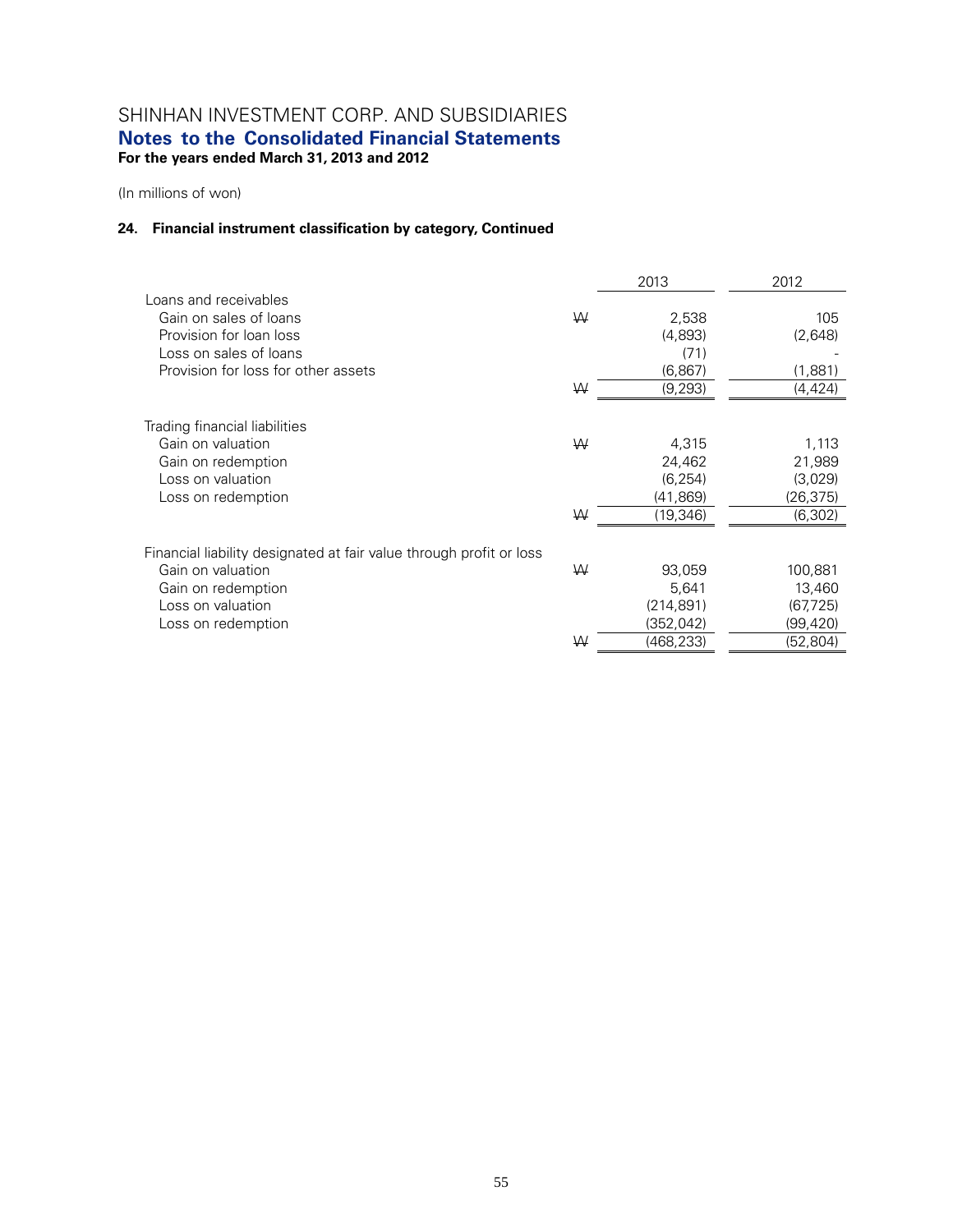#### **25. Financial risk management**

#### (a) General information of risk management

The principal risks to which the Group is exposed are credit risk, market risk, interest risk and liquidity risk. These risks are recognized, measured and reported in accordance with risk management guidelines established at the controlling company level and implemented at the subsidiary level through a carefully stratified checks-and-balances system.

(i) Risk management principles

The Group risk management is guided by the following core principles:

- identifying and managing all inherent risks;
- standardizing risk management process and methodology;
- ensuring supervision and control of risk management independent of business activities;
- continuously assessing risk preference;
- preventing risk concentration;
- operating a precise and comprehensive risk management system including statistical models; and
- balancing profitability and risk management through risk-adjusted profit management

(ii) Risk management framework

The Group has established the Group Risk Management Committee, the Group Risk Management Council and the Group Risk Management Team at the holding company level and the Risk Management Committees and the Risk Management Team of the relevant subsidiary at the subsidiary level.

The Group Risk Management Committee consists of directors of the controlling company. The Group Risk Management Committee convenes at least once every quarter and may also convene on an ad hoc basis as needed. Specifically, the Group Risk Management Committee does the following: (i) establish the overall risk management policies consistent with management strategies, (ii) set risk limits for the entire group and each of subsidiaries, (iii) approve appropriate investment limits or allowed loss limits, (iv) enact and amends risk management regulations, and (v) decide other risk managementrelated issues the Board of directors or the Group Risk Management Committee sees fit to discuss. The results of the Group Risk Management Committee meetings are reported to the Board of Directors of the controlling company. The Group Risk Management Committee makes decisions through affirmative votes by a majority of the committee members.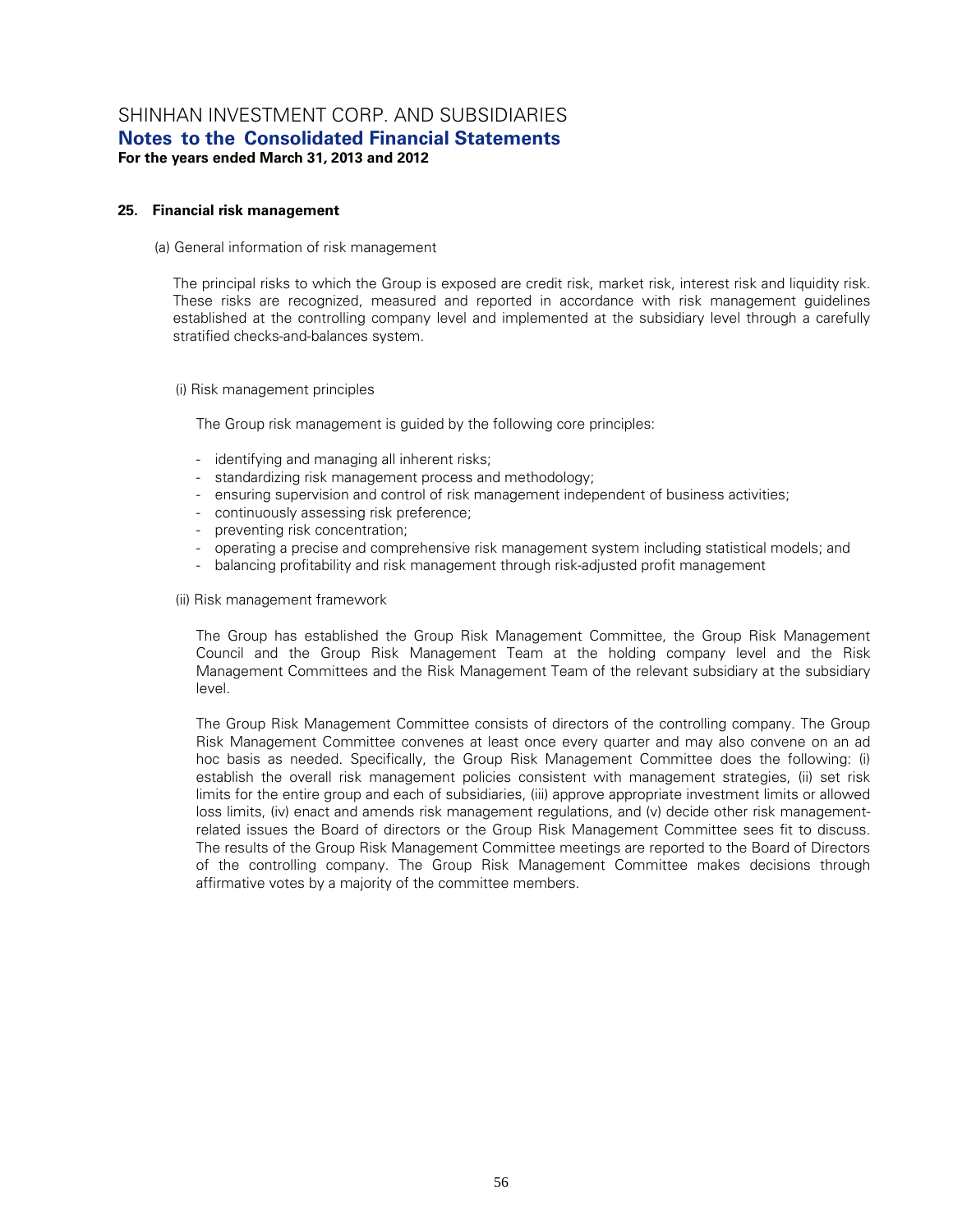(In millions of won)

#### **25. Financial risk management, Continued**

(a) General information of risk management, Continued

Group Risk Management Council consists of the Group's chief risk officer, head of risk management team, and risk officers from each subsidiary. The Group Risk Management Council holds meetings for risk management executives from each subsidiary to discuss the Group's groupwide risk management guidelines and strategy in order to maintain consistency in the groupwide risk policies and strategies. Specifically, the Group Risk Management Council deliberates on the following: (i) changes in risk management policies and strategies for each subsidiary, (ii) matters warranting discussion of risk management at the Group level and cooperation among the subsidiaries, (iii) the effect of external factors on the groupwide risk, (iv) determination of the risk appetite for the Group as a whole and for each of the subsidiaries, (v) risk limits of the Group as a whole and for each of the subsidiaries, (vi) operation of risk measuring systems for the Group as a whole and for each of the subsidiaries, (vii) matters requiring joint deliberation in relation to group-wide risk management and (viii) matters related to providing funds to the subsidiaries. The Group Risk Management Council has a sub-council consisting of working-level risk management officers to discuss the above-related matters in advance.

- (b) Credit risk
	- (i) Maximum exposure to credit risk

Credit risk is the risk of financial loss of the Group if a customer or counterparty to a financial instrument fails to meet its contractual obligation, and arises principally from due from banks, the lending process related to loans, investment activities in debt securities and off balance sheet items including purchase agreements, etc. Credit risk management is critical to the Group's business activities; thus, the Group carefully manages the credit risk exposure.

Details of the Group's maximum exposure to credit risk without taking account of any collateral held or other credit enhancements as of March 31, 2013 and 2012 were as follows:

|                                     |   | 2013      | 2012      |
|-------------------------------------|---|-----------|-----------|
|                                     |   |           |           |
| Due from banks and loans(*)         | W | 3,309,275 | 3,252,246 |
| <b>Banks</b>                        |   | 1,640,151 | 2,294,473 |
| Retail                              |   | 695,148   | 707,641   |
| Mortgage lending                    |   | 13,305    | 13,230    |
| Other                               |   | 681,843   | 694,411   |
| Government                          |   | 346       | 545       |
| Corporate                           |   | 973,630   | 249,587   |
| Large company                       |   | 506,780   | 145,735   |
| Small business                      |   | 466,850   | 103,852   |
| Trading financial assets            |   |           |           |
| Debt securities                     |   | 7,968,590 | 5,168,058 |
| Financial assets designated at fair |   |           |           |
| value through profit or loss        |   |           |           |
| Debt securities                     |   | 1,522,860 | 849,109   |
| Available-for-sale financial assets |   |           |           |
| Debt securities                     |   | 1,163,520 | 1,387,182 |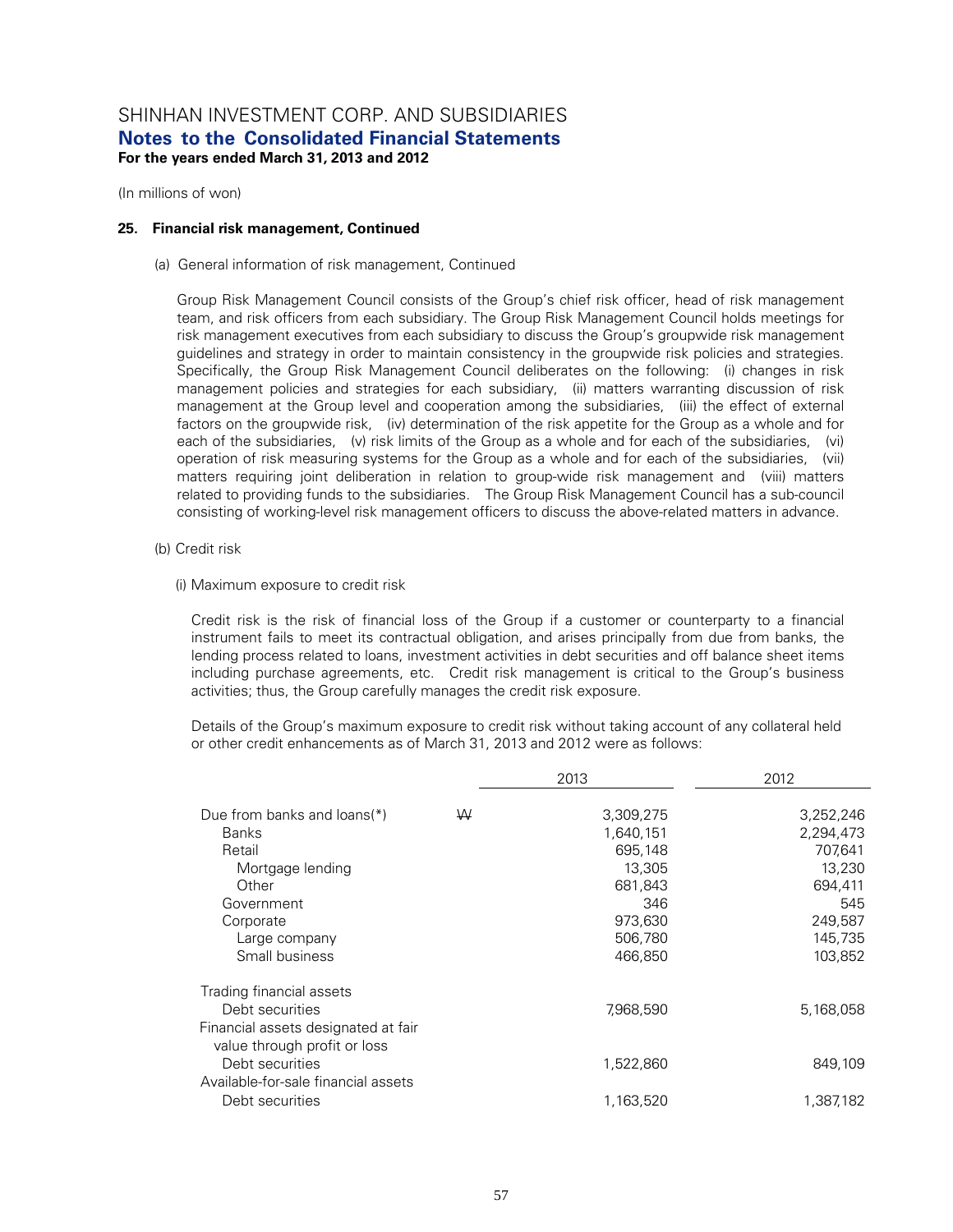(In millions of won)

.

#### **25. Financial risk management, Continued**

(b) Credit risk, Continued

|                         |   | 2013       | 2012       |
|-------------------------|---|------------|------------|
| Derivative assets       |   | 266,635    | 96,330     |
| Other financial assets  |   | 1,196,822  | 1,191,050  |
|                         |   | 15,427,702 | 11,943,975 |
|                         |   |            |            |
| ABCP purchase agreement |   | 142,100    | 132,860    |
| Loan commitment         |   | 110,000    |            |
|                         |   | 252,100    | 132,860    |
|                         | ₩ | 15,679,803 | 12,076,835 |
|                         |   |            |            |

(\*) Cash on hand is excluded from due from banks.

(ii) Due from banks and loans

Details of due from banks and loans as of March 31, 2013 and 2012 were as follows:

|                                  |   | 2013         |         |            |           |            |            |
|----------------------------------|---|--------------|---------|------------|-----------|------------|------------|
|                                  |   | <b>Banks</b> |         | Customers  |           |            | Total      |
|                                  |   |              | Retail  | Government | Corporate | Sub total  |            |
| Neither past due nor<br>impaired | ₩ | 1.640.151    | 694.574 | 346        | 961.614   | 1.656.534  | 3,296,685  |
| Past due but not impaired        |   |              | 577     |            | 36        | 613        | 613        |
| Impaired                         |   |              | 1,585   | -          | 114.879   | 116.464    | 116,464    |
|                                  |   | 1,640,151    | 696,736 | 346        | 1,076,529 | 1.773.611  | 3,413,762  |
| Less: allowance                  |   |              | (1,588) |            | (102,899) | (104, 487) | (104, 487) |
|                                  | W | .640.151     | 695.148 | 346        | 973,630   | 1,669,124  | 3,309,275  |

|                                  |   | 2012         |         |            |           |            |            |
|----------------------------------|---|--------------|---------|------------|-----------|------------|------------|
|                                  |   | <b>Banks</b> |         | Customers  |           |            | Total      |
|                                  |   |              | Retail  | Government | Corporate | Sub total  |            |
| Neither past due nor<br>impaired | W | 2.294.473    | 707.259 | 545        | 204,486   | 912.290    | 3,206,763  |
| Past due but not impaired        |   |              | 385     |            | 144       | 529        | 529        |
| Impaired                         |   |              | 1,690   |            | 147,784   | 149.474    | 149,474    |
|                                  |   | 2,294,473    | 709,334 | 545        | 352.414   | 1.062.293  | 3,356,766  |
| Less: allowance                  |   |              | (1,693) |            | (102,827) | (104, 520) | (104, 520) |
|                                  | W | 2.294.473    | 707.641 | 545        | 249.587   | 957,773    | 3,252,246  |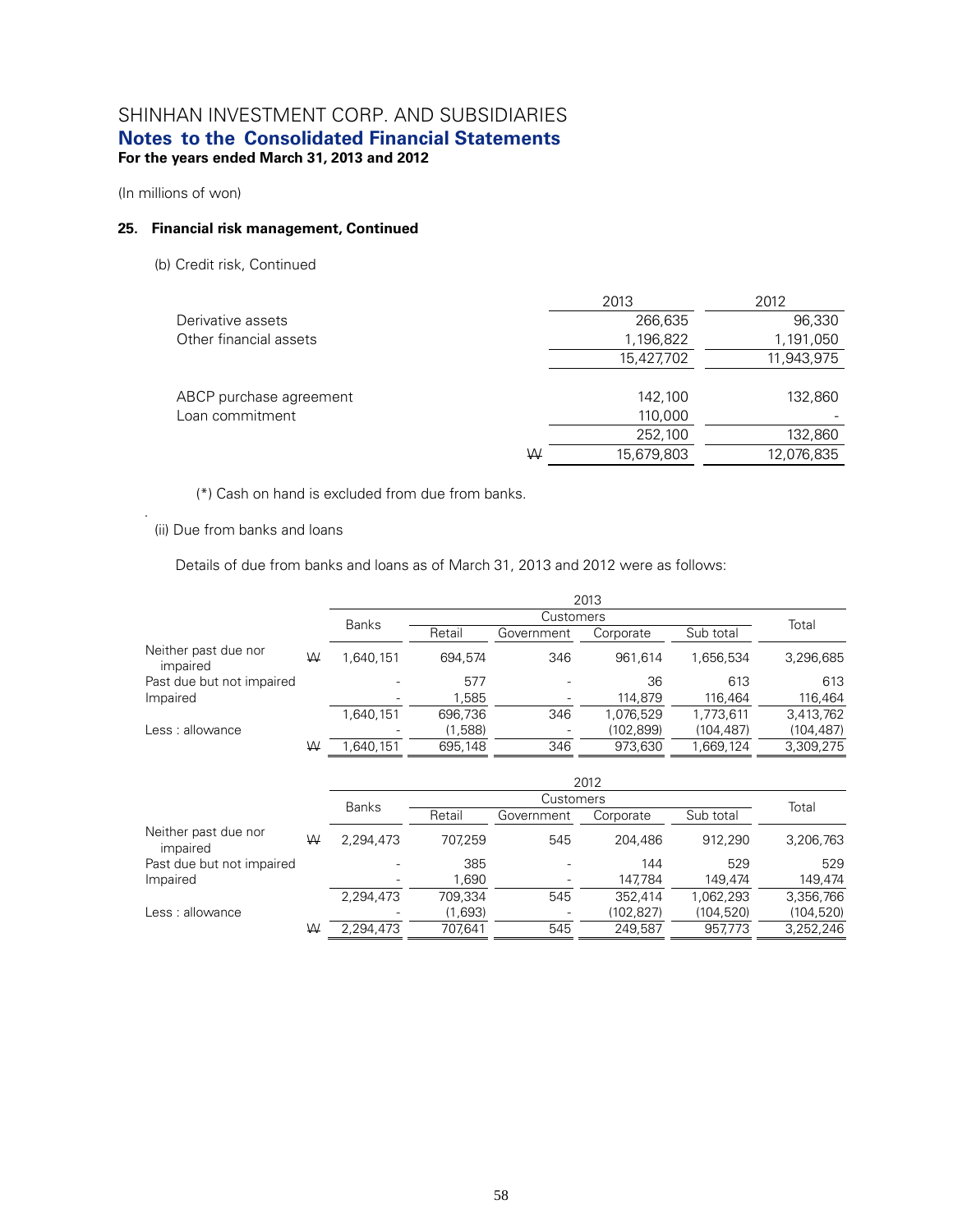(In millions of won)

#### **25. Financial risk management, Continued**

#### (b) Credit risk, Continued

Details of due from banks and loans, net of allowance, that are neither past due nor impaired as of March 31, 2013 and 2012 were as follows:

|                          |   | 2013         |           |            |           |           |           |  |
|--------------------------|---|--------------|-----------|------------|-----------|-----------|-----------|--|
|                          |   | <b>Banks</b> | Customers |            |           |           |           |  |
|                          |   |              | Retail    | Government | Corporate | Sub total | Total     |  |
| Grade 1                  | W | .640.060     |           | 346        | 509.845   | 510.191   | 2.150.251 |  |
| Grade 2                  |   | 91           | 694.574   |            | 451,769   | 1,146,343 | 1,146,434 |  |
| Allowance                |   | ٠            | (3)       |            | (6,967)   | (6,970)   | (6,970)   |  |
|                          | W | 1.640.151    | 694.571   | 346        | 954.647   | .649.564  | 3,289,715 |  |
| Fair value of collateral | W | 121.350      | 691.064   |            | 738.991   | 1.430.055 | 1.551.405 |  |

|                          |   |              | 2012    |            |           |           |           |  |  |
|--------------------------|---|--------------|---------|------------|-----------|-----------|-----------|--|--|
|                          |   | <b>Banks</b> |         | Customers  |           |           | Total     |  |  |
|                          |   |              | Retail  | Government | Corporate | Sub total |           |  |  |
| Grade 1                  | W | 2.294.455    |         | 545        | 128.255   | 128.800   | 2.423.255 |  |  |
| Grade 2                  |   | 18           | 707,259 |            | 76.231    | 783,490   | 783,508   |  |  |
| Allowance                |   | ۰            | (3)     |            |           | (3)       | (3)       |  |  |
|                          | W | 2,294,473    | 707.256 | 545        | 204,486   | 912.287   | 3,206,760 |  |  |
| Fair value of collateral | W | 249.800      | 705.294 |            | 62.054    | 767.348   | 1,017,148 |  |  |

Credit quality of due from banks and loans were classified based on the internal credit rating.

Details of due from banks and loans that were past due but not impaired as of March 31, 2013 and 2012 were as follows:

|                          |   |              | 2013   |            |           |           |       |  |  |
|--------------------------|---|--------------|--------|------------|-----------|-----------|-------|--|--|
|                          |   |              |        | Customers  |           |           |       |  |  |
|                          |   | <b>Banks</b> | Retail | Government | Corporate | Sub total | Total |  |  |
| Within 30 days           | W |              | 577    |            | 36        | 613       | 613   |  |  |
| $30 - 60$ days           |   |              |        |            |           |           |       |  |  |
| $60 - 90$ days           |   |              |        |            |           |           | ٠     |  |  |
| More than 90 days        |   |              |        |            |           |           |       |  |  |
|                          | W |              | 577    |            | 36        | 613       | 613   |  |  |
| Fair value of collateral | W |              | 577    |            | 36        | 613       | 613   |  |  |

|                          |   | 2012         |           |            |           |           |       |  |  |
|--------------------------|---|--------------|-----------|------------|-----------|-----------|-------|--|--|
|                          |   | <b>Banks</b> | Customers |            |           |           |       |  |  |
|                          |   |              | Retail    | Government | Corporate | Sub total | Total |  |  |
| Within 30 days           | W |              | 385       |            | 144       | 529       | 529   |  |  |
| $30 - 60$ days           |   |              |           |            |           |           |       |  |  |
| $60 - 90$ days           |   |              |           |            |           |           |       |  |  |
| More than 90 days        |   |              |           |            |           |           |       |  |  |
|                          | W |              | 385       |            | 144       | 529       | 529   |  |  |
| Fair value of collateral | W |              | 385       |            | 144       | 529       | 529   |  |  |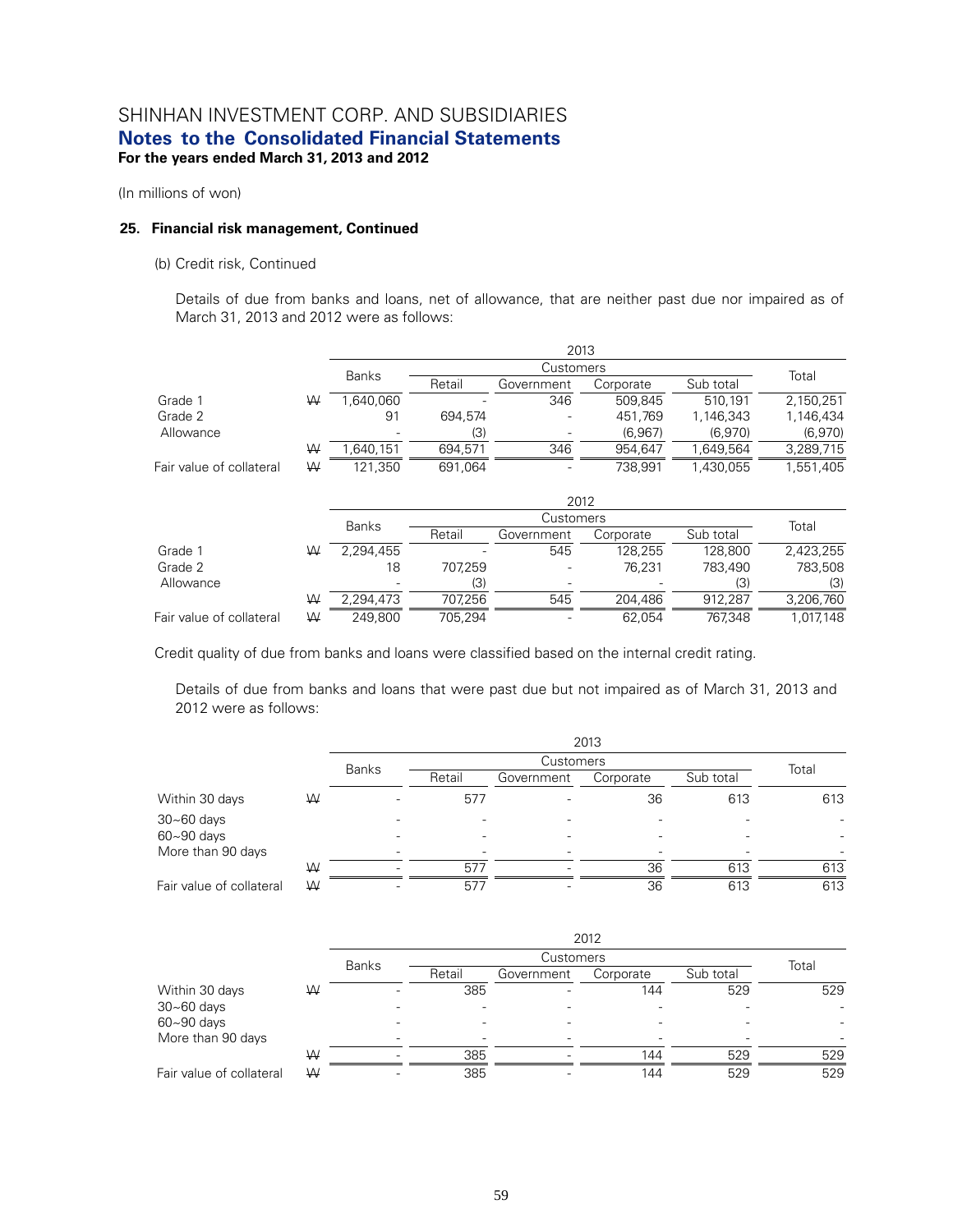(In millions of won)

#### **25. Financial risk management, Continued**

#### (b) Credit risk, Continued

Details of impaired due from banks and loans as of March 31, 2013 and 2012 were as follows:

|                          |   |              | 2013      |            |            |            |            |  |  |
|--------------------------|---|--------------|-----------|------------|------------|------------|------------|--|--|
|                          |   | <b>Banks</b> | Customers |            |            |            |            |  |  |
|                          |   |              | Retail    | Government | Corporate  | Sub total  | Total      |  |  |
| Impaired amounts         | W |              | 1.585     |            | 114.879    | 116.464    | 116,464    |  |  |
| Allowance                |   |              | (1,585)   |            | (95, 932)  | (97, 517)  | (97, 517)  |  |  |
|                          | W |              |           |            | 18,947     | 18,947     | 18,947     |  |  |
| Fair value of collateral | W |              |           |            | 18,947     | 18,947     | 18,947     |  |  |
|                          |   | 2012         |           |            |            |            |            |  |  |
|                          |   | <b>Banks</b> |           | Customers  |            |            |            |  |  |
|                          |   |              | Retail    | Government | Corporate  | Sub total  | Total      |  |  |
| Impaired amounts         | W |              | 1.690     |            | 147.784    | 149.474    | 149,474    |  |  |
| Allowance                |   |              |           |            |            |            |            |  |  |
|                          |   |              | (1,690)   |            | (102, 827) | (104, 517) | (104, 517) |  |  |
|                          | W |              |           |            | 44,957     | 44,957     | 44,957     |  |  |

#### (iii) Credit rating

Details of credit rating of trading financial assets, financial assets designated at fair value through profit or loss and available-for-sale financial assets as of March 31, 2013 and 2012 were as follows:

|                                  |   | 2013              |                |                    |            |  |  |  |
|----------------------------------|---|-------------------|----------------|--------------------|------------|--|--|--|
|                                  |   |                   |                |                    |            |  |  |  |
|                                  |   | Trading financial | value through  | Available-for-sale |            |  |  |  |
|                                  |   | assets            | profit or loss | financial assets   | Total      |  |  |  |
| AAA                              | ₩ | 4.948.689         | 342.275        | 238,406            | 5,529,370  |  |  |  |
| $AA$ - to $AA$ +                 |   | 2.018.578         | 214.602        | 154.172            | 2,387,352  |  |  |  |
| A- to A+                         |   | 665.883           | 605.509        | 463.903            | 1.735.295  |  |  |  |
| Lower than A-                    |   | 330,650           | 360,474        | 252,784            | 943,908    |  |  |  |
| Unrated                          |   | 4,790             |                | 54,255             | 59,045     |  |  |  |
|                                  | ₩ | 7,968,590         | 1,522,860      | 1,163,520          | 10,654,970 |  |  |  |
| Neither past due nor<br>impaired | W | 7,968,590         | 1,522,860      | 1,114,288          | 10,605,738 |  |  |  |
| Impaired                         |   |                   |                | 49,232             | 49,232     |  |  |  |
|                                  | ₩ | 7,968,590         | 1,522,860      | 1,163,520          | 10.654.970 |  |  |  |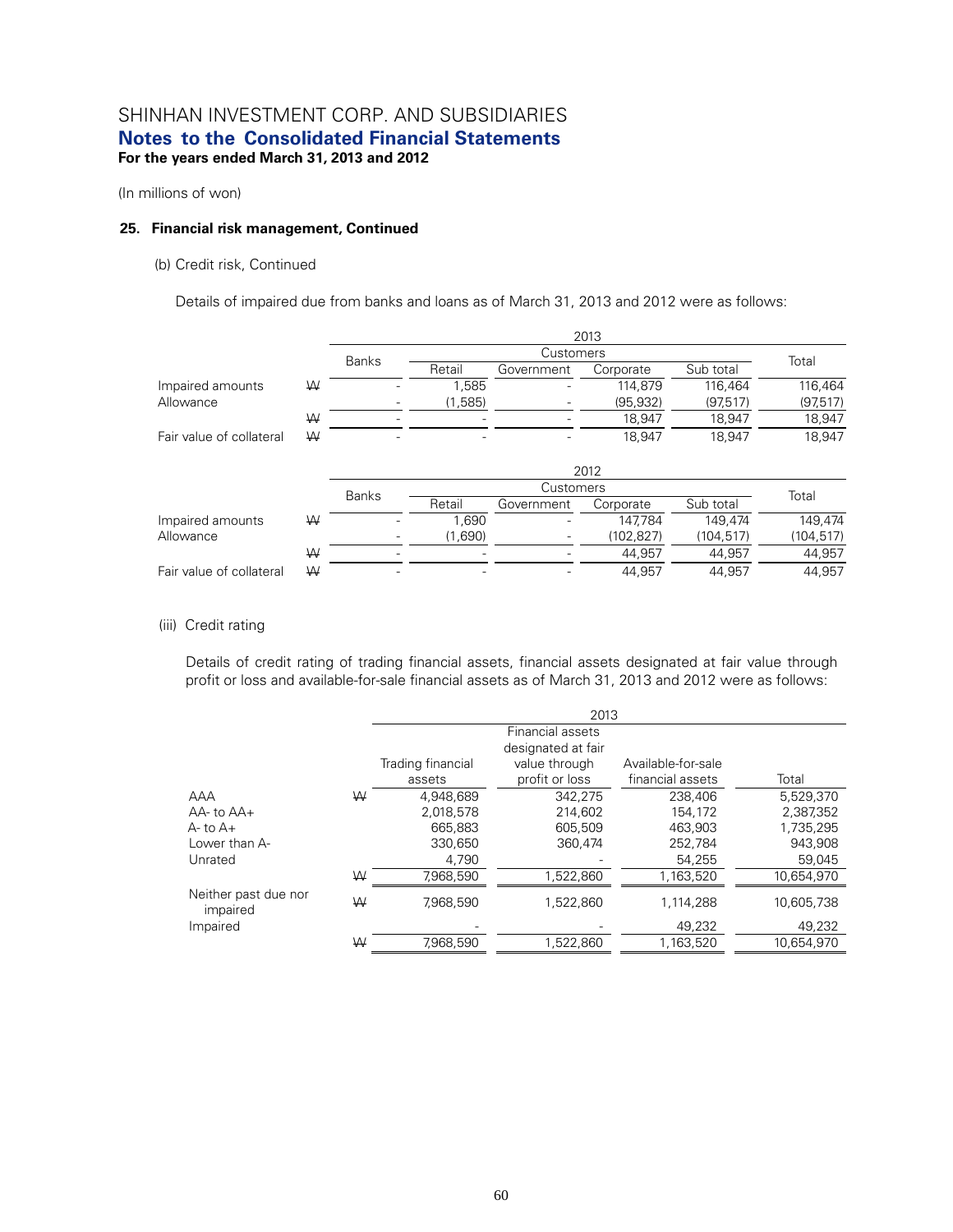(In millions of won)

#### **25. Financial risk management, Continued**

(b) Credit risk, Continued

|                        |         | 2012           |                                        |                    |           |  |  |  |
|------------------------|---------|----------------|----------------------------------------|--------------------|-----------|--|--|--|
|                        |         |                | Financial assets<br>designated at fair |                    |           |  |  |  |
|                        |         |                | value through                          | Available-for-sale |           |  |  |  |
|                        |         | Trading assets | profit or loss                         | financial assets   | Total     |  |  |  |
| AAA                    | ₩       | 1,950,005      | 187,960                                | 231,556            | 2,369,521 |  |  |  |
| $AA$ - to $AA$ +       |         | 2.375.078      | 146.953                                | 247.069            | 2.769.100 |  |  |  |
| $A$ - to $A$ +         |         | 552.171        | 319,094                                | 583.041            | 1,454,306 |  |  |  |
| Lower than A-          |         | 290.804        | 195.102                                | 294.737            | 780.643   |  |  |  |
| Unrated                |         |                |                                        | 30,779             | 30,779    |  |  |  |
|                        | ₩       | 5,168,058      | 849,109                                | 1,387,182          | 7,404,349 |  |  |  |
| Neither<br>due<br>past | nor $W$ |                |                                        |                    |           |  |  |  |
| impaired               |         | 5,168,058      | 849,109                                | 1,363,529          | 7,380,696 |  |  |  |
| Impaired               |         |                |                                        | 23,653             | 23,653    |  |  |  |
|                        | W       | 5.168.058      | 849.109                                | 1.387.182          | 7.404.349 |  |  |  |

### (iv) Concentration by location

Details of concentration by location of due from banks and loans as of March 31, 2013 and 2012 were as follows:

|       |   | 2013         |                          |            |           |           |  |  |  |  |  |
|-------|---|--------------|--------------------------|------------|-----------|-----------|--|--|--|--|--|
|       |   | <b>Banks</b> | Retail                   | Government | Corporate | Total     |  |  |  |  |  |
| Korea | W | 1,606,759    | 695,148                  | 346        | 733,199   | 3,035,452 |  |  |  |  |  |
| USA   |   | 2,985        | -                        |            | 2,860     | 5,845     |  |  |  |  |  |
| UK    |   | 38           |                          |            | 296       | 334       |  |  |  |  |  |
| Other |   | 30,369       | $\overline{\phantom{a}}$ |            | 237,275   | 267,644   |  |  |  |  |  |
|       | W | .640,151     | 695,148                  | 346        | 973,630   | 3,309,275 |  |  |  |  |  |

|            |   | <b>Banks</b> | Retail  | Government | Corporate | Total     |
|------------|---|--------------|---------|------------|-----------|-----------|
| Korea      | W | 2,278,639    | 707.641 | 545        | 234,582   | 3,221,407 |
| <b>USA</b> |   | 3,401        | -       |            | 12,658    | 16,059    |
| UK         |   | 3.879        |         |            | 778       | 4.657     |
| Other      |   | 8.553        | -       | -          | 1.570     | 10.123    |
|            | ₩ | 2.294.472    | 707,641 | 545        | 249,588   | 3,252,246 |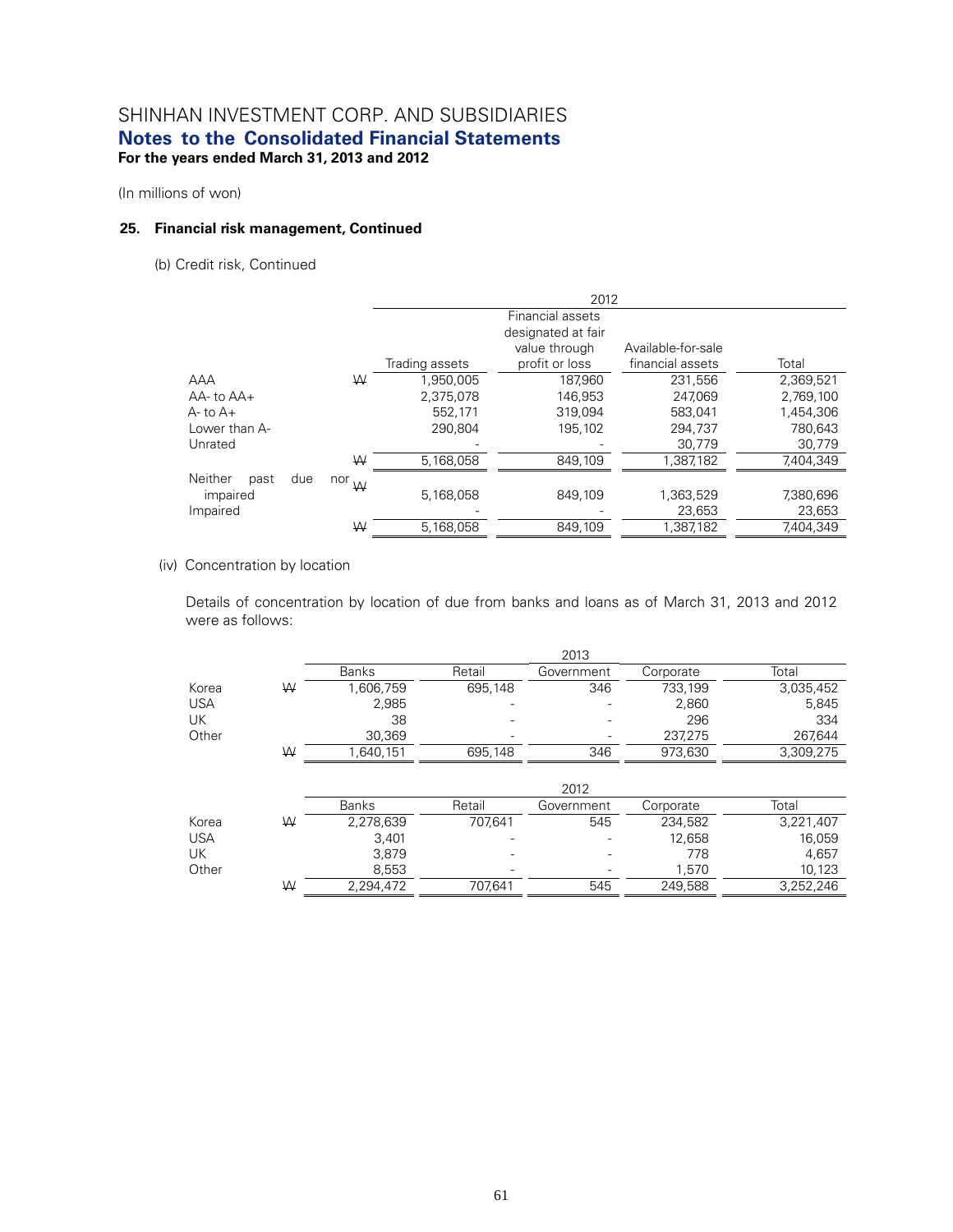(In millions of won)

#### **25. Financial risk management, Continued**

- (b) Credit risk, Continued
- (v) Concentration by industry sector

Details of concentration by industry sector of due from banks and loans as of March 31, 2013 and 2012 were as follows:

|                         |   |              |         | 2013       |           |           |
|-------------------------|---|--------------|---------|------------|-----------|-----------|
|                         |   | <b>Banks</b> | Retail  | Government | Corporate | Total     |
| Finance and insurance   | W | 1.640.151    |         | 346        | 305.676   | 1,946,173 |
| Manufacturing           |   |              |         |            | 3,260     | 3,260     |
| Retail and wholesale    |   |              |         |            | 4.880     | 4.880     |
| Real estate and service |   |              |         |            | 336.667   | 336,667   |
| Construction            |   |              |         |            | 2.065     | 2.065     |
| Other                   |   |              |         |            | 321.082   | 321,082   |
| Retail customers        |   |              | 695.148 |            |           | 695,148   |
|                         | W | 1.640.151    | 695.148 | 346        | 973.630   | 3.309.275 |

|                         |   | 2012         |         |            |           |           |  |  |  |
|-------------------------|---|--------------|---------|------------|-----------|-----------|--|--|--|
|                         |   | <b>Banks</b> | Retail  | Government | Corporate | Total     |  |  |  |
| Finance and insurance   | W | 2,294,472    |         | 545        | 132.557   | 2,427,574 |  |  |  |
| Manufacturing           |   |              |         |            | 7,832     | 7,832     |  |  |  |
| Retail and wholesale    |   |              |         |            | 3.388     | 3.388     |  |  |  |
| Real estate and service |   |              |         |            | 44.226    | 44,226    |  |  |  |
| Construction            |   |              |         |            | 12.442    | 12.442    |  |  |  |
| Other                   |   |              |         |            | 49.143    | 49.143    |  |  |  |
| Retail customers        |   |              | 707.641 |            |           | 707,641   |  |  |  |
|                         | W | 2,294,472    | 707.641 | 545        | 249.588   | 3,252,246 |  |  |  |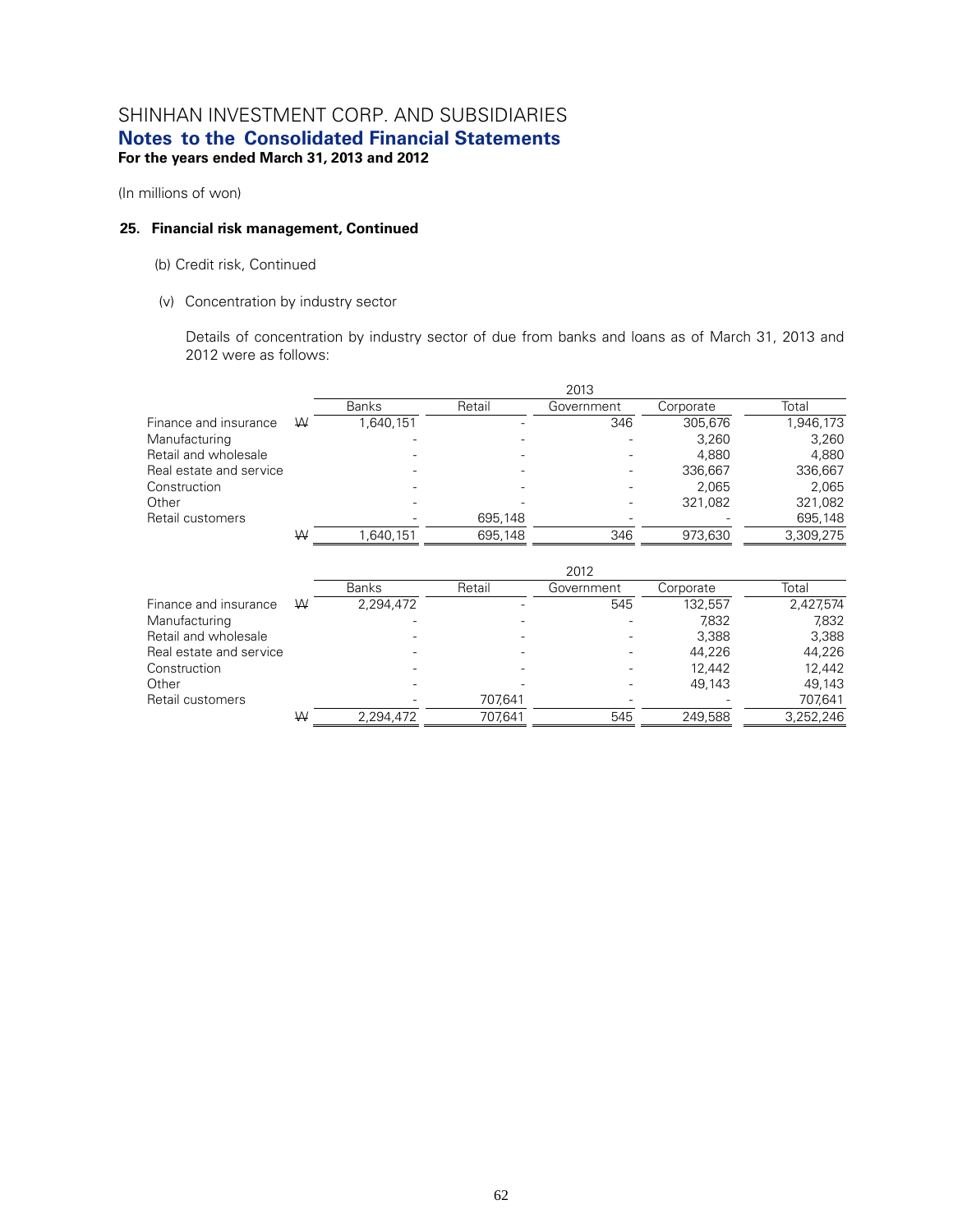## SHINHAN INVESTMENT CORP. AND SUBSIDIARIES

**Notes to the Consolidated Financial Statements** 

**For the years ended March 31, 2013 and 2012**  (Unaudited)

#### **25. Financial risk management, Continued**

(c) Market risk

(i) Trading position Value at Risk (VaR)

Market risk is the risk that changes in market price, such as interest rates, equity prices, and foreign exchange rates, will affect the Group's income or the value of its trading portfolios.

The Group assesses its market risks using a variety of criteria such as standard methods that measure market risk exposure, risk valuation criteria (VaR: Value at Risk) and others, and report it daily.

Overall authority for market risk is vested in The Risk Management Committee. The Risk Management Practical Committee which is composed of the Group's financial officer, agenda initiative executive, executives of major operation departments and the Risk Management Officer (Chief Risk Officer) set risk management policy and investment limits. The Risk Management Practical Committee monitors operation departments and reports regularly to The Risk Management Committee. Operation departments which possess and manage trading assets also perform risk management on their own process.

The Group uses risk valuation techniques to evaluate, assess and control market risk, including the following measurement methods:

Risk valuation is calculated by multiplying risk weight to value of assets. The VaR of a trading portfolio is the estimated loss that will arise on the portfolio over a specified period of time (holding period) from an adverse market movement with a specified probability (confidence level).

The Group primarily uses the one-day 99.9% confidence level-based VaR for managing market risk as this is the norm in the securities industry in Korea. However, since its VaR computation is based on parametric normal distribution, the Group also calculates the ten-day 99.9% VaR by multiplying the one-day 99.9% VaR by the square root of ten and uses such VaR on a supplemental basis for internal management purposes. Shinhan Investment is currently using a variance-covariance methodology called "delta-gamma method" for its overall VaR calculation.

Limitation of market risk is set within total risk limitation and calculated by multiplying the Group's average VaR with a multiplier. The Group uses this risk to manage its capital structure.

The Risk Management Department manages risk limits given by the Risk Management Committee and Risk Management Practical Committee. Risk limits are comprised of transaction limits, risk limits, stop loss, and instrument limits. If limits are exceeded, the operating unit manager reports that fact, reason, and solution to the Risk Management Department head. This procedure is stipulated well, therefore the risk can be treated effectively in an emergency situation.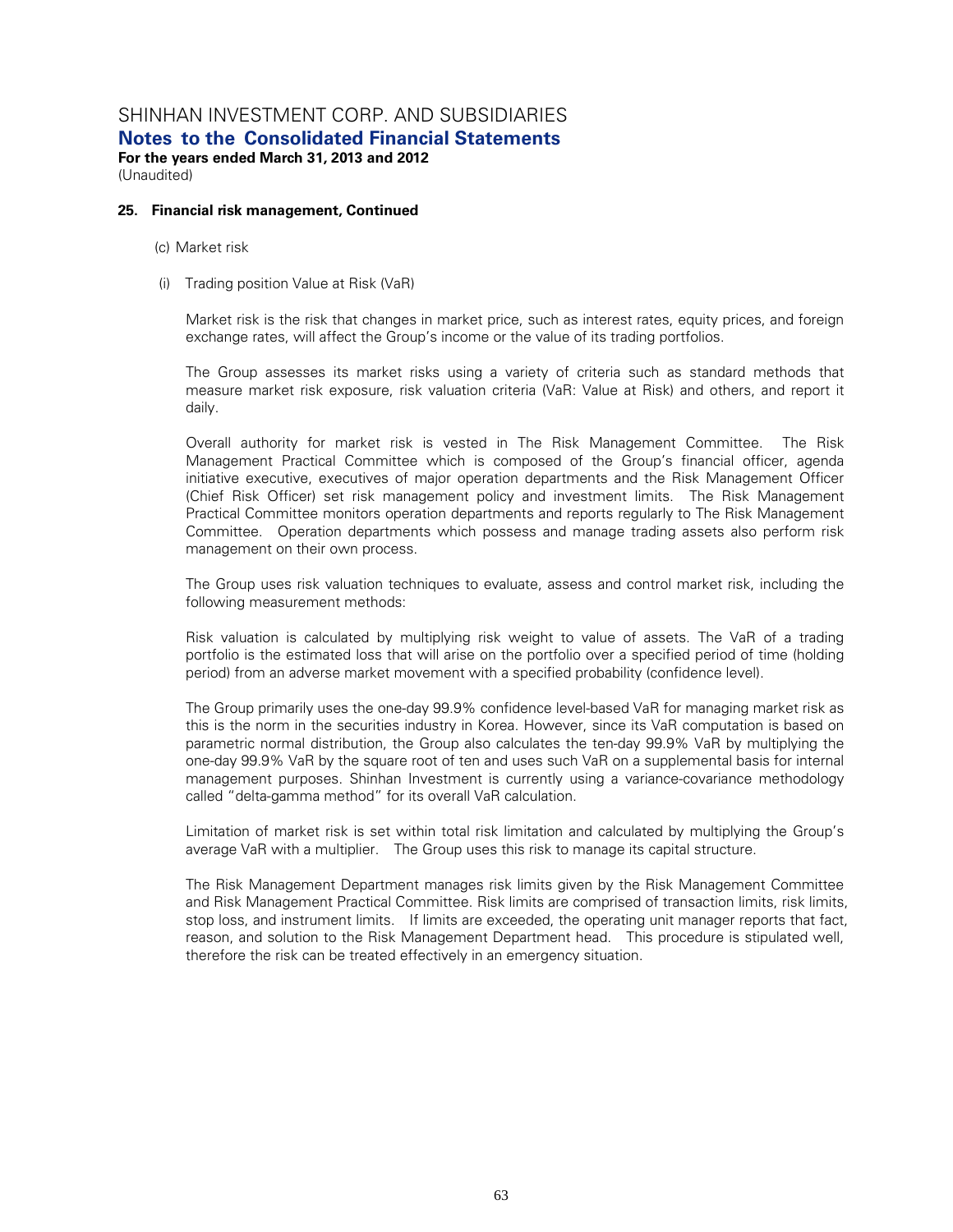(In millions of won)

#### **25. Financial risk management, Continued**

#### (c) Market risk, Continued

An analysis of trading positions VaR as of and for the years ended March 31, 2013 and 2012 were as follows:

|                           |   |           | 2013      |         |                      |
|---------------------------|---|-----------|-----------|---------|----------------------|
|                           |   | Average   | Maximum   | Minimum | At March<br>31, 2013 |
| Interest rate             | ₩ | 8.974     | 15,797    | 2,532   | 10,246               |
| Equities                  |   | 4,229     | 12,672    | 921     | 6,331                |
| Foreign exchange          |   | 2,625     | 10,825    | 117     | 756                  |
| Option volatility         |   | 3,935     | 11,812    | 364     | 941                  |
| Portfolio diversification |   | (10, 997) | (20, 771) | (3,037) | (12, 104)            |
|                           | ₩ | 8,766     | 30,335    | 897     | 6,170                |
|                           |   |           | 2012      |         |                      |
|                           |   |           |           |         | At March             |
|                           |   | Average   | Maximum   | Minimum | 31, 2012             |
| Interest rate             | W | 11,703    | 19,249    | 5,500   | 7,132                |
| Equities                  |   | 4,402     | 15,042    | 882     | 1,334                |
| Foreign exchange          |   | 1,392     | 5,563     | 23      | 2,206                |
| Option volatility         |   | 2,443     | 9,757     | 129     | 1,702                |
| Portfolio diversification |   | (7,643)   | (22, 920) | (1,599) | (6, 488)             |
|                           | ₩ | 12,297    | 26,691    | 4,935   | 5,886                |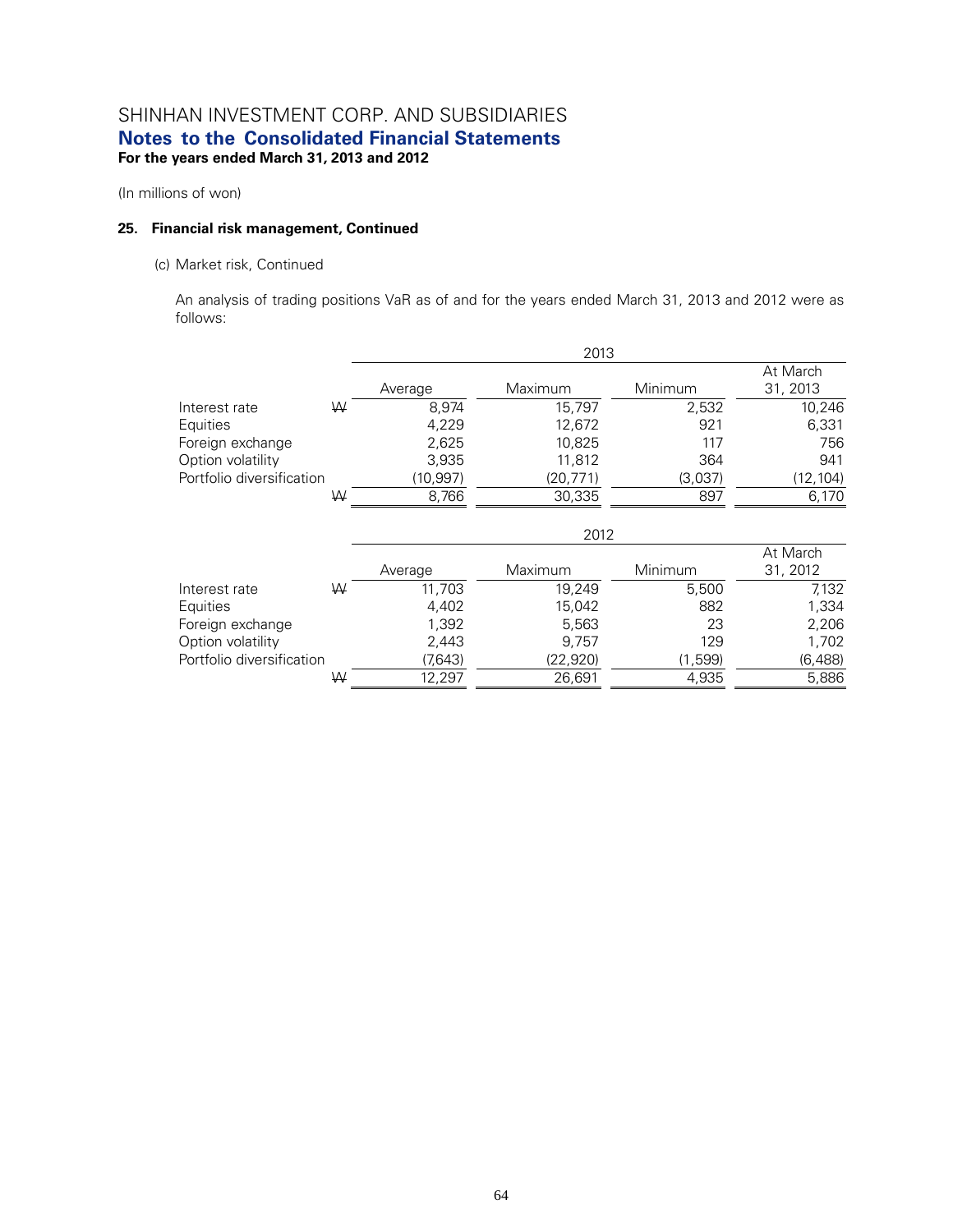(In millions of won)

#### **25. Financial risk management, Continued**

- (c) Market risk, Continued
- (ii) Non-trading position VaR

The principal market risk from non-trading activities of the Group is interest rate risk, which affects the Group's earnings and the economic value of the Group's net assets:

- Earnings: interest rate fluctuations have an effect on the Group's net interest income by affecting its interest-sensitive operating income and expenses and EaR (Earnings at Risk) is a commonly used risk management measurement technique.
- Economic value of net assets: interest rate fluctuations influence the Group's net worth by affecting the present value of cash flows from the assets, liabilities and other transactions of the Group and interest rate VaR is a commonly used risk management measurement technique.

Accordingly, the Group measures and manages interest rate risk for non-trading activities by taking into account effects of interest rate changes on both its income and net asset value.

Interest rate VaR and EaR of non-trading positions as of March 31, 2013 and 2012 were as follows:

|                   |   | 2013    | 2012   |
|-------------------|---|---------|--------|
| Interest rate VaR | ₩ | 22.907  | 38.326 |
| Interest rate EaR |   | 132.360 | 77.144 |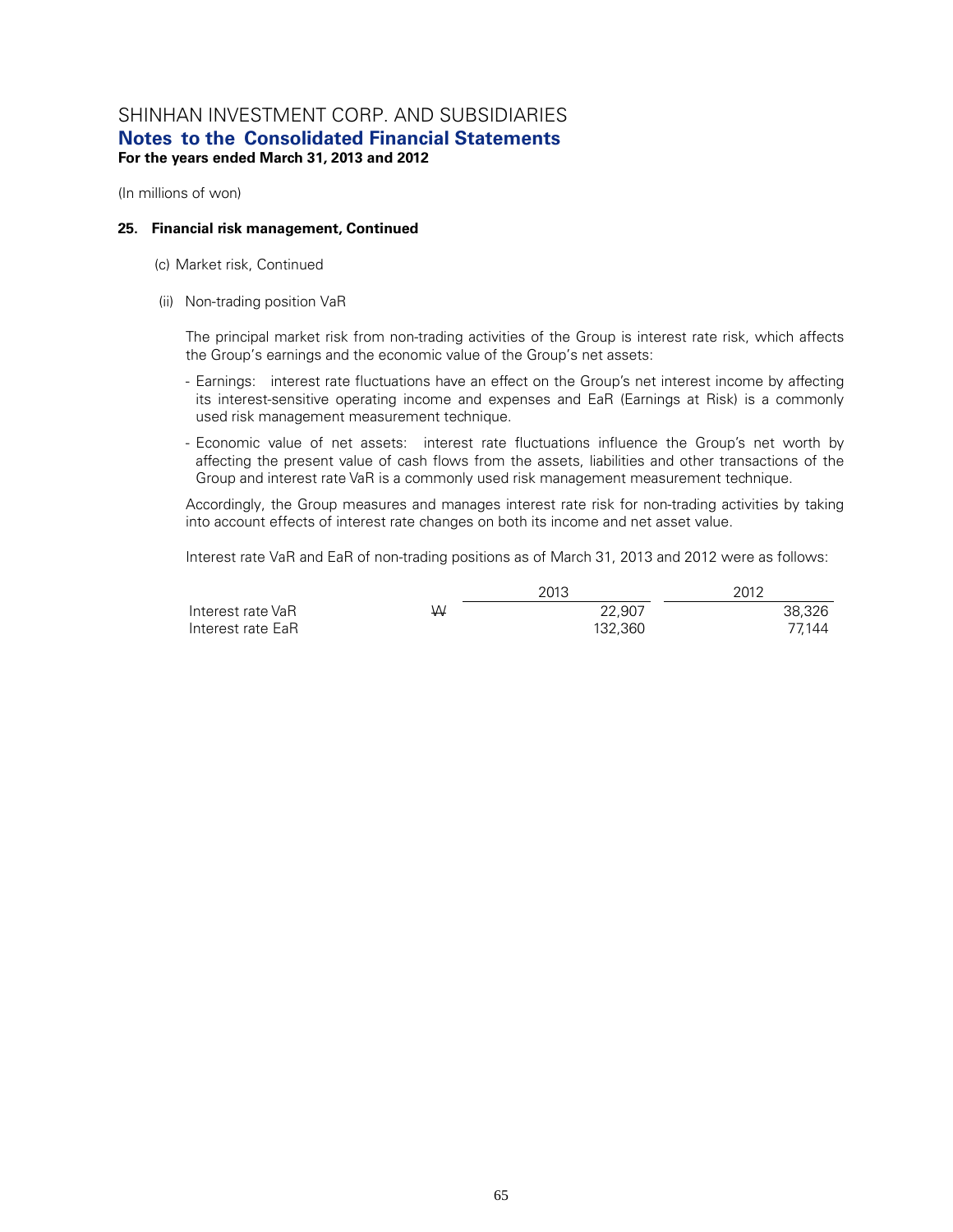(In millions of won)

#### **25. Financial risk management, Continued**

- (c) Market risk, Continued
- (iii) Foreign exchange risk

Foreign exchange risk is the risk of loss that occurs due to fluctuations in future cash flows or fair values as a result of fluctuations in foreign exchange rates. Foreign exchange risk is due to differences between foreign currency denominated assets and liabilities, and is also from forward positions. The Group sets a limit for net open positions by currency.

The Group does not have of foreign currency denominated assets and liabilities that are applied to hedge accounting.

Exposures to foreign exchange risk of foreign currency denominated assets and liabilities as of March 31, 2013 and 2012 were as follows:

|                                          |   |            |            | 2013       |        |            |
|------------------------------------------|---|------------|------------|------------|--------|------------|
|                                          |   | <b>USD</b> | <b>JPY</b> | <b>EUR</b> | Other  | Total      |
| <b>Assets</b>                            |   |            |            |            |        |            |
| Cash and due from banks                  | W | 259,525    | 1,841      | 2,127      | 8,507  | 272,000    |
| Loans                                    |   | 242,810    |            |            |        | 242,810    |
| Trading financial assets                 |   | 139,968    | 142        |            | 687    | 140,797    |
| Available-for-sale financial<br>assets   |   | 1,040      |            |            | 158    | 1,198      |
| Other financial assets                   |   | 61,845     |            | 5          | 1,009  | 62,859     |
|                                          |   | 705,188    | 1,983      | 2,132      | 10,361 | 719,664    |
| <b>Liabilities</b>                       |   |            |            |            |        |            |
| Deposits                                 |   | 221,294    | 1,757      | 1,290      | 6,246  | 230,587    |
| <b>Borrowings</b>                        |   | 217,788    |            |            |        | 217,788    |
| Other financial liabilities              |   | 32,994     |            | 5          | 731    | 33,730     |
|                                          |   | 472,076    | 1,757      | 1,295      | 6,977  | 482,105    |
| Net assets                               |   | 233,112    | 226        | 837        | 3,384  | 237,559    |
| Off-balance sheet derivative<br>exposure |   | (238, 787) |            | (570)      |        | (239, 357) |
| Net position                             | W | (5,675)    | 226        | 267        | 3,384  | (1,798)    |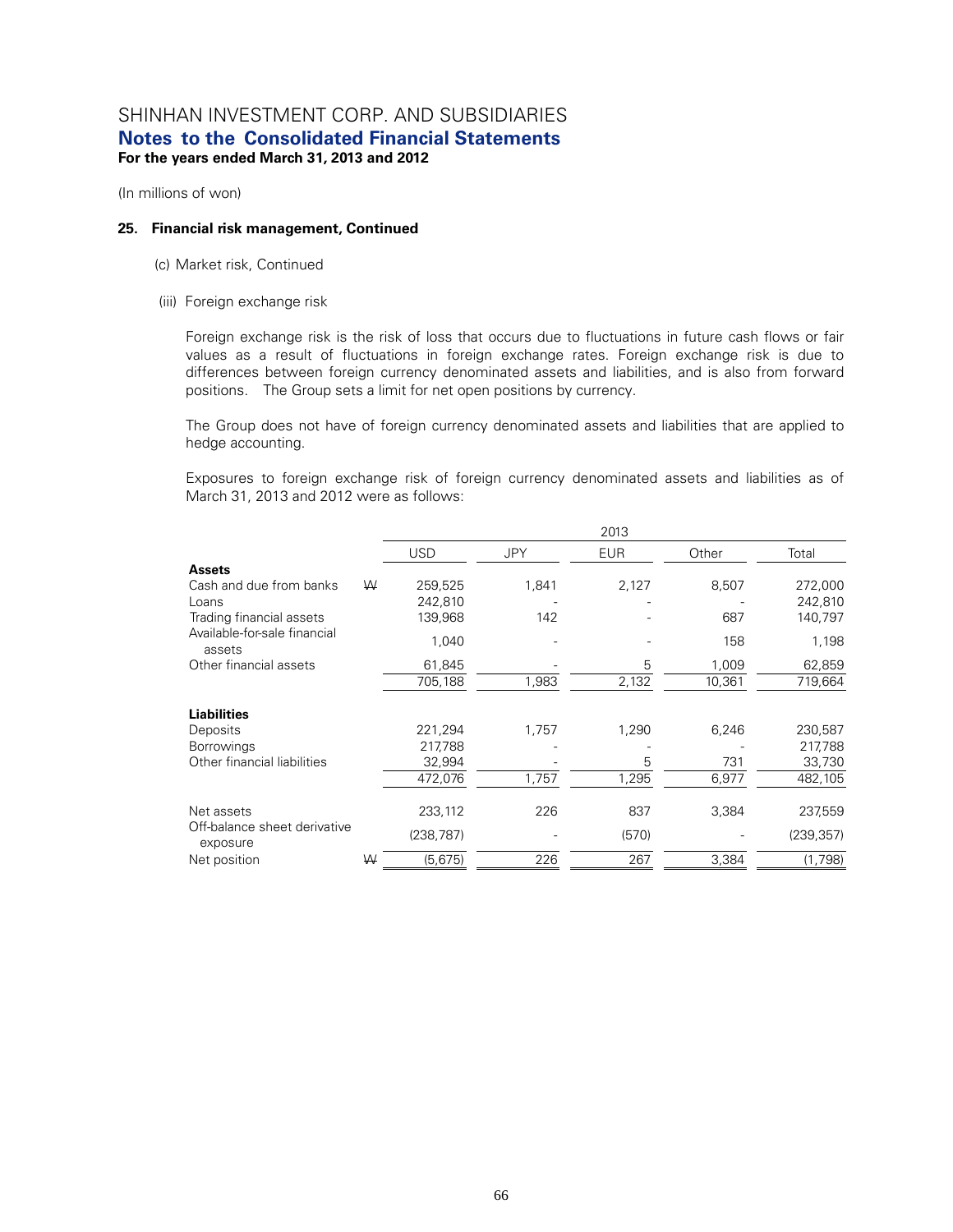(In millions of won)

#### **25. Financial risk management, Continued**

(c) Market risk, Continued

|                                        |   |            |            | 2012       |        |            |
|----------------------------------------|---|------------|------------|------------|--------|------------|
|                                        |   | <b>USD</b> | <b>JPY</b> | <b>EUR</b> | Other  | Total      |
| <b>Assets</b>                          |   |            |            |            |        |            |
| Cash and due from banks                | W | 130,140    | 2,130      | 728        | 10,374 | 143,372    |
| Loans                                  |   | 5,405      |            |            |        | 5,405      |
| Trading financial assets               |   | 78,649     |            |            |        | 78,649     |
| Available-for-sale financial<br>assets |   | 1,040      |            |            | 1,043  | 2,083      |
| Other financial assets                 |   | 77,715     |            | 78         | 556    | 78,349     |
|                                        |   | 292,949    | 2,130      | 806        | 11,973 | 307,858    |
| <b>Liabilities</b>                     |   |            |            |            |        |            |
| Deposits                               |   | 121,798    | 2,082      | 723        | 3,822  | 128,425    |
| <b>Borrowings</b>                      |   | 61,611     |            |            |        | 61,611     |
| Other financial liabilities            |   | 24,038     |            | 78         | 566    | 24,682     |
|                                        |   | 207,447    | 2,082      | 801        | 4,388  | 214,718    |
| Net assets                             |   | 85,502     | 48         | 5          | 7,585  | 93,140     |
| Off-balance derivative<br>exposure     |   | (172, 471) |            |            |        | (172, 471) |
| Net position                           | W | (86,969)   | 48         | 5          | 7,585  | (79, 331)  |

#### (d) Liquidity risk

Liquidity risk is the risk that the Group will encounter difficulty in meeting the obligations associated with its financial liabilities that are settled by delivering cash or another financial asset.

In addition to liquidity risk management under the normal market situations, the Group has contingency plans to effectively cope with a possible liquidity crisis. A liquidity crisis could arise if the Group is not able to effectively manage its liquidity needs with its normal sources of funds, an epidemic financial markets crisis occurs or an abrupt deterioration of the Group's credit occurs. The Group's contingency plans correspond to the following different stages of a liquidity crisis: "liquidity risk limits", "early warning indicators" and "monitoring indicators".

The Group applies the following basic principles for liquidity risk management:

maintain an appropriate level of liquidity risk through liquidity risk management based on liquidity gap or debt-to-equity ratio at each maturity date:

assess and monitor net cash flows by currency and by maturity and continuously evaluate available sources of funds and possibility of disposal of any liquid assets:

diversify source and uses of funds by product and by maturity to prevent excessive concentration in certain periods or products; and

prepare contingency plans to cope with a liquidity crisis.

The Group manages its liquidity risk within the limits set on won and foreign currency by using various analysis methods such as liquidity gap and various indices including risk limits, early warning index, and monitoring index.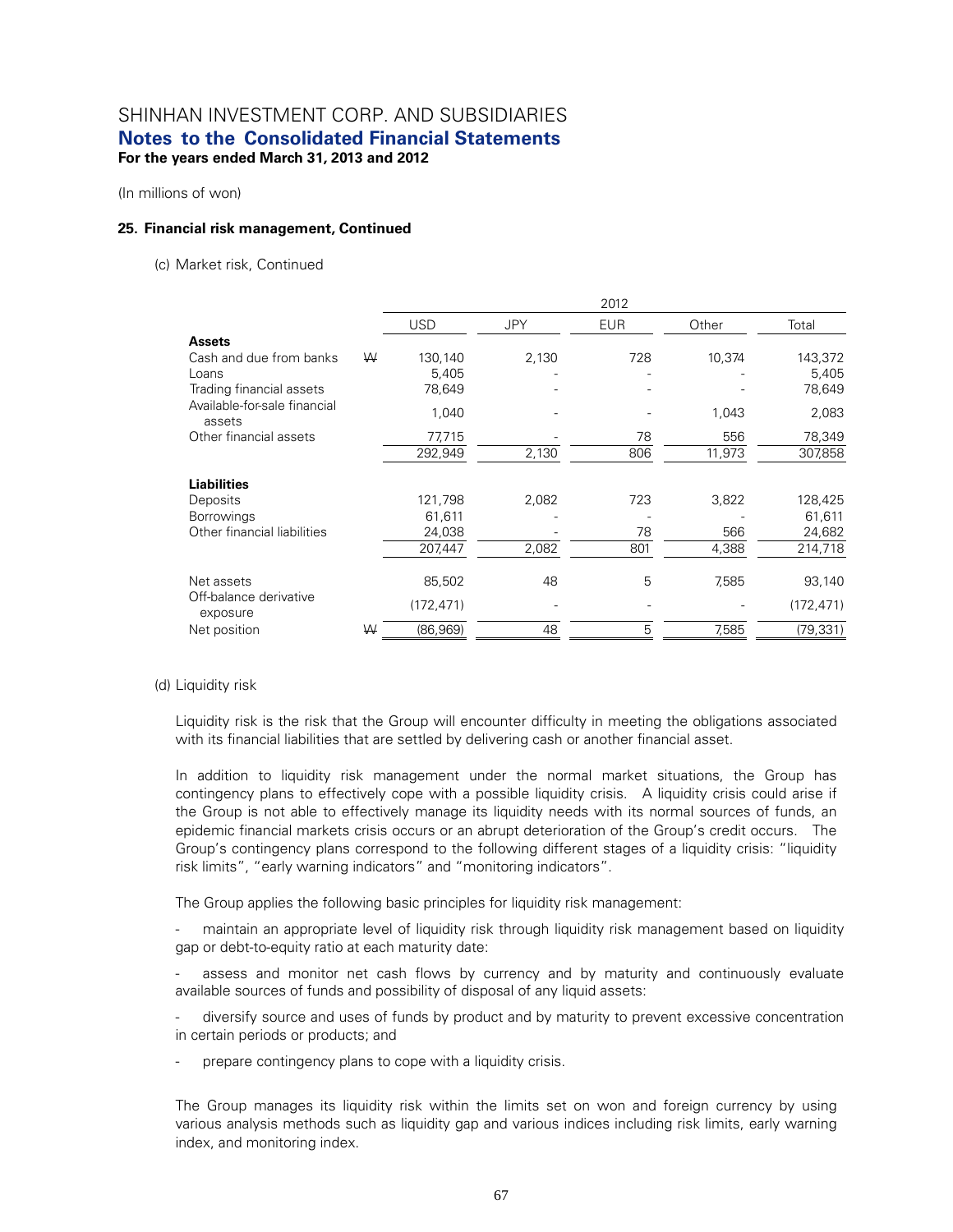(In millions of won)

#### **25. Financial risk management, Continued**

(d) Liquidity risk, Continued

#### (i) Contractual maturities for financial instruments

Contractual maturities for financial instruments including cash flows of principal and interest and off balance as of March 31, 2013 and 2012 were as follows:

|                                                  |   |             |           |         | 2013            |               |         |            |
|--------------------------------------------------|---|-------------|-----------|---------|-----------------|---------------|---------|------------|
|                                                  |   |             |           |         |                 |               | More    |            |
|                                                  |   | Less than 1 | $1 - 3$   | $3 - 6$ | 6 months $\sim$ | $1 - 5$       | than 5  |            |
|                                                  |   | month       | months    | months  | 1 year          | years         | years   | Total      |
| Assets:                                          |   |             |           |         |                 |               |         |            |
| Cash and due from<br>bank                        | W | 658,149     | 443,279   | 299,014 | 351,979         |               | 92      | 1,752,513  |
| Trading financial<br>assets                      |   | 183,305     | 231,169   | 484,860 | 61,087          | 410,489       | 370,250 | 1,741,160  |
| Financial asset<br>designated at<br><b>FVTPL</b> |   | 8,629,878   |           |         |                 |               |         | 8,629,878  |
| Derivative assets                                |   | 266,635     |           |         |                 |               |         | 266,635    |
| Available-for-sale<br>financial assets           |   | 2,262,956   | 31,666    | 57,992  | 56,752          | 392,248       |         | 2,801,614  |
| Loans                                            |   | 9,398       | 1,113,617 |         |                 | 1,414         | 222,288 | 1,346,717  |
| Other financial<br>assets                        |   | 1,093,321   | 23,354    | 21,489  | 26,780          | 28,519        | 21,769  | 1,215,232  |
|                                                  |   | 13,103,643  | 1,843,085 | 863,355 | 496,598         | 832,670       | 614,399 | 17,753,750 |
|                                                  |   |             |           |         |                 |               |         |            |
| Liabilities:<br>Deposits                         |   | 960,538     |           |         |                 |               |         | 960,538    |
| Trading financial<br>liabilities                 |   | 246,157     |           |         |                 |               |         | 246,157    |
| Financial                                        |   |             |           |         |                 |               |         |            |
| liabilities<br>designated at<br><b>FVTPL</b>     |   | 147,524     | 208,806   | 171,170 | 662,644         | 3,420,224     | 156,328 | 4,766,696  |
| Derivative liabilities                           |   | 353,139     |           |         |                 |               |         | 353,139    |
| Borrowings                                       |   | 7,424,463   | 18,840    | 12,420  | 66,747          | 618,521       | 170,431 | 8,311,422  |
| Debt securities<br>issued                        |   | 73          | 17,481    |         |                 |               |         | 17,554     |
| Other financial<br>liabilities                   |   | 988,808     | 17,335    | 4,221   | 37,080          | 14,571        | 712     | 1,062,727  |
|                                                  |   | 10,120,702  | 262,462   | 187,811 | 766,471         | 4,053,316     | 327,471 | 15,718,233 |
| Net position                                     | ₩ | 2,982,941   | 1,580,623 | 675,544 | (269, 873)      | (3, 220, 646) | 286,928 | 2,035,517  |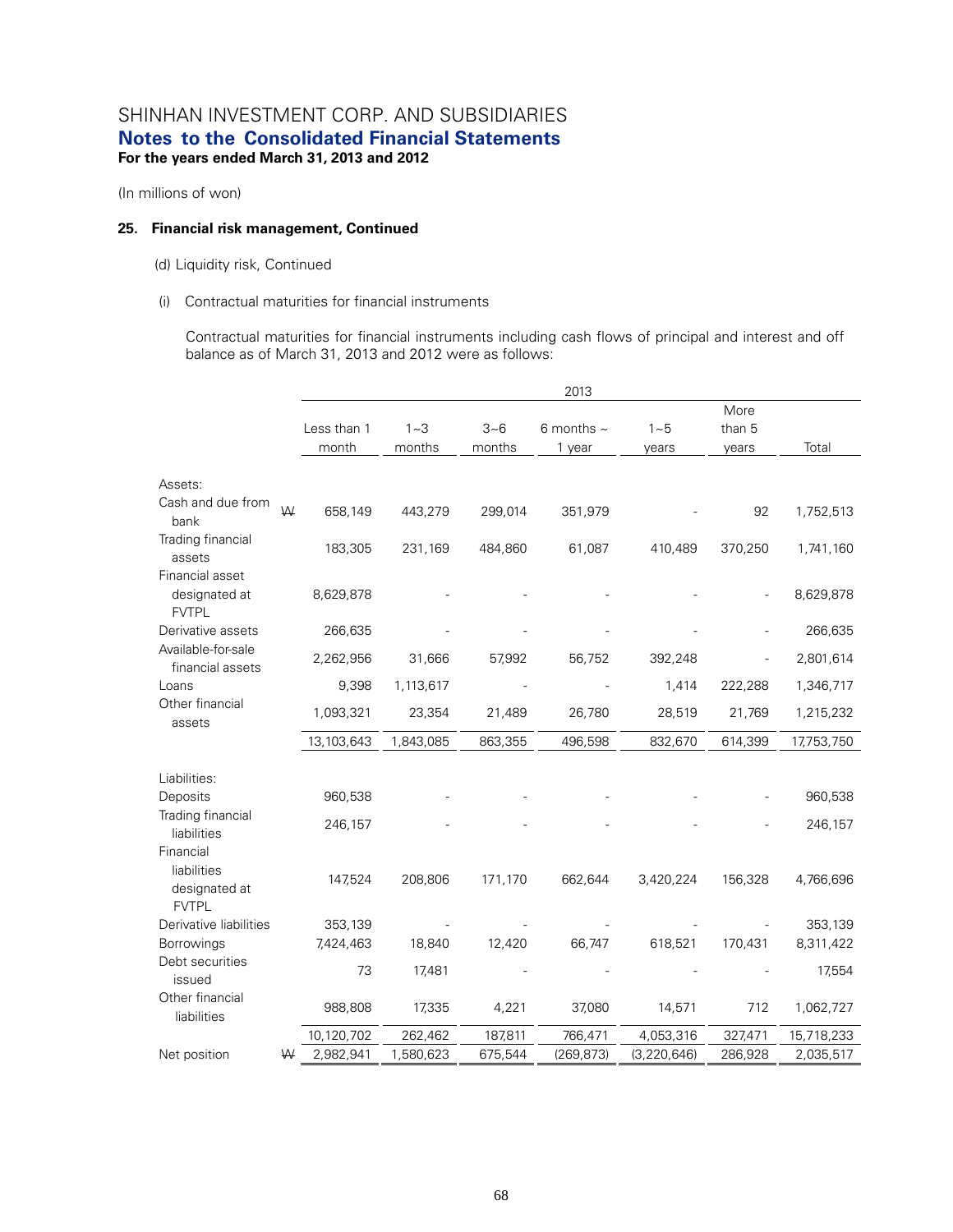(In millions of won)

### **25. Financial risk management, Continued**

(d) Liquidity risk, Continued

|                                                           |   |             |           |         | 2012            |             |           |            |
|-----------------------------------------------------------|---|-------------|-----------|---------|-----------------|-------------|-----------|------------|
|                                                           |   | Less than 1 | $1 - 3$   | $3 - 6$ | 6 months $\sim$ | $1 - 5$     | More than |            |
|                                                           |   | month       | months    | months  | 1 year          | years       | 5 years   | Total      |
|                                                           |   |             |           |         |                 |             |           |            |
| Assets:                                                   |   |             |           |         |                 |             |           |            |
| Cash and due from<br>bank                                 | ₩ | 293,656     | 519,815   | 318,508 | 1,061,391       | 9,904       | 93        | 2,203,367  |
| Trading financial<br>assets                               |   | 5,495,352   |           |         |                 |             |           | 5,495,352  |
| Financial asset<br>designated at                          |   | 1,690,105   | 4,881     | 5,018   | 16,737          | 287,891     |           | 2,004,632  |
| <b>FVTPL</b><br>Derivative assets                         |   | 96,330      |           |         |                 |             |           | 96,330     |
| Available-for-sale<br>financial assets                    |   | 7,034       | 1,356,403 |         |                 | 7,488       | 210,816   | 1,581,741  |
| Loans                                                     |   | 312,426     | 271,495   | 442,025 | 9,417           | 5,555       | 174,027   | 1,214,945  |
| Other financial<br>assets                                 |   | 1,090,335   | 8,479     | 18,771  | 40,598          | 28,090      | 27,458    | 1,213,731  |
|                                                           |   | 8,985,238   | 2,161,073 | 784,322 | 1,128,143       | 338,928     | 412,394   | 13,810,098 |
|                                                           |   |             |           |         |                 |             |           |            |
| Liabilities:                                              |   |             |           |         |                 |             |           |            |
| Deposits                                                  |   | 932,885     |           |         |                 |             |           | 932,885    |
| Trading financial<br>liabilities                          |   | 288,301     |           |         |                 |             |           | 288,301    |
| Financial<br>liabilities<br>designated at<br><b>FVTPL</b> |   | 170,211     | 179,739   | 94,411  | 441,792         | 2,999,583   | 30,257    | 3,915,993  |
| Derivative liabilities                                    |   | 199,445     |           |         |                 |             |           | 199,445    |
| Borrowings                                                |   | 5,267,773   | 1,625     | 101,106 | 2,524           | 133,350     | 66,919    | 5,573,297  |
| Other financial<br>liabilities                            |   | 978,659     | 19,052    | 6,572   | 30,688          | 19,892      | 711       | 1,055,574  |
|                                                           |   | 7,837,274   | 200,416   | 202,089 | 475,004         | 3,152,825   | 97,887    | 11,965,495 |
| Net position                                              | W | 1,147,964   | 1,960,657 | 582,233 | 653,139         | (2,813,897) | 314,507   | 1,844,603  |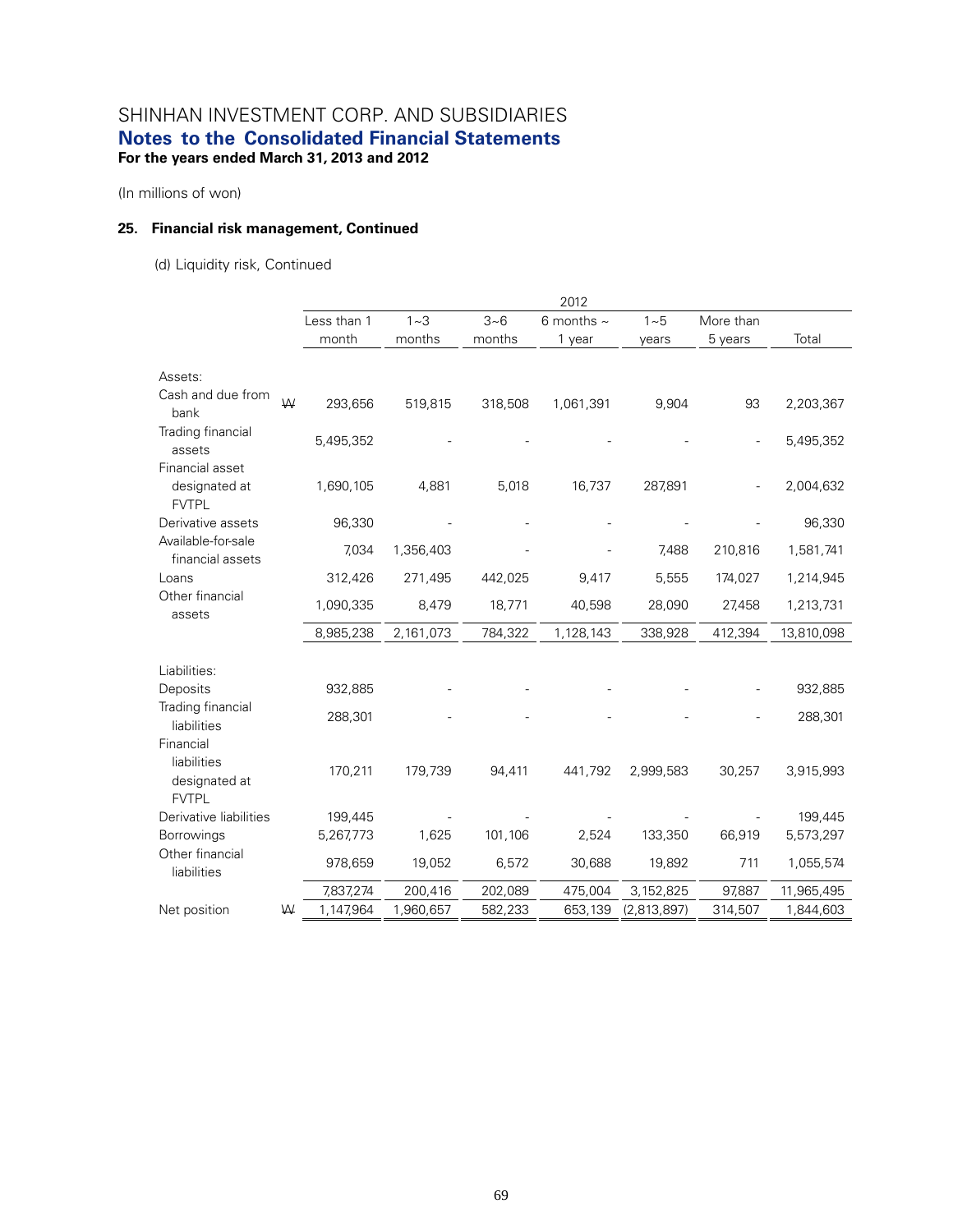(In millions of won)

#### **25. Financial risk management, Continued**

(d) Liquidity risk, Continued

(ii) Contractual maturities for off balance sheet items

Contractual maturities for off balance sheet items as of March 31, 2013 and 2012 were as follows;

|                            |   |             |         |         | 2013          |         |         |
|----------------------------|---|-------------|---------|---------|---------------|---------|---------|
|                            |   | Less than 1 | $1 - 3$ | $3 - 6$ | 6 months      | $1 - 5$ |         |
|                            |   | month       | months  | months  | $\sim$ 1 year | vears   | Total   |
| ABCP purchase              |   |             |         |         |               |         |         |
| agreement                  | ₩ | 142,100     |         |         |               |         | 142,100 |
| Loan commitment            |   | 110,000     |         |         |               |         | 110,000 |
|                            | ₩ | 252,100     |         |         |               |         | 252,100 |
|                            |   |             |         |         | 2012          |         |         |
|                            |   | Less than 1 | $1 - 3$ | $3 - 6$ | 6 months      | $1 - 5$ |         |
|                            |   | month       | months  | months  | $\sim$ 1 year | years   | Total   |
| ABCP purchase<br>agreement | W | 132,860     |         |         |               |         | 132,860 |
|                            |   |             |         |         |               |         |         |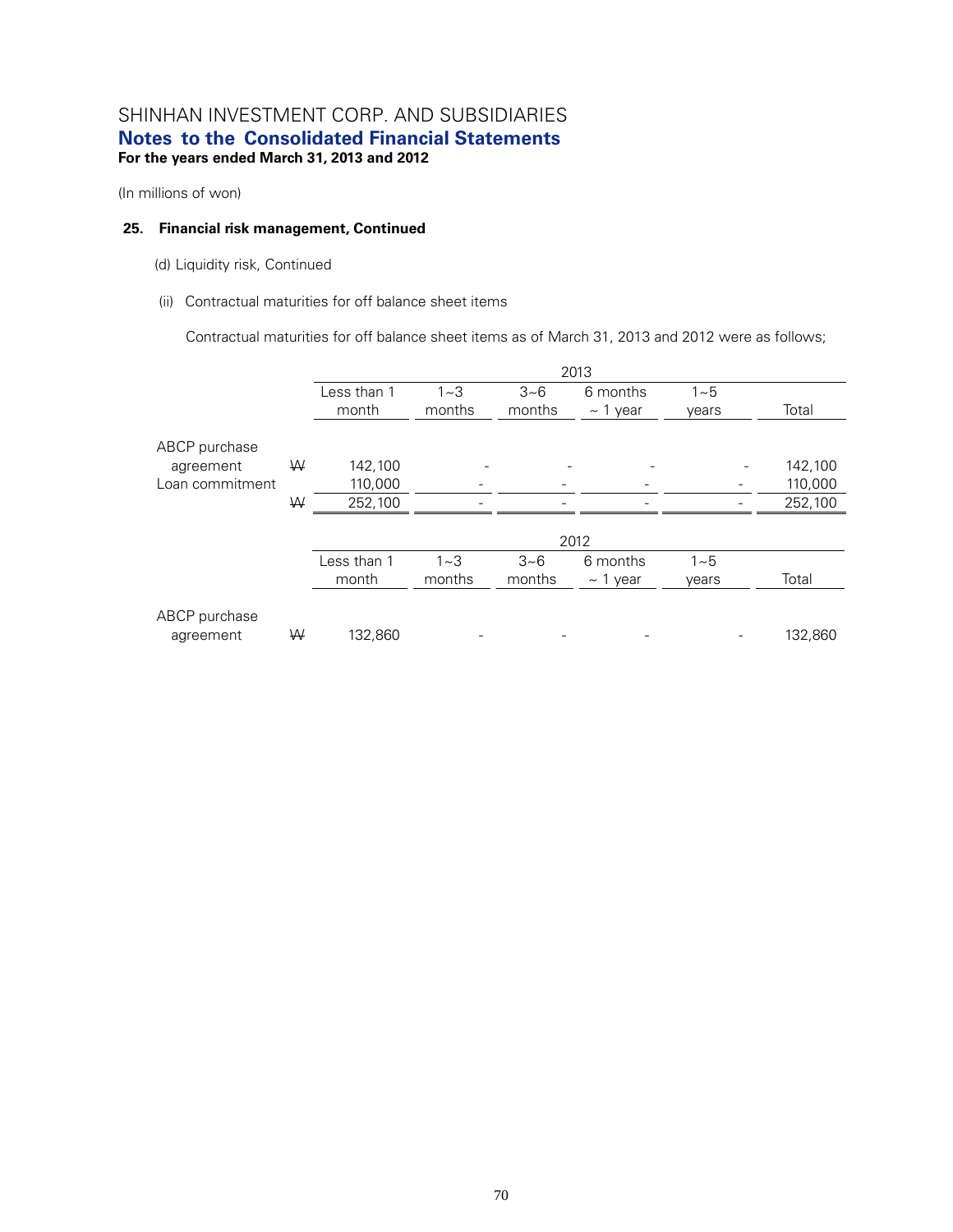(In millions of won)

#### **25. Financial risk management, Continued**

(e) Capital risk management

(i) Capital management

The objective of capital management is to maintain a competitive credit rating for maximizing Group value and support its going concern.

The Group manages capital risk by considering the risk concerning market status change and operating activities. The Group maintains required capital by restricting dividends, increasing capital stock and capital reduction.

(ii) Regulatory Capital Status

Financial Supervisory Service imposes limitations on the Groups net capital ratio (NCR) to maintain at over 150%, otherwise the following measures are taken:

- NCR between120%~150%: recommending management improvement
- NCR between 100%~120%: demanding management improvement
- NCR less than100%: ordering management improvement

The Group manages NCR according to its seperate financial statements and details of NCR as of March 31, 2013 and 2012 were as follows:

|                                           |   | 2013      | 2012      |
|-------------------------------------------|---|-----------|-----------|
| 1. Net capital                            | W | 1,520,264 | 1,621,928 |
| Net assets                                |   | 2,220,311 | 2,154,665 |
| Adjustment(-)                             |   | 700,101   | 532,834   |
| $Adjustment(+)$                           |   | 54        | 97        |
| 2. Total risk                             |   | 257,843   | 192,545   |
| Market risk                               |   | 190,483   | 136,550   |
| Credit risk                               |   | 49,596    | 31,965    |
| Operating risk                            |   | 17,764    | 24,030    |
| 3. Net capital ratio<br>$(1/2)$ X 100 (%) |   | 589.61%   | 842.36%   |
| 4. Surplus capital : (1 - 2)              | W | 1,262,421 | 1,429,383 |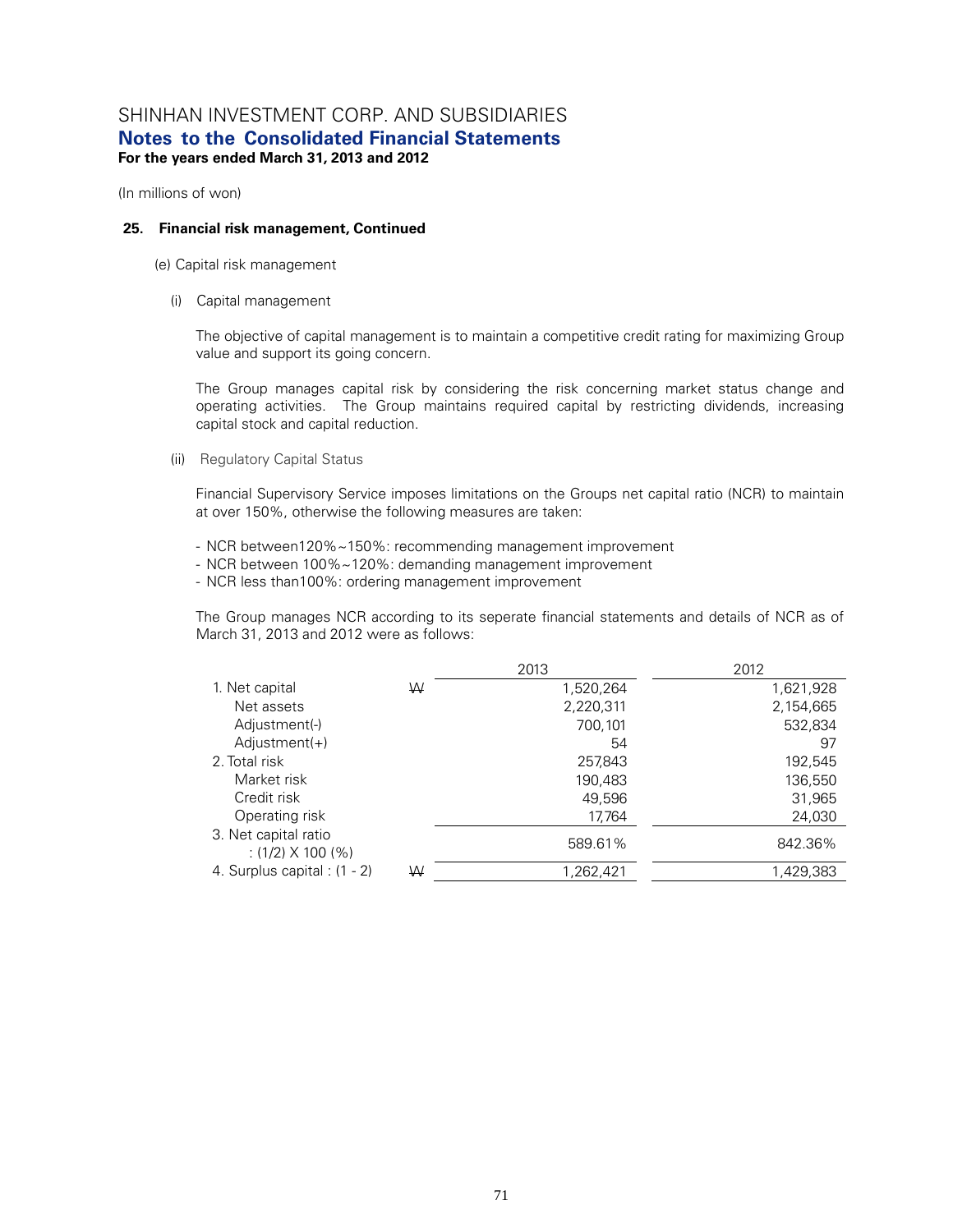### **25. Financial risk management, Continued**

(f) Measurement of fair value

The fair value which the Group primarily uses for measurement of financial instruments are the published price quotations in an active market which are based on the market prices or the dealer price quotations of financial instruments traded in an active market where available, which are the best evidence of fair value.

If the market for a financial instrument is not active, fair value is established either by using a valuation technique or independent third-party valuation service. The Group uses diverse valuation techniques using certain assumptions which are based on the inputs observable in markets at the end of each reporting date.

Valuation techniques include using recent arm's length market transactions between knowledgeable, willing parties, if available, reference to the current fair value of another instrument that is substantially the same, discounted cash flow analysis and option pricing models. For example, the fair value for an interest swap is the present value of estimated future cash flows, and the fair value for a foreign exchange forwards contract is measured using the published forward exchange rate at the end of each reporting date.

(i) Financial instruments measured at amortized cost

The method of measuring the fair value of financial instruments measured at amortized cost is as follows:

| Type                    | Measurement methods of fair value                                                                                                                                                                                                                                        |
|-------------------------|--------------------------------------------------------------------------------------------------------------------------------------------------------------------------------------------------------------------------------------------------------------------------|
| Cash and due from banks | The book value and the fair value for cash are identical and most<br>deposits are floating interest rate deposits or deposits that are a short-<br>term instrument. For this reason, the book value is used as a<br>substitute figure for the fair value.                |
| Loans                   | The fair value of the loans is measured by discounting the expected<br>cash flows at the market interest rate and credit risk, etc.                                                                                                                                      |
| Deposits and borrowings | The book value and the fair value for demand deposits that are short-<br>term instruments are identical. The fair value of borrowings is<br>measured by discounting the contractual cash flows at the market<br>interest rate that takes into account the residual risk. |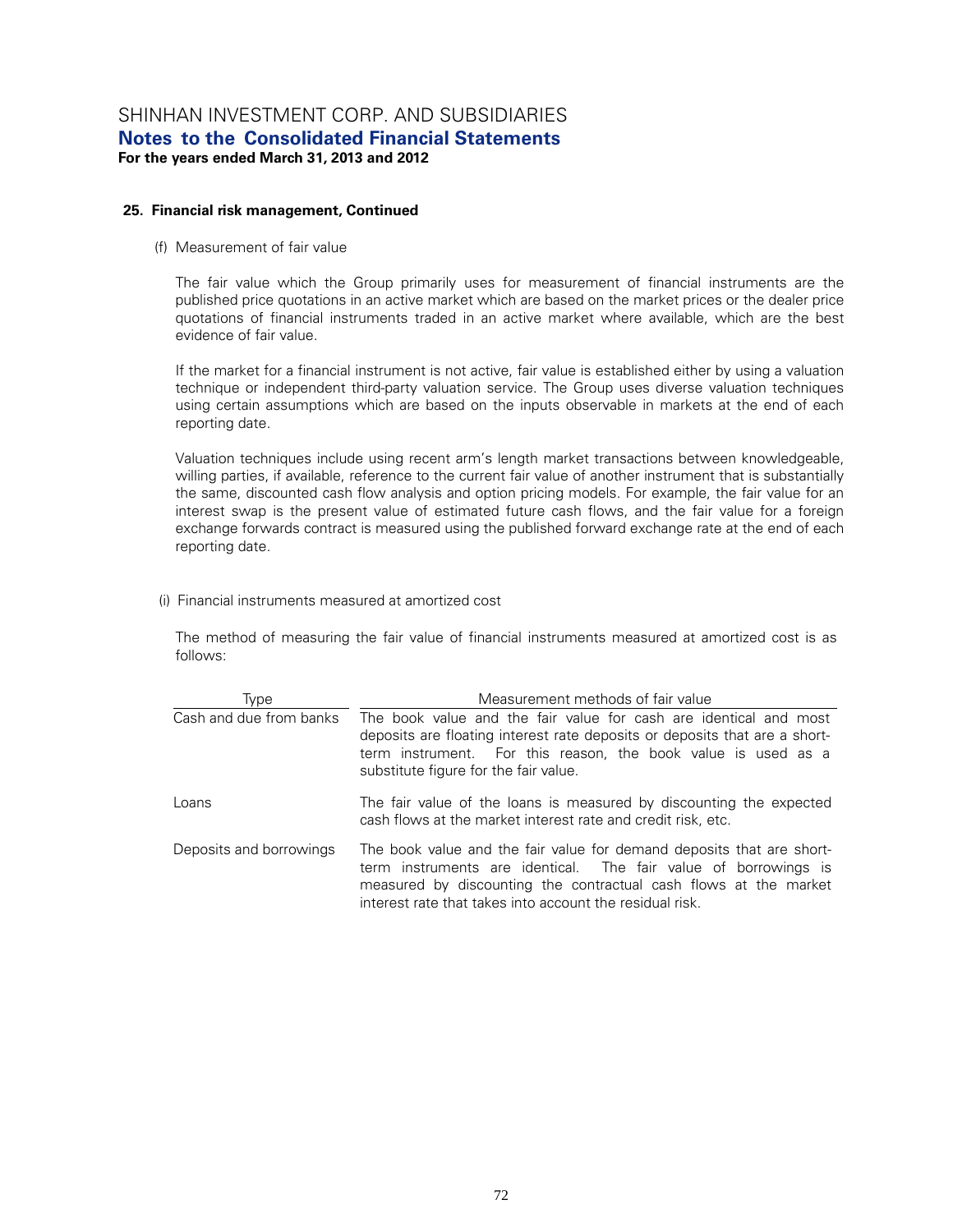(In millions of won)

.

#### **25. Financial risk management, Continued**

#### (f) Measurement of fair value, Continued

The financial instruments measured at amortized cost as of March 31, 2013 and 2012 were as follows:

|                                           |   |                         |                      | 2013           |                         |                         |
|-------------------------------------------|---|-------------------------|----------------------|----------------|-------------------------|-------------------------|
|                                           |   |                         | Book value           |                |                         |                         |
|                                           |   |                         | Unamortized          |                |                         |                         |
|                                           |   | <b>Balance</b>          | balance              | Allowance      | Total                   | Fair value              |
| <b>Assets</b>                             |   |                         |                      |                |                         |                         |
| Cash and due from banks:                  |   |                         |                      |                |                         |                         |
| Cash and cash equivalents                 | W | 517,553                 |                      |                | 517,553                 | 517,553                 |
| Due from banks                            |   | 1,221,581               |                      |                | 1,221,581               | 1,221,581               |
|                                           |   | 1,739,134               |                      |                | 1,739,134               | 1,739,134               |
| Loans:                                    |   |                         |                      |                |                         |                         |
| Retail                                    |   | 732,528                 | (1,635)              | (1,588)        | 729,305                 | 729,305                 |
| Corporate                                 |   | 944,669                 | (838)                | (102, 899)     | 840,932                 | 840,932                 |
|                                           |   | 1,677,197               | (2, 473)             | (104, 487)     | 1,570,237               | 1,570,237               |
|                                           |   |                         |                      |                |                         |                         |
| Other financial assets                    |   | 1,215,232               | (6, 591)             | (11, 819)      | 1,196,822               | 1,209,266               |
|                                           | W | 4,631,563               | (9,064)              | (116, 306)     | 4,506,193               | 4,518,637               |
| <b>Liabilities</b>                        |   |                         |                      |                |                         |                         |
| Deposits                                  | ₩ | 959,630                 |                      |                | 959,630                 | 959,630                 |
| Borrowings:                               |   |                         |                      |                |                         |                         |
| Call money                                |   | 646,500                 |                      |                | 646,500                 | 646,500                 |
| Bonds sold under<br>repurchase agreements |   | 6,175,409               |                      |                | 6,175,409               | 6,175,409               |
| <b>Borrowings</b>                         |   | 1,393,606               |                      |                | 1,393,606               | 1,400,361               |
| Debt securities issued                    |   | 17,432                  |                      |                | 17,432                  | 20,097                  |
|                                           |   | 8,232,947               |                      |                | 8,232,947               | 8,242,367               |
| Other financial liabilities               |   |                         |                      |                |                         |                         |
|                                           | W | 1,062,727<br>10,255,304 | (2, 119)<br>(2, 119) | $\overline{a}$ | 1,060,607<br>10,253,184 | 1,061,039<br>10,263,036 |
|                                           |   |                         |                      |                |                         |                         |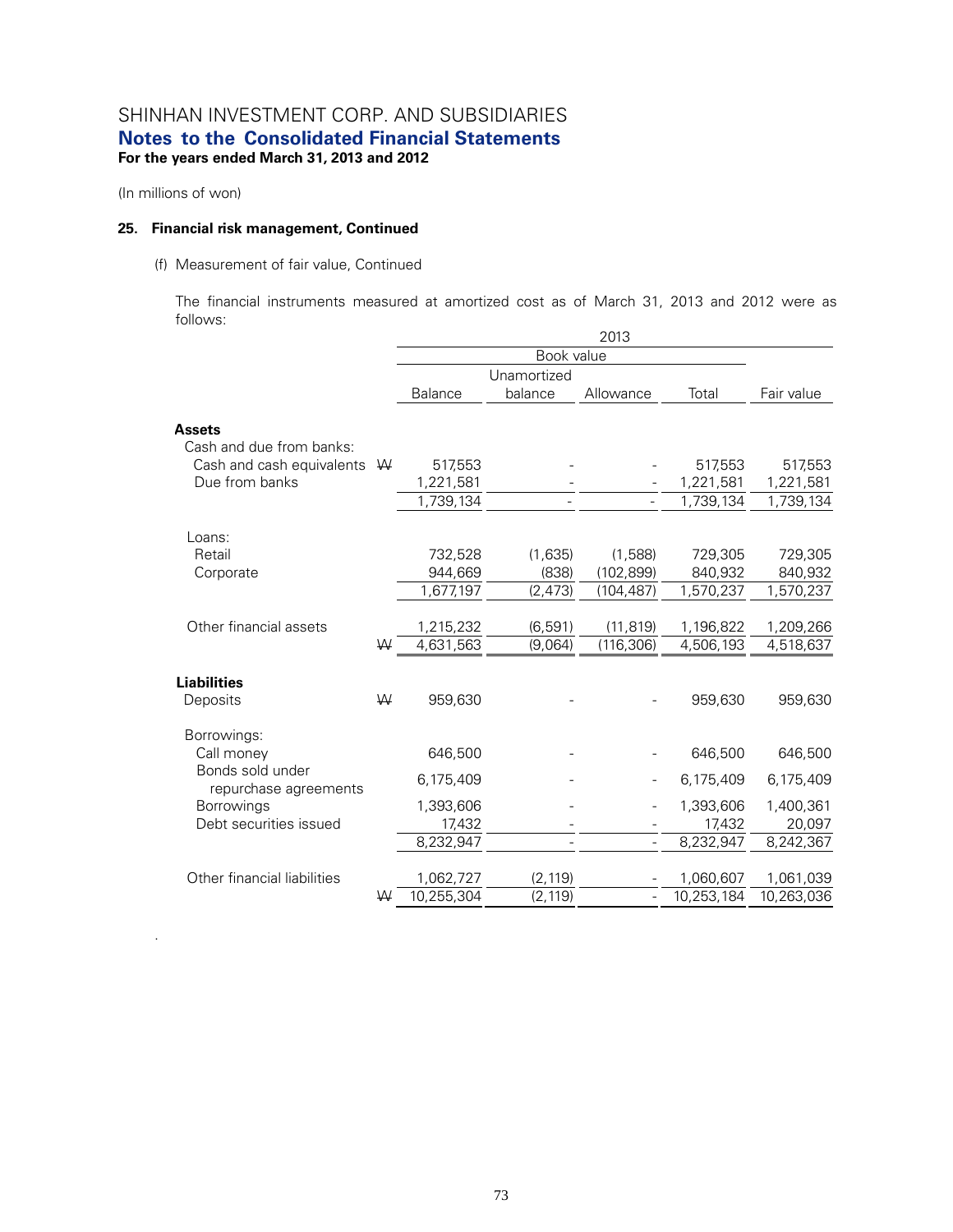(In millions of won)

#### **25. Financial risk management, Continued**

(f) Measurement of fair value, Continued

|                                           |   | 2012           |             |                          |           |            |  |  |  |
|-------------------------------------------|---|----------------|-------------|--------------------------|-----------|------------|--|--|--|
|                                           |   |                | Book value  |                          |           |            |  |  |  |
|                                           |   |                | Unamortized |                          |           |            |  |  |  |
|                                           |   | <b>Balance</b> | balance     | Allowance                | Total     | Fair value |  |  |  |
| <b>Assets</b><br>Cash and due from banks: |   |                |             |                          |           |            |  |  |  |
| Cash and cash equivalents $W$             |   | 380,948        |             |                          | 380,948   | 380,948    |  |  |  |
| Due from banks                            |   | 1,784,030      |             |                          | 1,784,030 | 1,784,030  |  |  |  |
|                                           |   | 2,164,978      |             |                          | 2,164,978 | 2,164,978  |  |  |  |
| Loans:                                    |   |                |             |                          |           |            |  |  |  |
| Retail                                    |   | 742,403        | (1, 842)    | (19)                     | 740,542   | 740,542    |  |  |  |
| Corporate                                 |   | 452,024        | (694)       | (104, 501)               | 346,829   | 346,829    |  |  |  |
|                                           |   | 1,194,427      | (2,536)     | (104, 520)               | 1,087,371 | 1,087,371  |  |  |  |
| Other financial assets                    |   | 1,213,731      | (6, 791)    | (15, 890)                | 1,191,050 | 1,190,264  |  |  |  |
|                                           | W | 4,573,136      | (9, 327)    | (120, 410)               | 4,443,399 | 4,442,613  |  |  |  |
| <b>Liabilities</b><br>Deposits            | W | 932,194        |             |                          | 932,194   | 932,194    |  |  |  |
| Borrowings:<br>Call money                 |   | 647,100        |             |                          | 647,100   | 647,100    |  |  |  |
| Bonds sold under<br>repurchase agreements |   | 4,389,620      |             |                          | 4,389,620 | 4,389,620  |  |  |  |
| <b>Borrowings</b>                         |   | 433,927        |             |                          | 433,927   | 429,405    |  |  |  |
| Debt securities issued                    |   | 67,432         | (7)         |                          | 67,425    | 68,298     |  |  |  |
|                                           |   | 5,538,079      | (7)         |                          | 5,538,072 | 5,534,423  |  |  |  |
| Other financial liabilities               |   | 1,055,574      | (2, 369)    |                          | 1,053,205 | 1,052,890  |  |  |  |
|                                           | W | 7,525,847      | (2, 376)    | $\overline{\phantom{a}}$ | 7,523,471 | 7,519,507  |  |  |  |

(ii) Financial instruments measured at fair value

The Group classifies and discloses fair value of financial instruments into the following three-level hierarchy:

- Level 1: Financial instruments measured at quoted prices from active markets are classified as fair value level 1.
- Level 2: Financial instruments measured using valuation techniques where all significant inputs are observable market data are classified as level 2.
- Level 3: Financial instruments measured using valuation techniques where one or more significant inputs are not based on observable market data are classified as level 3.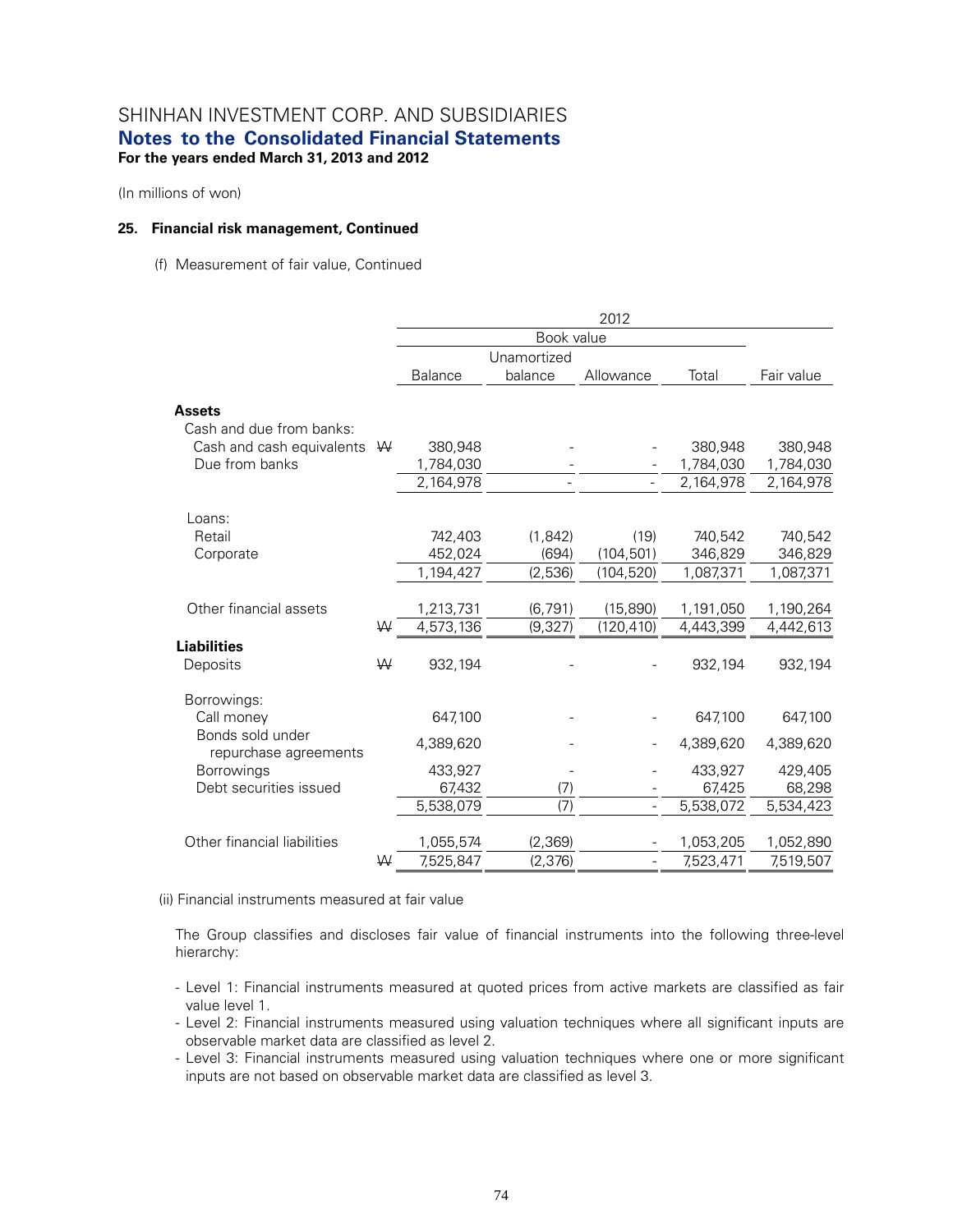(In millions of won)

#### **25. Financial risk management, Continued**

#### (f) Measurement of fair value, Continued

Details of financial instruments measured at the fair value by the level in the fair value hierarchy into which the fair value measurement is categorized as of March 31, 2013 and 2012 were as follows:

|                                                                                                                  |   |                  | 2013                      |           |                               |
|------------------------------------------------------------------------------------------------------------------|---|------------------|---------------------------|-----------|-------------------------------|
|                                                                                                                  |   | Level 1          | Level 2                   | Level 3   | Total                         |
| <b>Assets</b>                                                                                                    |   |                  |                           |           |                               |
| Trading financial assets:                                                                                        |   |                  |                           |           |                               |
| Debt securities                                                                                                  | W | 261,348          | 399,940                   |           | 661,288                       |
| Equity securities                                                                                                |   | 4,613,468        | 3,355,123                 |           | 7,968,591                     |
|                                                                                                                  |   | 4,874,816        | 3,755,063                 |           | 8,629,879                     |
| Derivative assets:                                                                                               |   |                  |                           |           |                               |
| Trading purpose                                                                                                  |   | 25,029           | 77,883                    | 163,723   | 266,635                       |
| Financial assets designated at fair<br>value through profit or loss<br>Reserve for claims of                     |   |                  |                           |           |                               |
| customers' deposit (trust)                                                                                       |   |                  | 1,224,086                 |           | 1,224,086                     |
| Debt securities                                                                                                  |   | 325,638          | 654,854                   |           | 980,492                       |
| Equity securities                                                                                                |   | 51,698           |                           |           | 51,698                        |
| Derivatives-combined securities                                                                                  |   |                  | 1,782                     | 540,586   | 542,368                       |
|                                                                                                                  |   | 377,336          | 1,880,722                 | 540,586   | 2,798,644                     |
| Available-for-sale financial assets:<br>Debt securities<br>Equity securities<br>Collective fund for default loss |   | 238,406<br>2,933 | 925,114<br>3,451<br>9,473 | 159,438   | 1,163,520<br>165,822<br>9,473 |
|                                                                                                                  |   | 241,339          | 938,038                   | 159,438   | 1,338,815                     |
| <b>Liabilities</b>                                                                                               | W | 5,518,520        | 6,651,706                 | 863,747   | 13,033,973                    |
| Trading financial liabilities:<br>Securities sold<br>Derivative liabilities:                                     | W | 246,156          |                           |           | 246,156                       |
| Trading purpose<br>Financial liabilities designated at fair<br>value through profit or loss:                     |   | 26,579           | 206,024                   | 120,536   | 353,139                       |
| Derivatives-combined<br>securities sold                                                                          |   |                  | 23,456                    | 4,675,541 | 4,698,997                     |
| Securities sold                                                                                                  |   | 67,581           | 120                       |           | 67,701                        |
|                                                                                                                  |   | 67,581           | 23,576                    | 4,675,541 | 4,766,698                     |
|                                                                                                                  | W | 340,316          | 229,600                   | 4,796,077 | 5,365,993                     |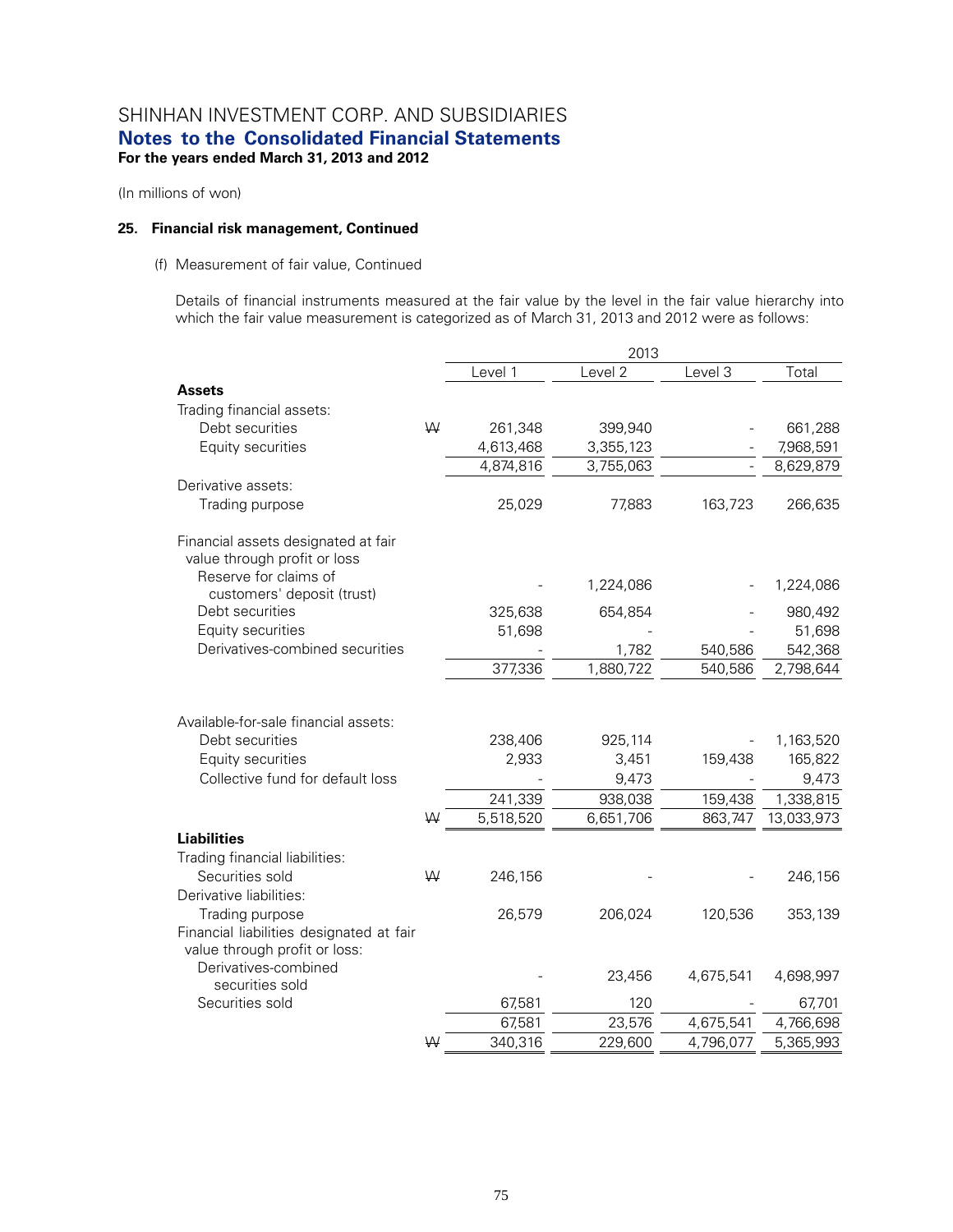(In millions of won)

### **25. Financial risk management, Continued**

(f) Measurement of fair value, Continued

|                                                                           |   |                  | 2012      |                |                      |
|---------------------------------------------------------------------------|---|------------------|-----------|----------------|----------------------|
|                                                                           |   | Level 1          | Level 2   | Level 3        | Total                |
| <b>Assets</b>                                                             |   |                  |           |                |                      |
| Trading assets:                                                           |   |                  |           |                |                      |
| Debt securities                                                           | W | 1,830,781        | 3,337,277 |                | 5,168,058            |
| Equity securities                                                         |   | 56,571           | 270,723   |                | 327,294              |
|                                                                           |   | 1,887,352        | 3,608,000 | $\overline{a}$ | 5,495,352            |
| Derivative assets:                                                        |   |                  |           |                |                      |
| Trading purpose                                                           |   | 7,486            | 26,987    | 61,857         | 96,330               |
| Financial assets designated at fair                                       |   |                  |           |                |                      |
| value through profit or loss:                                             |   |                  |           |                |                      |
| Reserve for claims of                                                     |   |                  | 1,118,828 |                | 1,118,828            |
| customers' deposit (trust)                                                |   |                  |           |                |                      |
| Debt securities                                                           |   | 169,815          | 337,675   |                | 507,490              |
| Equity securities                                                         |   | 32,956           |           |                | 32,956               |
| Derivatives-combined securities                                           |   |                  | 25,196    | 316,423        | 341,619              |
|                                                                           |   | 202,771          | 1,481,699 | 316,423        | 2,000,893            |
| Available-for-sale financial assets:                                      |   |                  |           |                |                      |
| Debt securities                                                           |   | 231,557<br>2,504 | 1,155,625 |                | 1,387,182<br>181,294 |
| Equity securities<br>Collective fund for default loss                     |   |                  | 11,073    | 167,717        |                      |
|                                                                           |   |                  | 8,474     |                | 8,474                |
|                                                                           |   | 234,061          | 1,175,172 | 167,717        | 1,576,950            |
|                                                                           | W | 2,331,670        | 6,291,858 | 545,997        | 9,169,525            |
| <b>Liabilities</b>                                                        |   |                  |           |                |                      |
| Trading financial liabilities:                                            |   |                  |           |                |                      |
| Securities sold                                                           | W | 288,301          |           |                | 288,301              |
| Derivative liabilities:                                                   |   |                  |           |                |                      |
| Trading purpose                                                           |   | 7,929            | 24,920    | 166,596        | 199,445              |
| Financial liabilities designated at fair<br>value through profit or loss: |   |                  |           |                |                      |
| Derivatives-combined                                                      |   |                  |           |                |                      |
| securities sold                                                           |   |                  | 207,885   | 3,708,108      | 3,915,993            |
|                                                                           | W | 296,230          | 232,805   | 3,874,704      | 4,403,739            |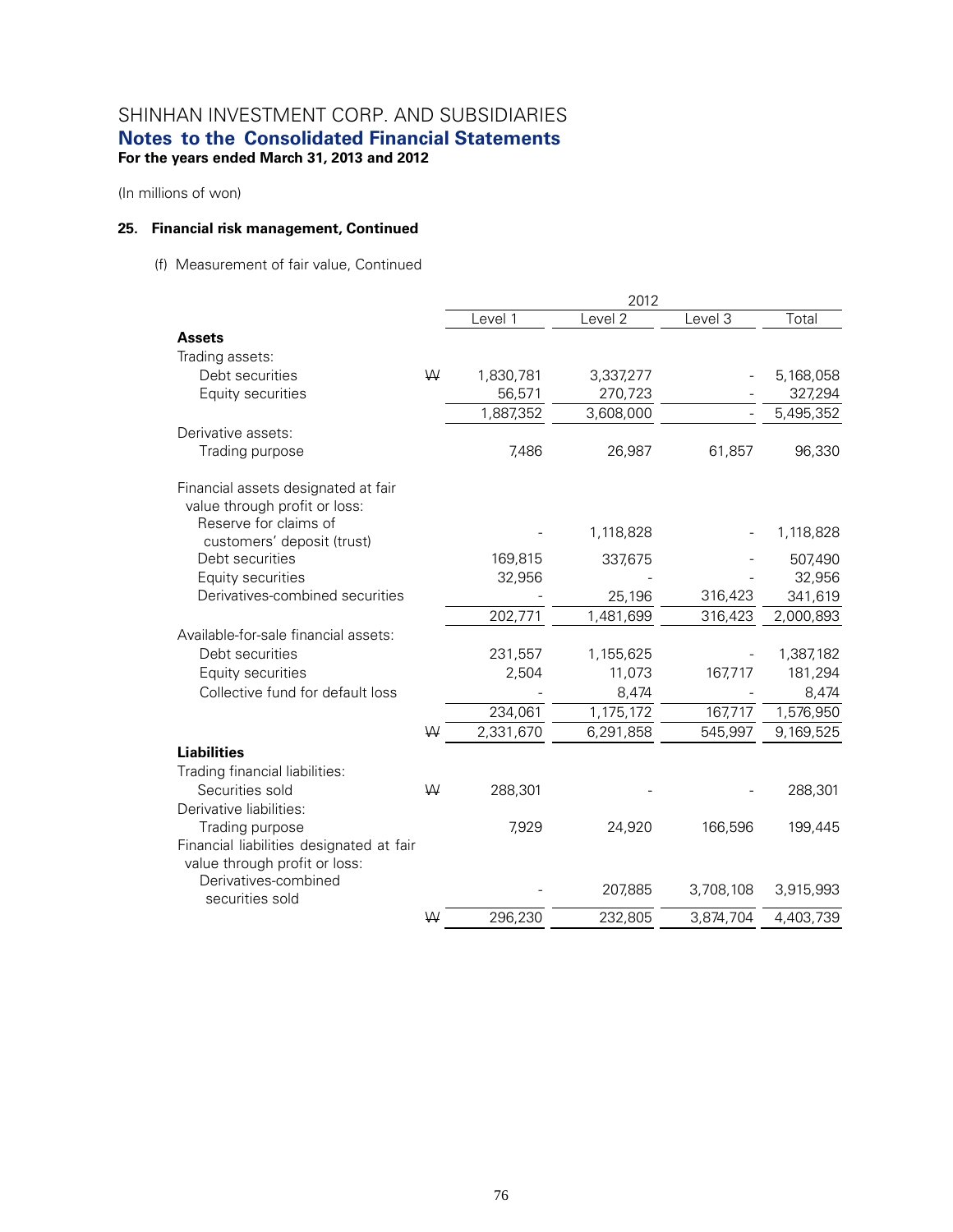(In millions of won)

#### **25. Financial risk management, Continued**

#### (f) Measurement of fair value, Continued

Changes in level 3 of the fair value hierarchy for the years ended March 31, 2013 and 2012 were as follows:

|                                   |   |                  |            | 2013                         |            |             |
|-----------------------------------|---|------------------|------------|------------------------------|------------|-------------|
|                                   |   | Financial assets |            | <b>Financial liabilities</b> |            |             |
|                                   |   | designated at    | Available- | designated at                |            |             |
|                                   |   | fair value       | for-sale   | fair value                   |            |             |
|                                   |   | through profit   | financial  | through profit or            |            |             |
|                                   |   | or loss          | assets     | loss                         | Derivative | Total       |
| Beginning balance<br>Total income | W | 316,423          | 167,717    | (3,708,108)                  | (104, 739) | (3,328,707) |
| Profit or loss                    |   | 18,461           | (552)      | (287,549)                    | 178,909    | (90, 731)   |
| Other<br>comprehensive<br>income  |   |                  | (12, 302)  |                              |            | (12, 302)   |
| Purchases and<br>issuances        |   | 657,125          | 4,508      | (4,542,407)                  | (74, 199)  | (3,954,973) |
| Sales and<br>settlements          |   | (451, 423)       | (1,929)    | 3,862,523                    | 43,216     | 3,452,387   |
| Transferred to<br>Level 3         |   |                  | 1,996      |                              |            | 1,996       |
| Ending balance                    | ₩ | 540,586          | 159,438    | (4,675,541)                  | 43,187     | (3,932,330) |

|                                   |   |                  |            | 2012                         |            |               |
|-----------------------------------|---|------------------|------------|------------------------------|------------|---------------|
|                                   |   | Financial assets |            | <b>Financial liabilities</b> |            |               |
|                                   |   | designated at    | Available- | designated at                |            |               |
|                                   |   | fair value       | for-sale   | fair value                   |            |               |
|                                   |   | through profit   | financial  | through profit or            |            |               |
|                                   |   | or loss          | assets     | loss                         | Derivative | Total         |
| Beginning balance<br>Total income | W | 328,329          | 159,114    | (2,395,052)                  | 54,745     | (1,852,864)   |
| Profit or loss<br>Other           |   | 1.761            | (6, 756)   | 33,157                       | 10,478     | 38,640        |
| comprehensive<br>income           |   |                  | 19,375     |                              |            | 19,375        |
| Purchases and<br>issuances        |   | 146,082          | 4,465      | (1,504,383)                  | 128,532    | (1, 225, 304) |
| Sales and<br>settlements          |   | (159,749)        | (8,481)    | 158,170                      | (298, 494) | (308, 554)    |
| Ending balance                    | ₩ | 316,423          | 167,717    | (3,708,108)                  | (104, 739) | (3,328,707)   |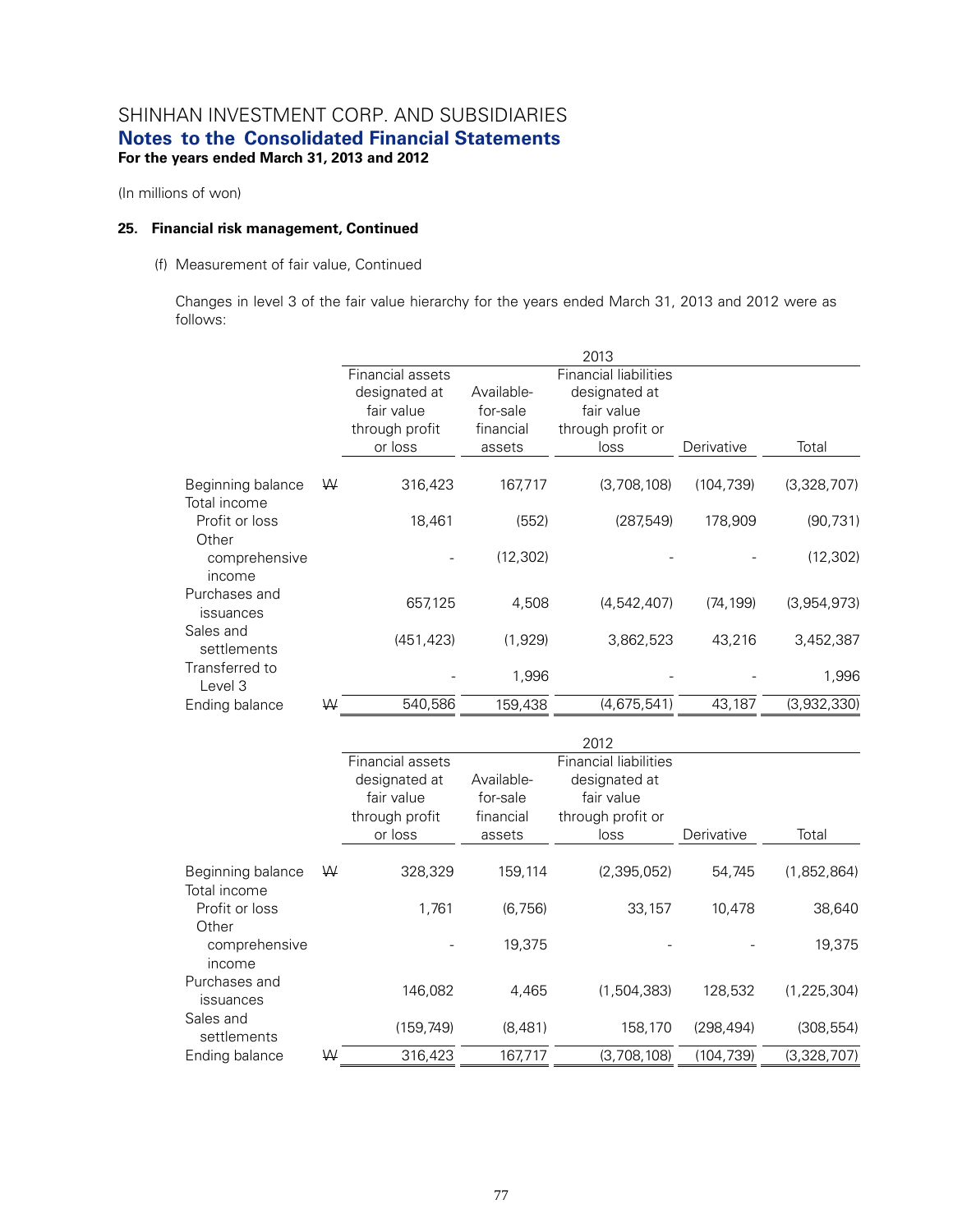(In millions of won)

### **25. Financial risk management, Continued**

- (f) Measurement of fair value, Continued
- (iii) Day 1 profit or loss

In case the fair value of financial instruments measured using valuation techniques where one or more significant inputs are not based on observable market data (i.e., over the counter derivatives) and the transaction price are different, the Group recognizes fair value of financial instruments as the transaction price. The differences between fair value of financial instruments and the transaction price are not recognized in profit or loss as incurred, but deferred on a straight-line basis over the maturity of the financial instruments.

Day 1 profit or loss for the years ended March 31, 2013 and 2012 were as follows:

|                                                           |   | 2013     | 2012     |
|-----------------------------------------------------------|---|----------|----------|
| Beginning balance                                         | W | (3,522)  | (374)    |
| New transactions                                          |   | (12.285) | (5, 265) |
| Amounts recognized in profit or<br>loss during the period |   | 2.156    | 2.117    |
| Ending balance                                            | W | (13,651) | (3,522)  |

### **26. Operating Segments**

#### (a) Segment information

The general descriptions by operating segments were as follows:

| Description     | Area of business                                                                                          |
|-----------------|-----------------------------------------------------------------------------------------------------------|
| Retail group    | Loan, deposits and its related activities for retail, institution and WM<br>(Wealth Management) customers |
| Wholesale group | Large company, small business, overseas operations and work involved                                      |
| IB group        | Loan, deposits and its related activities for IB customers                                                |
| Trading group   | Investing to derivative, securities and work involved                                                     |
| Other           | Management supporting, risk management and many other supporting<br>work (including adjustment)           |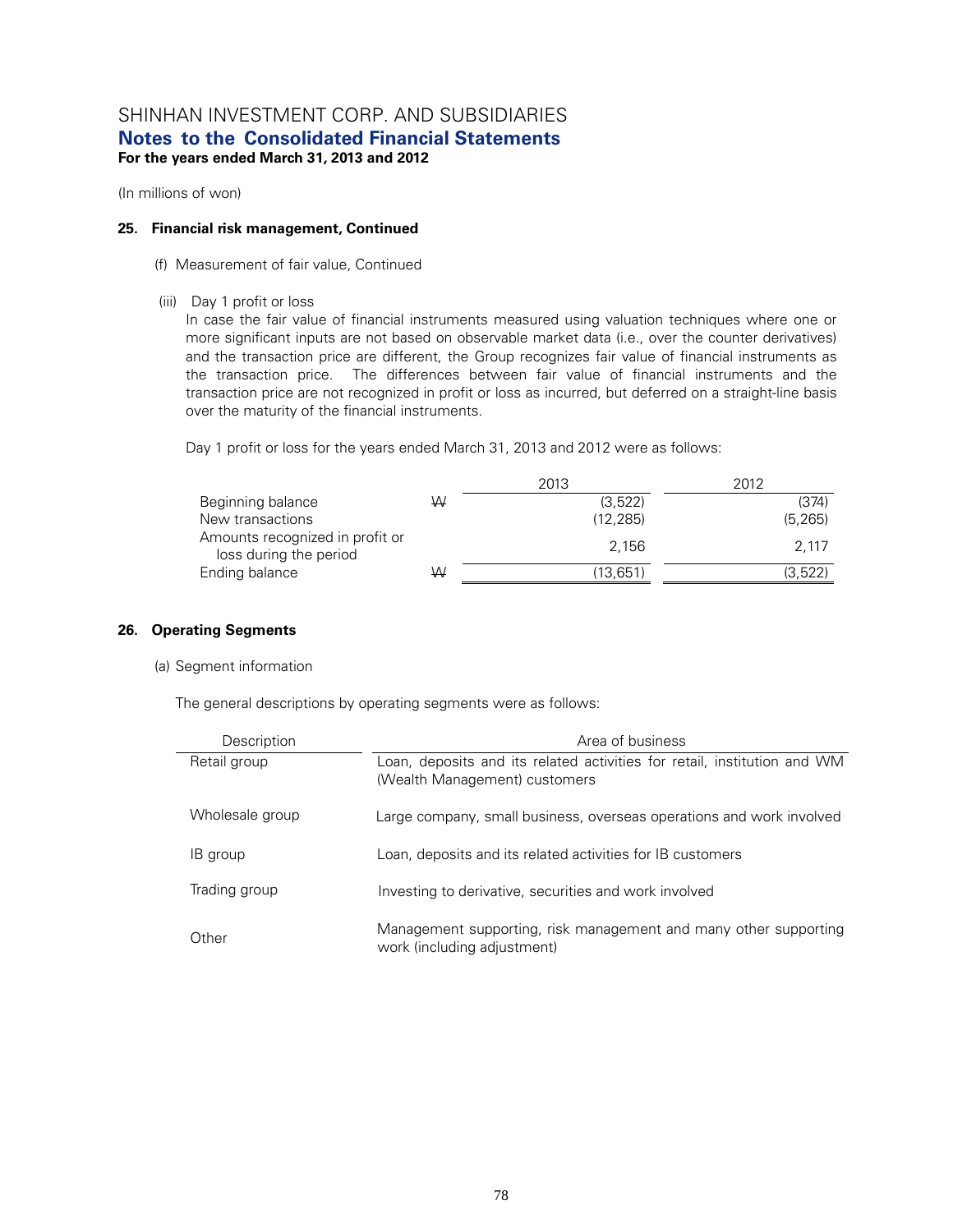(In millions of won)

#### **26. Operating Segments, Continued**

(b) The following table provides information of operating income and net income for each operating segment for the years ended March 31, 2013 and 2012.

|                                                                       |   | 2013               |                 |                  |                    |                   |                      |
|-----------------------------------------------------------------------|---|--------------------|-----------------|------------------|--------------------|-------------------|----------------------|
|                                                                       |   | Retail             | Wholesale       | IB               | Trading            | Other             | Total                |
| <b>Operating revenue</b><br>Commission income                         | W | 304,643<br>217,547 | 24,181<br>1,594 | 47,025<br>30,573 | 1,525,369<br>6,798 | 213,570<br>10,270 | 2,114,788<br>266,782 |
| Gain on financial instruments at<br>fair value through profit or loss |   | 24,158             | 22,456          | 2,073            | 1,163,168          | 93,388            | 1,305,243            |
| Gain on available-for-sale<br>financial assets                        |   | 5                  |                 | 718              | 21,093             | 22,210            | 44,026               |
| Interest income                                                       |   | 62,405             |                 | 11,721           | 321,242            | 79,912            | 475,280              |
| Gain on valuation or sale of<br>loans                                 |   |                    |                 | 1,334            |                    | 1,204             | 2,538                |
| Gain on foreign transactions                                          |   | 116                |                 | 197              | 11,453             | 4,197             | 15,963               |
| Others                                                                |   | 412                | 131             | 409              | 1,615              | 2,389             | 4,956                |
| <b>Operating expense</b>                                              |   | 221,789            | 36,071          | 27,676           | 1,461,869          | 272,167           | 2,019,572            |
| Commission expense                                                    |   | 15,674             | 1,650           | 902              | 7,050              | 25,654            | 50,930               |
| Loss on financial instruments at<br>fair value through profit or loss |   | 23,785             | 20,998          | 5,492            | 1,251,440          | 55,206            | 1,356,921            |
| Loss on available-for-sale<br>financial assets                        |   |                    |                 | 1,790            | 6,205              | 2,666             | 10,661               |
| Interest expense                                                      |   | 10,647             | 107             | $\overline{7}$   | 158,847            | 47,145            | 216,753              |
| Loss on valuation or sale of<br>loans                                 |   |                    |                 | 4,659            |                    | 305               | 4,964                |
| Loss on foreign transactions                                          |   | 1,858              |                 | 114              | 12,568             | 1,615             | 16,155               |
| General and administrative<br>expenses                                |   | 169,704            | 13,227          | 12,422           | 21,683             | 131,379           | 348,415              |
| Others                                                                |   | 121                | 89              | 2,290            | 4,076              | 8,197             | 14,773               |
| <b>Operating income (loss)</b>                                        |   | 82,854             | (11, 890)       | 19,349           | 63,500             | (58, 597)         | 95,216               |
| Non-operating income<br>(expenses), net                               |   |                    |                 |                  |                    | 12,383            | 12,383               |
| <b>Profit (loss) before</b><br>income taxes                           |   | 82,854             | (11, 890)       | 19,349           | 63,500             | (46, 214)         | 107,599              |
| Adjustment(*)                                                         |   | (91, 142)          | 20,551          | (4,093)          | (12, 657)          | 87,341            |                      |
| Income tax expense (benefit)                                          |   | (2,006)            | 2,096           | 2,972            | 12,304             | 4,961             | 20,327               |
| Profit (loss)                                                         | W |                    |                 |                  |                    |                   |                      |
| for the period                                                        |   | (6, 282)           | 6,565           | 12,284           | 38,539             | 36,166            | 87,272               |

(\*) Represents intersegment allocation of costs.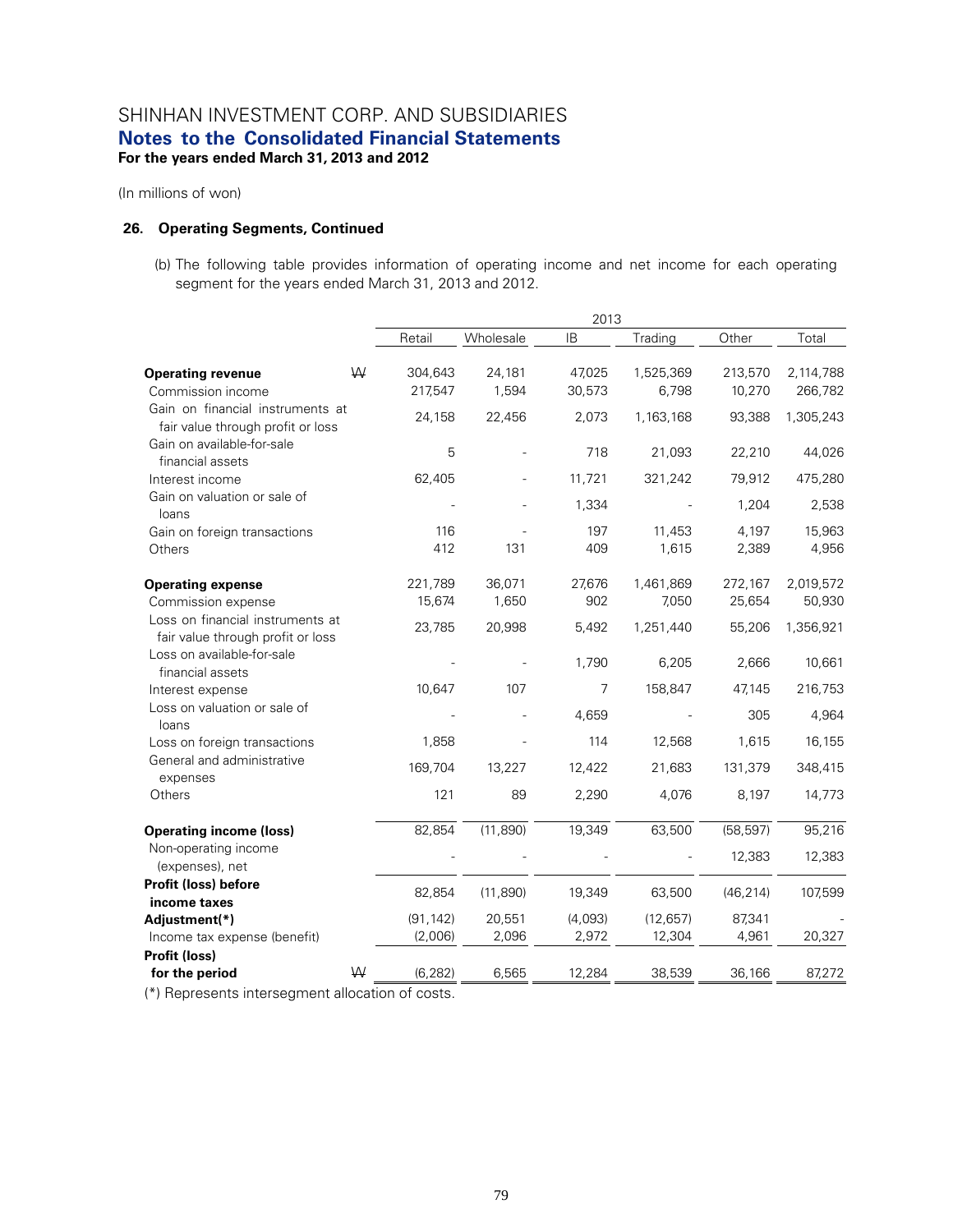(In millions of won)

### **26. Operating Segments, Continued**

|                                                                       |   | 2012               |             |                  |                    |                   |                      |
|-----------------------------------------------------------------------|---|--------------------|-------------|------------------|--------------------|-------------------|----------------------|
|                                                                       |   | Retail             | Wholesale   | <b>IB</b>        | Trading            | Other             | Total                |
| <b>Operating revenue</b><br>Commission income                         | W | 381,864<br>310,109 | 4,784<br>77 | 43,873<br>31,493 | 1,033,435<br>2,405 | 161,555<br>23,327 | 1,625,511<br>367,411 |
| Gain on financial instruments at<br>fair value through profit or loss |   | 3,616              | 4,704       | 1,515            | 769,623            | 54,416            | 833,874              |
| Gain on available-for-sale<br>financial assets                        |   |                    |             | 671              | 3,411              | 1,432             | 5,514                |
| Interest income                                                       |   | 67,174             | 3           | 9,225            | 241,278            | 76,922            | 394,602              |
| Gain on valuation or sale of<br>loans                                 |   |                    |             | 105              |                    |                   | 105                  |
| Gain on<br>foreign transactions                                       |   | 604                |             | 331              | 13,649             | 1,339             | 15,923               |
| Others                                                                |   | 361                |             | 533              | 3,069              | 4,119             | 8,082                |
| <b>Operating expense</b>                                              |   | 204,358            | 18,744      | 25,618           | 1,036,654          | 221,398           | 1,506,772            |
| Commission expense                                                    |   | 20,672             | 1,302       | 4,486            | 5,195              | 23,594            | 55,249               |
| Loss on financial instruments at<br>fair value through profit or loss |   | 3,557              | 4,536       | 2,133            | 873,101            | 27,621            | 910,948              |
| Loss on available-for-sale<br>financial assets                        |   |                    |             | 30               | 17,678             | 1,142             | 18,850               |
| Interest expense                                                      |   | 8,558              |             | (5, 191)         | 115,163            | 35,111            | 153,641              |
| Loss on valuation or sale of<br>loans                                 |   |                    |             | 2,560            |                    | 88                | 2,648                |
| Loss on foreign transactions                                          |   | 1,476              | 2           | 48               | 10,830             | 2,679             | 15,035               |
| General and administrative<br>expenses                                |   | 169,990            | 12,904      | 15,382           | 14,644             | 134,574           | 347,494              |
| Others                                                                |   | 105                |             | 6,170            | 43                 | (3, 411)          | 2,907                |
| <b>Operating income (loss)</b>                                        |   | 177,506            | (13,960)    | 18,255           | (3, 219)           | (59, 843)         | 118,739              |
| Non-operating income<br>(expenses)                                    |   | 1,119              | (1)         | (2,906)          |                    | 16,489            | 14,701               |
| Profit (loss) before<br>income taxes                                  |   | 178,625            | (13,961)    | 15,349           | (3, 219)           | (43, 354)         | 133,440              |
| Adjustment(*)                                                         |   | (80, 452)          | 18,046      | (3,697)          | (6, 784)           | 72,887            |                      |
| Income tax expense (benefit)                                          |   | 23,758             | 989         | 2,820            | (2,420)            | 8,535             | 33,682               |
| Profit (loss)                                                         |   |                    |             |                  |                    |                   |                      |
| for the period                                                        | W | 74,415             | 3,096       | 8,832            | (7,583)            | 20,998            | 99,758               |

(\*) Represents intersegment allocation of costs.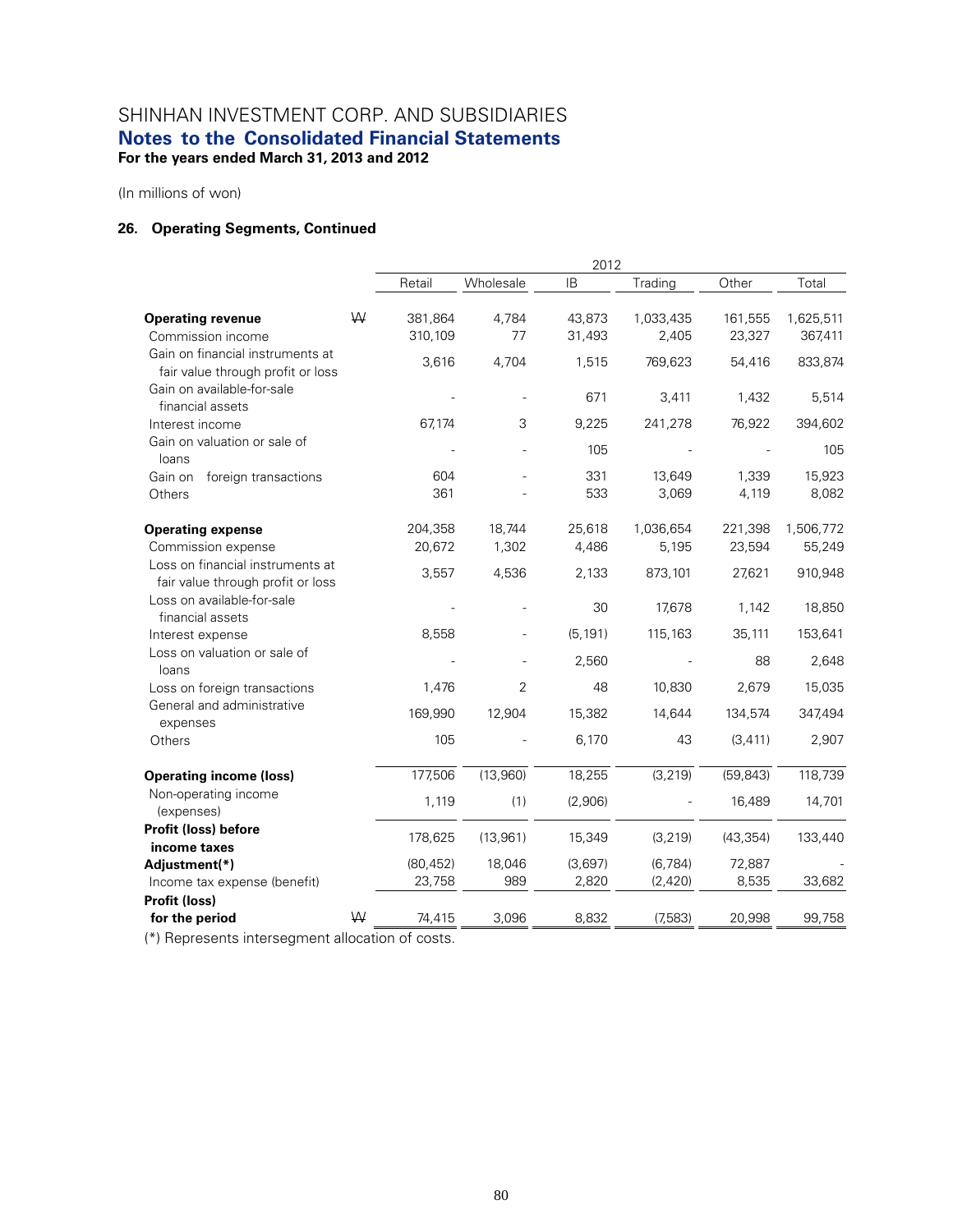(In millions of won)

### **26. Operating Segments, Continued**

(c) The following table provides information of the main assets for each operating segment as of March 31, 2013 and 2012.

|                                                             |   |         |           | 2013      |            |           |            |
|-------------------------------------------------------------|---|---------|-----------|-----------|------------|-----------|------------|
|                                                             |   | Retail  | Wholesale | ΙB        | Trading    | Other     | Total      |
| Cash and due from<br>banks                                  | W | 6,227   | 2.986     | 3.520     | 11.256     | 1.715.145 | 1.739.134  |
| Financial assets at fair<br>value through<br>profit or loss |   | 13.779  | 90.768    | 100.565   | 9.805.080  | 1.684.966 | 11.695.158 |
| Available-for-sale<br>financial assets                      |   | 9,119   |           | 775.594   | 335.431    | 218.671   | 1,338,815  |
| Investments<br>in associates                                |   |         |           | 827       | 31.269     | -         | 32,096     |
| Loans                                                       |   | 736,680 |           | 697,527   | 114,751    | 21,279    | 1,570,237  |
| Total                                                       | W | 765.805 | 93.754    | 1.578.033 | 10.297.787 | 3.640.061 | 16.375.440 |

|                                                             |   |         |           | 2012    |           |           |            |
|-------------------------------------------------------------|---|---------|-----------|---------|-----------|-----------|------------|
|                                                             |   | Retail  | Wholesale | IB      | Trading   | Other     | Total      |
| Cash and due from<br>banks                                  | W | 6,222   | 9.847     | 40      | 138.994   | 2.009.876 | 2,164,979  |
| Financial assets at fair<br>value through<br>profit or loss |   | 606     | 22.610    | 94,171  | 6.062.073 | 1.413.115 | 7,592,575  |
| Available-for-sale<br>financial assets                      |   |         |           | 636.664 | 725.770   | 214.516   | 1.576.950  |
| Investments<br>in associates                                |   |         |           | 7.195   | 13.573    | 11.594    | 32,362     |
| Loans                                                       |   | 759,888 |           | 27,123  | 37,202    | 263,158   | 1,087,371  |
| Total                                                       | W | 766.716 | 32.457    | 765.193 | 6,977,612 | 3.912.259 | 12.454.237 |

(d) Regional financial information

(i) The following table provides information for operating revenues from external customer for the years ended March 31, 2013 and 2012.

|            |           | Revenue   |           | Operating expenses | Operating income (loss) |         |  |
|------------|-----------|-----------|-----------|--------------------|-------------------------|---------|--|
|            | 2013      | 2012      | 2013      | 2012               | 2013                    | 2012    |  |
| Domestic W | 2,113,495 | 1.623.777 | 2.016.621 | 1,502,159          | 96.874                  | 121,618 |  |
| Overseas   | 1.293     | 1.734     | 2.951     | 4.613              | (1,658)                 | (2,879) |  |
| ₩          | 2.114.788 | 1.625.511 | 2,019,572 | 1,506,772          | 95.216                  | 118,739 |  |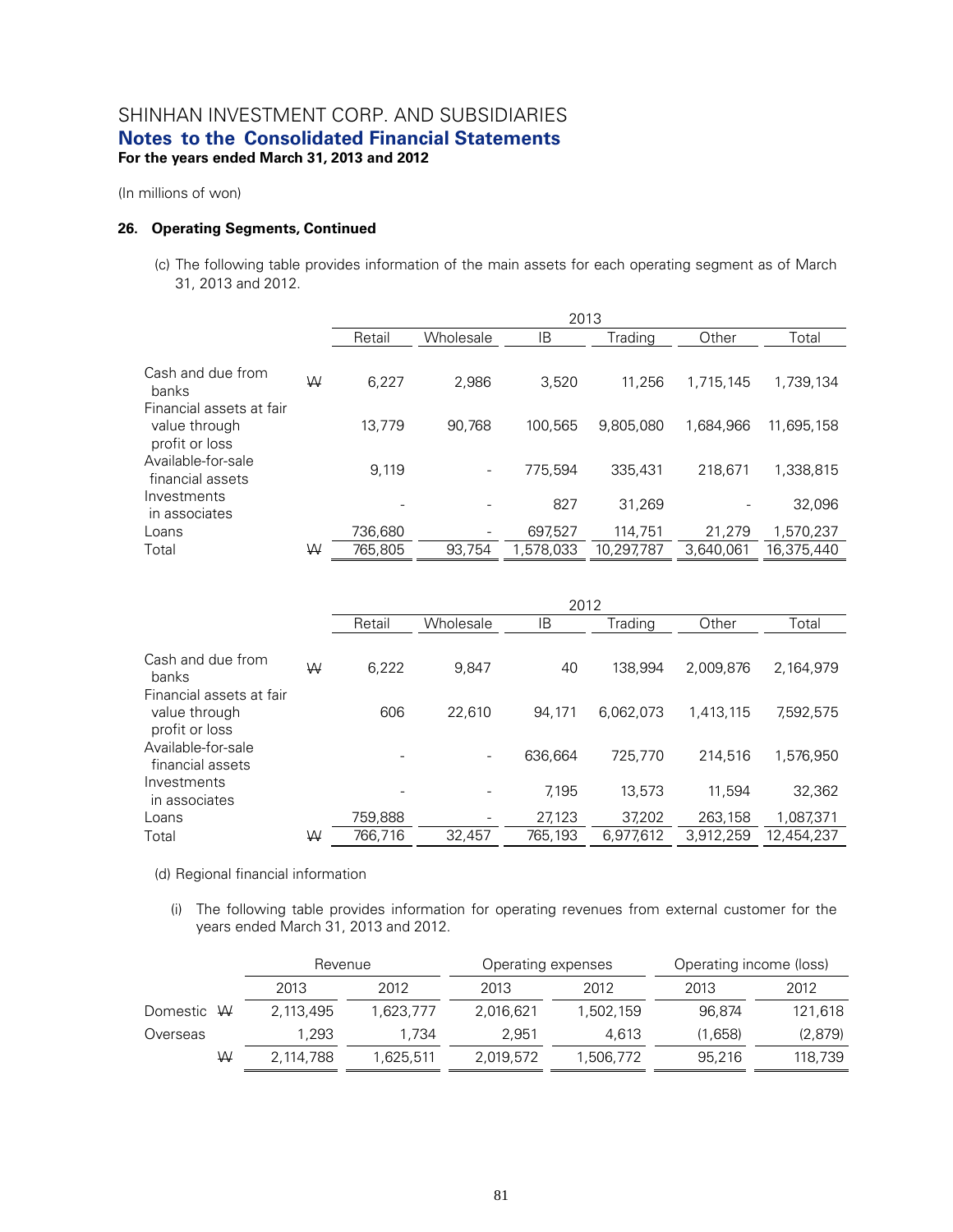(In millions of won)

### **26. Operating Segments, Continued**

(ii) Non-current assets as of March 31, 2013 and 2012 were as follows:

|          |   | 2013    | 2012    |
|----------|---|---------|---------|
| Domestic | W | 313,732 | 373,573 |
| Overseas |   | 66      | 238     |
|          | W | 313,798 | 373,811 |

Non-current assets as of March 31, 2013 and 2012 include property and equipment, intangible assets and investment properties.

### **27. Income tax**

(a) The components of income tax expense of the Group for the years ended March 31, 2013 and 2012 were as follows:

|                                                                          |   | 2013      | 2012    |
|--------------------------------------------------------------------------|---|-----------|---------|
| Current income tax expense                                               | W | 33.367    | 32,353  |
| Income tax refunds                                                       |   | (3.876)   |         |
| Changes in deferred tax arising from temporary differences               |   | (10, 052) | 9.848   |
| Deferred income<br>tax adjustment charged or credited directly to equity |   | 888       | (8.519) |
| Income tax expense                                                       | W | 20.327    | 33,682  |

(b) The income tax expense calculated by applying statutory tax rates to the Group's taxable income differs from the actual tax expense in the consolidated statements of comprehensive income for the years ended March 31, 2013 and 2012 for the following reasons:

|                                     |   | 2013     | 2012    |
|-------------------------------------|---|----------|---------|
| Income before income taxes          | W | 107,599  | 102,174 |
| Tax rates                           |   | 24.20%   | 24.20%  |
| Income taxes at statutory tax rates |   | 26,039   | 32.292  |
| Adjustments:                        |   |          |         |
| Non-taxable income                  |   | (201)    | (289)   |
| Non-deductible expense              |   | 1.619    | 1,358   |
| Consolidated tax return             |   | (3, 257) | (723)   |
| Income tax refunds                  |   | (3,876)  |         |
| Others                              |   | 3        | 1,044   |
| Income tax expense                  | W | 20,327   | 33,682  |
| Effective tax rate $(\%)$           |   | 18.89%   | 25.24%  |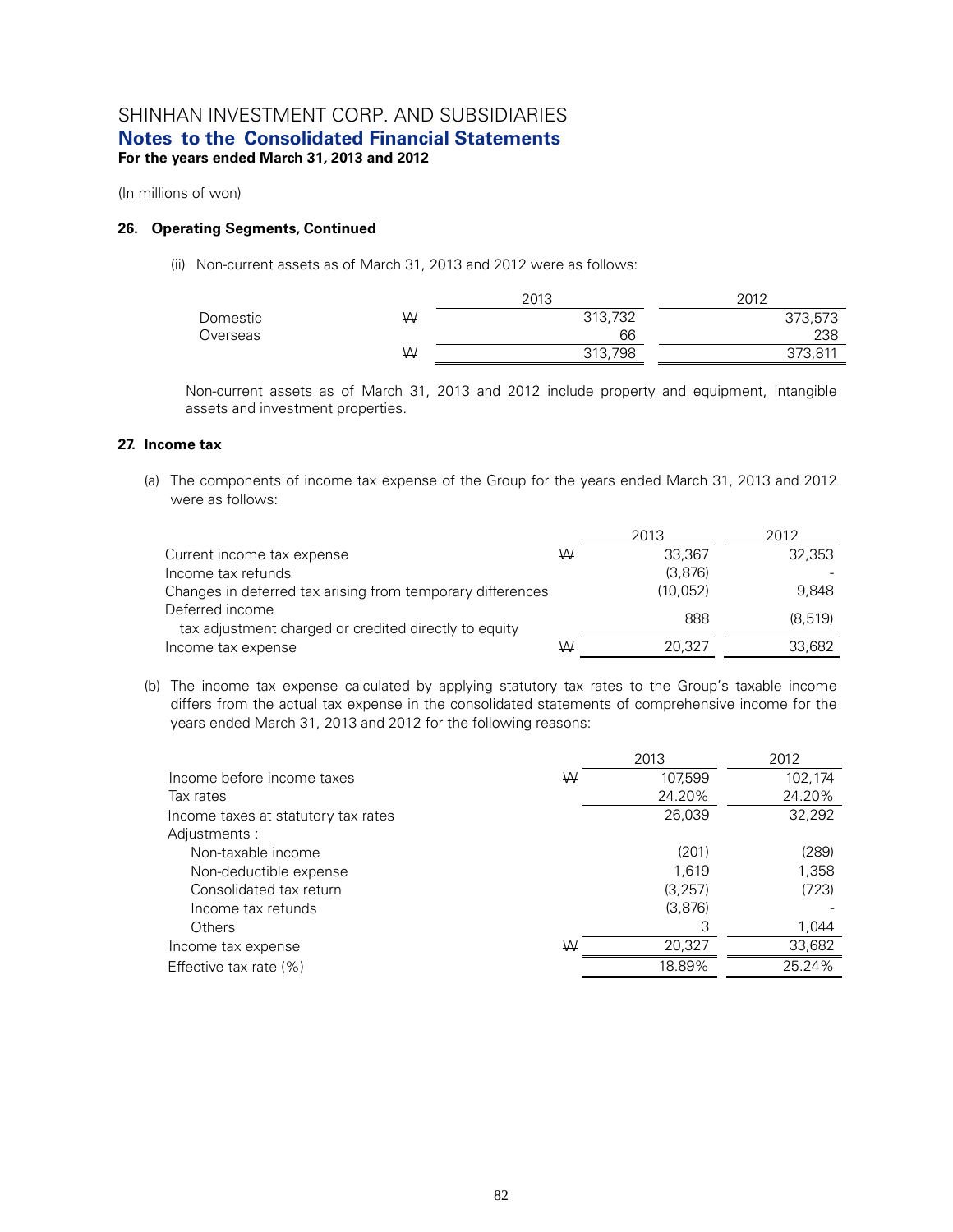(In millions of won)

### **27. Income tax, Continued**

(c) Changes in deferred tax assets (liabilities) for the years ended March 31, 2013 and 2012 were as follows:

|                                                                     |   |           | 2013       |               |           |
|---------------------------------------------------------------------|---|-----------|------------|---------------|-----------|
|                                                                     |   |           |            | Accumulated   |           |
|                                                                     |   |           |            | other         |           |
|                                                                     |   |           |            | comprehensive |           |
|                                                                     |   |           |            | income        |           |
|                                                                     |   | Beginning |            | (capital      | Ending    |
|                                                                     |   | balance   | Net income | adjustments)  | balance   |
| Stocks at fair value                                                |   |           |            |               |           |
| through profit or loss                                              | W | (2)       | (1, 246)   |               | (1, 248)  |
| Bonds at fair value<br>through profit or loss                       |   | (4, 195)  | (7,684)    |               | (11, 879) |
| Derivatives-combined<br>securities                                  |   | (491)     | 839        |               | 348       |
| Derivatives-combined<br>securities sold                             |   | (2,421)   | 13,979     |               | 11,558    |
| Exchange traded derivatives                                         |   | 180       | 987        |               | 1,167     |
| Over the counter derivatives                                        |   | 11,842    | (15, 420)  |               | (3, 578)  |
| Other financial assets at fair<br>value through profit or loss      |   | (316)     | (336)      |               | (652)     |
| Other financial liabilities at fair<br>value through profit or loss |   | 464       | 5          |               | 469       |
| Available-for-sale financial<br>assets                              |   | (4,353)   | 3,776      | 751           | 174       |
| Investments in associates                                           |   | 1,170     | 1,818      | 165           | 3,153     |
| Allowance for credit loss                                           |   | (4, 791)  | 2,517      |               | (2, 274)  |
| Property and equipment and<br>investment properties                 |   | (40, 643) | 6,654      |               | (33,989)  |
| Intangible assets                                                   |   | (2, 200)  | (974)      |               | (3, 174)  |
| Accrued income                                                      |   | (12,071)  | (1, 273)   |               | (13, 344) |
| Account payable and<br>accrued expenses                             |   | 2,974     | 840        | (28)          | 3,786     |
| Provisions                                                          |   | 6,057     | 2,224      |               | 8,281     |
| Borrowings                                                          |   | 2,117     |            |               | 2,117     |
| Day 1 profit or loss                                                |   | 852       | 3,122      |               | 3,974     |
| Amortization of up-front fee                                        |   | 1,169     | 435        |               | 1,604     |
| Net gain(loss) on foreign<br>exchange translations                  |   | (326)     | 5          |               | (321)     |
| Others                                                              |   | 1,009     | (1, 104)   |               | (95)      |
|                                                                     | W | (43, 975) | 9,164      | 888           | (33, 923) |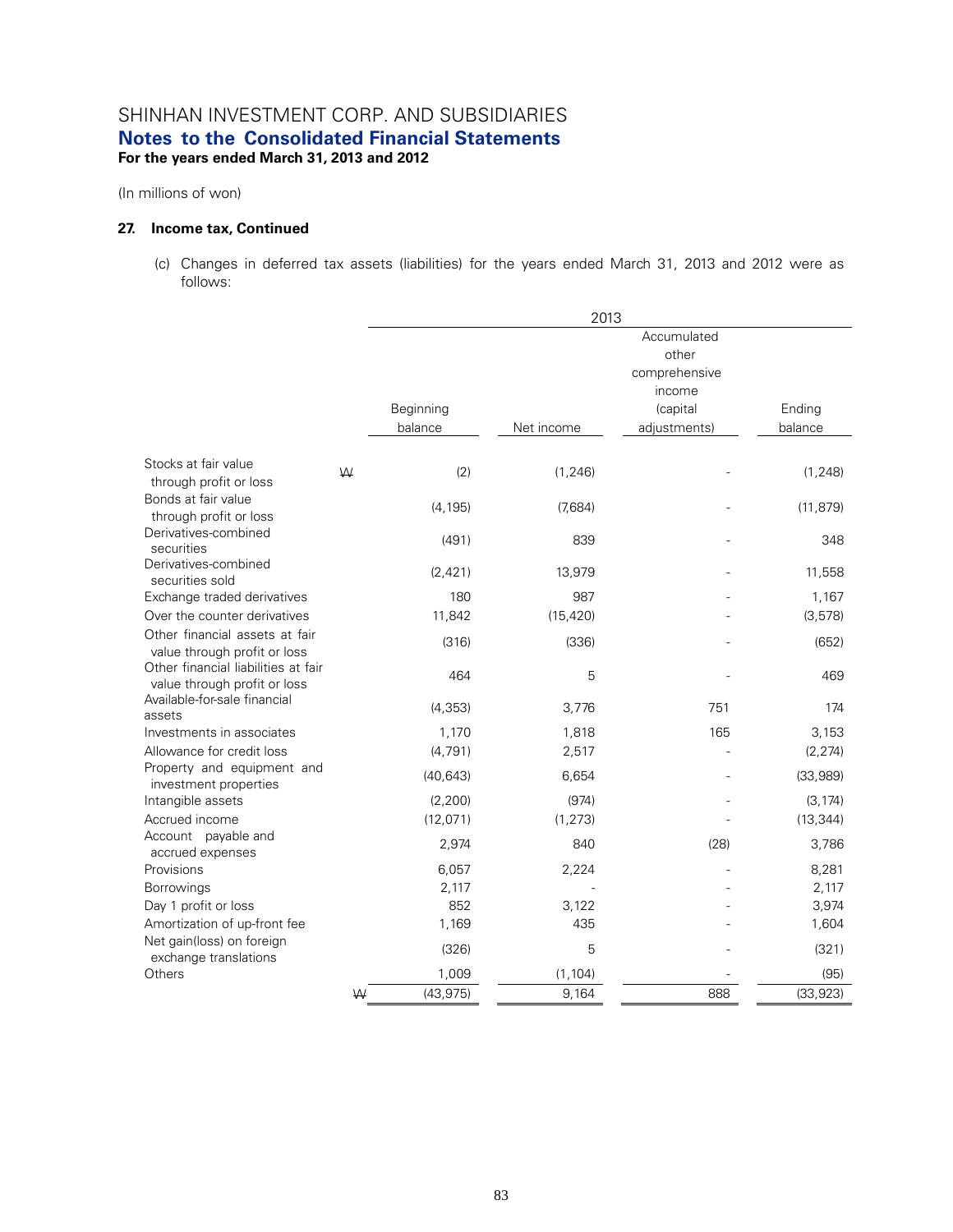(In millions of won)

### **27. Income tax, Continued**

|                                                                                                |   |                      | 2012                |                                       |                     |
|------------------------------------------------------------------------------------------------|---|----------------------|---------------------|---------------------------------------|---------------------|
|                                                                                                |   |                      |                     | Accumulated<br>other<br>comprehensive |                     |
|                                                                                                |   | Beginning<br>balance | Net income          | income<br>(capital<br>adjustments)    | Ending<br>balance   |
| Stocks at fair value<br>through profit or loss                                                 | W | 93                   | (95)                |                                       | (2)                 |
| Bonds at fair value<br>through profit or loss                                                  |   | (1, 286)             | (2,909)             |                                       | (4, 195)            |
| Derivatives-combined<br>securities                                                             |   | (1,868)              | 1,377               |                                       | (491)               |
| Derivatives-combined<br>securities sold                                                        |   | 21,075               | (23, 496)           |                                       | (2, 421)            |
| Exchange traded derivatives                                                                    |   | (3,676)              | 3,856               |                                       | 180                 |
| Over the counter derivatives<br>Other financial assets at fair<br>value through profit or loss |   | (10, 219)<br>(221)   | 22,061<br>(95)      |                                       | 11,842<br>(316)     |
| Other financial liabilities at fair<br>value through profit or loss                            |   | (110)                | 574                 |                                       | 464                 |
| Available-for-sale financial<br>assets                                                         |   | (2,050)              | 6,461               | (8, 764)                              | (4, 353)            |
| Investments in associates<br>Allowance for credit loss                                         |   | 745                  | 148<br>(4, 791)     | 277                                   | 1,170<br>(4, 791)   |
| Property and equipment and<br>investment properties                                            |   | (37, 364)            | (3, 279)            |                                       | (40, 643)           |
| Intangible assets<br>Accrued income                                                            |   | (1,064)<br>(10, 419) | (1, 136)<br>(1,652) |                                       | (2,200)<br>(12,071) |
| Account payable and<br>accrued expenses                                                        |   | 3,623                | (617)               | (32)                                  | 2,974               |
| Provisions                                                                                     |   | 5,517                | 540                 |                                       | 6,057               |
| Borrowings                                                                                     |   | 1,925                | 192                 |                                       | 2,117               |
| Day 1 profit or loss                                                                           |   | 82                   | 770                 |                                       | 852                 |
| Amortization of up-front fee<br>Net gain(loss) on foreign<br>exchange translations             |   | 255<br>89            | 914<br>(415)        |                                       | 1,169<br>(326)      |
| Others                                                                                         |   | 745                  | 264                 |                                       | 1,009               |
|                                                                                                | W | (34, 128)            | (1, 328)            | (8, 519)                              | (43, 975)           |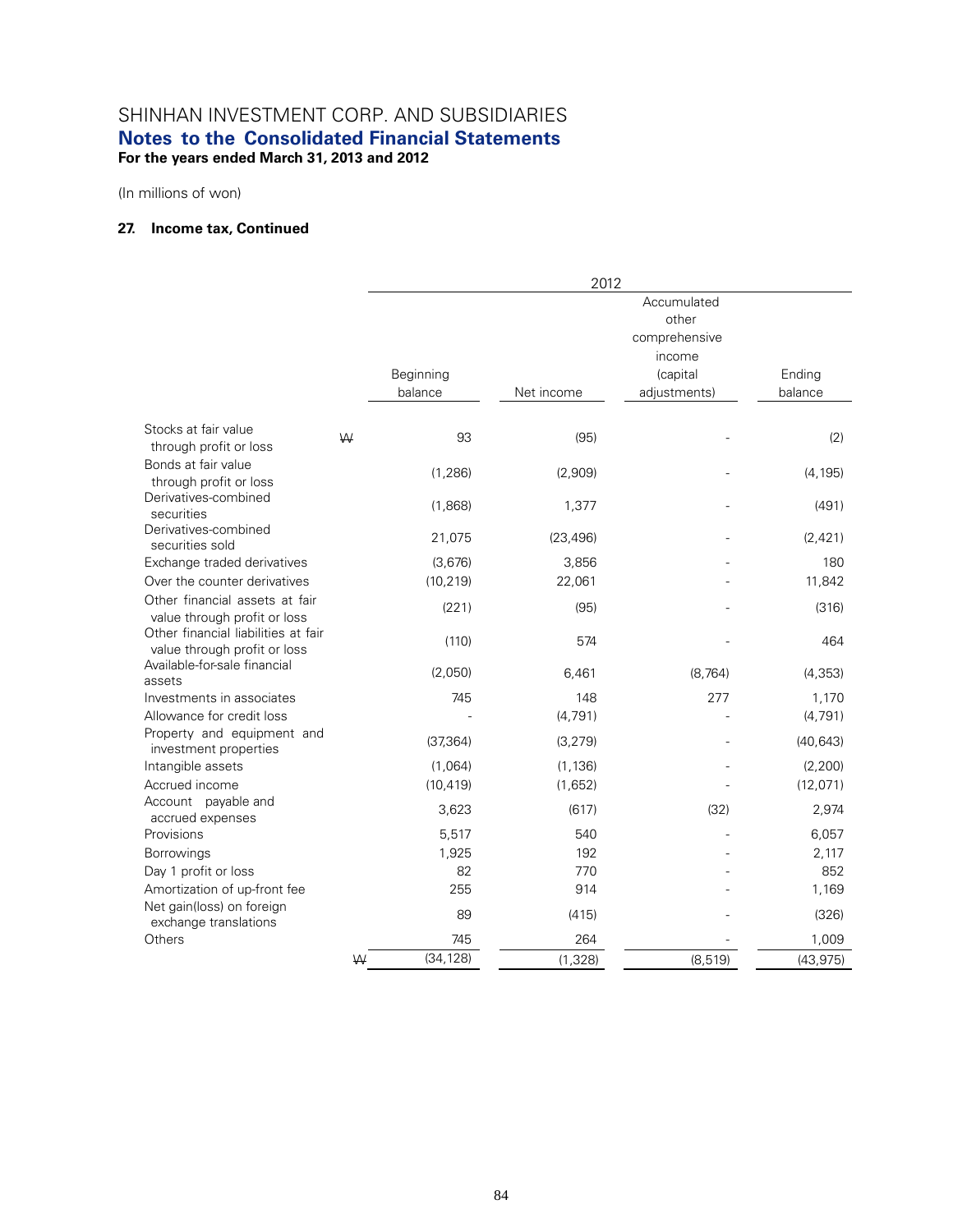(In millions of won)

#### **27. Income tax, Continued**

(d) The deferred tax assets and liabilities that were directly charged or credited to equity for the years ended March 31, 2013 and 2012 were as follows:

|                                            |   |              |              | 2013       |              |              |
|--------------------------------------------|---|--------------|--------------|------------|--------------|--------------|
|                                            |   |              | Deferred tax |            | Deferred tax | Change in    |
|                                            |   | Current year | liability    | Prior year | liability    | deferred tax |
| Gain on valuation<br>of available-for-sale | W | 138.469      | (33, 509)    | 141.572    | (34, 260)    | 751          |
| financial assets                           |   |              |              |            |              |              |
| Foreign currency translation               |   | (189)        | (60)         | 144        | (106)        | 46           |
| differences                                |   |              |              |            |              |              |
| Share of the                               |   |              |              |            |              |              |
| other comprehensive<br>loss of associates  |   | (1,062)      | 257          | (570)      | 138          | 119          |
| Stock option                               |   | 243          | (59)         | 129        | (31)         |              |
| (Capital adjustments)                      |   |              |              |            |              | (28)         |
|                                            | ₩ | 137.461      | (33.372)     | 141,275    | (34, 259)    | 888          |

|                              |   |              |              | 2012       |              |              |
|------------------------------|---|--------------|--------------|------------|--------------|--------------|
|                              |   |              | Deferred tax |            | Deferred tax | Change in    |
|                              |   | Current year | liability    | Prior year | liability    | deferred tax |
| Gain on valuation            |   |              |              |            |              |              |
| of available-for-sale        | W | 141,572      | (34.260)     | 115,892    | (25, 496)    | (8, 764)     |
| financial assets             |   |              |              |            |              |              |
| Foreign currency translation |   | 144          | (106)        | (845)      |              | (106)        |
| differences                  |   |              |              |            |              |              |
| Share of the                 |   |              |              |            |              |              |
| other comprehensive          |   | (570)        | 138          | 1.112      | (245)        | 383          |
| loss of associates           |   |              |              |            |              |              |
| Stock option                 |   |              |              |            |              |              |
| (Capital adjustments)        |   | 129          | (31)         | (3)        |              | (32)         |
|                              | W | 141,275      | (34.259)     | 116,156    | (25.740)     | (8, 519)     |

(e) The deductible temporary differences which were not recognized as deferred tax assets as of March 31, 2013 and 2012 were as follows:

|                             |   | 2013  | 2012  |  |
|-----------------------------|---|-------|-------|--|
| Investments in subsidiaries | W | 3,320 | 2,205 |  |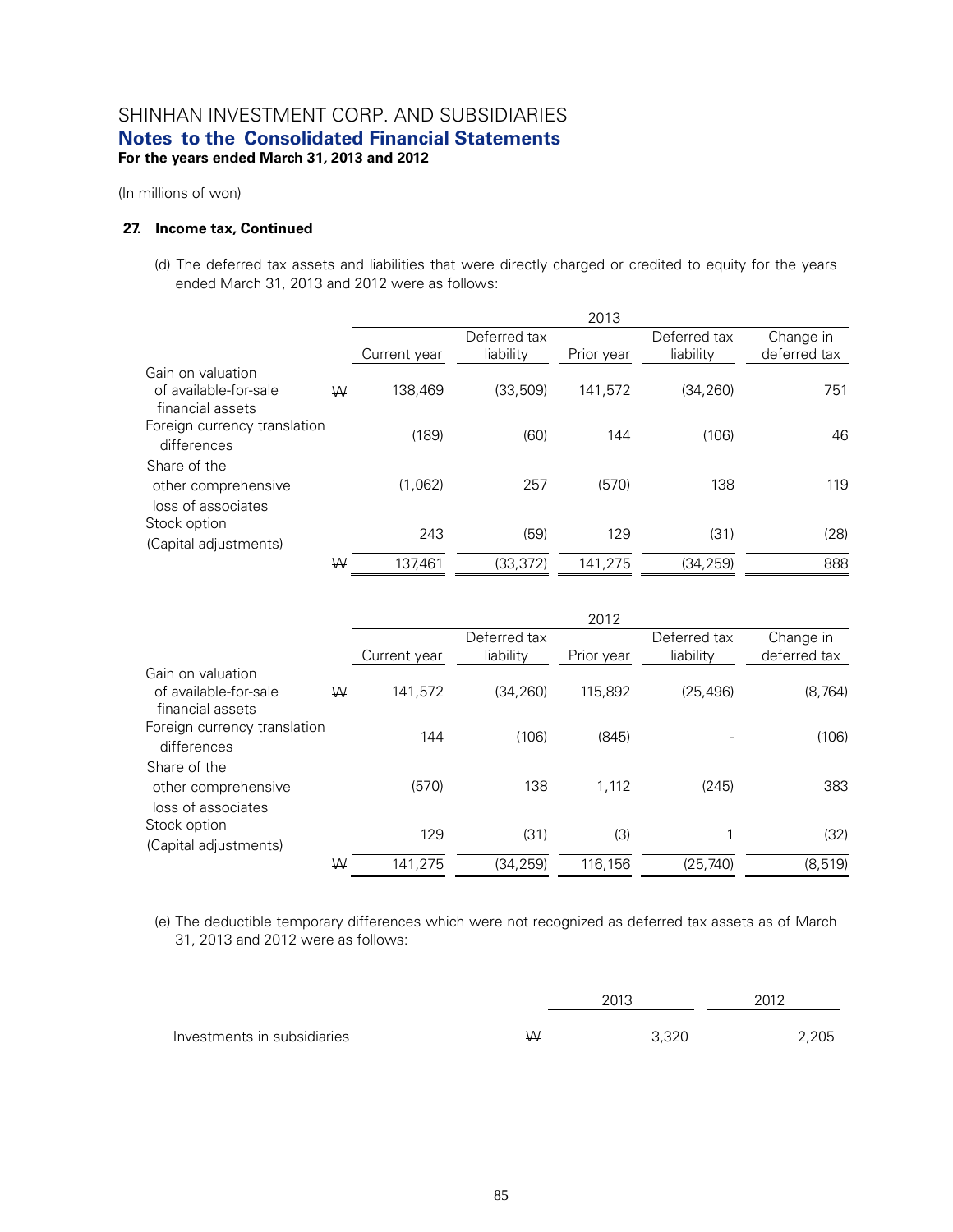(In millions of won)

#### **27. Income tax, Continued**

(f) The taxable temporary differences which were not recognized as deferred tax liabilities as of March 31, 2013 and 2012 were as follows:

|                             |   | 2013 | 2012 |       |
|-----------------------------|---|------|------|-------|
| Investments in subsidiaries | W | -    |      | (687) |

(g) The current tax assets (liabilities) and deferred tax assets (liabilities) presented on a gross basis prior to any offsetting as of March 31, 2013 and 2012 were as follows:

|                          |   | 2013      | 2012      |
|--------------------------|---|-----------|-----------|
| Deferred tax assets      | W | 191.231   | 130.448   |
| Deferred tax liabilities |   | (225.154) | (174.423) |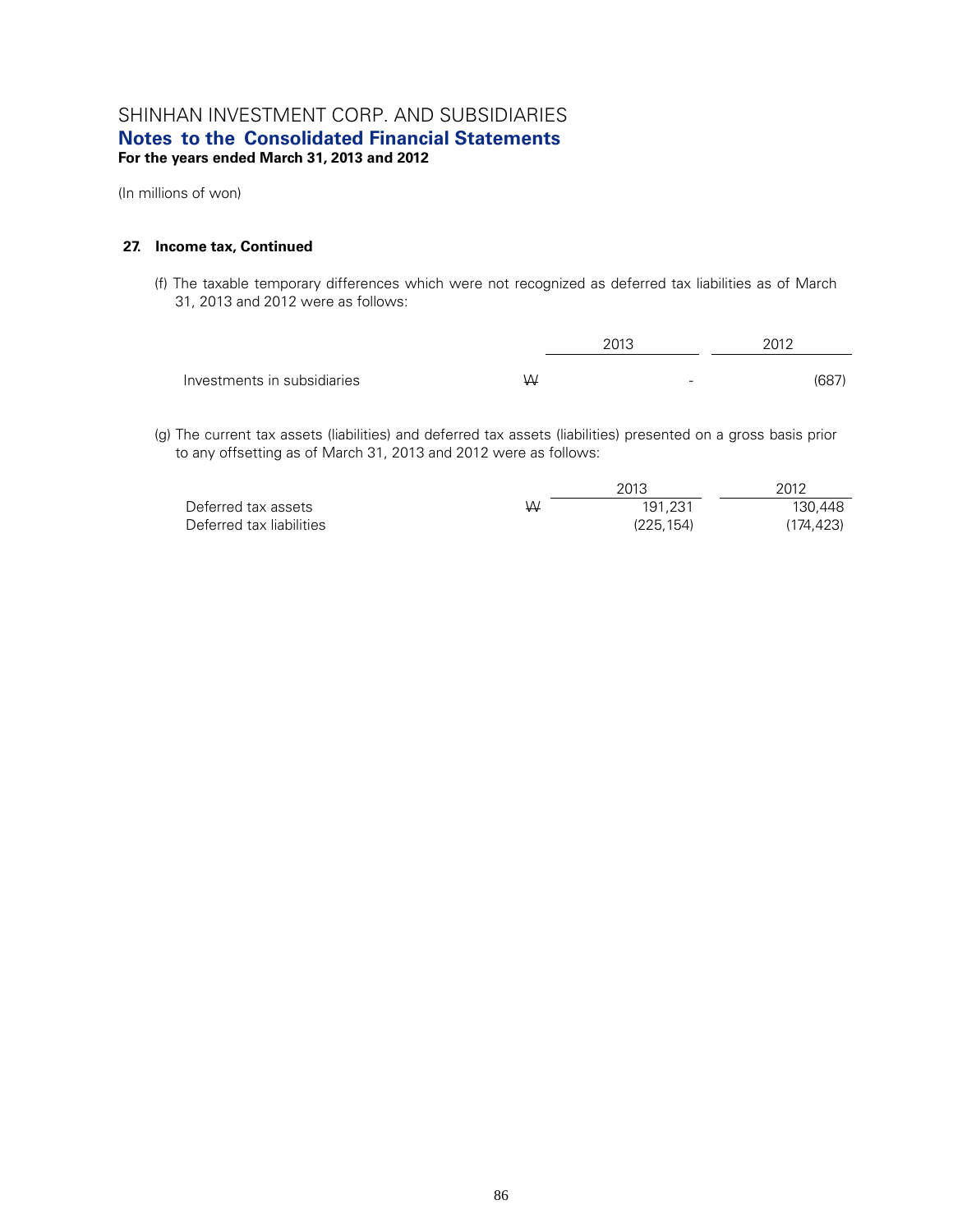(In millions of won)

### **28. Derivatives**

(a) Details of the notional amounts of derivatives as of March 31, 2013 and 2012 were as follows:

|                                  |   | 2013                  | 2012                 |
|----------------------------------|---|-----------------------|----------------------|
| Interest rates                   |   |                       |                      |
| Over the counter:                |   |                       |                      |
| Interest rate swaps              | W | 16, 152, 178          | 8,974,000            |
| Exchange traded:                 |   |                       |                      |
| Interest rate futures            |   | 2,310,793             | 825,079              |
| Foreign exchange                 |   |                       |                      |
| Over the counter:                |   |                       |                      |
| Currency forwards                |   | 349,168               | 355,262              |
| Currency swaps                   |   | 76,989                | 30,000               |
| Currency options                 |   | 47,479                | 34,836               |
|                                  |   | 473,636               | 420,098              |
| Exchange traded:                 |   |                       |                      |
| Currency futures                 |   | 20,657                | 13,242               |
| Equity                           |   |                       |                      |
| Over the counter:                |   |                       |                      |
| Equity swap                      |   | 2,664,025             | 2,571,418            |
| Equity options                   |   | 1,146,653             | 830,497              |
|                                  |   | 3,810,678             | 3,401,915            |
| Exchange traded:                 |   |                       |                      |
| Equity futures<br>Equity options |   | 73,943<br>6,931,071   | 24,264<br>2,697,946  |
|                                  |   | 7,005,014             | 2,722,210            |
|                                  |   |                       |                      |
| Credit                           |   |                       |                      |
| Over the counter:                |   |                       |                      |
| Credit swap                      |   | 165,789               | 89,186               |
| <b>TRS Swap</b>                  |   | 50,278                |                      |
|                                  |   | 216,067               | 89,186               |
| Commodity                        |   |                       |                      |
| Over the counter:                |   |                       |                      |
| Commodity forwards               |   | 357,503               | 25,975               |
| Commodity swaps                  |   | 608,171               | 42,145               |
| Commodity options                |   | 48,094                | 66,721               |
|                                  |   | 1,013,768             | 134,841              |
| Exchange traded:                 |   |                       |                      |
| Commodity futures                | W | 357,503<br>31,360,294 | 26,127<br>16,606,698 |
|                                  |   |                       |                      |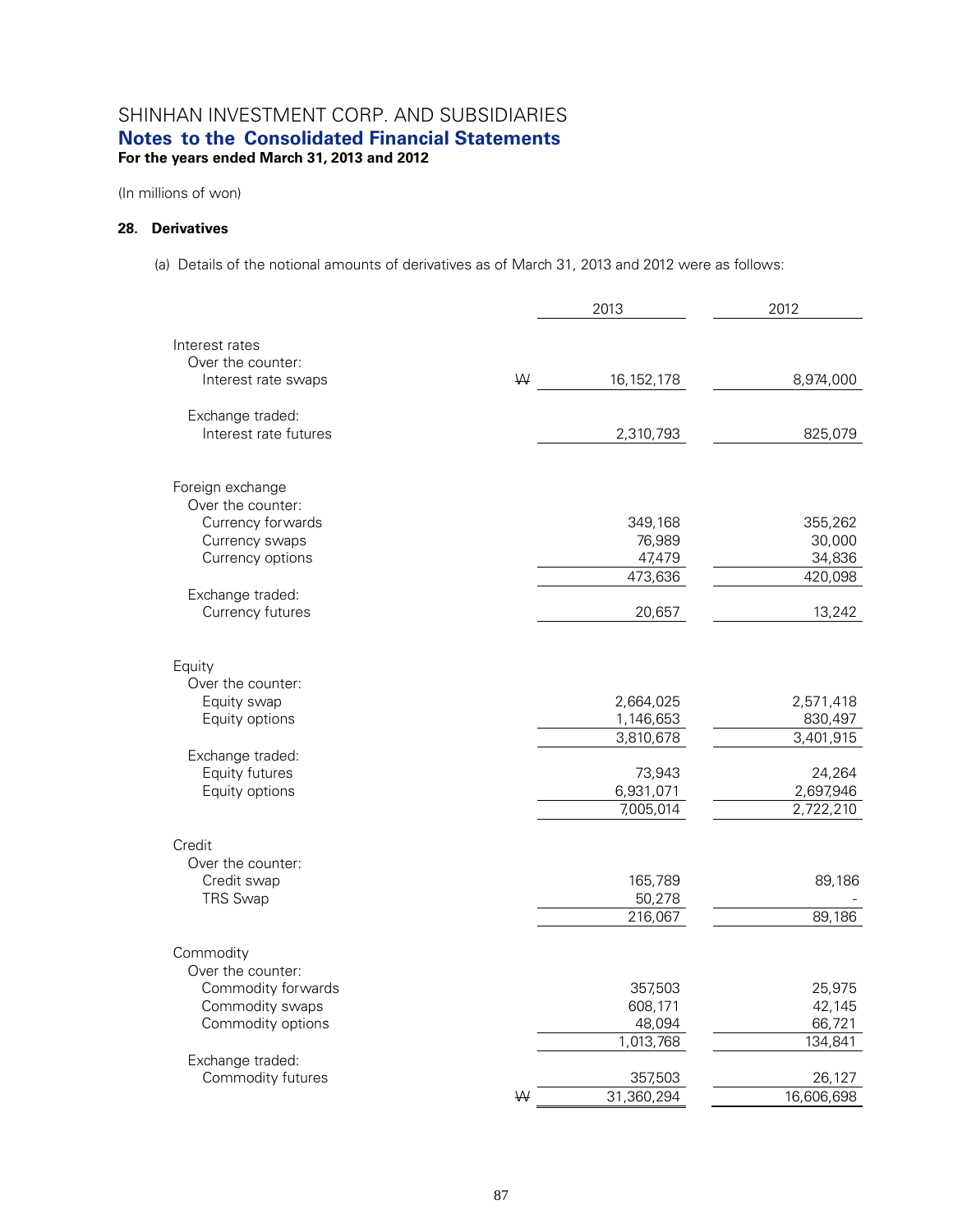(In millions of won)

### **28. Derivatives, Continued**

(b) Details of the gain (loss) on valuation of derivatives for the years ended March 31, 2013 and 2012 were as follows:

|                                       |   | 2013      | 2012                |
|---------------------------------------|---|-----------|---------------------|
| Interest rates                        |   |           |                     |
| Over the counter:                     |   |           |                     |
| Interest rate swaps                   | W | (12, 235) | (2,736)             |
| Exchange traded:                      |   |           |                     |
| Interest rate futures                 |   | (2, 215)  | (1, 362)            |
| Foreign exchange                      |   |           |                     |
| Over the counter:                     |   |           |                     |
| Currency forwards                     |   | 1,449     | (1, 257)            |
| Currency swaps                        |   | (664)     | 416                 |
| Currency options                      |   | (384)     | (712)               |
|                                       |   | 401       | (1, 553)            |
| Exchange traded:                      |   |           |                     |
| Currency futures                      |   | 26        | (3)                 |
| Equity                                |   |           |                     |
| Over the counter:                     |   |           |                     |
| Equity swap                           |   | 86,729    | (43,596)            |
| Equity options                        |   | (5,370)   | 1,578               |
|                                       |   | 81,359    | (42, 018)           |
| Exchange traded:                      |   |           |                     |
| Equity futures                        |   | (365)     | (254)               |
| Equity options                        |   | (561)     | 8,474               |
|                                       |   | (926)     | 8,220               |
| Credit                                |   |           |                     |
| Over the counter:                     |   |           |                     |
| Credit swap                           |   | 808       | (1, 142)            |
| <b>TRS Swap</b>                       |   | (2,743)   |                     |
|                                       |   | (1,935)   | (1, 142)            |
| Commodity                             |   |           |                     |
| Over the counter:                     |   |           |                     |
| Commodity forwards                    |   | 1,723     | (42)                |
| Commodity swaps                       |   | 9,157     | (403)               |
| Commodity options                     |   | (1, 549)  | (4, 255)<br>(4,700) |
|                                       |   | 9,331     |                     |
| Exchange traded:<br>Commodity futures |   | (1, 561)  | 51                  |
|                                       | W | 72,245    | (45, 243)           |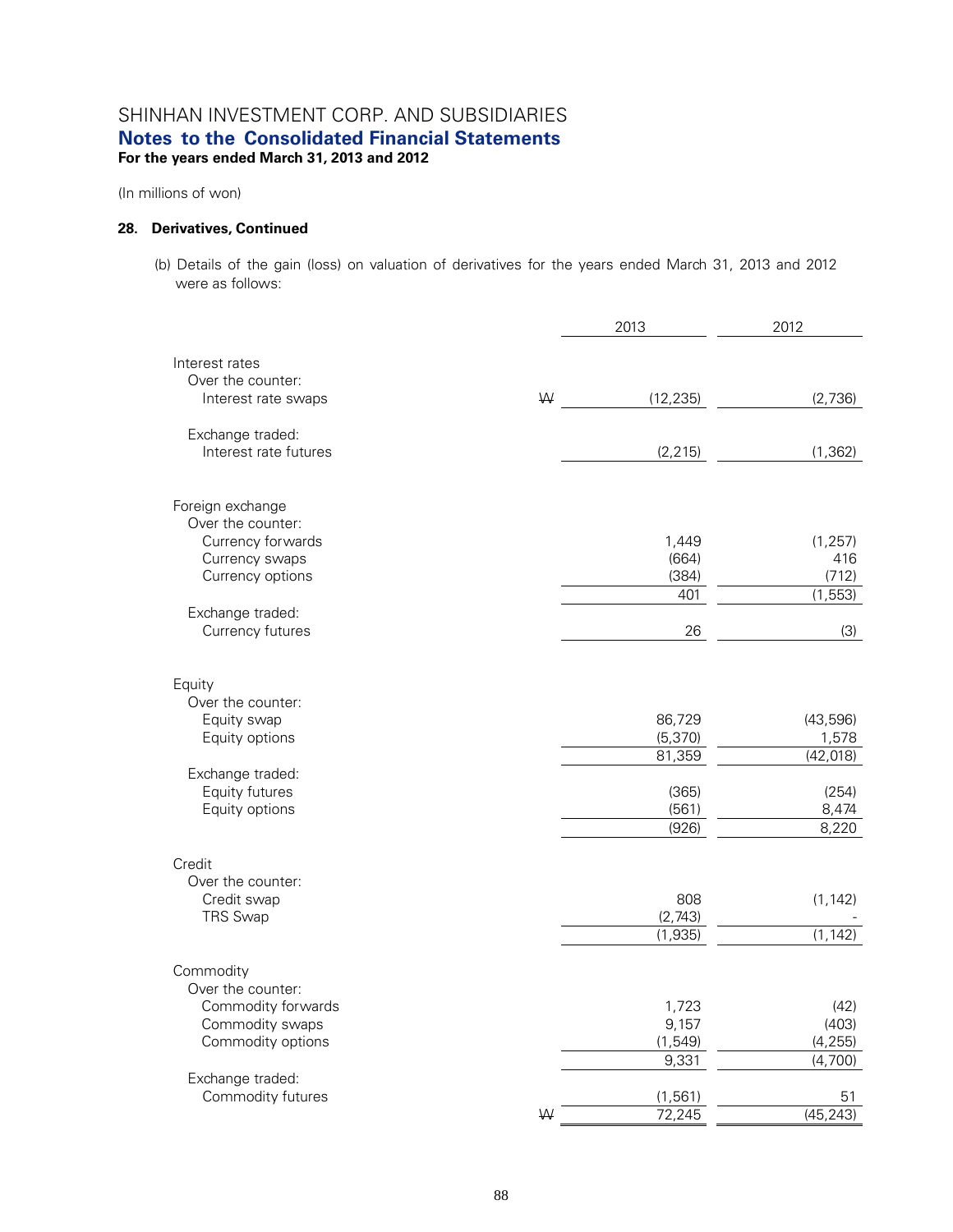(In millions of won)

#### **29. Pledged Assets**

Assets pledged as collateral as of March 31, 2013 and 2012 were as follows:

|                                                                        |   | 2013            |                  |            |                               |           |                          |        |              |
|------------------------------------------------------------------------|---|-----------------|------------------|------------|-------------------------------|-----------|--------------------------|--------|--------------|
|                                                                        |   |                 |                  |            | Pledged for                   |           |                          |        |              |
|                                                                        |   | ELS/DLS<br>sold | <b>Borrowing</b> | Derivative | <b>Securities</b><br>borrowed | <b>RP</b> | Lease                    | Other  | Total        |
| Due from banks                                                         | W | 50.000          | 17.000           |            |                               |           | $\overline{\phantom{a}}$ | 56.098 | 123,098      |
| Trading financial assets                                               |   | 10.027          | -                | 119.227    | 226.236                       | 6.058.774 |                          |        | $-6.414.264$ |
| Financial assets<br>designated at fair value<br>through profit or loss |   | 101.506         |                  | 63.344     | 112.463                       |           |                          | ٠      | 277,313      |
| Available-for-sale<br>financial assets                                 |   | 20.090          | ٠                | 150.917    | 253.795                       | 457.961   |                          | ٠      | 882,763      |
| Property                                                               |   |                 |                  |            |                               | ٠         | 100,134                  |        | 100,134      |
|                                                                        | W | 181,623         | 17.000           | 333,488    | 592.494                       | 6,516,735 | 100.134                  | 56.098 | 7,797,572    |

|                                                                        |   |         | 2012        |            |                          |           |                          |       |              |  |
|------------------------------------------------------------------------|---|---------|-------------|------------|--------------------------|-----------|--------------------------|-------|--------------|--|
|                                                                        |   |         | Pledged for |            |                          |           |                          |       |              |  |
|                                                                        |   | ELS/DLS |             |            | <b>Securities</b>        |           |                          |       |              |  |
|                                                                        |   | sold    | Borrowing   | Derivative | borrowed                 | <b>RP</b> | Lease                    | Other | Total        |  |
| Due from banks                                                         | ₩ | ۰.      | 17.000      | -          |                          |           | $\overline{\phantom{a}}$ | 6,279 | 23,279       |  |
| Trading financial assets                                               |   |         | ۰           | 55,134     | 226.699                  | 3.970.104 |                          |       | $-4,251,937$ |  |
| Financial assets<br>designated at fair value<br>through profit or loss |   | 80,324  | ٠           | 96.891     | $\overline{\phantom{a}}$ | 49.787    |                          | ٠     | 227,002      |  |
| Available-for-sale<br>financial assets                                 |   |         | $\sim$      | 271.847    | 281.674                  | 420.476   |                          | ۰.    | 973,997      |  |
| Property                                                               |   |         |             |            |                          | ۰.        | 100,903                  | ٠     | 100,903      |  |
|                                                                        | W | 80.324  | 17.000      | 423.872    | 508.373                  | 4.440.367 | 100.903                  | 6.279 | 5,577,118    |  |

The carrying amounts of asset pledged that the pledges have the right to repledge regardless of the Group's default as of March 31, 2013 and 2012 were W6,516,735 million and W4,440,367 million, respectively.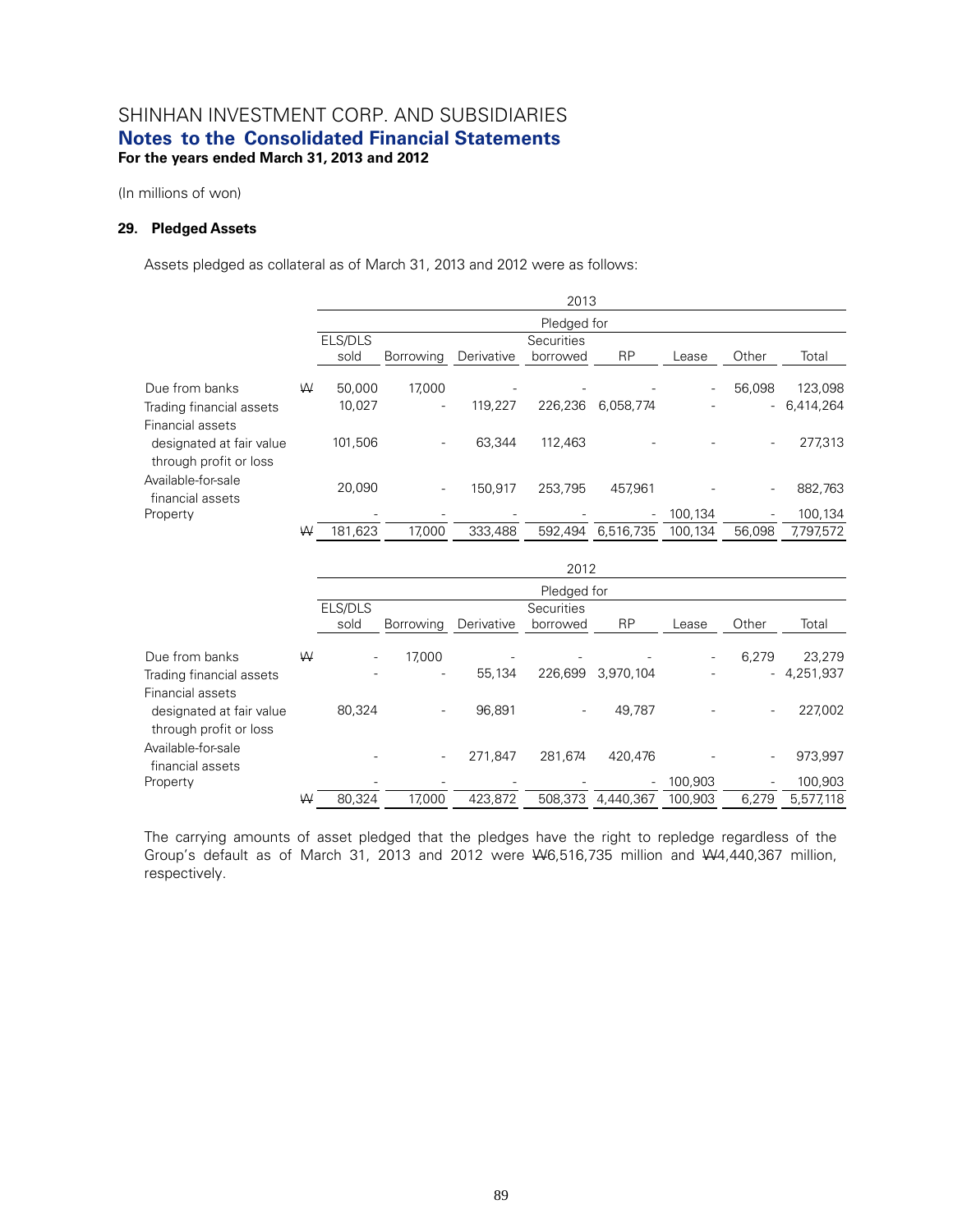# SHINHAN INVESTMENT CORP. AND SUBSIDIARIES

# **Notes to the Consolidated Financial Statements**

# **For the years ended March 31, 2013 and 2012**

(In millions of won, except per share data)

### **30. Share-based payments**

(a) Share-based payments granted.

Details of stock options granted as of March 31, 2013 were as follows

|                                                             | 6th grant         | 7th grant                                         |
|-------------------------------------------------------------|-------------------|---------------------------------------------------|
|                                                             |                   | Cash-settled share-based Cash-settled share-based |
| Type                                                        | payment           | payment                                           |
| Grant date                                                  | 2007. 3.20        | 2008.3.19                                         |
| Exercise price(in won)                                      | W 54,560          | W 49,053                                          |
| Number of shares granted                                    | 166,298           | 79,544                                            |
|                                                             | Within four years | Within four years                                 |
| Vesting period                                              | after three years | after three years                                 |
|                                                             | from grant date   | from grant date                                   |
| Changes in number of shares granted:                        |                   |                                                   |
| Outstanding at April 1, 2012                                | 117,569           | 56,979                                            |
| Exercised and etc.                                          |                   |                                                   |
| Outstanding at March 31, 2013                               | 117,569           | 56,979                                            |
| Exercisable at March 31, 2013                               | 117,569           | 56,979                                            |
| Assumptions used to determine the fair value<br>of options: |                   |                                                   |
| Risk-free interest rate                                     | 2.52%             | 2.52%                                             |
| Expected exercise period                                    | 6 months          | 1 year                                            |
| Expected stock price volatility                             | 19.11%            | 21.31%                                            |
| Expected dividend yield                                     | 1.80%             | 1.80%                                             |
| Weighted average fair value per share (in won)              | W <sub>28</sub>   | W947                                              |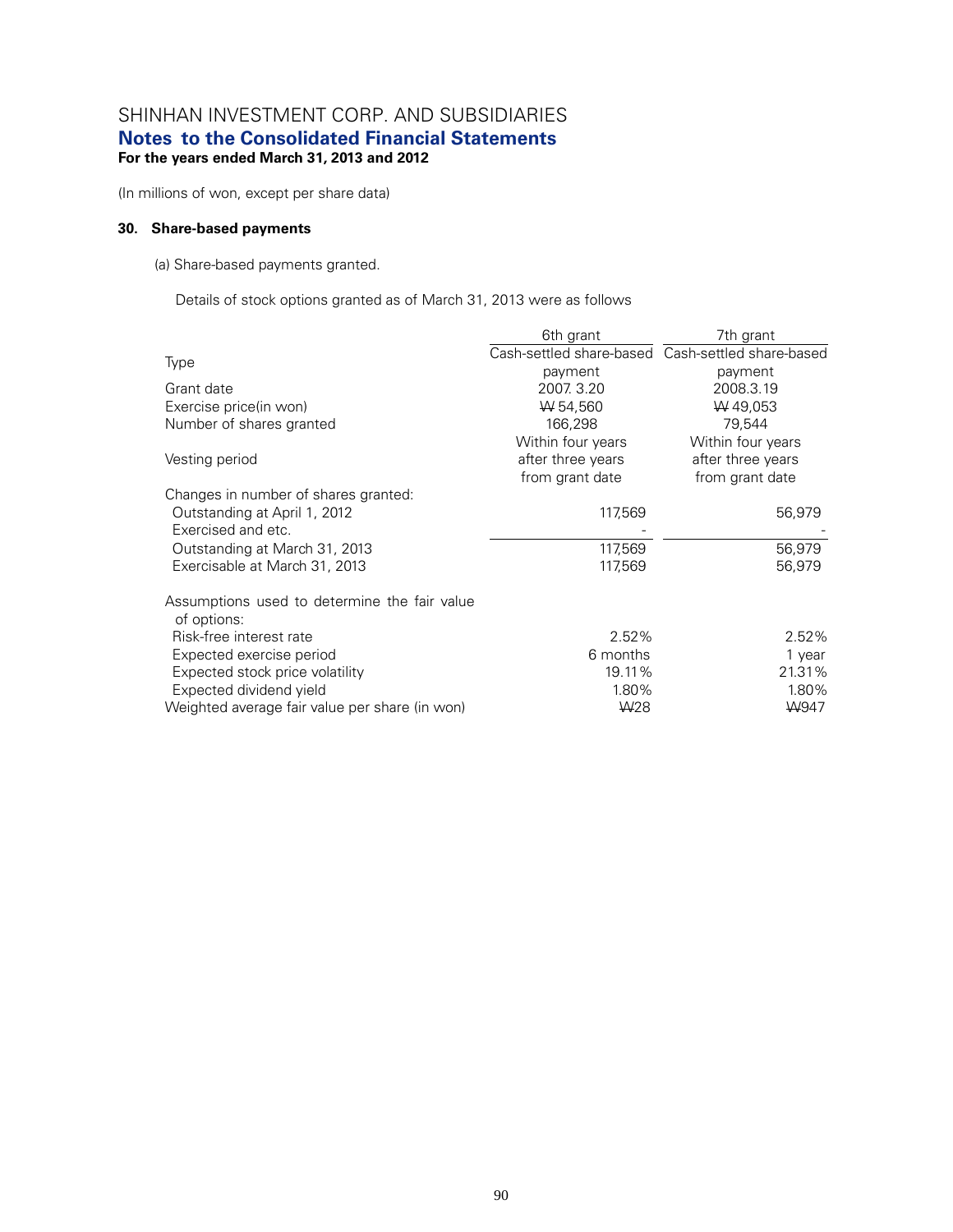(In millions of won, except per share data)

#### **30. Share-based payments, Continued**

(b) Details of performance shares granted as of March 31, 2013 were as follows:

| Type<br>Service period                          | Equity-settled share-based payment<br>$2010 - 2012$                         |
|-------------------------------------------------|-----------------------------------------------------------------------------|
| Performance conditions                          | Increase rate of stock price(33.4%) and<br>achievement of target ROE(66.6%) |
| Number of shares estimated<br>at March 31, 2013 | 34.548                                                                      |

Grant in 2010

The amount of cash payment for the Company's equity-settled share-based payment arrangements with performance conditions is determined based on the share price which is an arithmetic mean of weighted average share prices for the past two-months, past one-month and past one-week from the date at four years from the beginning of the fiscal year which includes the grant date. The fair value of cash payment is estimated using the closing share price at the end of reporting period.

(c) Stock compensations costs (benefits) calculated as of and for the years ended March 31, 2013 were as follows:

|                                                             |   |               | 2013        |         |
|-------------------------------------------------------------|---|---------------|-------------|---------|
|                                                             |   |               | Performance |         |
|                                                             |   | Stock options | shares      | Total   |
| Compensation costs recorded for the period                  | W | (1.238)       | (623)       | (1,861) |
| Accrued expenses (benefits) related to<br>compensation cost |   | 57            | 1.302       | 1.359   |

(d) Book value of liabilities and intrinsic value of liabilities regarding share-based payment as of March 31, 2013 are as follows:

|                    |   | 2013             |                 |
|--------------------|---|------------------|-----------------|
|                    |   | Accrued expenses | Intrinsic value |
| Stock options      | W | 5.               |                 |
| Performance shares |   | 1,302            | 1,302           |
| Total              | W | 1.359            | 1,302           |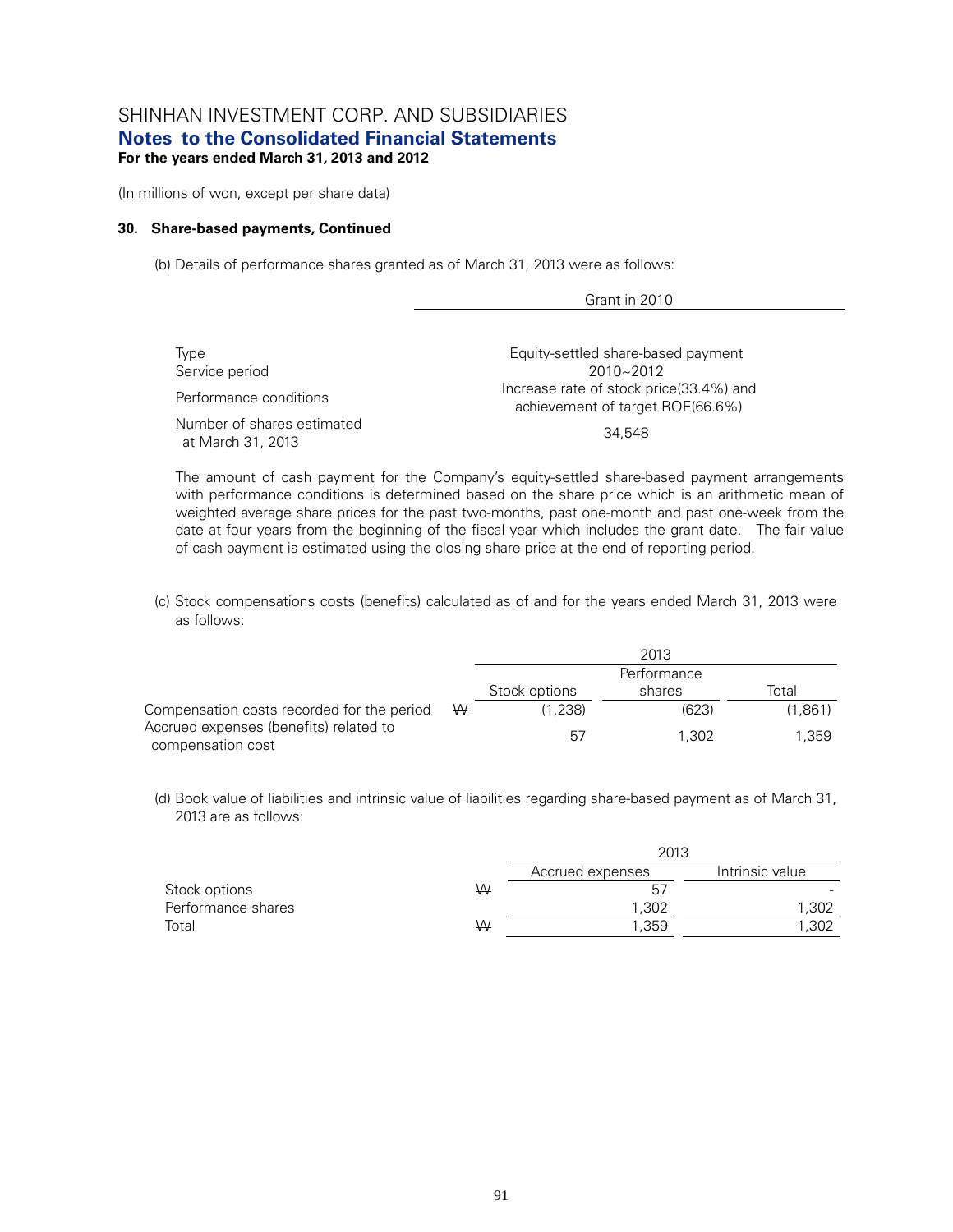(In millions of won)

### **31. Commitments and contingencies**

(a) As of March 31, 2013, the Group has faced with pending lawsuits ware as follows:

| 2013                  |                                                     |                                                                  |  |        |  |
|-----------------------|-----------------------------------------------------|------------------------------------------------------------------|--|--------|--|
| Lawsuits              | Plaintiff                                           | Details                                                          |  | Amount |  |
| Guaranteed obligation | Mirae savings bank                                  | A claim for payment of<br>W<br>debts to PF constructors          |  | 7,000  |  |
| Compensation          | An individual                                       | A claim for compensation<br>on incomplete sales of<br>СP         |  | 1,000  |  |
| Wages                 | An individual                                       | Claim for wages for<br>extended work and<br>returning union dues |  | 12     |  |
| Compensation          | <b>Gowell Securitization</b><br>Specialty Co., Ltd. | A claim for compensation<br>on NPL consultation                  |  | 2,935  |  |
|                       |                                                     | W                                                                |  | 10.947 |  |

As of March 31, 2013, the Group set aside W5,687million as provision for litigation for the lawsuits such as ruled in favor of the plaintiff at the first appeal. Additional losses may be incurred from these legal actions besides the current provision established by the Group, but the amount of loss is not expected to have a material adverse effect on the Bank's financial position or results of operations.

(b) Commercial paper purchase commitments

|                                                   |                     |        |         | Date of      | Date of      |
|---------------------------------------------------|---------------------|--------|---------|--------------|--------------|
| Company                                           | Underlying asset    |        | Amount  | agreements   | maturity     |
| Pangyo Welltz the 1st, LLC                        | Pangyo KCC Welltz   |        | 17,000  | March 29,    | June 27,     |
|                                                   | office PF Loans     |        |         | 2012         | 2014         |
| VALUE PLUS the 7th Co., Ltd.                      | Account receivables |        | 50,000  | March 29.    | March 28.    |
|                                                   |                     |        |         | 2012         | 2014         |
|                                                   |                     |        |         | November 20. | November 20, |
| VALUE PLUS the 10th Co., Ltd.                     | Account receivables | 30,000 |         | 2012         | 2013         |
|                                                   |                     |        | 20,000  | November 20. | November 20, |
| VALUE PLUS the 11th Co., Ltd. Account receivables |                     |        |         | 2012         | 2013         |
|                                                   |                     |        |         | November 20, | November 20, |
| VALUE PLUS the 12th Co., Ltd.                     | Account receivables |        | 10,000  | 2012         | 2013         |
|                                                   | Moahsteel Private   |        |         | March 28,    | February 28, |
| VALUE PLUS the 15th Co., Ltd.                     | placement bonds     |        | 15,100  | 2013         | 2015         |
|                                                   |                     | W      | 142.100 |              |              |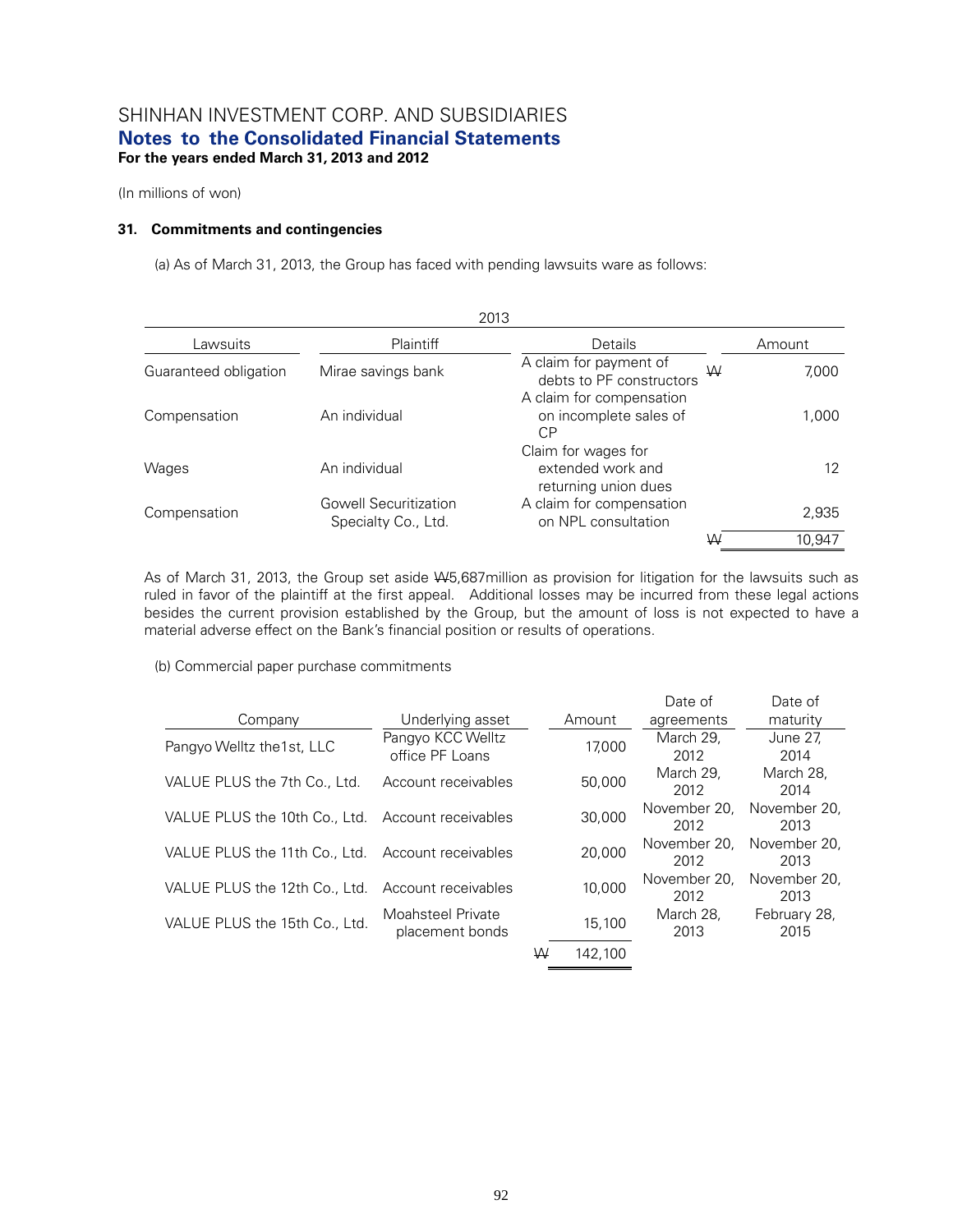(In millions of won)

### **31. Commitments and contingencies, Continued**

(c) Loan commitments

As of March 31, 2013, the Group has made W110,000 million loan commitments with Shinhan Bank and etc.

#### (d) Obligation to conserve its loss by priority on PEF

As a General partner of Shinhan Maritime Private Equity Fund I, the Group is under an obligation to conserve its loss by priority as much as the amount of money invested by the Company, whose limit is up to 3% of the total amount of the money invested by each party. In addition, as one of the co-general partner of KoFC Shinhan Frontier Champ 2010-4 Private Equity Fund, the Group is obliged to conserve its loss by priority, whose limit is 3% of the its investment to the PEF. Therefore, the amount of the investment collected as a result of liquidation of the PEF is subject to change. Any adjustments which may be caused by the possibility of the change are not booked, because the amount of the obligations cannot be measured reliably.

Meanwhile, a certain amount of administrative fees should be refunded, if accumulated investment of KoFC Shinhan Frontier Champ 2010-4 Private Equity is less than 70% of contracted amount as of the end of the investment period (3-year after establishment). It is, however, unlikely to be refunded as of the end of the period.

### (e) Onerous contract

As of March 31, 2013, the Group entered into a guarantee contract with Franklin Templeton Investment Trust Management Co., Ltd. to provide for contingent losses that may result from beneficiary certificates, including guaranteed bonds issued by financially distressed companies, such as the Daewoo Group. The Group's time deposit of W1,098 million was pledged as collateral to Franklin Templeton Investment Trust Management Co., Ltd. for the potential losses.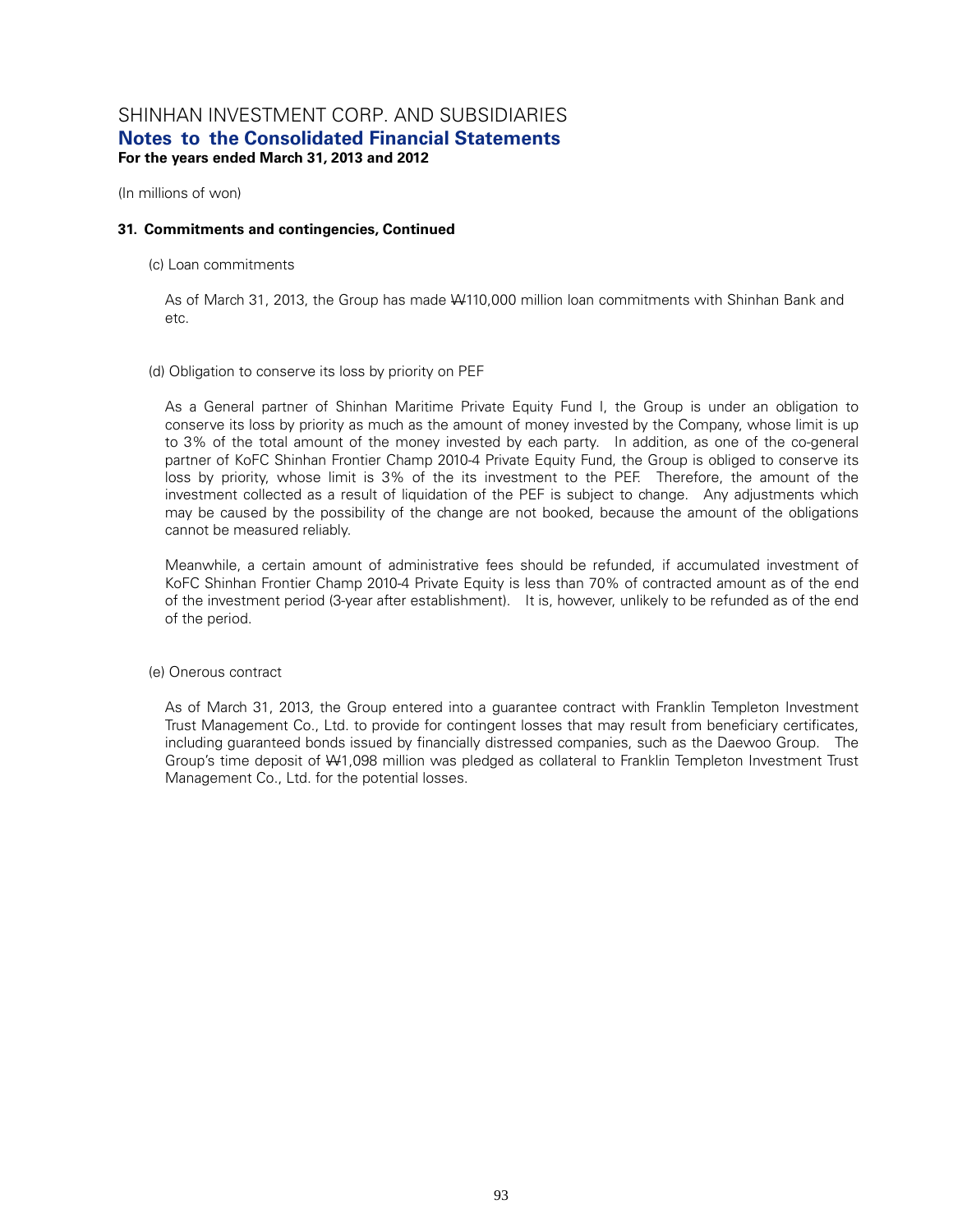(In millions of won)

### **32. The transaction as a transfer of financial instruments**

(a) Transfers that do not qualify for derecognition

(i) Bonds sold under repurchase agreements as of March 31, 2013 and 2012 are as follows:

|                                                                          | 2013      | 2012      |
|--------------------------------------------------------------------------|-----------|-----------|
| <b>Transferred assets</b>                                                |           |           |
| Financial assets designated at fair value through<br>W<br>profit or loss | 6,058,774 | 4.019.891 |
| Available-for-sale financial assets                                      | 457.961   | 420.476   |
| <b>Associated liabilities</b>                                            |           |           |
| Bonds sold under repurchase agreements                                   | 6.175.409 | 4.389.620 |

(ii) Securities loaned as of March 31, 2013 and 2012 are as follows:

|                  |   | 2013   | 2012    | Rental Company           |
|------------------|---|--------|---------|--------------------------|
| Government bonds | W | 50.548 | 140.388 | Korea Securities Finance |

(b) Qualified for derecognition and continuing involvement in financial assets

There are no financial assets that meet the conditions of the derecognition and in which the Group has continuing involvement as of March 31, 2013 and 2012.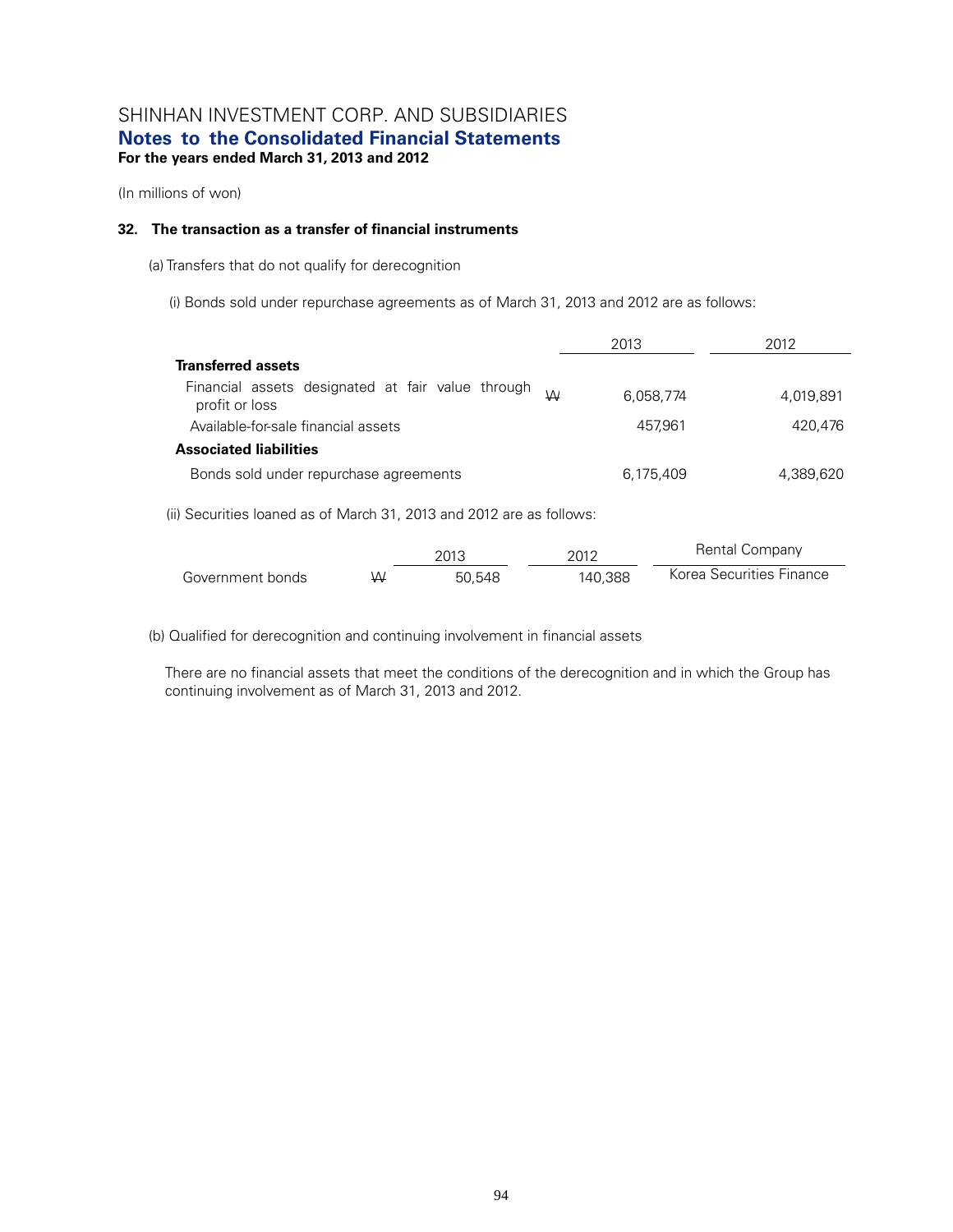(In millions of won)

### **33. Equity**

(a) Details of equity as of March 31, 2013 and 2012 are summarized as follows:

|                                                  |   | 2013      | 2012             |
|--------------------------------------------------|---|-----------|------------------|
| Stockholder's equity                             |   |           |                  |
| Common                                           | W | 1,277,882 | 1,277,882        |
| Preferred                                        |   | 19,116    | 19,116           |
|                                                  |   | 1,296,998 | 1,296,998        |
| Capital surplus                                  |   |           |                  |
| Gain from reduction of capital                   |   | 15        | 15 <sup>15</sup> |
| Capital adjustments                              |   |           |                  |
| Stock options                                    |   | 184       | 98               |
|                                                  |   |           |                  |
| Accumulated other comprehensive income           |   |           |                  |
| Valuation of available-for-sale financial assets |   | 104,959   | 107,312          |
| Change of investments in a associate             |   | (805)     | (432)            |
| Accumulated foreign exchange differences         |   | (249)     | 37               |
|                                                  |   | 103,905   | 106,917          |
| Retained earnings                                |   |           |                  |
| Legal reserve                                    |   | 8,500     | 6,500            |
| Voluntary reserve (*)                            |   | 171,113   |                  |
| Retained earning before appropriation            |   | 637,423   | 743,264          |
|                                                  |   | 817,036   | 749,764          |
|                                                  | W | 2,218,138 | 2,153,792        |

(\*) It is consist of revaluation reserve.

(b) Stockholder's equity as of March 31, 2013 and 2012 are summarized as follows:

*(Share, in thousand of won)*

|                      | 2013          |             | 2012          |             |
|----------------------|---------------|-------------|---------------|-------------|
|                      | Common        | Preferred   | Common        | Preferred   |
| Authorized capital   | 450,000,000   | 150,000,000 | 450,000,000   | 150,000,000 |
| Par value per stock  |               | .n          |               | 5           |
| Capital stock        | 255,576,350   | 3,823,314   | 255,576,350   | 3,823,314   |
| Stockholder's equity | 1,277,881,750 | 19,116,570  | 1,277,881,750 | 19,116,570  |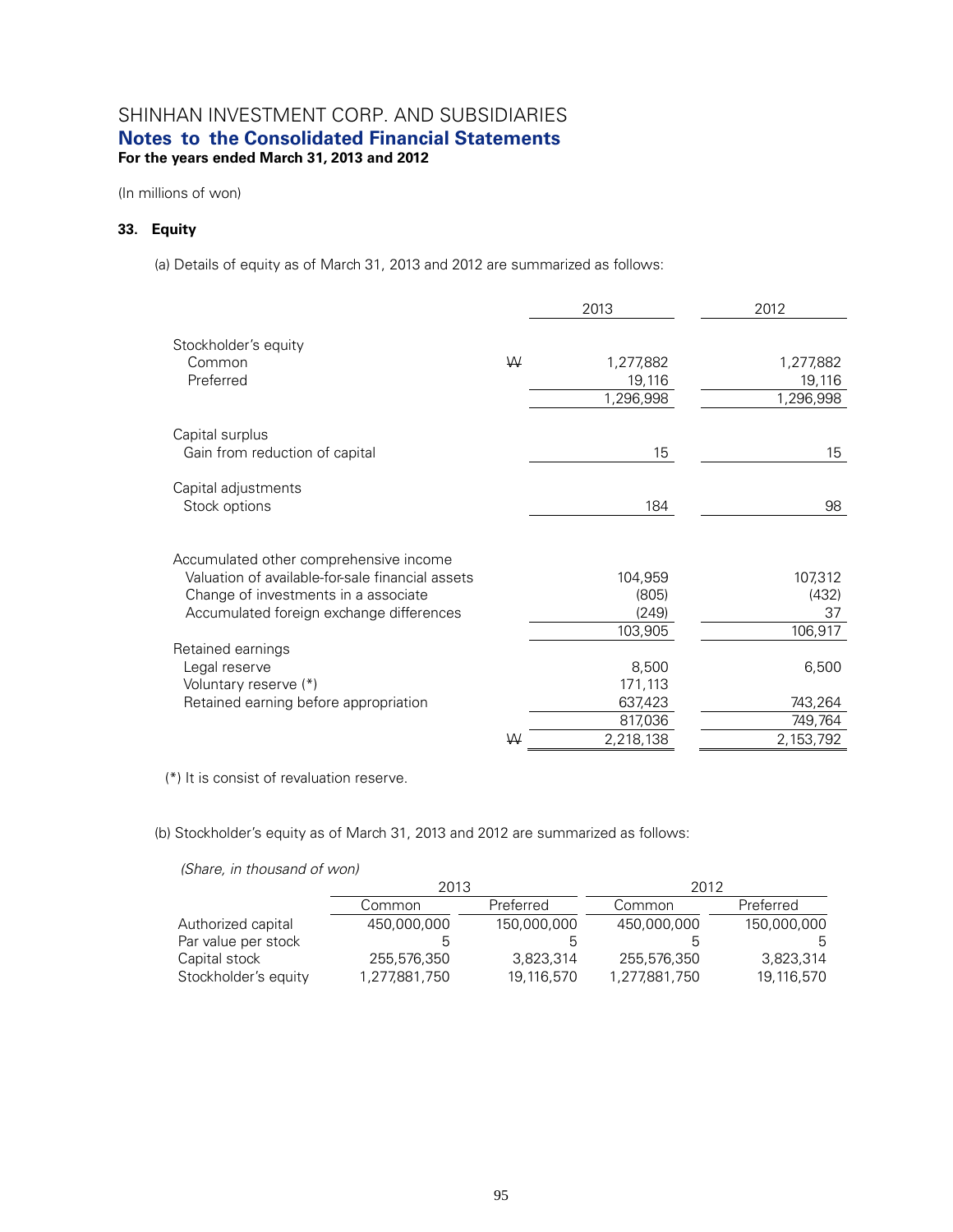(In millions of won)

### **33. Equity, Continued**

(c) Change in accumulated other comprehensive income for the years ended March 31, 2013 and 2012 were as follows:

|                                                                    |   | 2013                                                   |                                            |                                                |         |
|--------------------------------------------------------------------|---|--------------------------------------------------------|--------------------------------------------|------------------------------------------------|---------|
|                                                                    |   | Valuation of<br>available-for-sale<br>financial assets | Change of<br>investments in a<br>associate | Accumulated<br>foreign exchange<br>differences | Total   |
| Opening balance                                                    | W | 107.312                                                | (432)                                      | 37                                             | 106,917 |
| Change in fair value of<br>available-<br>for-sale financial assets |   | (2,981)                                                |                                            |                                                | (2,981) |
| Change in impairment                                               |   | (59)                                                   |                                            |                                                | (59)    |
| Change in disposal                                                 |   | (63)                                                   |                                            |                                                | (63)    |
| Effect of change<br>in<br>equity of<br>investee                    |   |                                                        | (492)                                      |                                                | (492)   |
| Effect of exchange rate difference                                 |   |                                                        |                                            | (333)                                          | (333)   |
| Deferred tax effect                                                |   | 751                                                    | 119                                        | 46                                             | 916     |
| Ending balance                                                     | ₩ | 104,960                                                | (805)                                      | (250)                                          | 103,905 |

|                                                                 |   | 2012                                                   |                                            |                                                |         |
|-----------------------------------------------------------------|---|--------------------------------------------------------|--------------------------------------------|------------------------------------------------|---------|
|                                                                 |   | Valuation of<br>available-for-sale<br>financial assets | Change of<br>investments in a<br>associate | Accumulated<br>foreign exchange<br>differences | Total   |
| Opening balance                                                 | W | 90.396                                                 | 867                                        | (845)                                          | 90,418  |
| Change in fair value of available-<br>for-sale financial assets |   | 20,850                                                 |                                            |                                                | 20,850  |
| Change in impairment                                            |   | 5,432                                                  |                                            |                                                | 5,432   |
| Change in disposal                                              |   | (602)                                                  |                                            |                                                | (602)   |
| Effect of change<br>in equity of<br>investee                    |   |                                                        | (1,682)                                    |                                                | (1,682) |
| Effect of exchange rate difference                              |   |                                                        |                                            | 988                                            | 988     |
| Deferred tax effect                                             |   | (8, 764)                                               | 383                                        | (106)                                          | (8,487) |
| Ending balance                                                  | W | 107.312                                                | (432)                                      | 37                                             | 106.917 |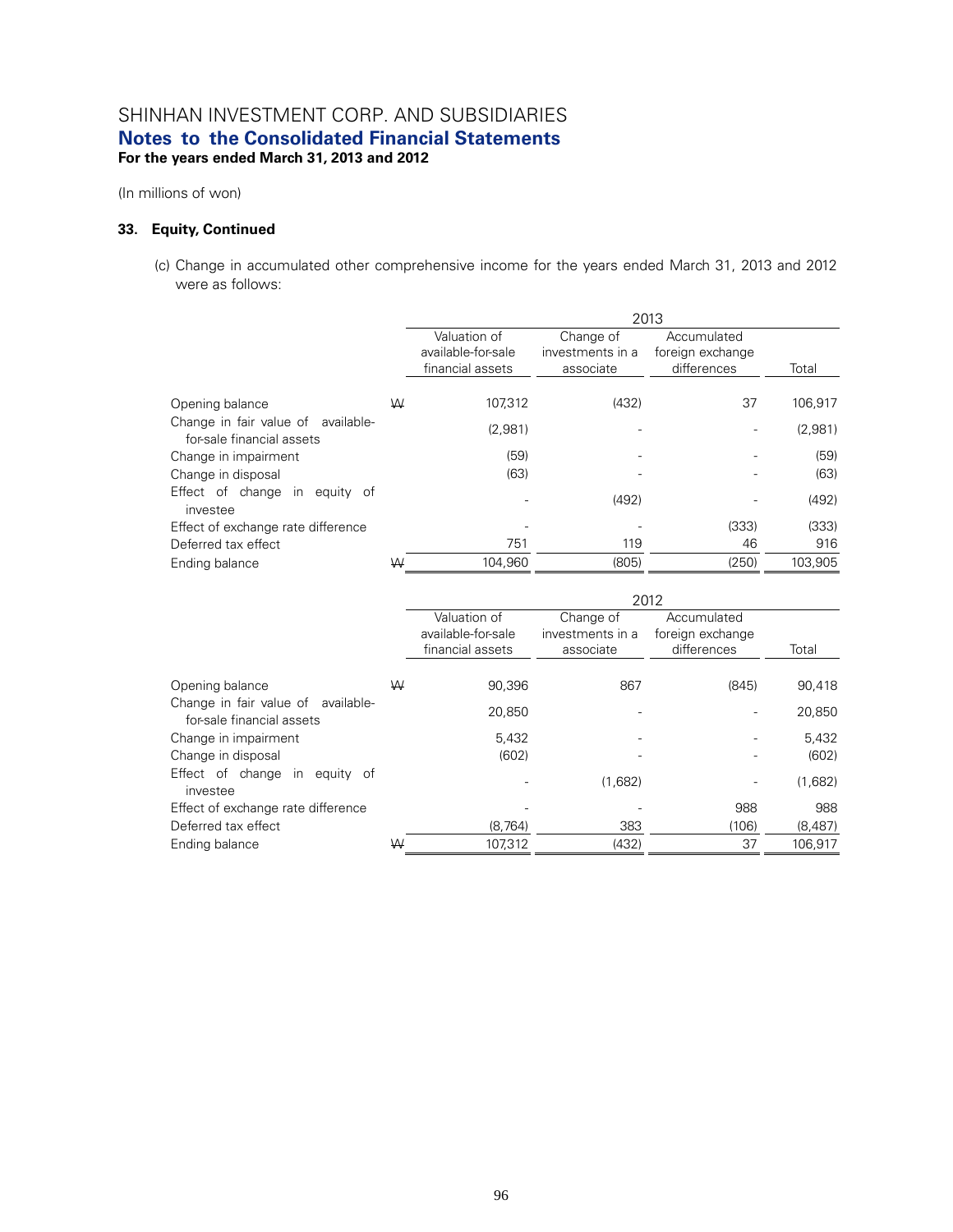(In millions of won)

### **33. Equity, Continued**

(d) Statements of appropriation of retained earnings.

Statements of appropriation of retained earnings for the years ended March 31, 2013 and 2012 were as follows:

|                                          |   | 2013    | 2012    |
|------------------------------------------|---|---------|---------|
| Unappropriated retained earnings         |   |         |         |
| Balance at beginning of the year         | W | 551,747 | 647,204 |
| Net income for the year                  |   | 87,991  | 97,656  |
|                                          |   | 639,738 | 744,860 |
| Transfer from voluntary reserves         |   |         |         |
| Voluntary reserve                        |   | 15,723  |         |
| Appropriation of retained earnings       |   |         |         |
| Legal reserve                            |   | 1,000   | 2,000   |
| Asset revaluation surplus                |   |         | 171,113 |
| Dividends                                |   |         |         |
| Cash dividends on common stock           |   | 9,664   | 19,517  |
| Cash dividends on preferred stock        |   | 336     | 483     |
|                                          |   | 11,000  | 193,113 |
| Unappropriated retained earnings carried |   |         |         |
| over to subsequent year                  | W | 644.461 | 551,747 |

These statements of appropriation of retained earnings were based on the separate financial statements of the Company.

#### **34. Dividends**

(a) Dividends of common stock for the years ended March 31, 2013 and 2012 were as follows:

|                                              | 2013         |                 | 2012                         |           |  |
|----------------------------------------------|--------------|-----------------|------------------------------|-----------|--|
|                                              | Common stock | Preferred stock | Common stock Preferred stock |           |  |
| Number of<br>issued<br>shares<br>outstanding | 255,576,350  | 3,823,314       | 255.576.350                  | 3,823,314 |  |
| Par value per share (in won) $W$             | 5,000        | 5.000           | 5,000                        | 5,000     |  |
| Dividends per share (in won)                 | 38           | 88              | 76                           | 126       |  |
| <b>Dividends</b>                             | 9.664        | 336             | 19.517                       | 483       |  |
| Dividend rate per share                      | 0.80%        | 1.80%           | 1.50%                        | 2.50%     |  |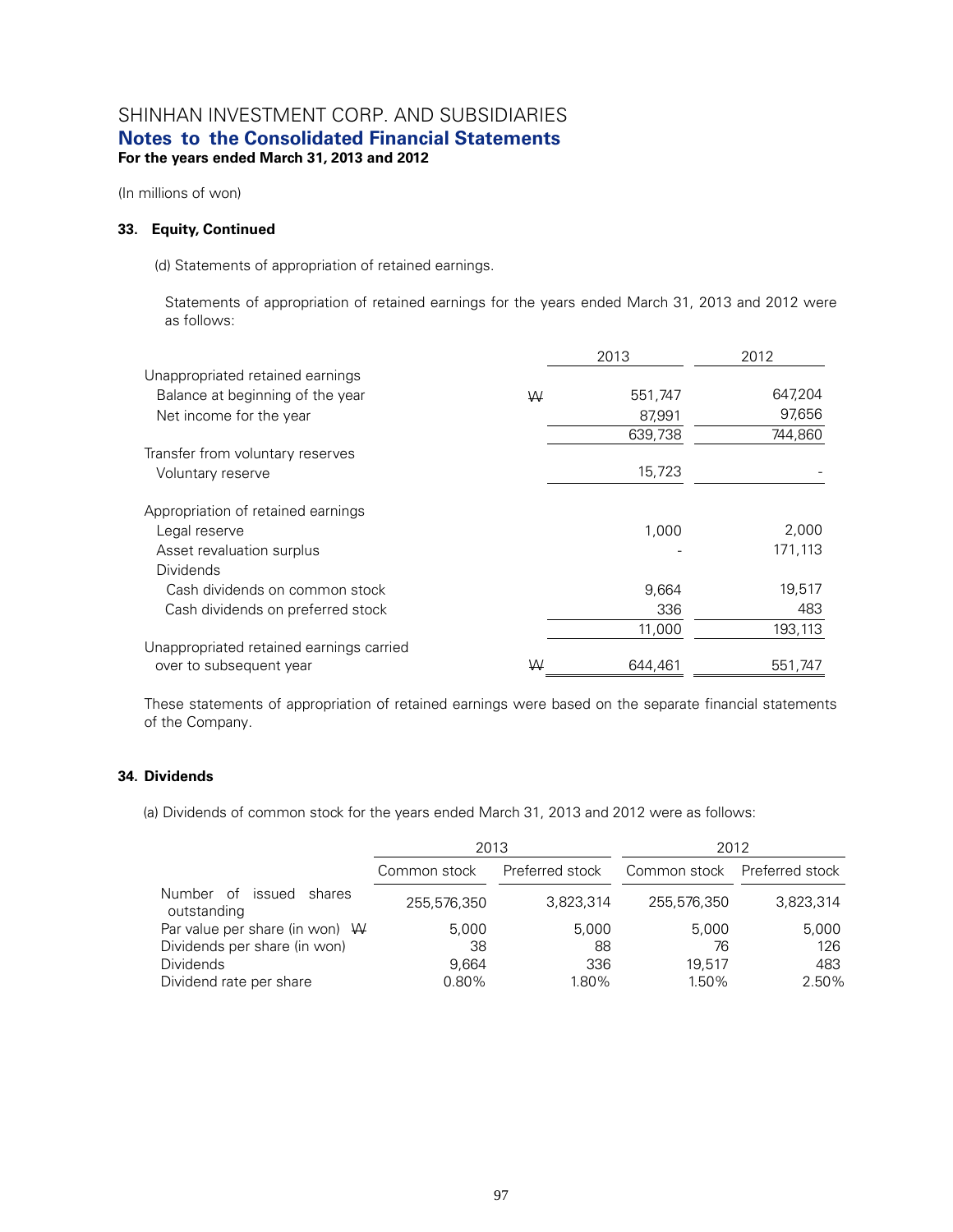(In millions of won)

#### **35. Leases**

(a) Operating leases

|                       |   | 2013                  |
|-----------------------|---|-----------------------|
|                       |   | Minimum lease payment |
| Not later than 1 year | ₩ | 4,850                 |
| $1 \sim 5$ years      |   | 7.176                 |
| Later than 5 years    |   |                       |
|                       | ₩ | 12,026                |
|                       |   |                       |

(b) Future minimum lease payments under non-cancellable operating lease of the Group as lessee as of March 31, 2013 are as follows:

|                       |   | 2013                  |
|-----------------------|---|-----------------------|
|                       |   | Minimum lease payment |
| Not later than 1 year | ₩ | 6,839                 |
| $1 - 5$ years         |   | 5,877                 |
| Later than 5 years    |   |                       |
|                       | W | 12.716                |

### **36. Cash flows**

Details of significant non-cash activities for the years ended March 31, 2103 and 2012 were as follows:

|                                                                        |   | 2013      | 2012    |
|------------------------------------------------------------------------|---|-----------|---------|
| Investment properties transferred from<br>property and equipment       | W | (10, 468) | 3,341   |
| Valuation gain on<br>available-for-sale financial assets               |   | (3, 103)  | 25,680  |
| Tax effect on valuation gain on<br>available-for-sale financial assets |   | 751       | (8,764) |
| Change of investments in associate                                     |   | (492)     | (1,682) |
| Tax effect on change of investments in associate                       |   | 119       | 383     |
| Foreign currency translation differences                               |   | (333)     | 989     |
| Tax effect on foreign currency translation differences                 |   | 46        | (106)   |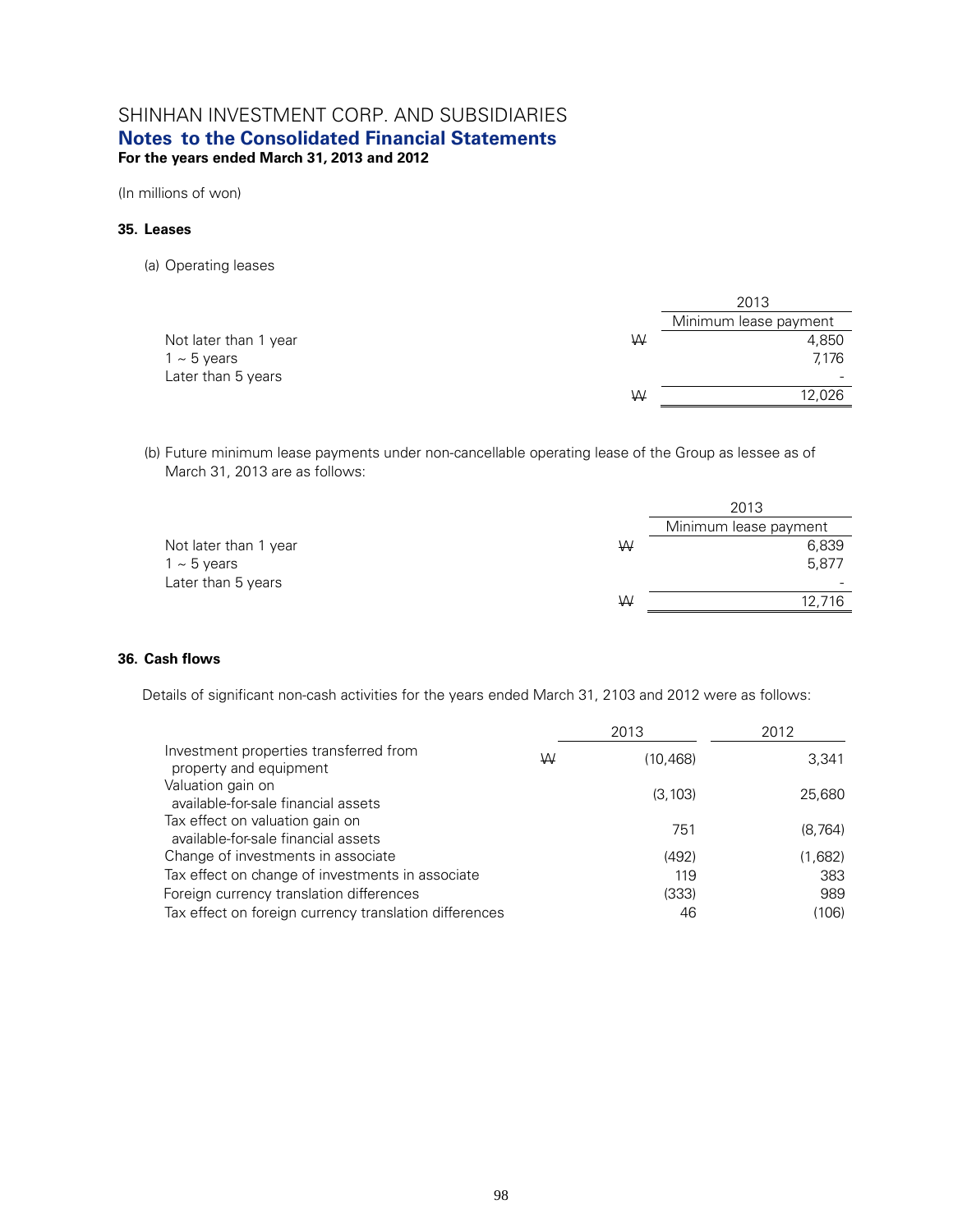(In millions of won)

### **37. Related party transactions**

(a) Significant account balances with related companies as of March 31, 2013 and 2012 were as follows:

| Related party                  | Accounts              | 2013    | 2012    |
|--------------------------------|-----------------------|---------|---------|
| Assets:                        |                       |         |         |
| Shinhan Financial Group Co.Ltd | Other assets(*1)<br>W | 8,130   | 15      |
| Shinhan Bank                   | Bank deposits         | 105,717 | 325,332 |
|                                | Accured income        | 1,843   | 5,335   |
|                                | Derivatives assets    | 819     | 181     |
|                                | Other assets(*1)      | 33,771  | 25,407  |
| Jeju Bank                      | Bank deposits         | 25,080  | 89,834  |
|                                | Accured income        | 608     | 1,477   |
| Shinhan Card Co., Ltd.         | Accured income        |         | 39      |
|                                | Other assets(*1)      |         | 1,874   |
| Shinhan Capital                | Other assets(*1)      |         | 36      |
| KoFC Shinhan Frontier          | Accured revenues      | 177     | 216     |
|                                | W                     | 176.145 | 449.746 |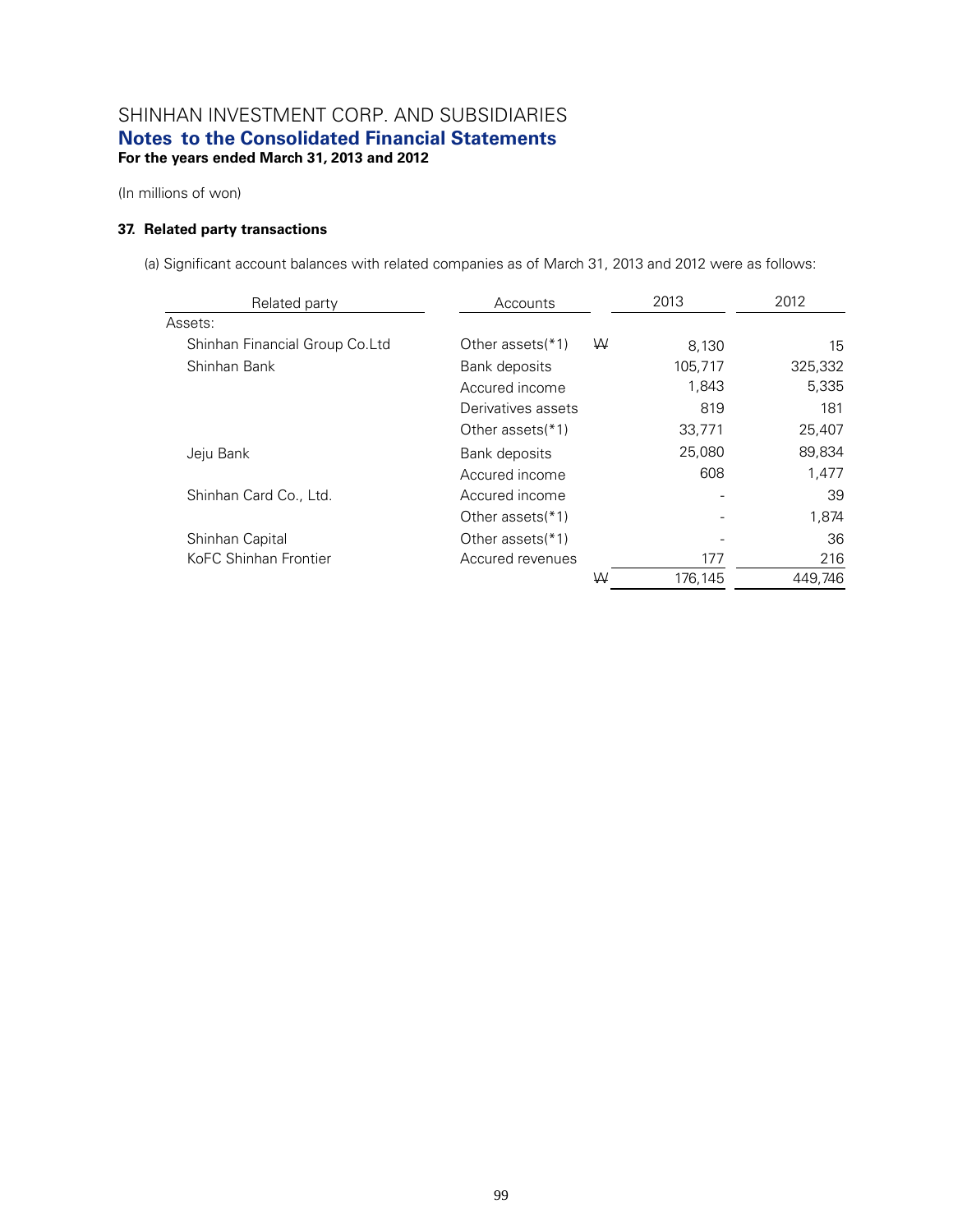(In millions of won)

### **37. Related party transactions, Continued**

(a) Significant account balances with related companies as of March 31, 2013 and 2012 were as follows:

| Related party                                     | Accounts                |   | 2013    | 2012    |
|---------------------------------------------------|-------------------------|---|---------|---------|
| Liabilities:                                      |                         |   |         |         |
| Shinhan Financial Group Co., Ltd.                 | <b>Borrowings</b>       | W | 200,000 | 100,000 |
|                                                   | Accured expenses        |   | 738     | 700     |
|                                                   | Other liabilities(*2)   |   | 3,751   | 16,086  |
| Shinhan Bank                                      | Borrowings              |   | 10,801  | 3,171   |
|                                                   | Accured expenses        |   | 77      | 16      |
|                                                   | Derivatives liabilities |   | 1,083   | 10      |
|                                                   | Other liabilities(*2)   |   | 22,489  | 38,573  |
| Shinhan Card Co., Ltd.                            | Borrowings              |   |         | 104,950 |
|                                                   | Accured expenses        |   |         | 38      |
|                                                   | Other liabilities(*2)   |   | 2,680   | 5,330   |
| Shinhan Private Equity Inc.                       | Other liabilities(*2)   |   |         | 3,078   |
| Shinhan Capital                                   | Other liabilities(*2)   |   | 28      |         |
| Shinhan Life Insurance Co., Ltd.                  | Other liabilities(*2)   |   | 1,104   | 1,250   |
| Shinhan Data System                               | Borrowings              |   | 7,835   |         |
|                                                   | Accured expenses        |   | 345     | 588     |
| Shinhan Aitas Co., Ltd                            | <b>Borrowings</b>       |   | 1,688   |         |
|                                                   | Other liabilities(*2)   |   | 2       |         |
| Shinhan BNP Paribas Asset<br>Management Co., Ltd. | Other liabilities(*2)   |   | 1,119   | 1,053   |
| <b>SHC Management</b>                             | Other liabilities(*2)   |   |         | 38      |
| Shinhan Saving Bank                               | Other liabilities(*2)   |   | 12,066  |         |
|                                                   |                         | W | 265,806 | 274,881 |

(\*1) Includes deposits for guarantees and others.

(\*2) Includes deposits for rent and others.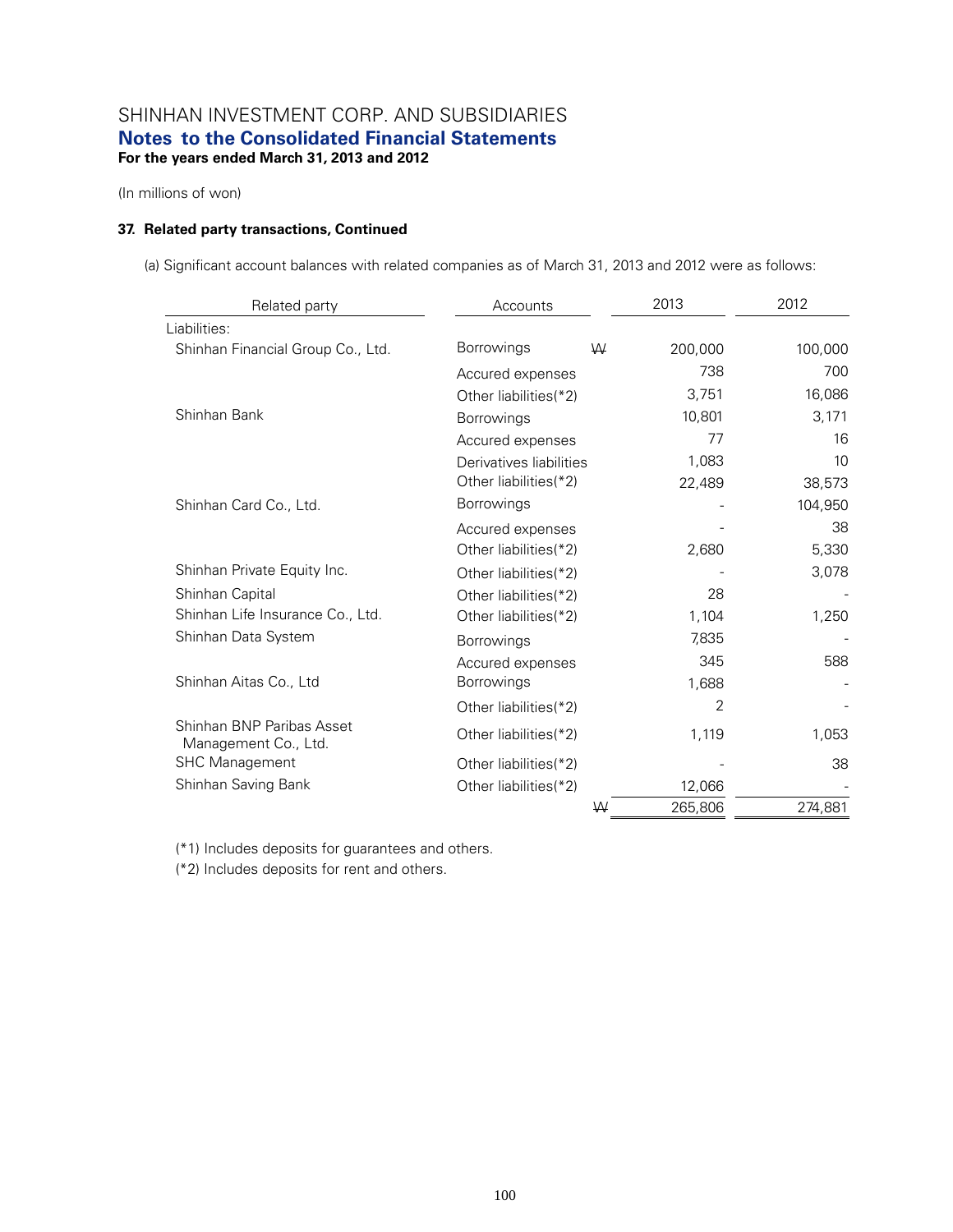(In millions of won)

### **37. Related party transactions, Continued**

(b) Significant transactions with related parties for the years ended March 31, 2013 and 2012 were as follows:

| Related party                                     | Accounts        |   | 2013   | 2012   |
|---------------------------------------------------|-----------------|---|--------|--------|
| Revenue:                                          |                 |   |        |        |
| Shinhan Financial Group Co., Ltd.                 | Commission      | W | 947    | 2,504  |
| Shinhan Bank                                      | Interest        |   | 8,746  | 11,604 |
|                                                   | Rent            |   | 894    | 341    |
|                                                   | Debt securities |   |        | 91     |
|                                                   | Derivatives     |   | 1,219  | 223    |
|                                                   | Commission      |   | 161    | 60     |
| Shinhan Card Co., Ltd.                            | Interest        |   | 20     | 922    |
|                                                   | Rent            |   | 382    | 570    |
|                                                   | Debt securities |   |        | 7      |
|                                                   | Commission      |   | 141    | 114    |
| Shinhan Life Insurance Co., Ltd.                  | Rent            |   | 15     | 5      |
|                                                   | Commission      |   | 280    | 2      |
| Shinhan BNP Paribas<br>Asset Management Co., Ltd. | Rent            |   | 1,652  | 1,283  |
|                                                   | Commission      |   | 16     | 5      |
| Shinhan Capital                                   | Interest        |   |        | 1      |
|                                                   | Commission      |   | 97     | 20     |
| Jeju Bank                                         | Interest        |   | 2,216  | 3,108  |
| Shinhan Credit Information Co., Ltd.              | Rent            |   |        | 5      |
| Shinhan Aitas Co., Ltd                            | Commission      |   | 3      |        |
| Kofc Shinhan Frontier                             | Commission      |   | 516    | 1,501  |
| Shinhan Saving Bank                               | Commission      |   |        | 1      |
|                                                   |                 | W | 17,305 | 22,367 |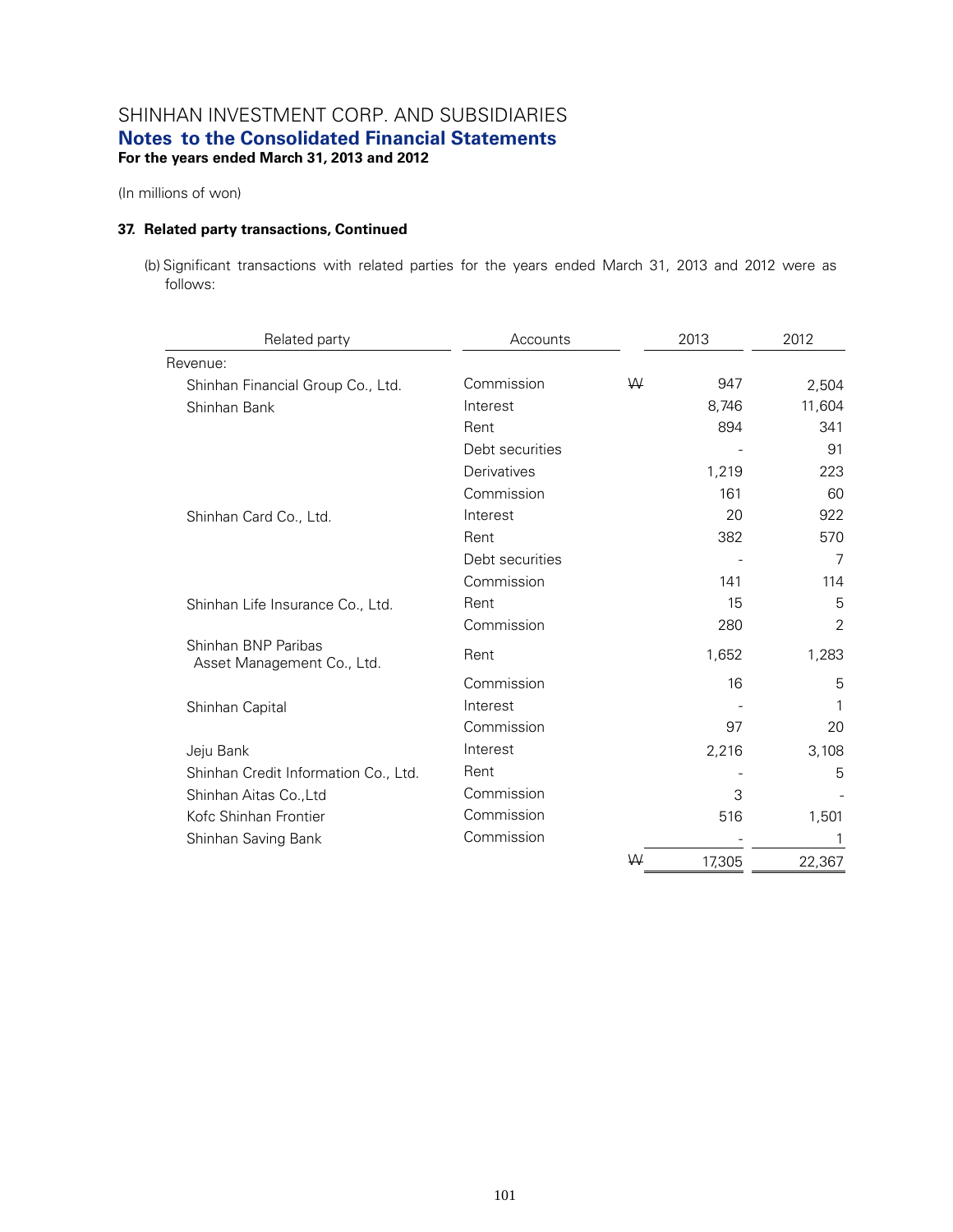(In millions of won)

#### **37. Related party transactions, Continued**

(b) Significant transactions with related parties for the years ended March 31, 2013 and 2012 were as follows:

| Related party                                     | Accounts    |   | 2013   | 2012        |
|---------------------------------------------------|-------------|---|--------|-------------|
| Expense:                                          |             |   |        |             |
| Shinhan Financial Group Co., Ltd.                 | Interest    | W | 7,055  | 5,455       |
|                                                   | Commission  |   | 9,315  | 7,434       |
| Shinhan Bank                                      | Interest    |   | 1,444  | 680         |
|                                                   | Rent        |   | 1,106  | 839         |
|                                                   | Borrowings  |   | 12     |             |
|                                                   | Derivatives |   | 1,974  | 37          |
|                                                   | Commission  |   | 3,187  | 7,325       |
| Shinhan Card Co., Ltd.                            | Interest    |   | 806    | 499         |
|                                                   | Borrowings  |   | 50     | 119         |
|                                                   | Commission  |   | 79     | 5           |
| Shinhan Life Insurance                            | Interest    |   | 7      | 17          |
|                                                   | Rent        |   | 8      |             |
|                                                   | Commission  |   | 107    | 159         |
| Shinhan BNP Paribas<br>Asset Management Co., Ltd. | Interest    |   | 34     | 30          |
|                                                   | Commission  |   | 622    |             |
| Shinhan Capital                                   | Interest    |   |        | 56          |
|                                                   | Borrowings  |   | 1      |             |
| Jeju Bank                                         | Interest    |   | 1      |             |
|                                                   | Commission  |   | 3      | 28          |
| Shinhan Credit Information Co., Ltd.              | Commission  |   | 29     | $\mathsf 9$ |
|                                                   | Rent        |   | 4      |             |
| Shinhan Data System                               | Interest    |   | 45     | 31          |
|                                                   | Commission  |   | 4,707  | 4,406       |
| Shinhan Private Equity Inc.                       | Interest    |   | 58     |             |
|                                                   | Commission  |   |        | 1           |
| <b>SHC Management</b>                             | Interest    |   | 1      | 56          |
| Shinhan Aitas Co., Ltd                            | Interest    |   | 80     |             |
|                                                   | Commission  |   | 11     |             |
| Shinhan Saving Bank                               | Interest    |   | 92     |             |
|                                                   | Commission  |   | 76     |             |
|                                                   |             | W | 30,914 | 27,186      |